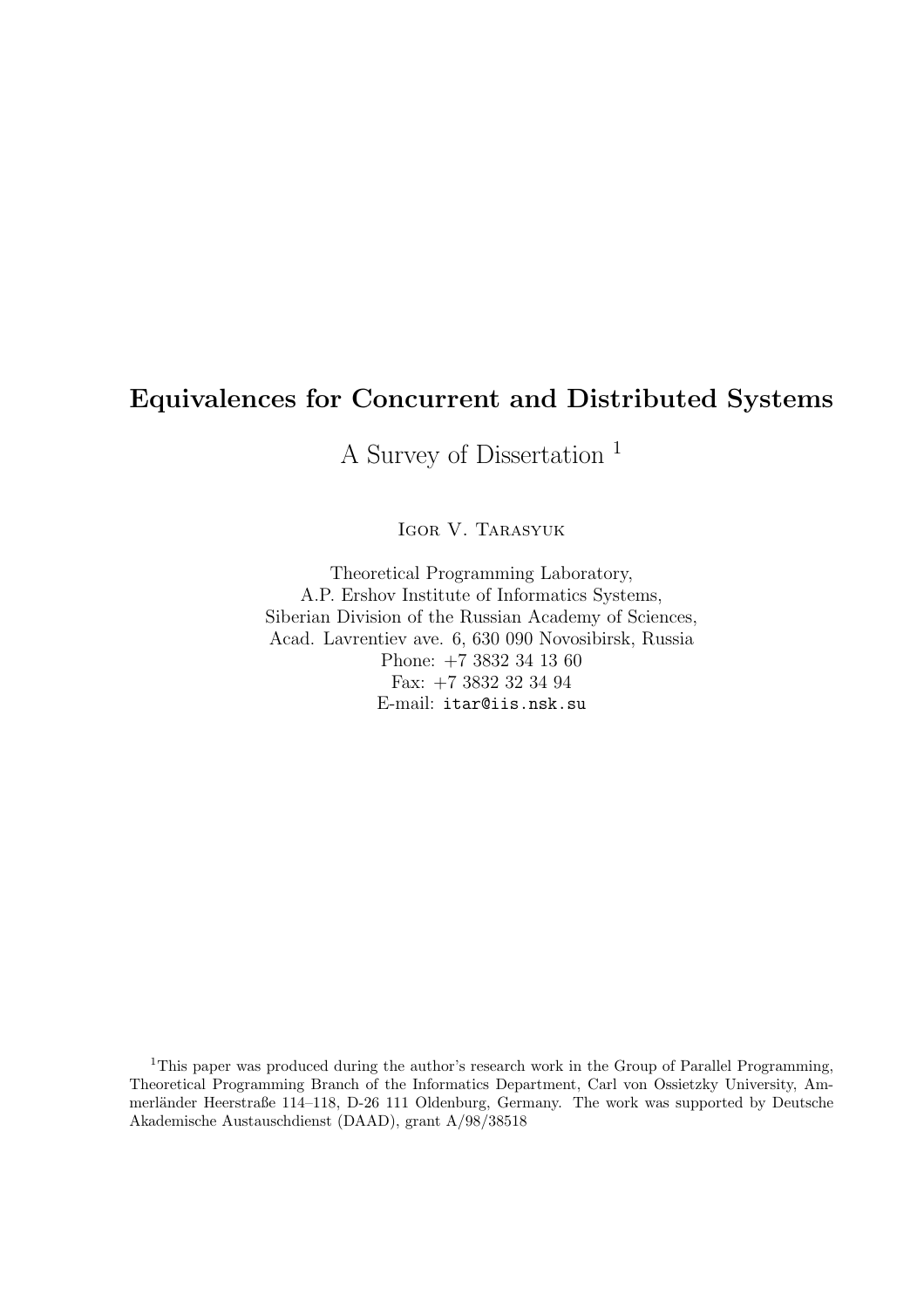# **Contents**

| Introduction |
|--------------|
|--------------|

| 1              |                       | Petri nets                                                                                     | 10     |  |  |
|----------------|-----------------------|------------------------------------------------------------------------------------------------|--------|--|--|
|                | 1.1                   | Basic definitions                                                                              | 11     |  |  |
|                | 1.2                   |                                                                                                | 11     |  |  |
|                |                       | 1.2.1                                                                                          | 11     |  |  |
|                |                       | 1.2.2                                                                                          | 13     |  |  |
|                |                       | 1.2.3                                                                                          | 18     |  |  |
|                |                       | Preservation of equivalences by refinements<br>1.2.4                                           | 21     |  |  |
|                |                       | 1.2.5                                                                                          | 22     |  |  |
|                | 1.3                   |                                                                                                | 25     |  |  |
|                |                       | 1.3.1                                                                                          | 26     |  |  |
|                |                       | 1.3.2                                                                                          | 28     |  |  |
|                |                       | 1.3.3<br>Comparing equivalences with $\tau$ -equivalences                                      | 31     |  |  |
|                |                       | Preservation of the $\tau\text{-equivalences}$ by refinements<br>1.3.4                         | 31     |  |  |
|                |                       | 1.3.5                                                                                          | 33     |  |  |
| $\overline{2}$ | Time Petri nets<br>38 |                                                                                                |        |  |  |
|                | 2.1                   | Basic definitions                                                                              | 39     |  |  |
|                | 2.2                   |                                                                                                | 39     |  |  |
|                |                       | 2.2.1                                                                                          | 39     |  |  |
|                |                       | 2.2.2<br>Preservation of the equivalences by time refinements $\ldots \ldots \ldots \ldots$    | 40     |  |  |
|                |                       | 2.2.3                                                                                          | 40     |  |  |
|                | 2.3                   |                                                                                                | 41     |  |  |
|                |                       | 2.3.1                                                                                          | 42     |  |  |
|                |                       | 2.3.2                                                                                          | 43     |  |  |
|                |                       | Preservation of the $\tau$ -equivalences by time refinements<br>2.3.3                          | 43     |  |  |
|                |                       | 2.3.4                                                                                          | 43     |  |  |
|                |                       | The $\tau$ -equivalences on subclasses of time Petri nets with silent transitions              |        |  |  |
| 3              |                       | Process algebras                                                                               | 45     |  |  |
|                | $3.1\,$               |                                                                                                | 46     |  |  |
|                |                       | 3.1.1                                                                                          | 47     |  |  |
|                |                       | 3.1.2                                                                                          | 47     |  |  |
|                |                       | 3.1.3                                                                                          | 49     |  |  |
|                |                       | 3.1.4<br>Comparing the net and algebraic equivalences $\dots \dots \dots \dots \dots$          | 51     |  |  |
|                |                       | 3.1.5<br>Automatization checking for algebraic equivalences                                    | $51\,$ |  |  |
|                | 3.2                   | Algebra of finite labelled processes $AFLP_2 \ldots \ldots \ldots \ldots \ldots \ldots \ldots$ | 54     |  |  |
|                |                       | 3.2.1                                                                                          | $55\,$ |  |  |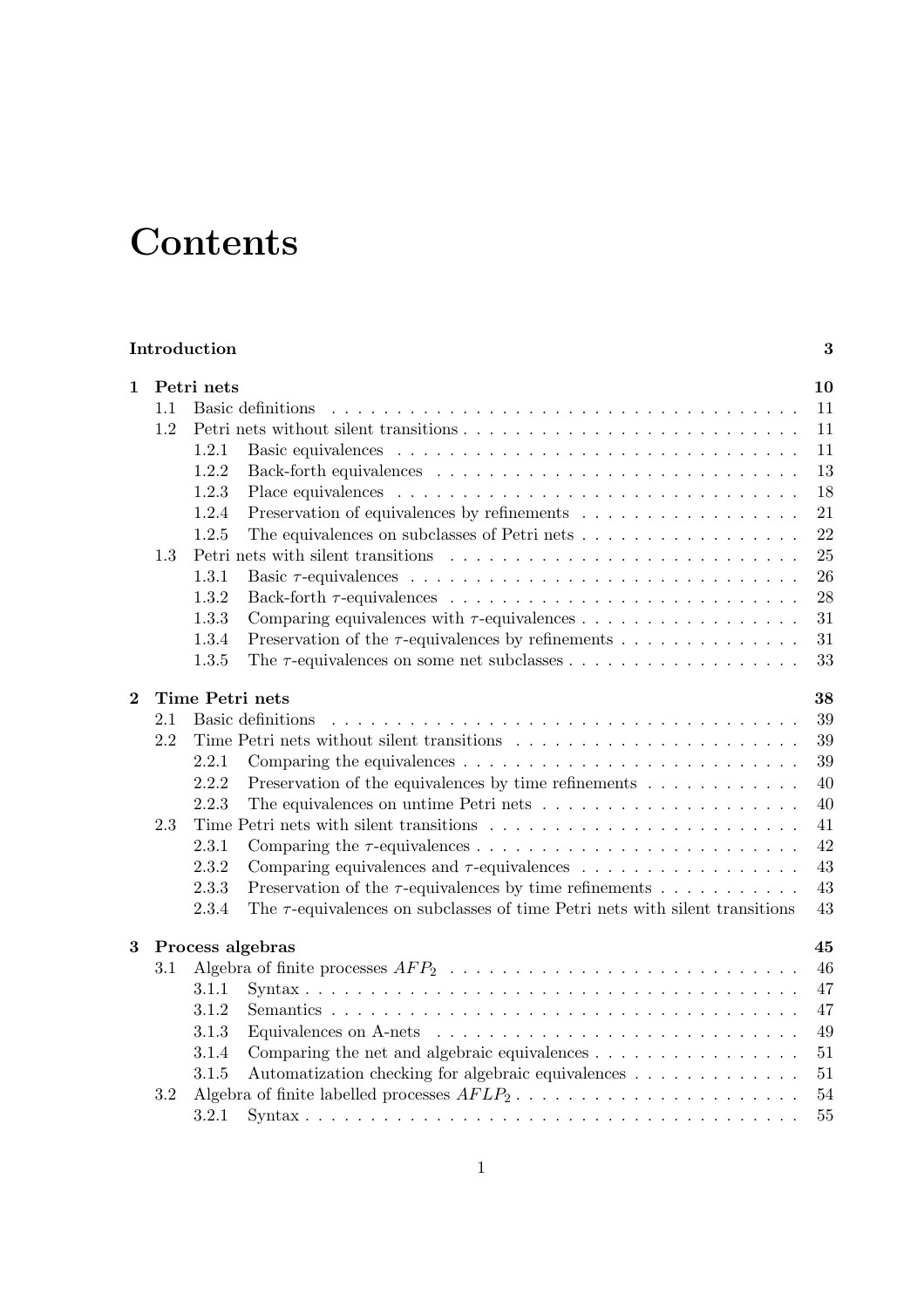| Conclusion |                                                                                     | 59 |
|------------|-------------------------------------------------------------------------------------|----|
|            | 3.2.5 Defining of algebraic analogues of the basic net equivalences $\dots \dots$ . |    |
|            |                                                                                     |    |
|            |                                                                                     |    |
|            |                                                                                     |    |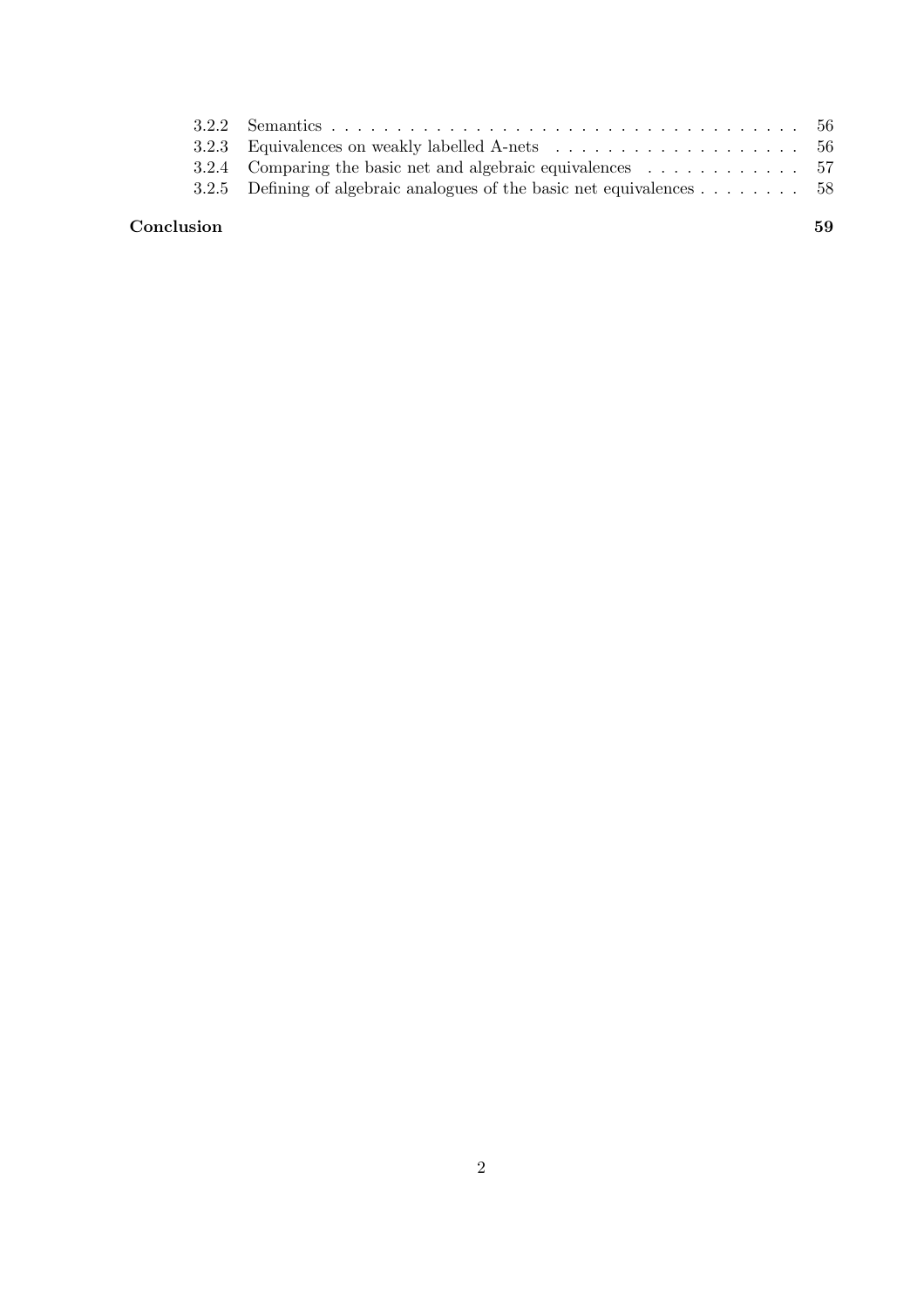## Introduction

Importance of the problem considered. Last years, computing machines and complexes with parallel and distributed architecture became widespread, since they provide a possibility to solve a permanently growing volume of computation problems. But the problem of behavioral analysis for such concurrent systems appeared to be more complex than that for usual sequential systems, because some components of the former can work with partial of complete independence each of another. Therefore, such a branch of computer science as theory of parallel systems and processes becomes more and more important. It deals with an investigation of behavior of concurrent systems with the use of different mathematical formalisms.

In concurrency theory, from the very beginning, a great attention was to a development of formal models for specification and analysis of systems with independent occurrence of actions. In addition to such standard models as languages, automata and transition systems [179, 234], also that like Petri nets [228], process algebras [194, 200, 161, 162], Hoare traces [168], Mazurkiewicz traces [190, 191], synchronization trees [291] and event structures [211, 289, 292, 293] have been introduced.

In the papers [250, 251], a classification and comparison of the basic models is considered, which is in accordance with the three following dichotomies:

- 1. structure / behavior;
- 2. interleaving / true concurrency;
- 3. linear time / branching time.

In structure models, the states of systems are clearly described, and behavioral aspects are hidden. In behavior models, the actions fulfilled by systems are explicit ones, and the states can be derived from behavior.

In interleaving models, concurrency of actions is simulated by their nondeterministic interleaving (i.e occurrence in all possible orders). In true concurrency models, it is interpreted as causal independence of actions.

In linear time models, conflict is not respected, i.e. the moment of behavior when nondeterministic choice among several ways of further computations ("futures" or "branches") happens. In branching time models, this information is completely represented.

Changing a particular model corresponds to the choice of an abstraction level of behavior, i.e. to the changing of semantics.

An alternative (and more convenient) approach consists in the choice of an expressive enough (structural or behavioral) formal model and consideration of different equivalences which provide one with a semantics or an equality criteria for a proper abstraction level corresponding to the two remaining dichotomies.

Among these formalisms, a structural model of Petri nets and a behavioral model of process algebras became most popular. As mentioned in [275], the main advantages of Petri nets consist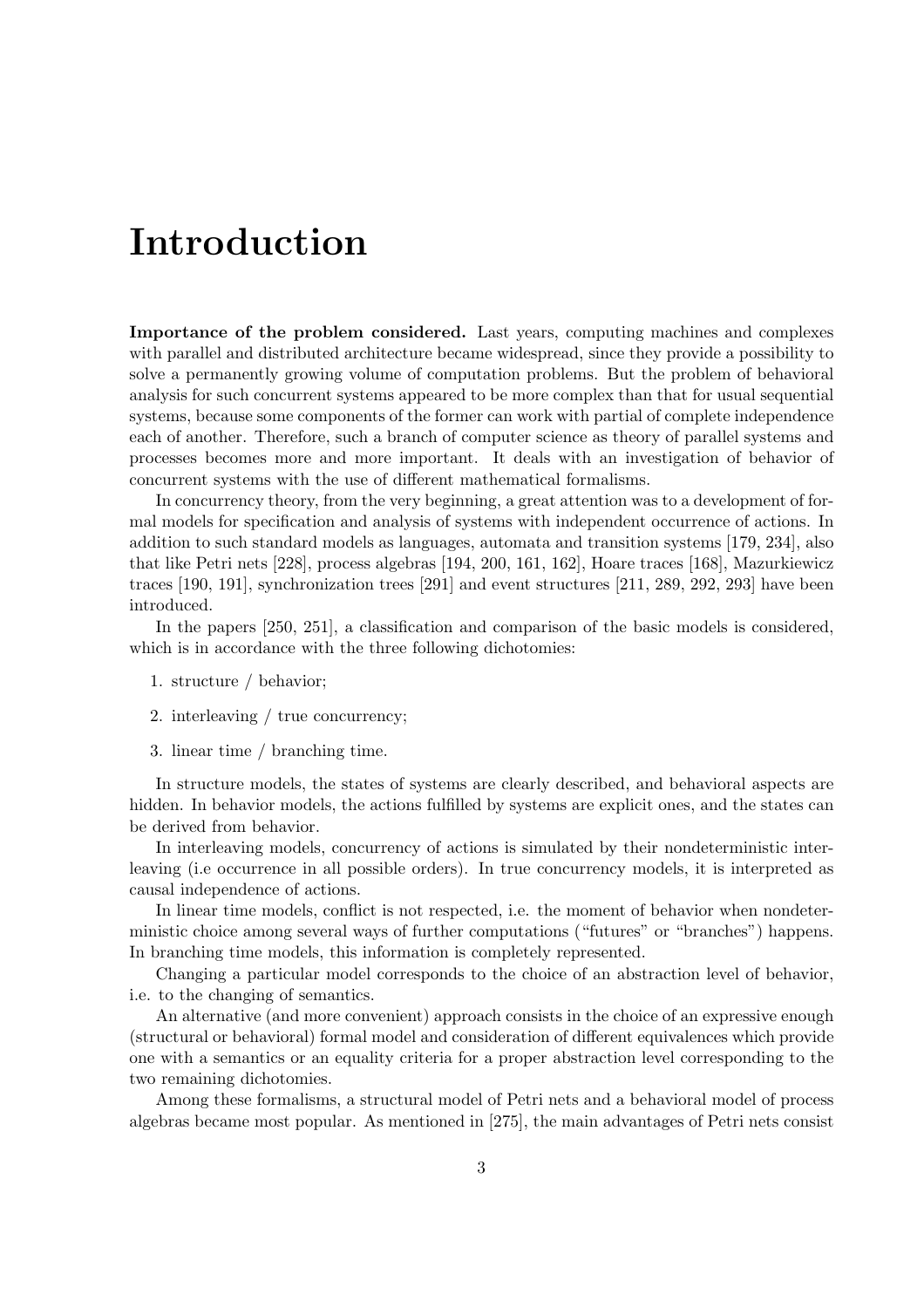in their ability for clear description of concurrency and long experience in both specification and analysis of parallel systems. In addition, the have useful graph representation. The main advantages of process algebras are in their modular nature, well developed equivalence notions, algebraic rules and complete proof systems. A considering these models together (in particular, a definition of a net semantics for algebraic formulas) provides one with a possibility to combine the best properties of both the formalisms.

A notion of equivalence is central in any theory of systems. Behavioral equivalences allow to compare systems taking into account particular aspects of their behavior and abstract from superfluous information. Equivalence relations are also used for behavior preserving reduction od systems and during verification, when the expected or high-level behavior of a system (specification) is compared with real or low-level one (implementation).

By present time, a lot of equivalences have been proposed. The most famous is the notion of bisimulation relation. Its great importance both for comparing and reduction of concurrent systems, proof of their correctness is mentioned many times in the literature.

The main known semantics defined by equivalences can be depicted by dots on the coordinate plane in Figure 1.

When moving along  $X$  axis, simulation of causality (or concurrency) grows: from interleaving semantics to true concurrent ones.

Moving along Y axis increases modeling of nondeterminism (conflict), i.e branching structure: from linear time semantics (trace) to branching time ones.

The following points on the X-axis are known.

- Interleaving semantics A process (i.e. a possible computation of a system) is associated with a sequence of actions in the order of their occurrence.
- Step semantics A process is associated with a sequence of multisets of actions.
- Partial word semantics A process is associated with a partially ordered multiset of actions (pomset) with ordering by causal dependence. In this semantics, one system can simulate another if the ordering in it's pomset is less strict or the same as in the pomset of the second system. Thus, a pomset may be simulated by a less sequential (or a more parallel) one.
- Pomset semantics A process is associated with a pomset, and the causal dependence relation should be preserved during simulation.
- Process-net semantics A process is associated with an acyclic conflict-free net (called causal net), and a simulation requires isomorphism of causal nets. For convenience, we shall call the equivalences in this semantics just "process" ones.

The following points on the Y-axis are known.

- Trace semantics The behavior of a system is completely defined by the set if it's processes. Two systems are considered to be equal in this semantics, if the sets of their processes coincide.
- Bisimulation semantics The branching structure of the behavior of a system is taken into account, i.e. the points of choice between several alternative extensions of a present process are respected.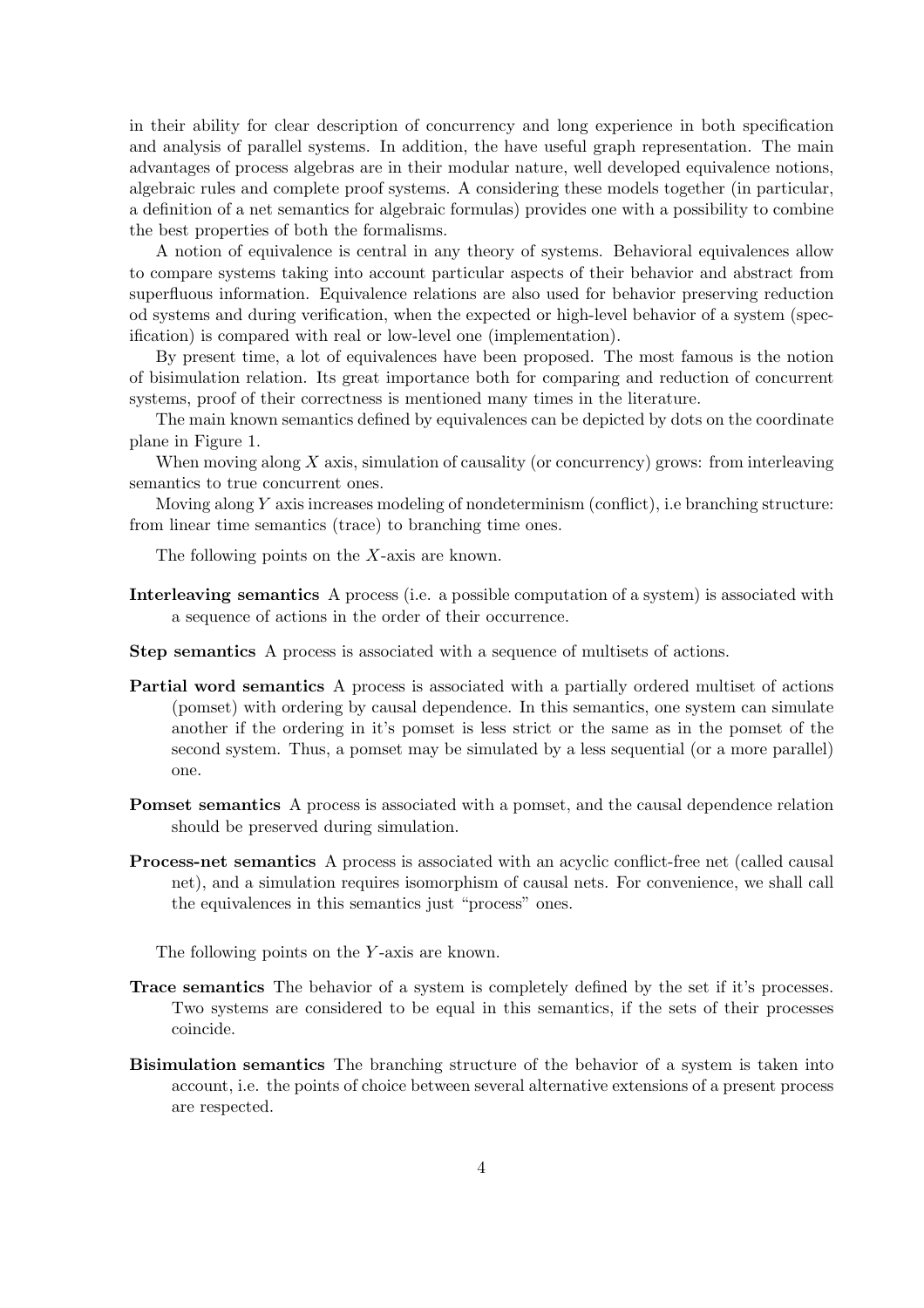

Figure 1: Semantic coordinate plane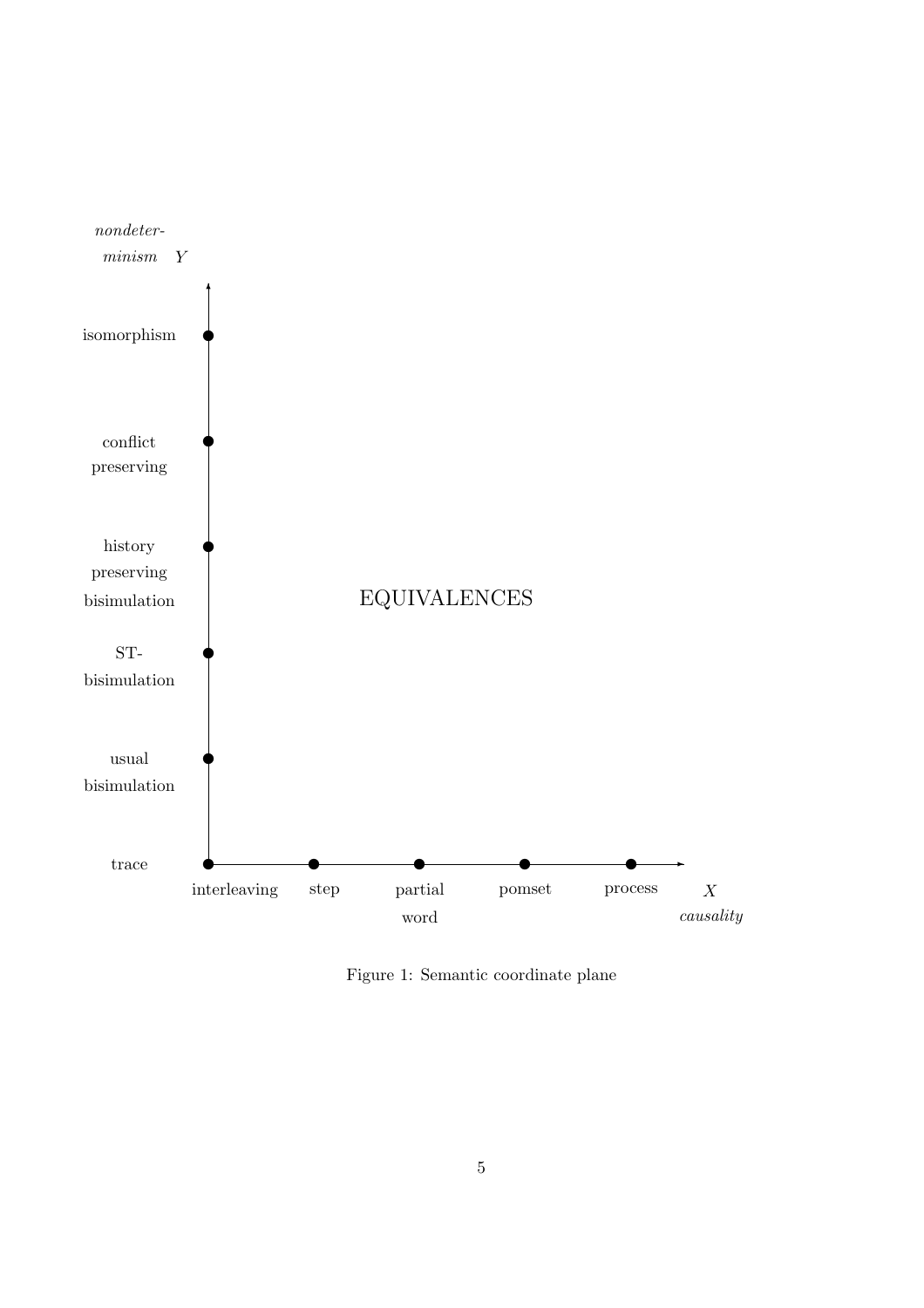- ST-bisimulation semantics Actions are considered as having some internal structure (or they occur not instantaneously, but for some period of time). During simulation, the causal dependence of both the actions of an extending process and that of the working actions of the present process are respected.
- History preserving semantics This semantics takes into account the "past" of processes, i.e. the way how an extending process is causally connected with the present one.
- Conflict preserving semantics The information about all the conflicts is respected.
- Isomorphism This is the most strict semantics. Two systems are isomorphic if they differ only by names of their components.

In this branch of computer science, the following problems are open, and they are at present time a subject of a deep research.

- By now, there is no complete enough set of equivalences in all the considered semantics. Several candidates to fill the empty places on the coordinate plane in Figure 1 have been defined within different models, and this implies difficulty of their comparing. As mentioned in[159], for the systematic investigation of semantics of concurrent systems, it is worth considering all the possibilities for them to be equivalent. It results the better understanding of important properties of systems. On the other hand, for the practical purposes of specification and verification of the properties, it is of importance to have a number of suitable equivalence relations. In such a case, we are always able to choose the simplest possible viewpoint to the systems.
- Comparison equivalences provides one with understanding of their interrelations and nature, prevents of duplication of the known semantics. It leads to the decision which of the relations have to be additionally defined. By present time, a correlation on a number of important equivalences is not established.
- A problem of logical characterization of equivalences is of importance. It's decision offers one to consider behavior of systems in terms of formulas of temporal logics.
- Effective methods of systems' reduction which preserve their behavior modulo equivalences, are actual.
- During top-down design of systems and programs, one changes high structural abstraction level by low one. It is very important for the systems which had similar behaviors on one abstraction level to preserve this similarity on all the lower ones. Thus, one has to check which equivalence relations withstand an operation of refinement replacing some elementary components of systems by more complex structures. Presently, this question remains opened for a number of equivalences.
- Interrelations of concurrency and nondeterminism (conflict) like other peculiarities of concurrent systems often make an analysis of their behavior too intricate. Therefore, in the literature, a number of simpler subclasses of formal models have been proposed, which are suitable for practical purposes. It is actual to investigate equivalences on the mentioned subclasses to simplify checking of these relations, better understanding of their essential features and recovering complex behavioral information by simple one. This problem is also not well investigated.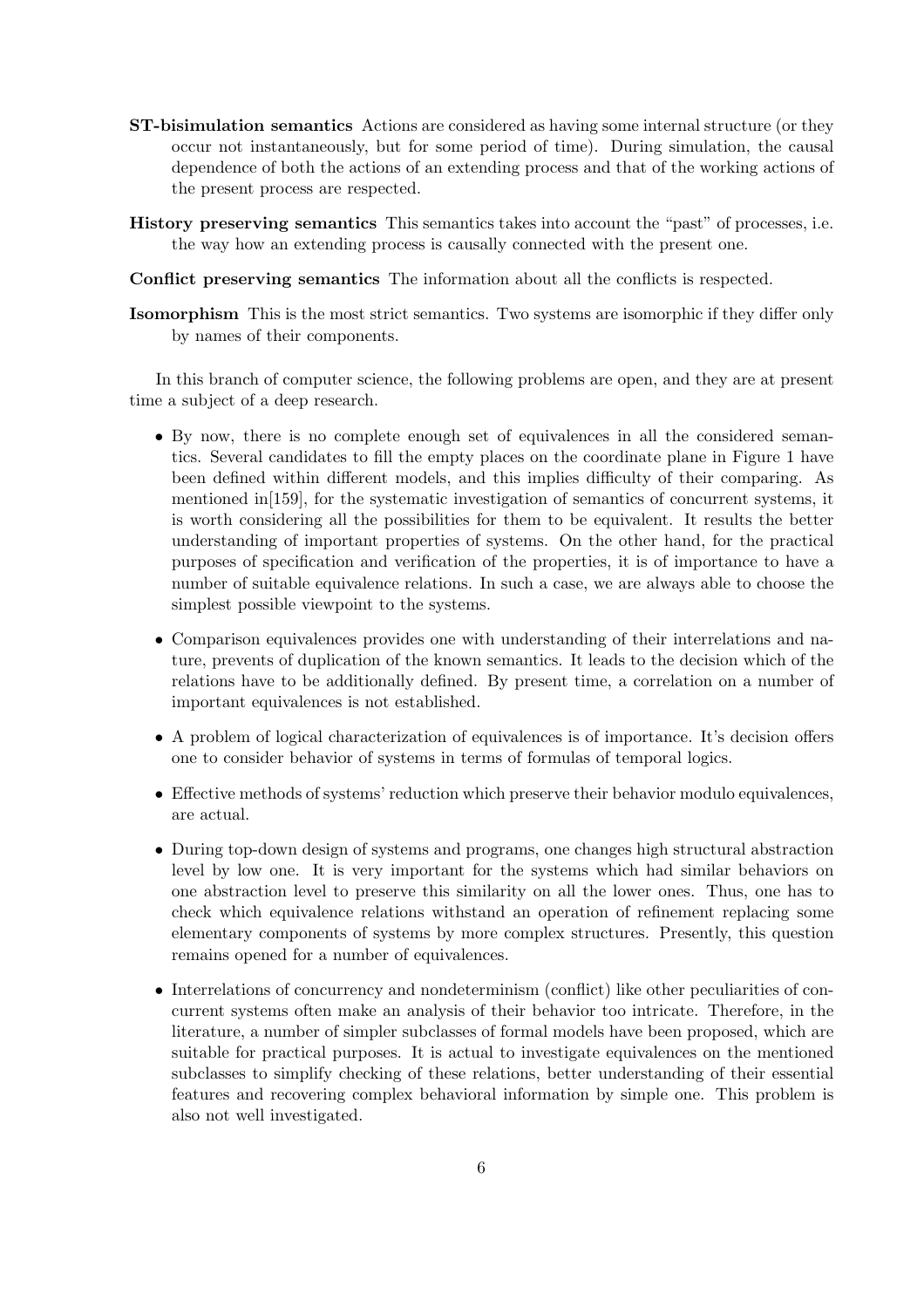- An important task is a development of equivalence notions for extensions of the known formal models (for example, by the notion of abstraction from invisible actions, adding a notion of time or a labelling of elementary events).
- A question about interconnections of equivalences defined in the frameworks of different formalisms is also actual. Its decision would provide one a possibility of changing specifications of a system in different models without changing of behavioral properties.

Purpose of the author's Ph.D. thesis [265] consists in the development of a number of methods and tools which can be useful for decision of the mentioned above problems.

Research methods are based on usage of the three important formal concurrency models: Petri nets, time Petri nets [192] and process algebras, their subclasses (sequential nets, strictly labelled nets, T-nets), extensions (nets with silent transitions, calculi of labelled processes) and apparatus of temporal logics.

New scientific achievements of the dissertation are the following.

- 1. On Petri nets both without and with silent transitions a wide set of behavioral equivalences have been proposed and investigated, which provide one with a possibility to abstract from structural and behavioral properties of modeled systems. These relations are distributed in the semantics from interleaving to true concurrency and from linear to branching time ones.
	- A diagram of interrelations of the mentioned equivalences has been obtained. A logical characterization of a number of equivalence notions has been proposed which can be used for treating behavior of concurrent systems in terms of temporal formulas.A method of effective net reduction has been described which preserves their behavior modulo equivalences.
	- Compositional aspects of behavior properties preservation for modeled systems have been explored.
	- Interrelation of equivalence notions on subclasses of nets has been established to simplify comparing their behavior and better understanding a nature of the relations.
- 2. On time Petri nets both without and with silent transitions a number of time, untime and regional equivalences have been investigated, which are able in different degree to take into account time aspects of behavior of modeled systems.
	- A correlation of the mentioned equivalences has been clarified. A regional characterization of time equivalences has been proposed, which simplifies check of the latter.
	- A compositional approach to the check of equivalences has been investigated.
	- Interrelation of equivalences on subclasses of time nets has been established.
- 3. Semantical equivalences of algebraic calculi and their extensions have been treated as well as their connections with net equivalence relations.
	- A new calculus of labelled nondeterministic concurrent processes  $AFLP<sub>2</sub>$  has been proposed, which is an extension of the known algebra  $AFP_2$  (introduced by V.E. Kotov and L.A. Cherkasova) by labelling function. This labelling has offered a possibility of specifying much wider class of processes that of  $AFP_2$ .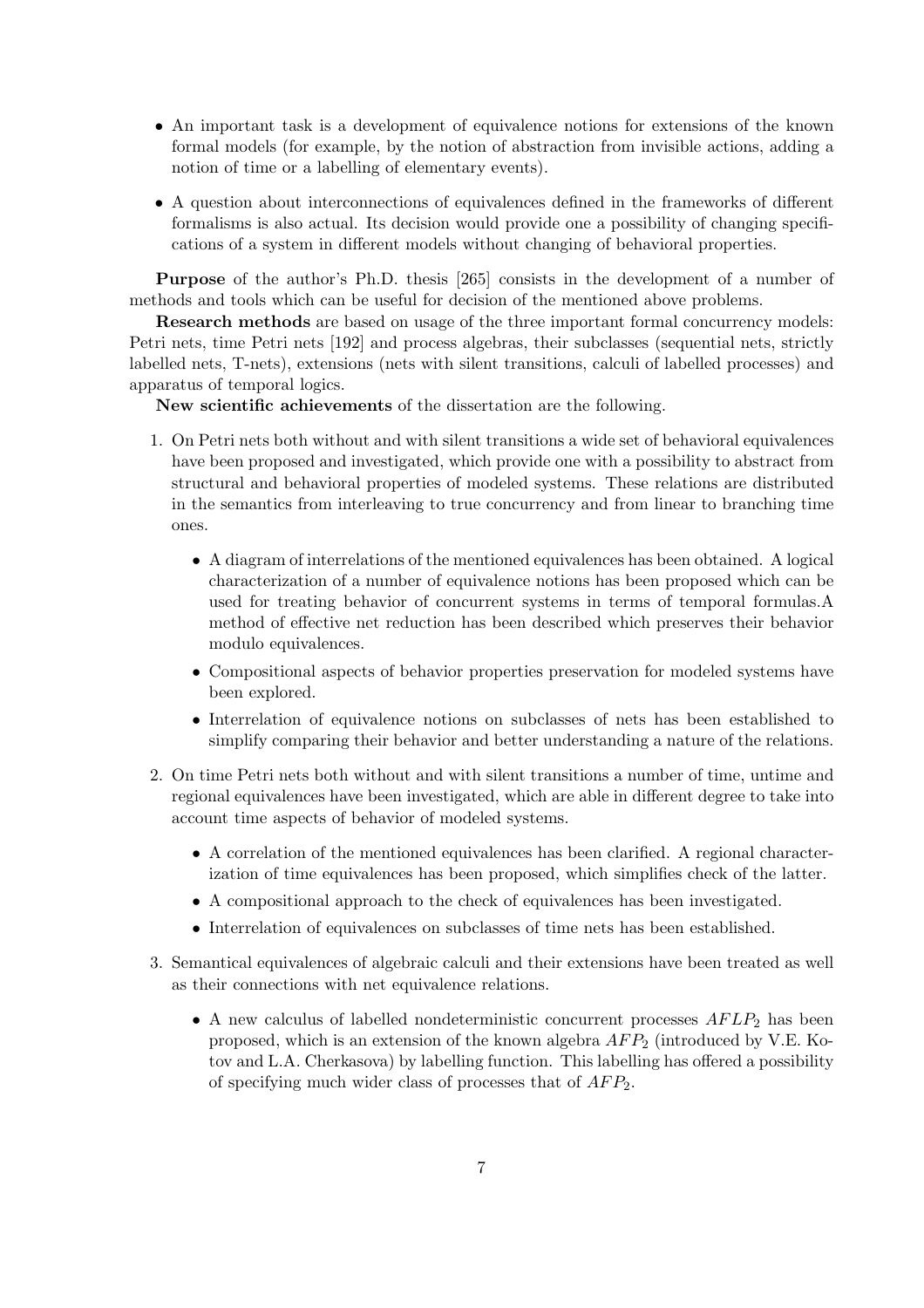- A complete and correct axiomatization of the equivalences w.r.t. denotational semantics of the mentioned algebras has been proposed as well as operational characterization of these equivalences which can be used for comparing these notions with behavioral relations.
- Interrelations of the algebraic and net equivalences has been established, which results a translation net specifications into algebraic and vice versa with preservation of behavior. It has integrated the advantages both nets and algebras.
- A term rewrite system for automatization of check of semantic equivalences has been defined. On it's basis, a computer program for check of formulas for equivalence has been written.

Practical usefulness of the Ph.D. thesis consists in the introducing of a number of equivalence relations for comparison and reduction of concurrent systems. Their systematic investigation helps to developer of a concurrent system to make a decision about most suitable model and an equality criteria (semantics).

Implementation of the results consists in their usage in the Laboratory of Theoretical Programming of IIS SD RAS during development a module for check of net equivalences for the system PEP (Programming Environment based on Petri nets) [52]. This system has appeared in the Institute of Informatics, Hildesheim, Germany. In addition, the author had written a computer program CANON which implements a checking of algebraic formulas by equivalence.

Publication of the results has been done in the following 13 articles on a theme of the dissertation: [252, 253, 254, 255, 256, 257, 258, 259, 260, 261, 262, 263, 264, 286].

During research work by theme of the Ph.D. thesis, the author participated in the following scientific projects (with the information about grants):

- 1. An Investigation of Methods for Analysis and Verification of Concurrent Computational Systems, Programs and Processes. Russian Fund for Basic Research (RFBR), grant 93-01- 00986, headed by Dr. V.A. Nepomniaschy, 1993–1995. (Publications [253, 255, 256].)
- 2. Models for Formal Semantics of Reactive Systems. International Association for Promotion of Cooperation with Scientists from the Former Soviet Union (INTAS), grant 1010- CT93-0048, headed by Dr. V.A. Nepomniaschy, 1993–1995. (Publication [254].)
- 3. Formal Methods in Design of Concurrent/Distributed Systems. Volkswagen Stiftung (VS), grant  $I/70$  564, headed by PROF. DR. EIKE BEST and DR. I.B. VIRBITSKAITE, 1995– 1997. (Publications [257, 258, 259, 260, 261, 262, 263, 264, 286].)
- 4. Development and Investigation of Semantical Methods and Tools of Specification and Verification of Concurrent Systems and Processes. Russian Fund for Basic Research (RFBR), grant 96-01-01655, headed by Dr. I.B. Virbitskaite, 1995–1997. (Publications [259, 260, 261, 262, 286].)
- 5. Methods and Tools for Verification and Analysis of Distributed Systems. INTAS-RFBR, grant 95-0378, headed by Dr. V.A. Nepomniaschy, 1997–1999. (Publications [263, 264].)
- 6. International Soros Science Education Program (ISSEP), grant a97-683, 1997. (Publication [286].)

Approbation of the results has been done at the following conferences and schools: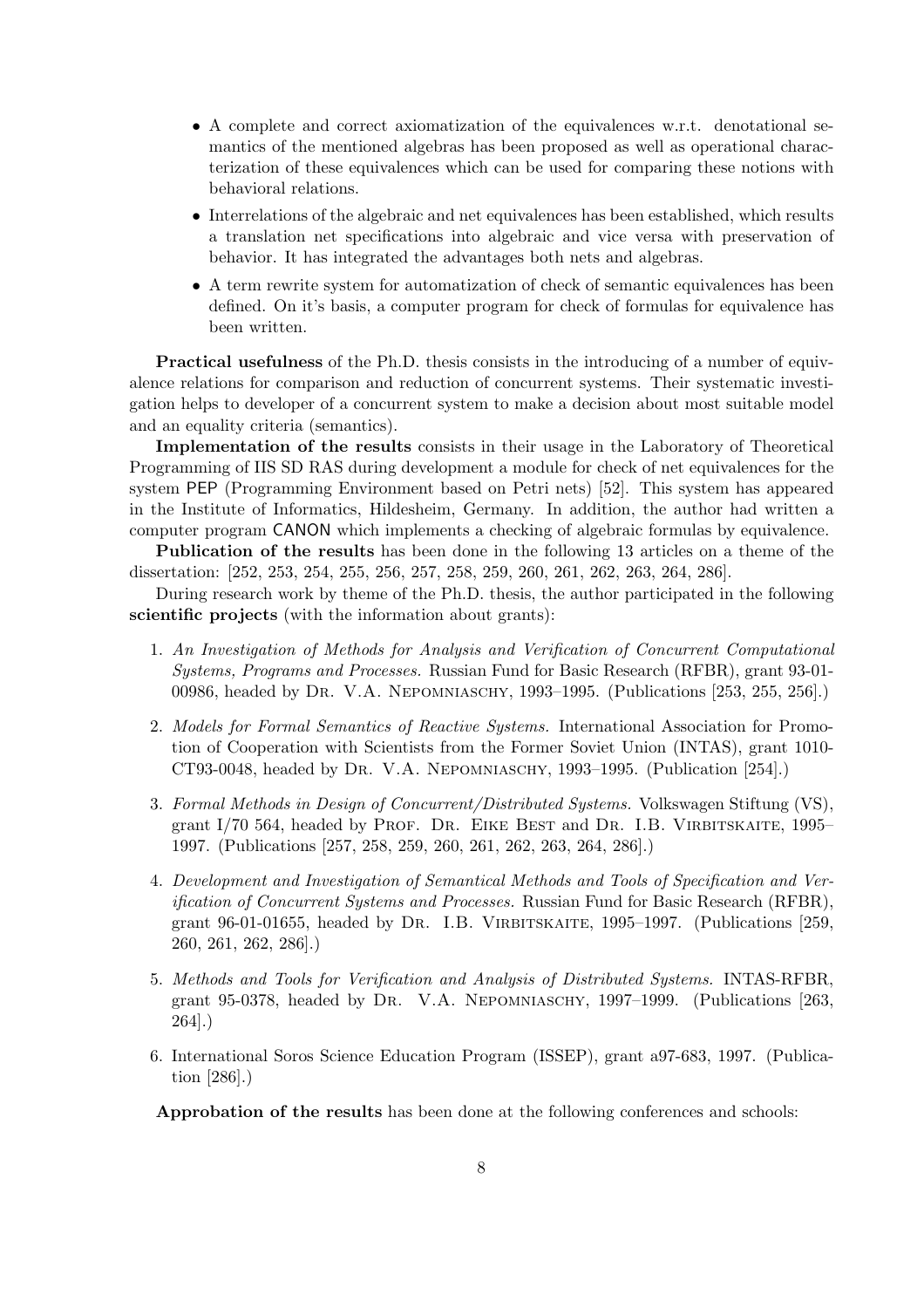- 1.  $4^{th}$  International Conference on Applied Logics 95 (AL'95) and  $2^{nd}$  Workshop on Non-Standard Logics and Logical Foundations of Computer Sciences (NSL'95), Irkutsk, Russia, June 15–18, 1995.
- 2.  $5<sup>th</sup>$  Workshop on Concurrency, Specification and Programming 96 (CSP'96), Berlin, Germany, September 25–27, 1996.
- 3. 4<sup>th</sup> Symposium on Logical Foundations of Computer Science 97 (LFCS'97), Yaroslavl, Russia, July 6–12, 1997.
- 4. International Summer School Marktoberdorf on Computational Logic 97 (CL'97), Marktoberdorf, Germany, July 29 – August 10, 1997.
- 5. 4<sup>th</sup> Workshop on Logic, Languages, Information and Computation 97 (WoLLIC'97), Fortaleza (Ceará), Brazil, August 19–22, 1997.

In addition, a number of lectures by theme of the Ph.D. thesis have been delivered at seminars of Institute of Informatics, Hildesheim, Germany, during the author's research work in the periods  $01.12.95 - 29.02.96$  and  $01.03.97 - 30.04.97$  within joint scientific project VS I/70 564. The results obtained have been also discussed at seminars of Laboratory of Theoretical Programming of IIS SD RAS.

Let us briefly describe the contents of the dissertation.

Chapter 1 is devoted to the investigation of equivalences on Petri nets.

In Section 1.1, the basic definitions are presented. Section 1.2 is about equivalence notions on nets without silent transitions, and Section 1.3 — on nets with silent transitions.

Chapter 2 is devoted to the investigation of equivalences on time Petri nets.

In Section 2.1, the basic definitions are presented. Section 2.2 is about equivalence relations on time nets without silent transitions, and Section 2.3 — on time nets with silent transitions. Chapter 3 is devoted to the equivalences on process formulas.

In Section 3.1, the algebra  $AFP_2$  is considered, and in Section 3.2 — the calculus  $AFLP_2$ . In Appendix A (Proofs), a number of long proofs is moved.

In Appendix B (Description of the program CANON), a structure and principles of work of computer program CANON are described, which implements transformation of algebraic formulas into canonical form.

In Appendix C (Examples of work of the program CANON), several examples of transformation of  $AFP_2$ -formulas into canonical form using this program are presented.

The papers of the author are related with the themes of the chapters in the following way. By theme of Chapter  $1 - [253, 254, 255, 257, 259, 261, 262, 263, 264]$ , by Chapter  $2 - [286]$ and by Chapter  $3 - [252, 256, 258, 260].$ 

In this survey, all the proofs, examples and appendices are omitted. The bibliography is not reduced, and therefore several items are possibly not cited here.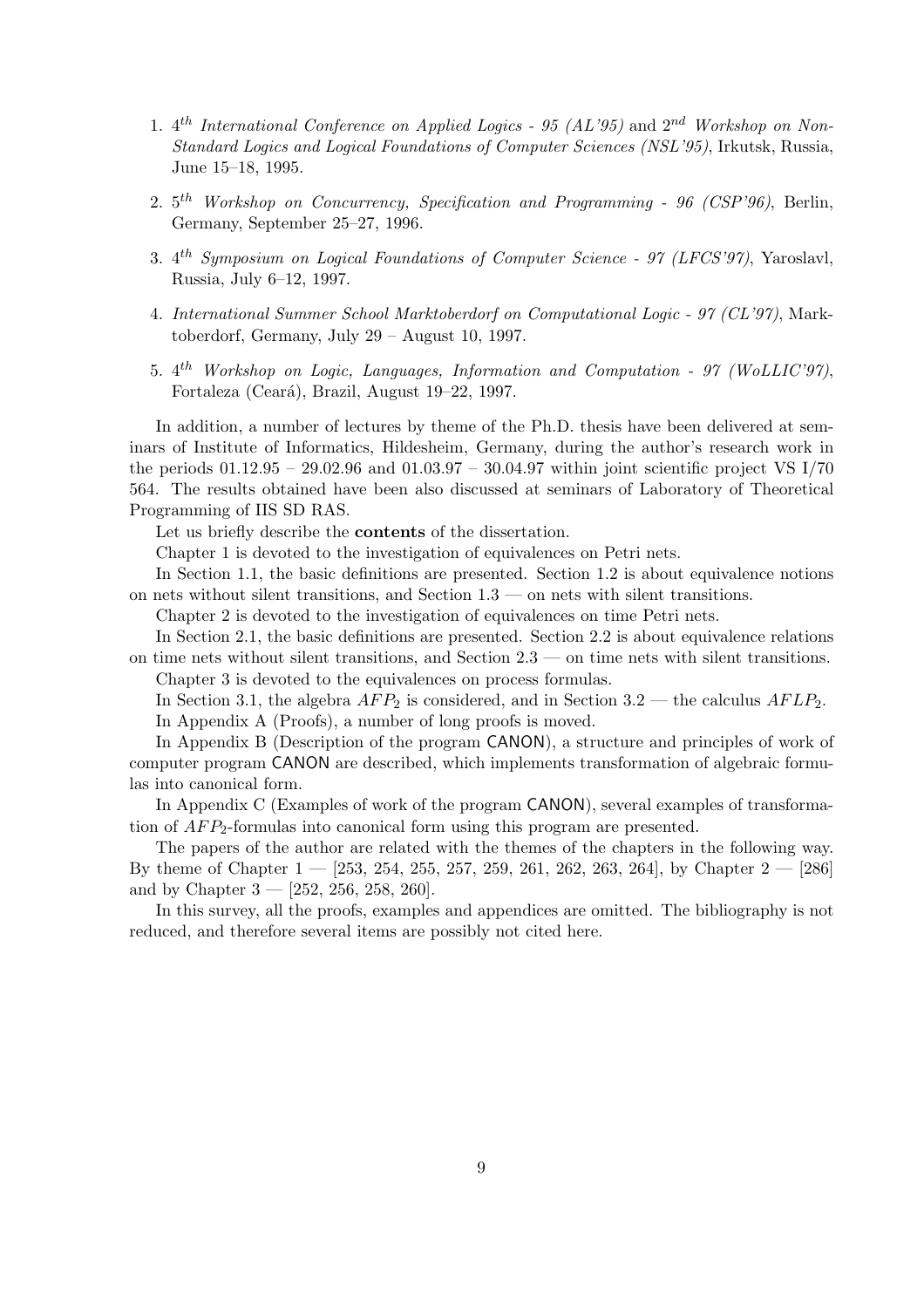## Chapter 1

## Petri nets

Petri nets [228, 229, 230, 231, 243] is a suitable and powerful popular formal model both for specification and analysis of concurrent and distributed systems [222, 43, 44, 108]. Petri nets became widespread because of clear description such basic notions as causal dependence, nondeterminism and concurrency. Their advantages are also good graphical representation and natural semantics of functioning based of rules of a "token game". Petri nets are actively used as a graphic tool for modeling of concurrent systems and processes at early stages of their development as a powerful analytical instrument in treating their behavioral properties.

In this chapter, equivalence notions are investigated on two classes of Petri nets: nets without silent transitions and nets with silent transitions (transitions can be labelled by a special symbol of invisible of silent action  $\tau$ ).

The main results of this chapter are the following.

- A number of known equivalence notions have been transferred into the framework of Petri nets from other formal models (for example, transition systems, event structures, behavioral structures, automata). As a result, a basis for their comparison and the decision which notions should be additionally defined has appeared.
- Several new equivalences for Petri nets have been introduced to obtain a complete enough set of them and filling empty places on the semantic coordinate plane in Figure 1. As a result, an ability for the choice of th simplest possible viewpoint to modeled systems has appeared. Moreover, the defining new semantics, which imitate in a new context that proposed earlier, can be avoided.
- Parametrized definitions of equivalences have been proposed, which offer their interpretation in a unified style and better understanding of nature of the relations.
- All the considered net equivalences have been compared, and a diagram of their interrelations is obtained which demonstrates differentiating power of the notions.
- A logical characterization of a number of equivalences has been given which offers investigation of behavior of nets using representation of their properties via formulas of temporal logics.
- The results by effective and semantic correct reduction of nets have been presented. The role of interrelations of equivalences in preservation of properties of a net to be reduced has been demonstrated.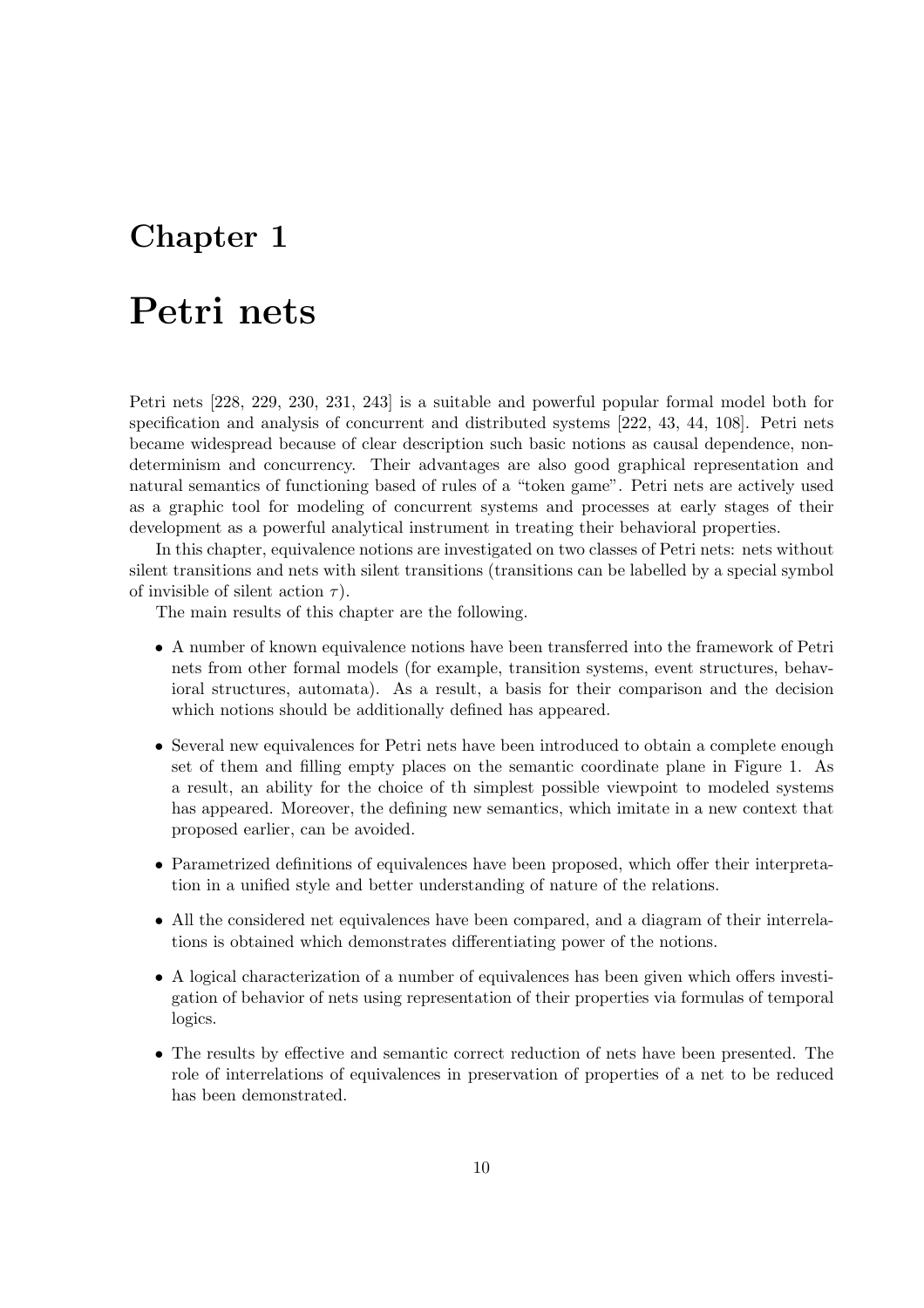- All the equivalences have been treated for preservation by refinement operation which corresponds to moving to lower structural abstraction level during construction of systems. As a result, it has been clarified, which equivalence relations can be used in top-down development of systems.
- A correlation of the equivalences on subclasses of nets has been investigated with the purposes of simplifying comparison of behavior of nets from the mentioned subclasses, better understanding a nature of equivalence relations and recovering complex behavioral information by the simpler one. It has been checked, which equivalences are differentiate well nets from the mentioned subclasses.

### 1.1 Basic definitions

In this section, in the main text of the dissertation, a number of basic definitions are introduced like that of multisets, labelled nets, marked nets, partially ordered sets (posets), labelled posets, partially ordered multisets (pomsets) [238], event structures, labelled event structures, multi event structures (i.e. event structures over multisets of actions) [211, 289, 292, 293], processes [34, 46, 150, 151] (based on causal nets) and branching processes [127, 169] (based on occurrence nets [152, 211, 229]).

### 1.2 Petri nets without silent transitions

Let us consider equivalences for Petri nets without silent transitions, which model systems all the actions of which are considered to be invisible for an external observer.

#### 1.2.1 Basic equivalences

Let us see which mentioned in the literature equivalences fill the semantic coordinate plane in Figure 1.

- *Trace equivalences* (which respect only protocols of behavior of systems).
	- Interleaving trace equivalence  $(\equiv_i)$  has been introduced in [165, 166, 167] on languages. The definition is also in [216, 236, 241] on Petri nets, in [87, 130, 131, 136, 141, 142, 269, 272 — on event structures and in  $[126]$  — on common models of concurrent systems, and in [244].
	- Step trace equivalence ( $\equiv_s$ ). A definition for Petri nets can be found in [236, 241], on event structures — in  $[130, 131, 136, 141, 142, 269, 272]$ .
	- Partial word trace equivalence  $(\equiv_{pw})$ . The notion has been defined [153] on pomsets and in  $[280]$  — on event structures.
	- Pomset trace equivalence ( $\equiv_{\text{pom}}$ ). The corresponding semantics has been introduced in [238, 239, 240]. The equivalence has been defined in [154, 241]on Petri nets and in  $[130, 131, 136, 141, 142, 269, 272]$  — on event structures.
- Usual bisimulation equivalences (which respect branching structure of behavior of systems).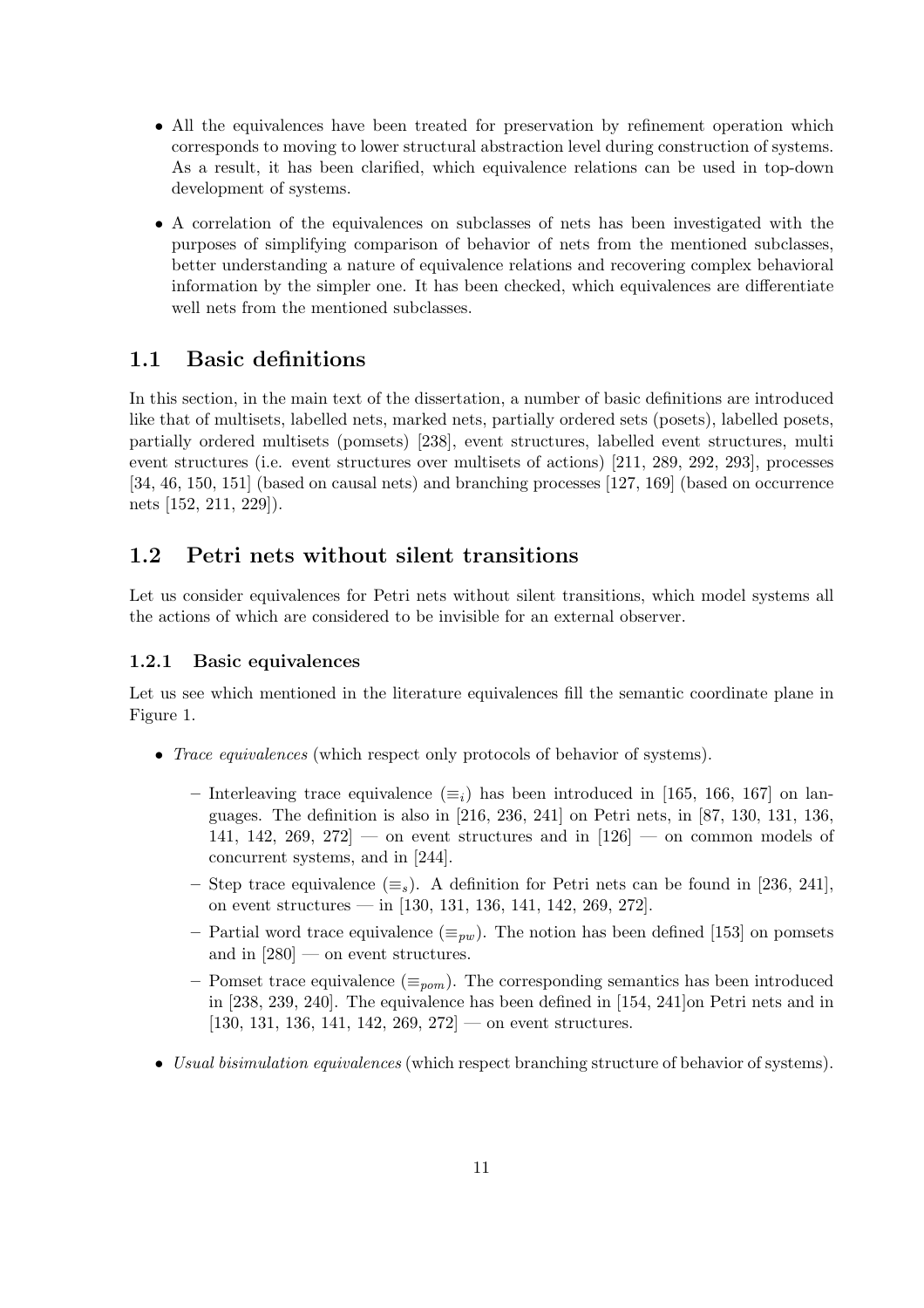- Interleaving bisimulation equivalence  $(\underline{\leftrightarrow}_i)$  has been introduced in [223] on automata on the basis of observational equivalence [194, 176]. The definition can be also found in [224] on automata, in [1, 2, 16, 17, 26, 38, 39, 115, 154, 216, 241] — on Petri nets, in [87, 130, 131, 136, 141, 142, 269, 272, 277, 278, 282, 284] — on event structures, and in [126] — on common models of concurrent systems.
- Step bisimulation equivalence  $(\underline{\leftrightarrow}_s)$  has been introduced in [214]. The definition on Petri nets is in  $[1, 2, 16, 17, 28, 154, 236, 241]$ , and on event structures — in [130, 131, 136, 141, 142, 277, 278, 282, 284].
- Partial word bisimulation equivalence  $(\underline{\leftrightarrow}_{pw}$ ) has been introduced in [277, 278] on event structures. The definition on Petri nets can be found in [16, 17], and that for event structures — also in  $[282, 284]$ .
- Pomset bisimulation equivalence  $(\triangle_{\text{nom}})$  has been defined in [27, 154]. The definition on Petri nets is in  $[1, 2, 16, 17, 26, 38, 39, 241]$ , and on event structures — in [130, 131, 136, 141, 142, 277, 278, 282, 284].
- Process bisimulation equivalence  $(\rightarrow_{pr})$  has been proposed in [16] on Petri nets. The definition is also in [17].
- ST-bisimulation equivalences (which respect the duration of transition occurrences in behavior of systems).
	- Interleaving ST-bisimulation equivalence  $(\triangle_{iST})$  has been introduced in [154] on Petri nets. The definition for Petri nets can be also found in [26, 115], and for event structures — in [141, 142, 277, 278, 282, 284].
	- Partial word ST-bisimulation equivalence  $(\triangle_{\text{pwST}})$  has been proposed in [277, 278] on event structures. The definition can be also found in [282, 284].
	- Pomset ST-bisimulation equivalence  $(\triangle_{\text{pomST}})$  has been introduced in [277, 278] on event structures. The definition is also in [282, 284].
- History preserving bisimulation equivalences (which respect the "past" or "history" of behavior of systems).
	- Pomset history preserving bisimulation equivalence  $(\triangle_{pomb})$  has been proposed in [247] on behavioral structures under the name "behavioral structure bisimulation equivalence".

In [130], the equivalence has been introduced on event structures and called "history preserving bisimulation equivalence".

In [109], in the framework of event structures "causal trees observable equivalence" has been defined, the coincidence of which with history preserving bisimulation equivalence has been proved in [270, 110, 111].

In [120], NMS (Nondeterministic Measurement System) equivalence has been defined which is also coincide with history preserving bisimulation one.

In [4, 233, 83], it has been demonstrated that history preserving bisimulation equivalence coincide with "mixed orders equivalence" on event structures from [122].

In [95], "back-forth pomset bisimulation equivalence" on event structures has been proposed. This is also coincide with history preserving bisimulation one.

In [38], the definition has been introduced on Petri nets. In the paper, the notion has been called "fully concurrent bisimulation equivalence".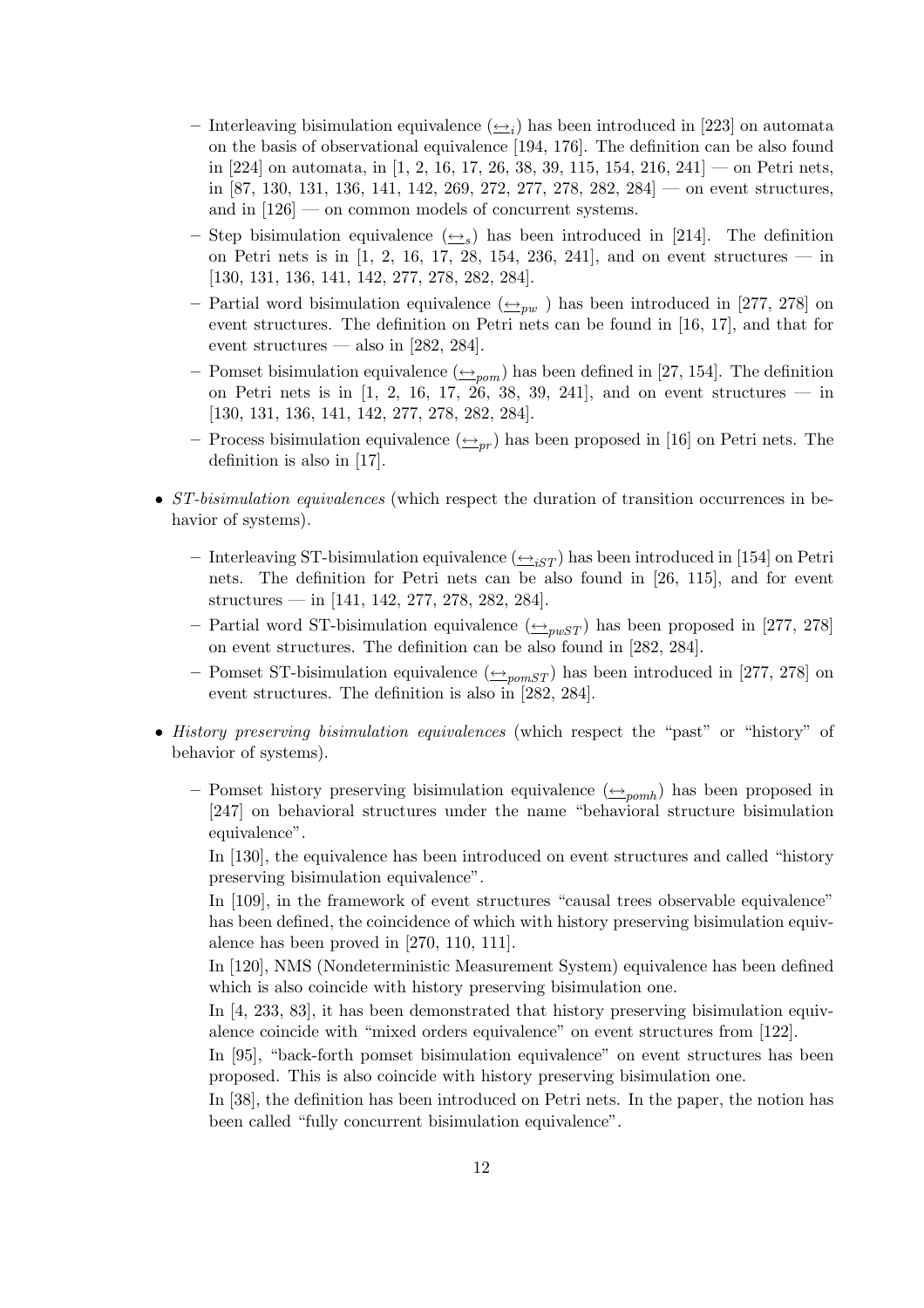The definition for Petri nets can be also found in [26, 39, 113, 114, 115, 132, 241], for event structures — in [131, 133, 134, 135, 136, 141, 142, 277, 278, 279, 282, 284], and for behavioral structures — in  $[266]$ .

- Conflict preserving equivalences (which fully respect conflicts in systems).
	- Occurrence conflict preserving equivalence ( $\equiv_{occ}$ ) has been proposed in [211, 154] on Petri nets.
- Isomorphism (i.e. coincidence of systems up to renaming of their components,  $\simeq$ ) has been introduced in [228].

In the papers [73, 143, 144, 145, 160, 267, 274, 275, 276, 280, 282, 283, 285], a set of equivalences has been considered which are in between trace and bisimulation relations, i.e. within from "linear time" to "branching time" semantics [146].

A notion of distributed bisimulation has been introduced in [94, 162].

The equivalences based on "locations" has been studied in [32, 33, 82, 181, 205, 107]. A review of the set of relations based on "locations" and "causes" is in [83, 182]. Similar equivalences has been investigated in [83].

Reviews of equivalences has been done also in [81, 124, 235]. Pomset relations has been considered in [245].

In this section, we transfer all the basic equivalence notions into the framework of Petri nets. Moreover, we introduce a number of new basic equivalences which complete the set of the already known ones in the mentioned above semantics. These are process trace  $(\equiv_{pr})$ , process ST-bisimulation  $(\triangle_{prST})$ , process history preserving bisimulation  $(\triangle_{prh})$ , multi event structure (MES) conflict preserving  $(\equiv_{mes})$  equivalences. The symbols of the new relations are in rectangles in Figure 1.1.

We compare all the equivalences. As a result, we obtain a diagram of their interrelations as a oriented graph with edges corresponding to the relation "stronger than".

#### Comparing basic equivalences

The following theorem which establishes interrelations all the basic equivalences.

In the following, the symbol  $\cdot$  ' will denote "nothing", and the signs of equivalences subscribed by it are considered as that of without any subscription.

**Theorem 1.2.1** Let  $\leftrightarrow$ ,  $\leftrightarrow \in \{\equiv, \leftrightarrow, \simeq\}$  and  $\star$ ,  $\star \star \in \{., i, s, pw, pom, pr, iST, pwST, pomST,$  $prST, pomh, prh, mes, occ$ . For nets N and N'  $N \leftrightarrow_N N' \Rightarrow N \leftrightarrow_{**} N'$  iff there exists a directed path from  $\leftrightarrow_{\star}$  to  $\leftrightarrow_{\star\star}$  in the graph in Figure 1.2.

#### 1.2.2 Back-forth equivalences

Back-forth bisimulation equivalences are based on the idea that bisimulation relation do not only require systems to simulate each other behavior in the forward direction (as usually) but also when going back in history. They are closely connected with equivalences of logics with past modalities [88, 139, 187, 189] and "true concurrency" logics [225, 226, 227].

These equivalence notions have been initially introduced in [210] in the framework of transition systems. It has been shown that back-forth variant  $(\triangle_{i\hat{i}j\hat{i}})$  of interleaving bisimulation equivalence coincide with ordinary  $\triangleq_i$ .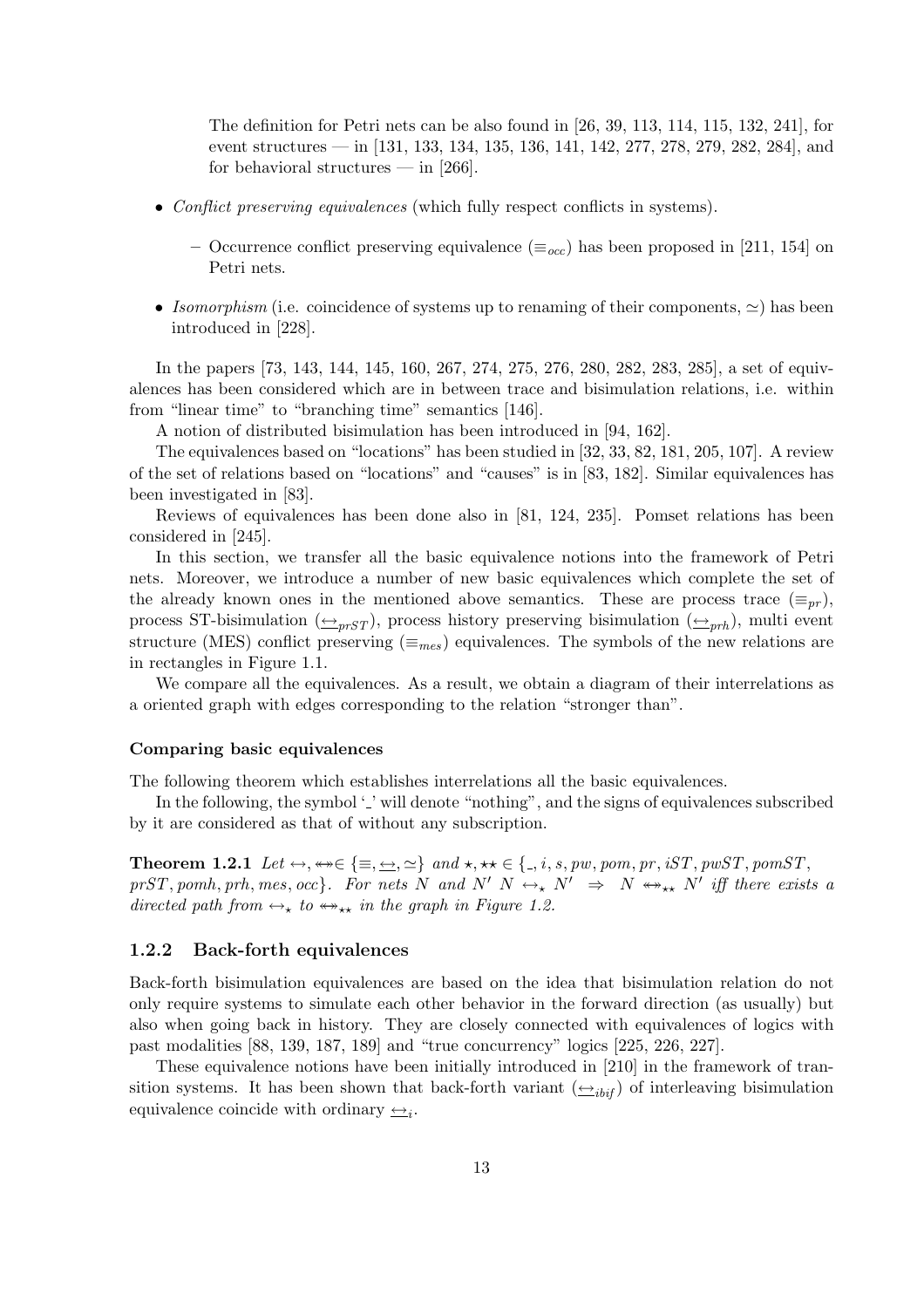

Figure 1.1: Classification of basic equivalences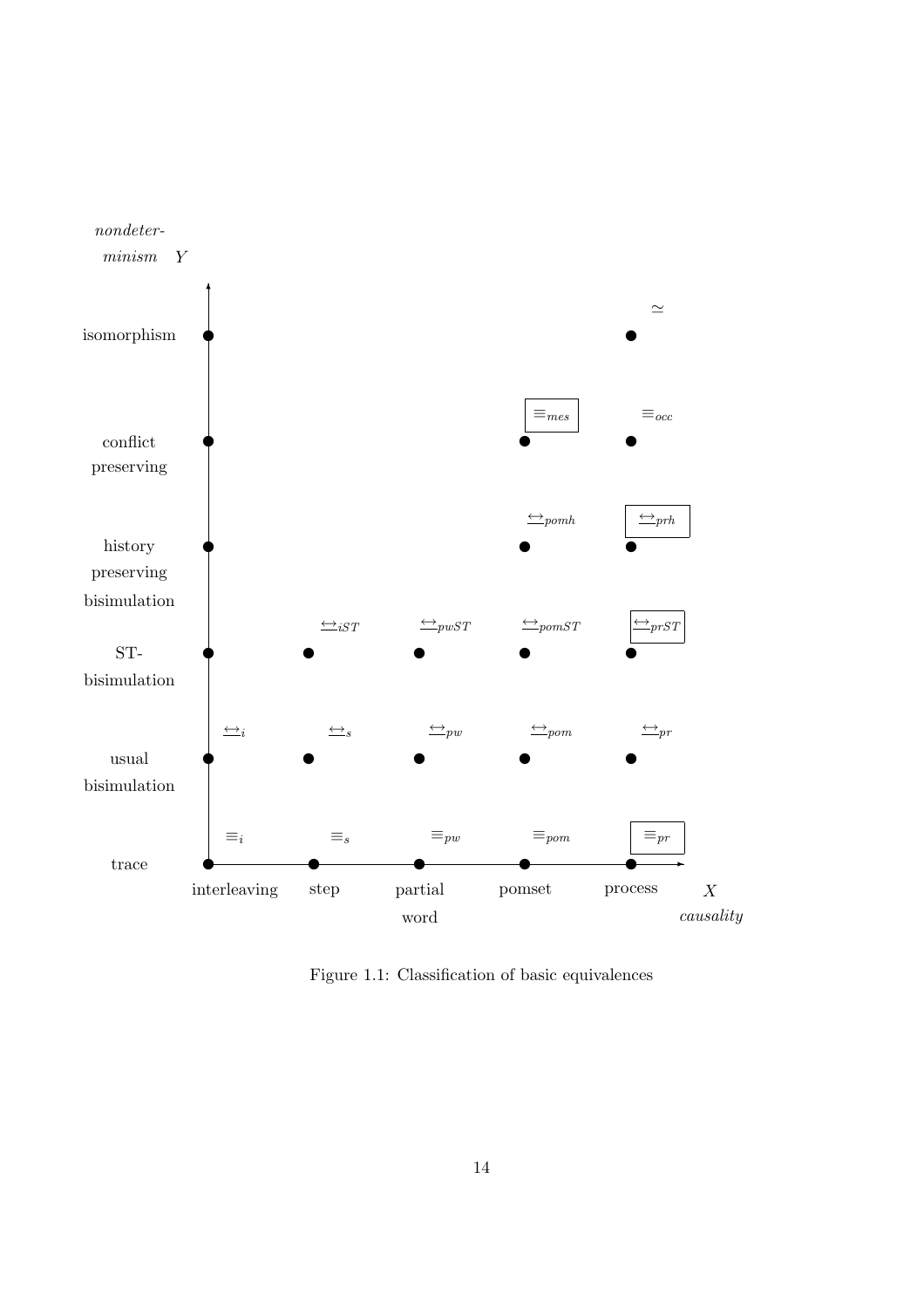

Figure 1.2: Interrelations of the equivalences

In [105, 95, 96, 97], the new variants of step  $(\triangle_{sbsf})$ , partial word  $(\triangle_{pwbywf})$  and pomset  $(\triangle_{pombpom}$ ) back-forth bisimulation equivalences have been defined in the framework of prime event structures. The equivalence notions have been compared with usual, ST- and history preserving bisimulation equivalences. It was shown that  $\triangleq_{\text{pomST}}$  implies  $\triangleq_{\text{sbsf}}$ . The coincidence of  $\triangle$ <sub>pombpomf</sub> and  $\triangle$ <sub>pomh</sub> has been proved, giving rise to a new, logical characterization of the latter.

In [233], the new idea of differentiating the kinds of back and forth simulations has appeared (following this idea, it is possible, for example, to define step back pomset forth bisimulation equivalence  $(\triangle_{sbpomf})$ . The set of all possible back-forth equivalence notions has been proposed in interleaving, step, partial word and pomset semantics. Two new notions which do not coincide with known ones has been obtained: step back partial word forth  $(\triangle_{sbpwf})$  and step back pomset forth  $(\triangle_{shown})$  bisimulation equivalences.

Back-forth bisimulation equivalences have been also considered in the papers [40, 170, 171, 207, 215].

In this section, we extend the set of back-forth equivalences from [233] by new relations for process semantics and obtain as a result two new notions which cannot be reduced to the known relations: step back process forth  $(\triangle_{sbprf})$  and pomset back process forth  $(\triangle_{pombprf})$ bisimulation equivalences.

We add the results of [97, 233] and establish interrelations between back-forth and basic equivalences. In particular, we prove that  $\triangleq_{pomST}$  implies  $\triangleq_{sbpomf}$ , and  $\triangleq_{prST}$  implies  $\triangleq_{sbprf}$ We also demonstrate a coincidence of  $\rightarrow_{\text{probort}}$  and  $\rightarrow_{\text{prb}}$ .

#### Comparing back-forth bisimulation equivalences

Let us consider interrelations of back-forth bisimulation equivalences.

**Proposition 1.2.1** Let  $\star \in \{i, s, pw, pom, pr\}$ . For nets N and N' the following holds:

1.  $N \underline{\leftrightarrow}_{\text{pub*f}} N' \Leftrightarrow N \underline{\leftrightarrow}_{\text{pomb*f}} N'$ ;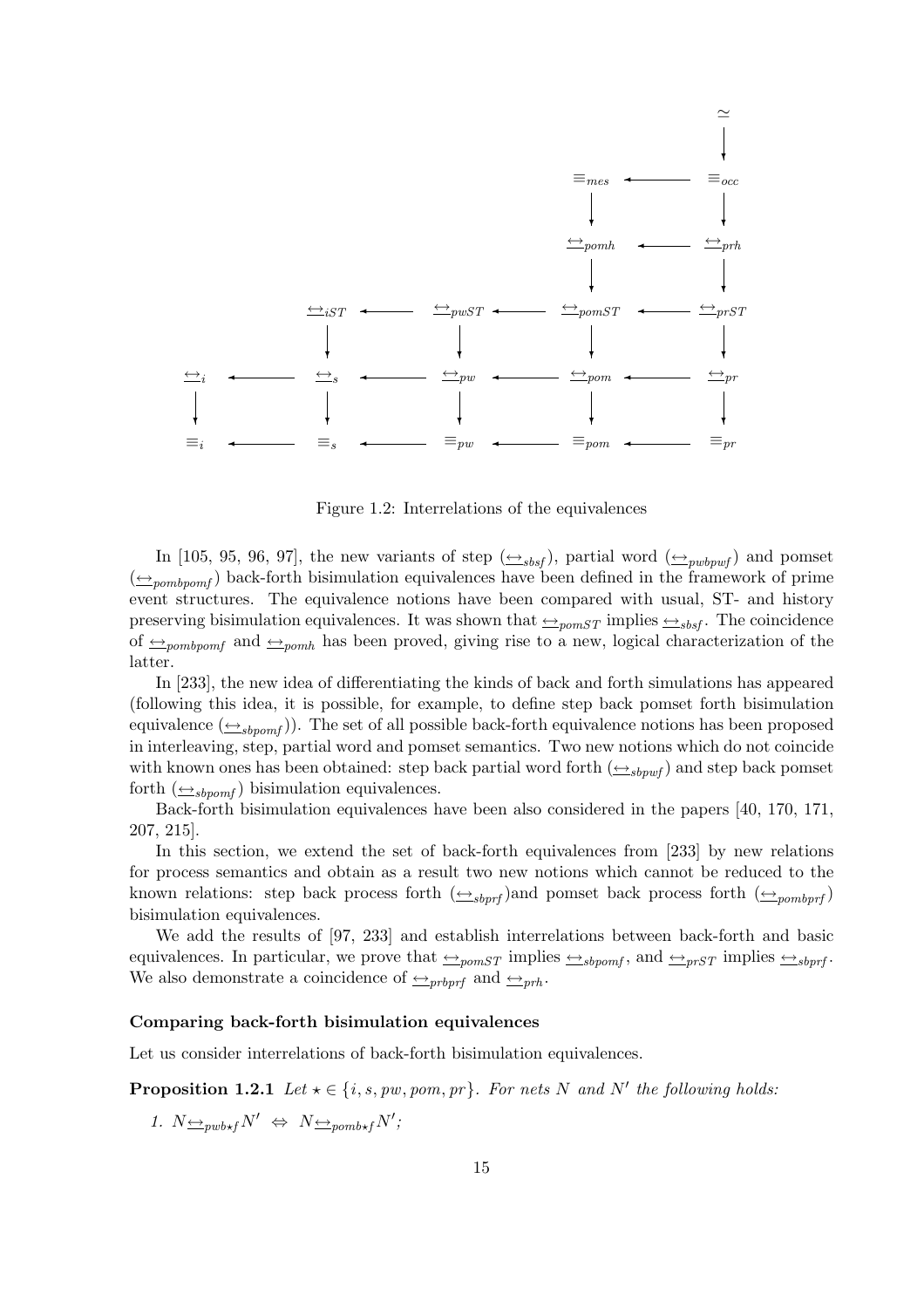

 $\stackrel{\longleftrightarrow}{\longrightarrow} ibif$  ←  $\stackrel{\longleftrightarrow}{\longrightarrow} ibspwf$  ←  $\stackrel{\longleftrightarrow}{\longrightarrow} ibponf$  ←  $\stackrel{\longleftrightarrow}{\longrightarrow} ibprf$ ❄ ❄ ❄ ❄  $\leftrightarrow$ sbsf  $\leftrightarrow$  sbpwf  $\leftrightarrow$  sbpomf  $\leftrightarrow$  sbprf  $\downarrow$  $\leftrightarrow$  pombpomf  $\leftrightarrow$  pombprf ❄  $\leftrightarrow$ prbprf  $\overline{\phantom{0}}$  $\overline{\phantom{0}}$  $\overline{\phantom{0}}$  $\overline{\phantom{0}}$  $\overline{\phantom{0}}$  $^+$ 

Figure 1.3: Merging of back-forth bisimulation equivalences

Figure 1.4: Interrelations of back-forth bisimulation equivalences

2. 
$$
N \underline{\leftrightarrow}_{\star \text{bif}} N' \Leftrightarrow N \underline{\leftrightarrow}_{\star \text{b*f}} N'.
$$

In Figure 1.3, dashed lines embrace coinciding back-forth bisimulation equivalences.

Hence, interrelations of back-forth bisimulation equivalences may be represented by graph in Figure 1.4.

#### Comparing back-forth bisimulation equivalences with basic equivalences

Let us consider interrelations of back-forth bisimulation equivalences with basic equivalences.

**Proposition 1.2.2** Let  $\star \in \{i, s, pw, pom, pr\}$  and  $\star \star \in \{pom, pr\}$ . For nets N and N' the following holds:

- 1.  $N \underline{\leftrightarrow}_{ib \star f} N' \Leftrightarrow N \underline{\leftrightarrow}_{\star} N'$ ;
- 2.  $N \leftrightarrow_{\star \star b \star \star f} N' \Leftrightarrow N \leftrightarrow_{\star \star h} N'$ ;
- 3.  $N \rightarrow \star_{S} T N' \Rightarrow N \rightarrow \star_{\mathcal{S}} N'$ .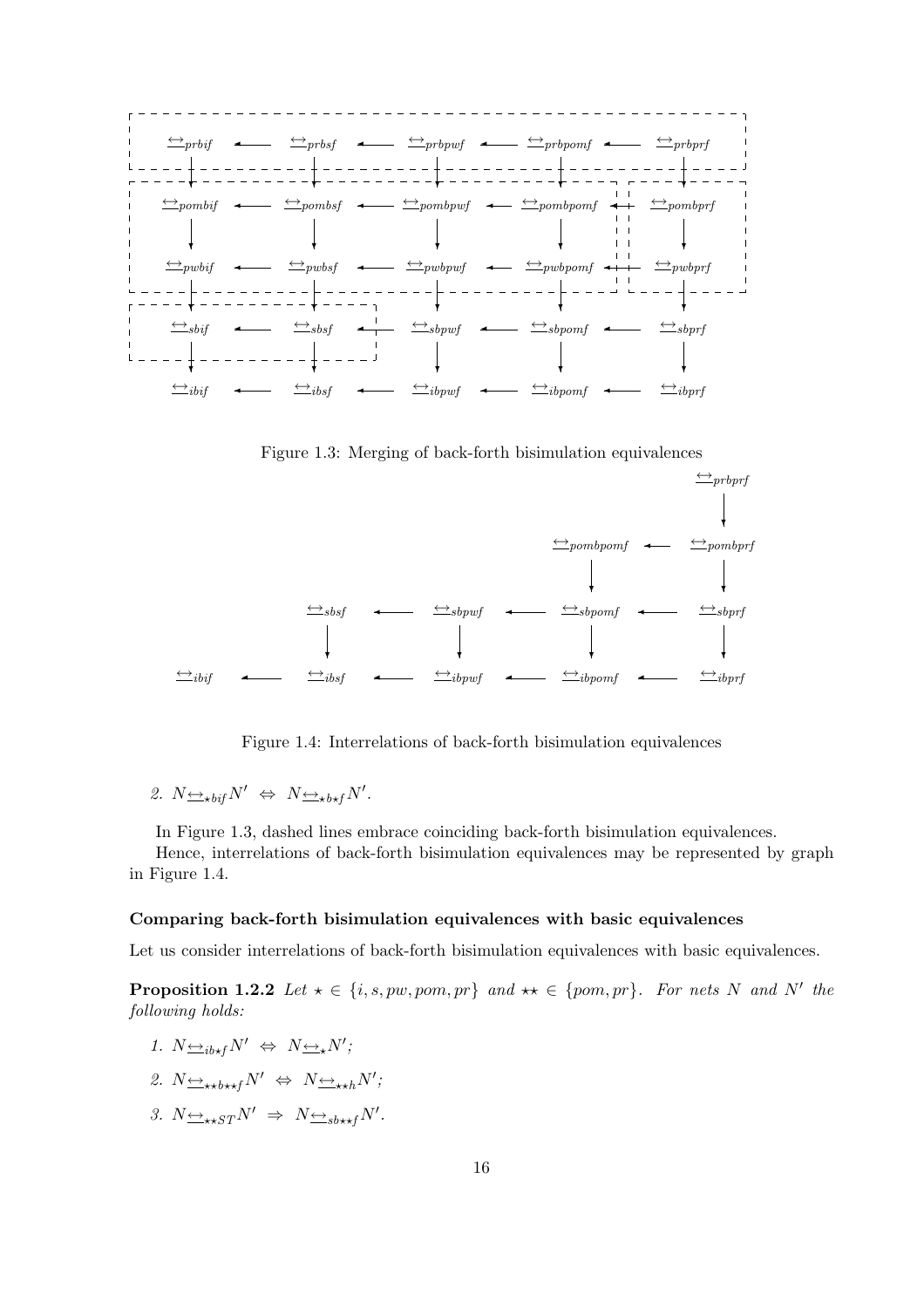

Figure 1.5: Interrelations of back-forth bisimulation equivalences with basic equivalences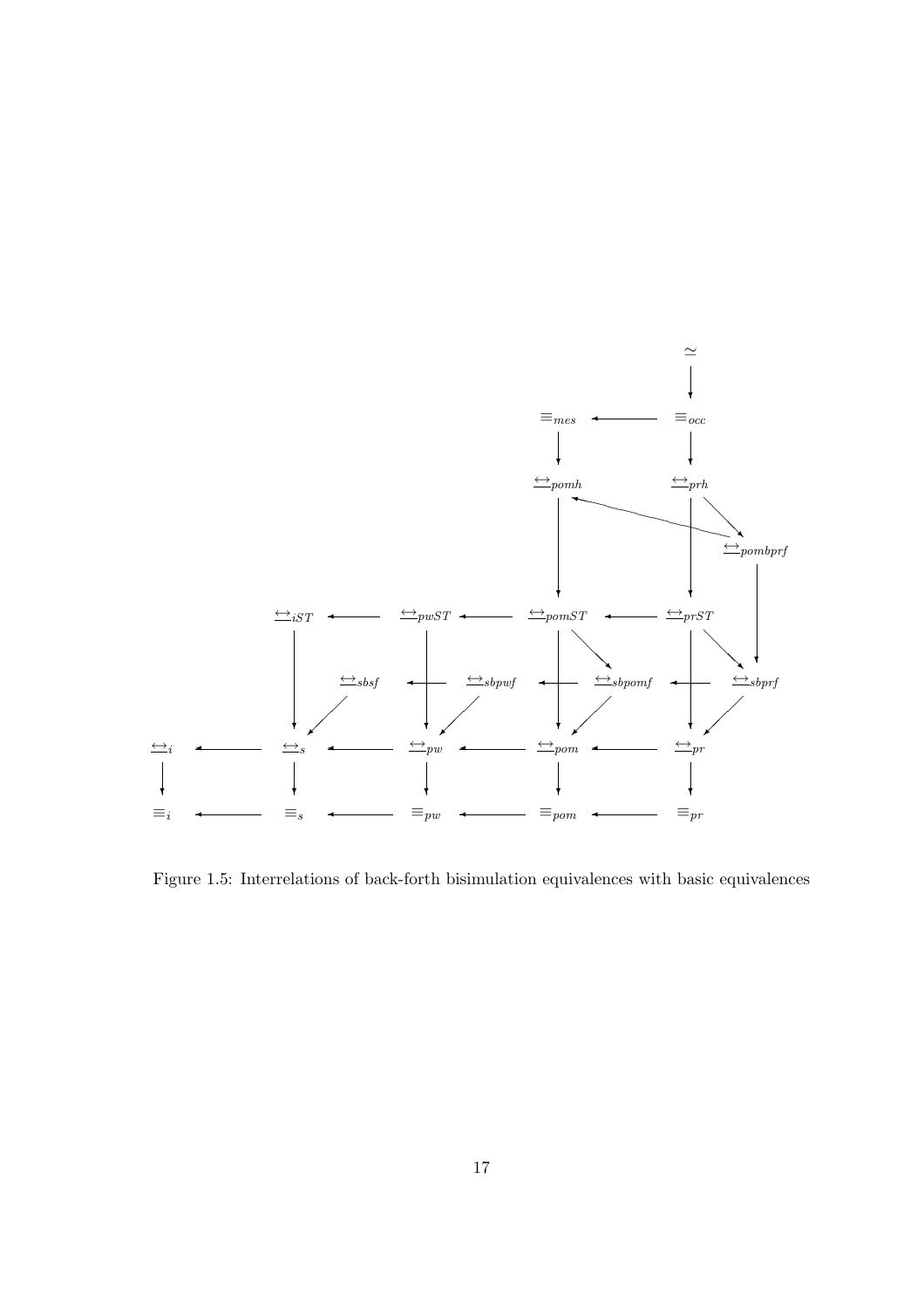**Theorem 1.2.2** Let  $\leftrightarrow$ ,  $\leftrightarrow \in \{\equiv, \underline{\leftrightarrow}, \simeq\}$  and  $\star$ ,  $\star \star \in \{., i, s, pw, pom, pr, iST, pwST, pomST,$ prST, pomh, prh, mes, occ, sbsf, sbpwf, sbpomf, sbprf, pombprf  $\}$ . For nets N and N'  $N \leftrightarrow_{\star} N'$  $\Rightarrow N \leftrightarrow_{\star\star} N'$  iff in the graph in Figure 1.5 there exists a directed path from  $\leftrightarrow_{\star}$  to  $\leftrightarrow_{\star\star}$ .

#### Logical characterization

In this section, we demonstrate that several important back-forth bisimulation equivalences coincide with that of temporal logics having past modalities. These results provide a logical characterization of bisimulation equivalences (or, dually, an operational characterization of logical ones).

**Logic**  $HML$  Logic of Hennessy-Milner  $(HML)$  has been introduced in [164] on transition systems for logical description of interleaving bisimulation equivalence.

Standard logical equivalence of the logic on Petri nets is denoted by  $=_{HML}$ . We call a Petri net to be image finite one if its' processes can be extended by any particular action only in finite number of ways.

**Theorem 1.2.3** [164] For image-finite nets N and N'  $N \rightarrow N \rightarrow N \rightarrow N$   $\rightarrow$   $N^{\prime} \Leftrightarrow N =_{HML} N^{\prime}$ .

**Logic** PBFL Pomset back-forth logic  $(PBFL)$  has been proposed in [88] on event structures for logical description of pomset back pomset forth bisimulation equivalence.

Standard logical equivalence of the logic on Petri nets is denoted by  $=_{PBFL}$ .

**Theorem 1.2.4** [88] For image-finite nets N and N'  $N \nleftrightarrow N \nleftrightarrow N \nleftrightarrow N \nleftrightarrow N$  $N =_{PBFL} N'$ .

**Logic**  $PrBFL$  We introduce the new process back-fort logic  $(PrBFL)$  for logical description of process back process forth bisimulation equivalence.

Standard logical equivalence of the logic on Petri nets is denoted by  $=_{PrBFL}$ .

**Theorem 1.2.5** For image-finite nets N and  $N' N \triangleq prhN' \Leftrightarrow N \triangleq prbprf N' \Leftrightarrow N = prBFL N'.$ 

#### 1.2.3 Place equivalences

Place bisimulation equivalences have been initially introduced in [1] on the basis of definition from [219, 220, 221]. Place bisimulations are relations over places instead of markings or processes. The relation on markings is obtained using the "lifting" of relation on places.

The main application of place bisimulation equivalences is an effective behavior preserving reduction technique for Petri nets based on them.

In [1, 2], interleaving place bisimulation equivalence  $(\sim_i)$  has been proposed. In these papers, also strict interleaving place bisimulation equivalence ( $\approx_i$ ) has been defined, by imposing the additional requirement stating that corresponding transitions of nets must be related by bisimulation. The question about possibility to introduce history preserving place bisimulation equivalence was addressed.

In [16, 17], step (∼s), partial word (∼<sub>pw</sub>), pomset (∼<sub>pom</sub>), process (∼<sub>pr</sub>) place bisimulation equivalences and their strict analogues ( $\approx_s$ ,  $\approx_{pw}$ ,  $\approx_{pow}$ ,  $\approx_{pr}$ ) have been proposed. The coincidence of  $\sim_i$ ,  $\sim_s$  and  $\sim_{pw}$  has been established. Also it was shown that all strict bisimulation equivalences coincide with  $\sim_{pr}$ . Therefore, we have only three different equivalences:  $\sim_i$ ,  $\sim_{p^{\alpha}}$  and  $\sim_{pr}$ . In addition, in these papers the polynomial algorithm of net reduction was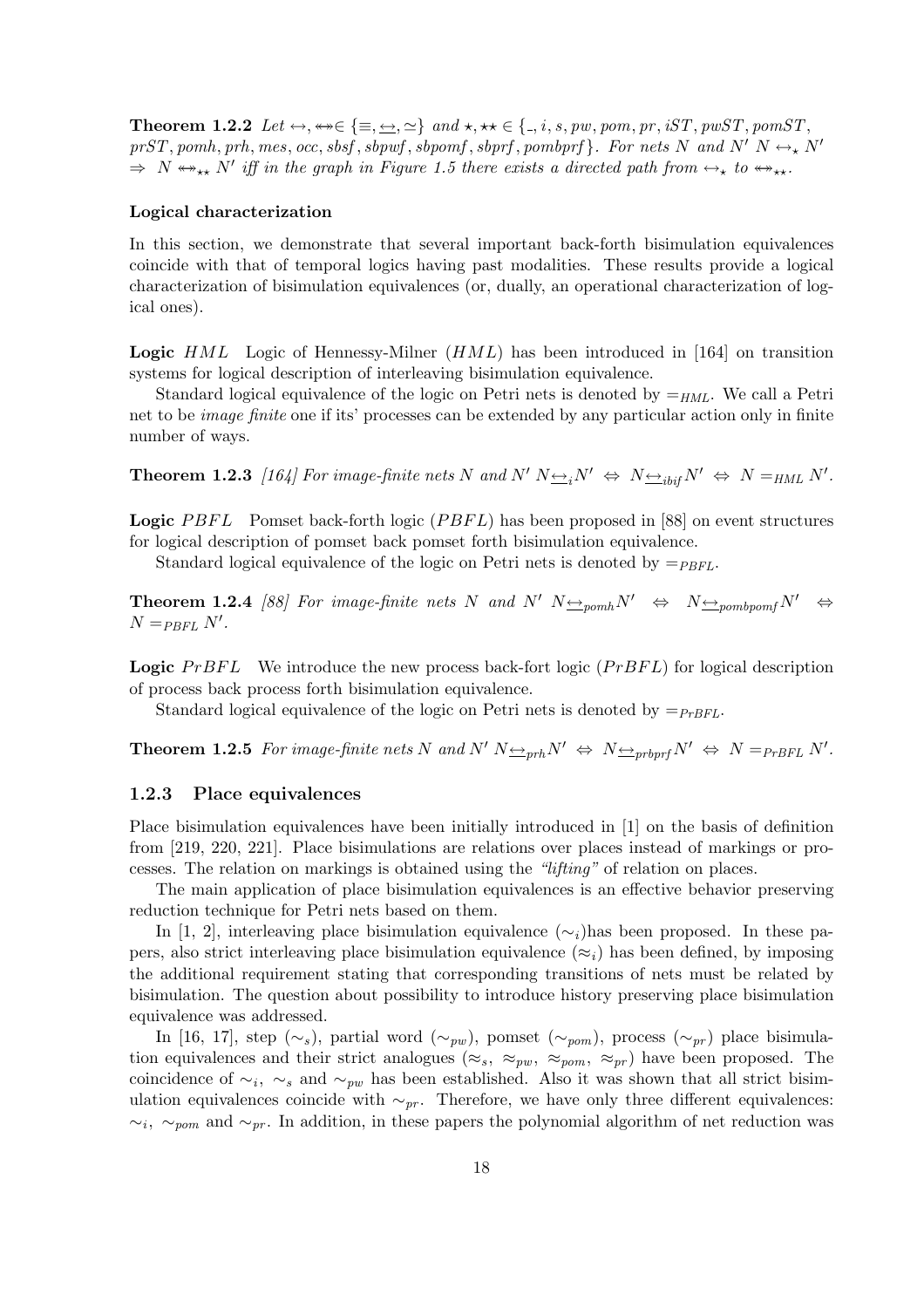

Figure 1.7: Interrelations of place bisimulation equivalences

proposed which preserves the behavior of a net (i.e. the initial and reduced nets are bisimulation equivalent).

In this section, we compare place bisimulation equivalences with back-forth bisimulation and basic ones and extend the results of [16, 17].

In particular,we prove that  $\sim_{pr}$  implies  $\leftarrow_{prh}$  and answer the question from [1]:  $\sim_{pr}$  is strict enough to preserve the "histories" of a net functioning. Hence, it is no sense to define history preserving place bisimulation equivalence.

Since ST- and history preserving bisimulation equivalences are consequences of  $\sim_{pr}$ , the algorithm of net reduction from [16, 17], based on this equivalence, preserves the timed traces [154] of the initial net (since ST-bisimulation equivalences are real time consistent [154]) and "histories" of its functioning (since history preserving bisimulation equivalences respect the "past" of processes).

#### Comparing place bisimulation equivalences

Let us consider interrelations of place bisimulation equivalences.

**Proposition 1.2.3** [16, 17] For nets N and N':

- 1.  $N \sim_i N' \Leftrightarrow N \sim_{pw} N'$ ;
- 2.  $N \sim_{pr} N' \Leftrightarrow N \approx_i N' \Leftrightarrow N \approx_{pr} N'.$

In Figure 1.6, dashed lines embrace coinciding place bisimulation equivalences.

Hence, interrelations of place bisimulation equivalences may be represented by graph in Figure 1.7.

#### Comparing place bisimulation equivalences with basic equivalences and back-forth bisimulation ones

Let us consider interrelations of place bisimulation equivalences with basic equivalences and back-forth bisimulation equivalences.

**Proposition 1.2.4** For nets N and N' N  $\sim_{pr} N' \Rightarrow N \rightarrow_{prh} N'.$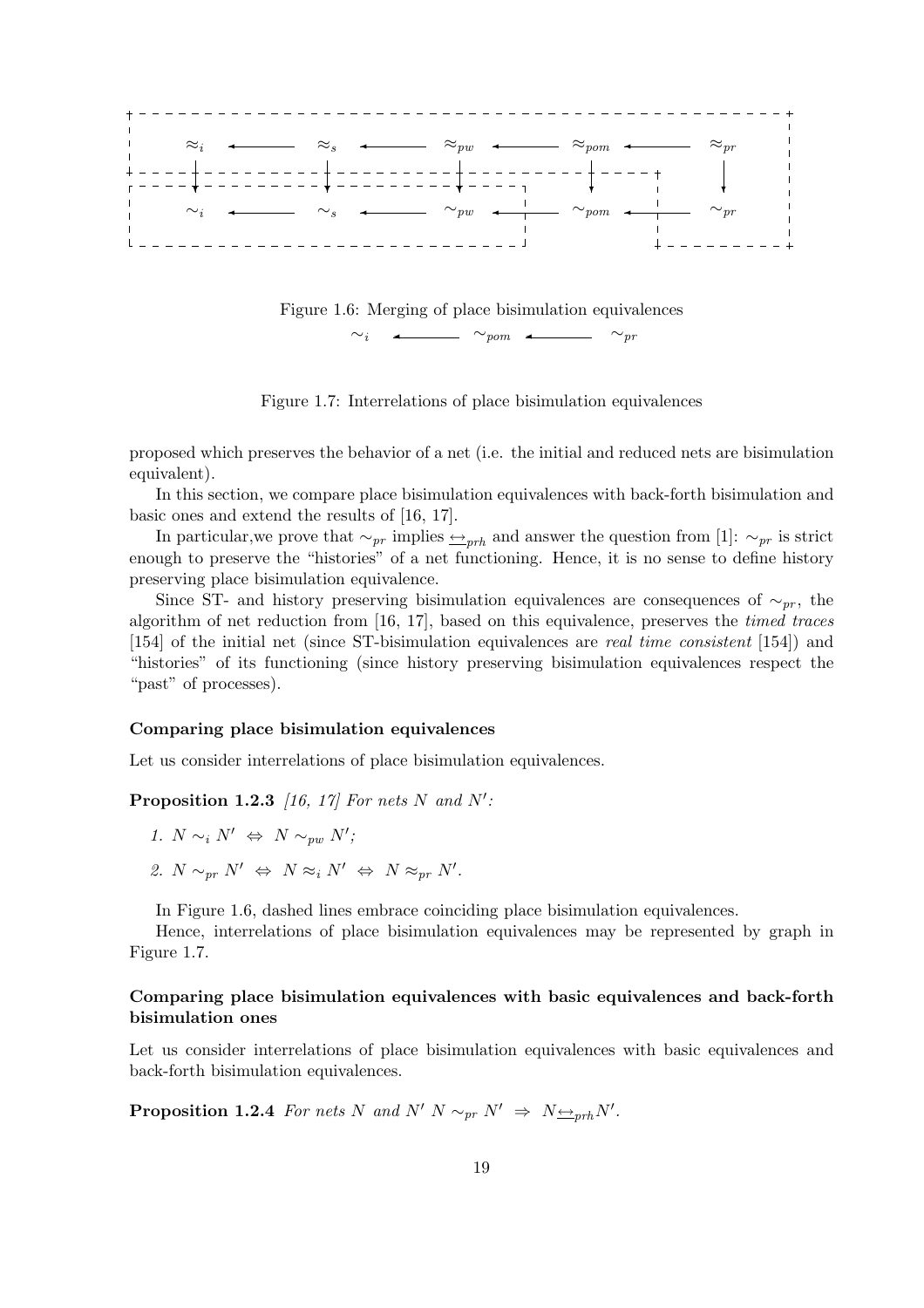

Figure 1.8: Interrelations of place bisimulation equivalences with basic equivalences and backforth bisimulation equivalences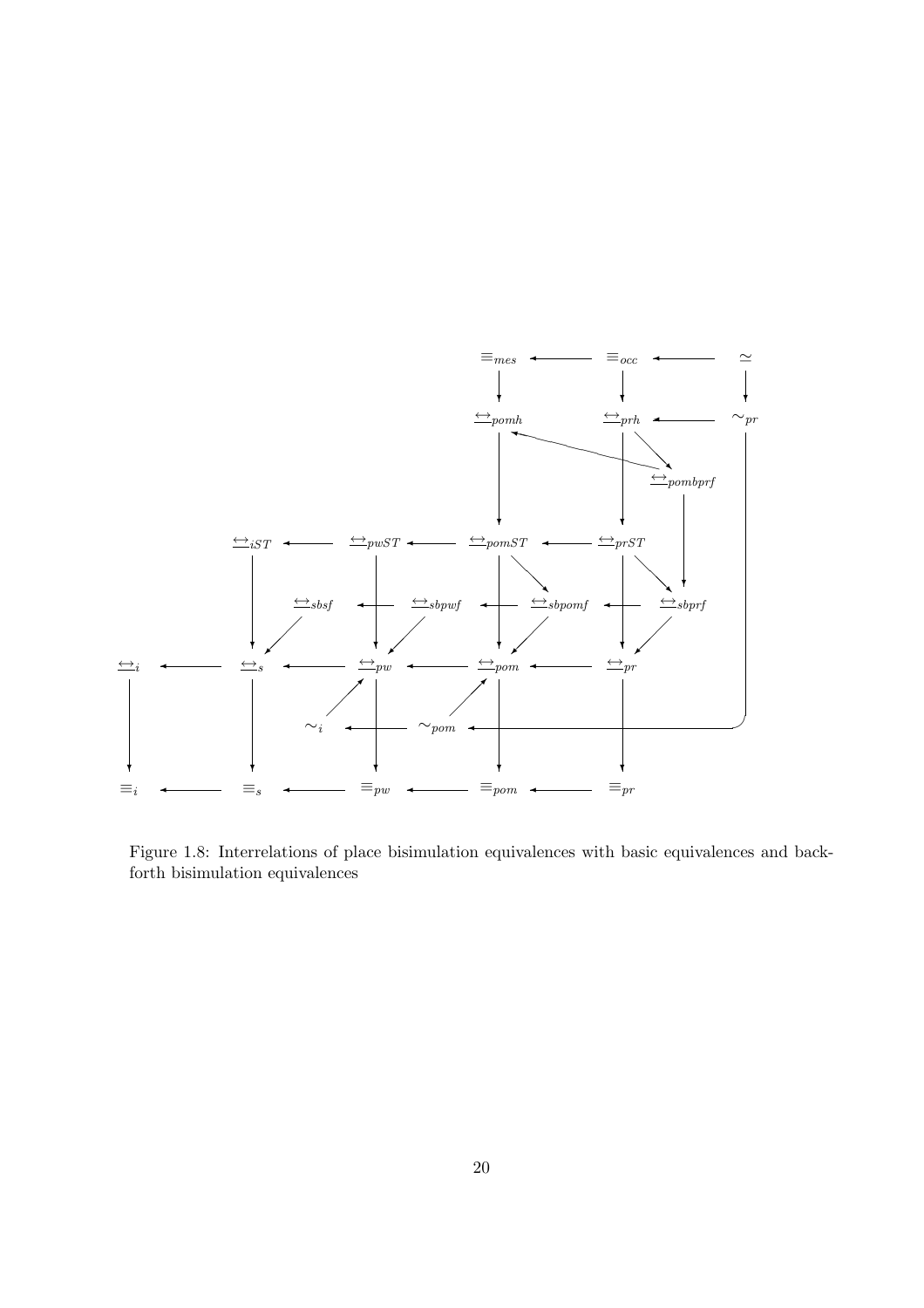**Theorem 1.2.6** Let  $\leftrightarrow$ ,  $\Leftrightarrow \in \{\equiv, \underline{\leftrightarrow}, \sim, \simeq\}$ ,  $\star$ ,  $\star \star \in \{., i, s, pw, pom, pr, iST, pwST, pomST$ prST, pomh, prh, mes, occ, sbsf, sbpwf, sbpomf, sbprf, pombprf  $\}$ . For nets N and N'  $N \leftrightarrow_{\star} N'$  $\Rightarrow N \leftrightarrow_{\star\star} N'$  iff in the graph in Figure 1.8 there exists a directed path from  $\leftrightarrow_{\star}$  to  $\leftrightarrow_{\star\star}$ .

#### Reduction of nets based on place bisimulation equivalences

In the literature, a lot o reduction methods for Petri nets have been proposed (see, for example, [209]). Unfortunately, many of them are local, not always effective, or they preserve few behavioral properties [16, 17, 15].

Place bisimulations offer an effective, global and semantic correct simplification of nets [16, 17]. The basic idea consists in considering so called place "autobisimulation" equivalences, i.e. the equivalences between a net and itself. After this, one is to merge equivalent places and reduce superfluous transitions and arcs.

In the papers [16, 17], the algorithm is based on  $\sim_i$ .

The following results concerning  $\sim_{\text{pom}}$  and  $\sim_{\text{pr}}$  are known.

We cannot use  $\sim_{nom}$  for simplification of nets, since in [16, 17], an example is presented when for a net N the following holds:  $N \nsim_{\text{nom}} N/\sim_{\text{nom}}$ .

Since  $\sim_{pr}$  coincide with  $\approx_i$ , we can slightly modify an algorithm for  $\mathcal{R}_i$  to obtain  $\mathcal{R}_{pr}$ : we shall check by bisimulation all the pairs of transitions which appear during treating for the transfer property. The complexity of the algorithm will be the same. Thus, it is possible to reduce net effectively modulo  $\sim_{nr}$ .

We have established interrelations of  $\sim_{pr}$  with the other equivalences, and this provides us with the following important results.

- Since  $\sim_{pr}$  implies  $\rightarrow_{prh}$  and  $\rightarrow_{prST}$ , a reduced net has the same histories of behavior and timed traces [154] as the initial one.
- Since  $\leftrightarrow_{rrh}$  coincide with  $=_{PrBFL}$  then all the properties described by formulas of logic  $PrBFL$  are preserved in the reduced net.

#### 1.2.4 Preservation of equivalences by refinements

When considering the nets related by some equivalence, the question appears, whether this equivalence is preserved by some equal transformation of the nets. During top-down development of distributed systems, a transformation called refinement is applied [106]. In accordance to the concept of refinement, the actions (or states) which were considered to be atomic on one abstraction level, become having some internal structure on the lower level.

By now, a notion of refinement is a subject of deep research as in the framework of net models [57, 110, 112, 130, 131, 132, 133, 134, 135, 136, 137, 138, 141, 142, 143, 157, 213, 237, 273, 274, 275, 276, 280, 284], as in the process algebras [6, 7, 8, 208].

In this section, we consider transition refinement, in accordance to which the transitions of a net which are labeled by some particular action are replaced by subnets of a special kind: so-named, SM-nets, a subclass of state machine nets or S-nets [39].

Let us note that in the literature, preservation by SM-refinements has been proved only for  $\frac{1}{n}$  [114, 115] and  $\frac{1}{n}$  = pomb [39]. For  $\approx$ , the property is obvious. In [106], preservation of  $\equiv_{\text{pom}}$ has been demonstrated, but it has been done on the other model and for another refinement operator. Analogously, the property for  $\triangleq_{\text{pwST}}$  and  $\triangleq_{\text{pomST}}$  has been established in [278, 282], but it has been done in the framework of event structures, and another type of refinement has been applied (which, for example, does not permit conflicts in a substituted event structure).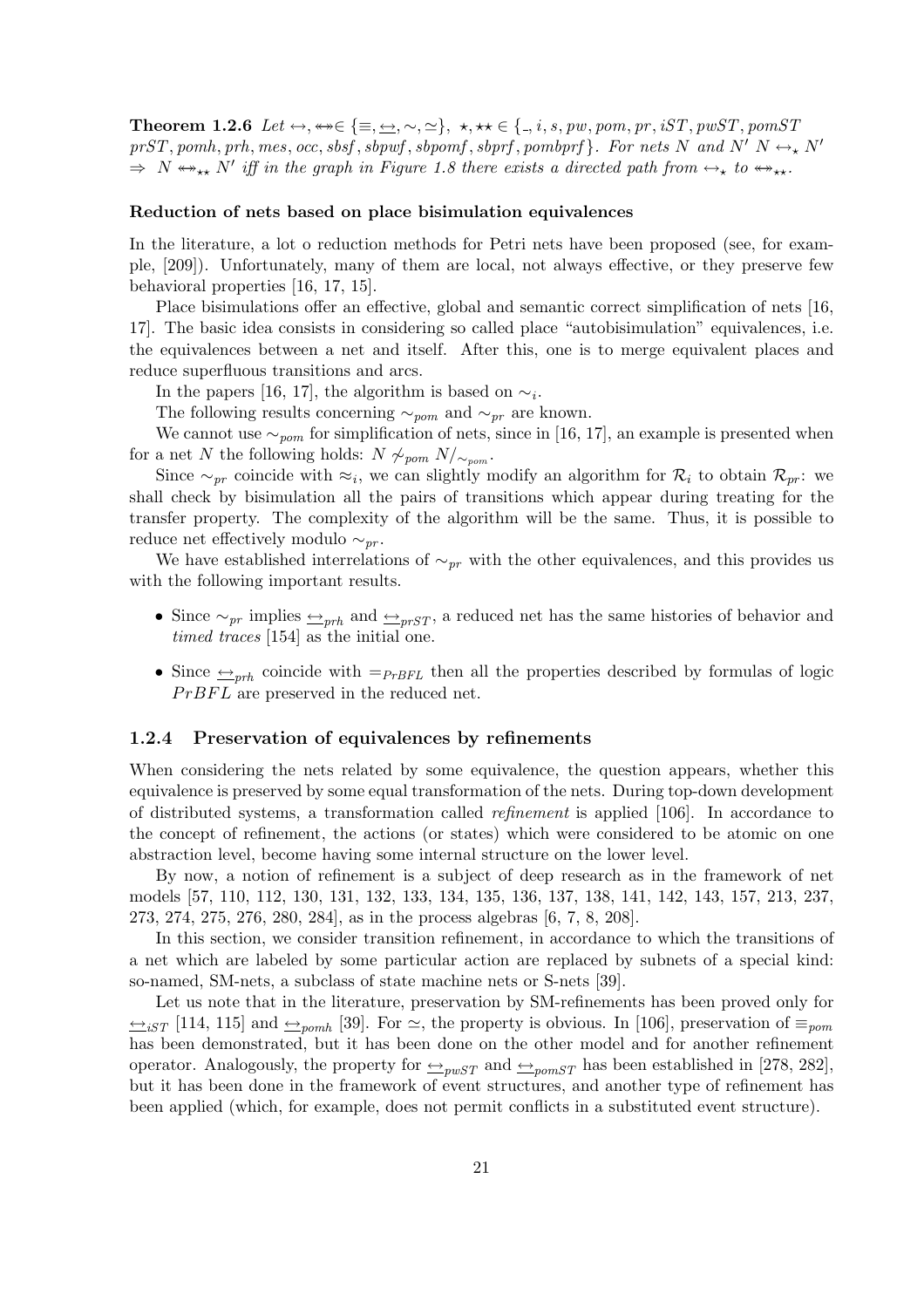

Figure 1.9: Preservation of the equivalences by SM-refinements

The new results, considered in this section, are proofs of preservation by SM-refinements of  $\equiv_{\star}, \leq_{\star ST}, \star \in \{pw, pom, pr\}$  and  $\equiv_{mes}, \equiv_{occ}.$  Very important result is preservation of  $\sim_{pr}$  by SM-refinements. The consequence is the possibility to use the reduction method for nets based on this equivalence during top-down design of systems. In addition, using counterexamples, we demonstrate that none from the other considered equivalences have the property.

**Theorem 1.2.7** Let  $\leftrightarrow \in \{\equiv, \leftrightarrow, \sim, \simeq\}$  and  $\star \in \{., i, s, pw, pom, pr, iST, pwST, pomST, prST,$  $pomh, prh, mes, occ, sbsf, sbpwf, sbpomf, sbprf, pombprf$ . For nets N, N' s.t.  $a \in l_N(T_N) \cap$  $l_{N'}(T_{N'}) \cap Act$  and SM-net D the following holds:  $N \leftrightarrow N' \Rightarrow ref(N, a, D) \leftrightarrow _\star ref(N', a, D)$ iff the equivalence  $\leftrightarrow_{\star}$  is in oval in Figure 1.9.

#### 1.2.5 The equivalences on subclasses of Petri nets

In the literature, a number of Petri net subclasses have been proposed via imposing some restrictions on the initial definition of nets. Thus, the considered equivalences can become more dependent each of another, or the can even merge on such nets.

The results for net subclasses can be found in [1, 89, 241, 294], and on restrictions of other formal models — in  $[12, 126, 269, 271, 272]$ .

These results can be used as for simplification of checking nets by an equivalence as for recovering some complex information about their behavior by simpler one. For example, in [180], it was described how to recover partial languages of P/T nets by the set of their step traces.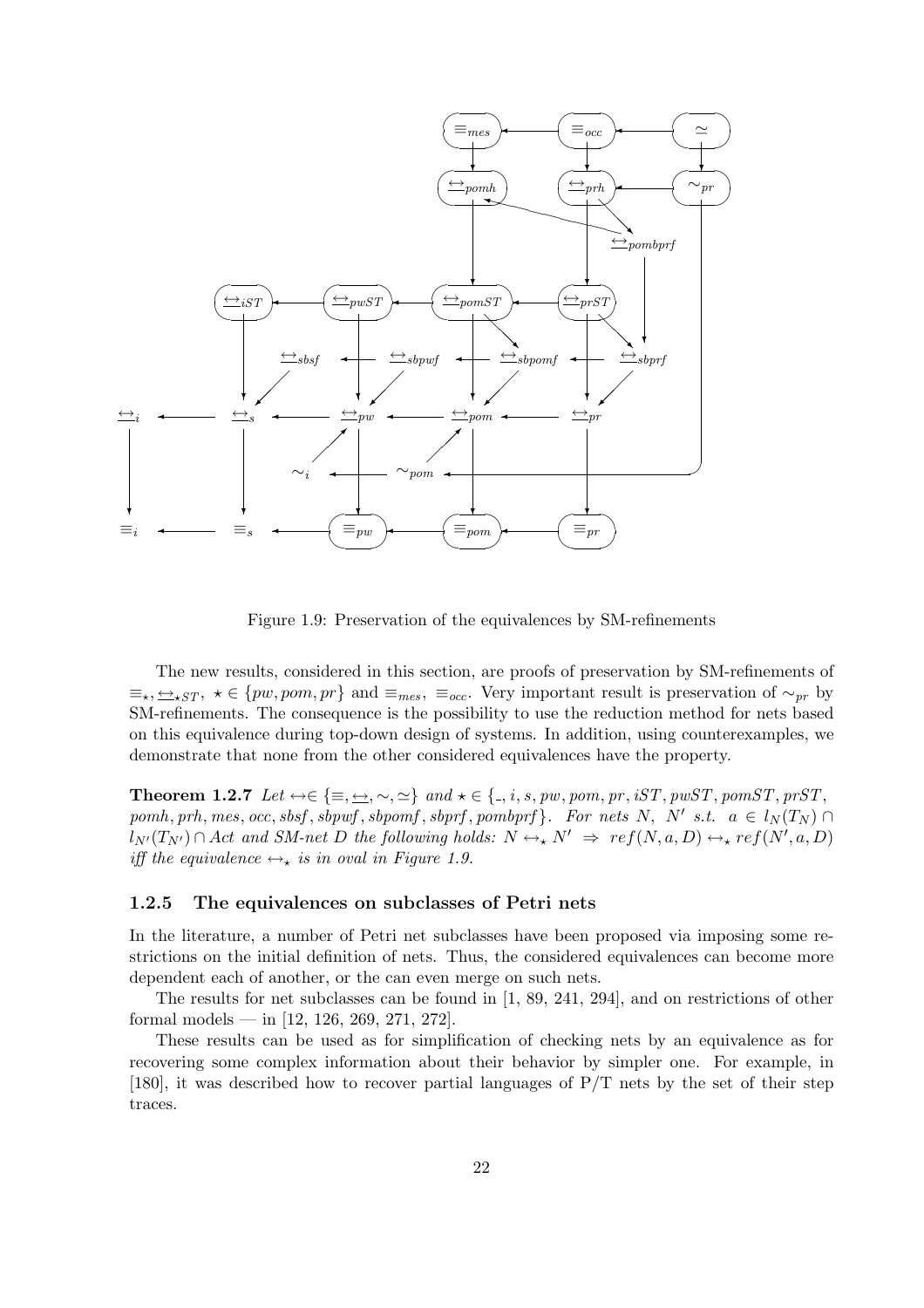Interrelations of concurrency and nondeterminism essentially complicate analysis of systems. Therefore, in Petri net theory, the subclasses of nets have been introduced in which there is the only aspect from the two mentioned above.

In this section, we shall consider such subclasses of Petri nets like sequential nets [39], where parallel firing of transitions is impossible, and T-nets [246], where conflict transitions do not exist.

It is well-known that labelled Petri net have more modeling power than that without labeling. Therefore, it is interesting to consider just another subclass of Petri nets: strictly labeled nets [39], where no two different transitions may be labeled by the same action. Consequently, these nets may be considered as unlabeled, if identify the names of transitions with their labels.

Let us note that, in the literature, only  $\iff$ <sub>i</sub>,  $\iff$ <sub>pom</sub> and  $\iff$ <sub>pomh</sub> have been treated on sequential nets [39]. No equivalences have been compared on T-nets. In [241], on strictly labeled nets, only a little set of equivalences have been compared which has contained  $\equiv_{\star}, \leftrightarrow_{\star} \star \in \{i, s, pom\}$  and  $\leftrightarrow$ pomh·

Thus, interrelations of equivalences from such a wide set are investigated for the first time, and it can be considered as a new result.

#### The equivalences on sequential nets

Let us consider the equivalences on sequential nets, where no two transitions can be fired concurrently.

**Proposition 1.2.5** For sequential nets N and  $N'$ :

- 1.  $N \equiv_i N' \Leftrightarrow N \equiv_{\text{pom}} N'$ ;
- 2. [241]  $N \underline{\leftrightarrow}_i N' \Leftrightarrow N \underline{\leftrightarrow}_{p o m h} N'$ ;
- 3.  $N \underline{\leftrightarrow}_{pr} N' \Leftrightarrow N \underline{\leftrightarrow}_{pombprf} N'$ ;
- 4.  $N \underline{\leftrightarrow}_{pr} N' \Leftrightarrow N \underline{\leftrightarrow}_{pombprf} N'$ ;
- 5.  $N \sim_i N' \Leftrightarrow N \sim_{\text{pom}} N'.$

In Figure 1.10, dashed lines embrace the equivalences coinciding on sequential nets.

Theorem 1.2.8 Let  $\leftrightarrow, \leftrightarrow \in \{\equiv, \leftrightarrow, \sim, \simeq\}, \star, \star \star \in \{., i, pr, prST, prh, mes, occ\}.$  For sequential nets N and N' N  $\leftrightarrow_{\star} N' \Rightarrow N \leftrightarrow_{\star\star} N'$  iff in the graph in Figure 1.11 there exists a directed path from  $\leftrightarrow_{\star}$  to  $\leftrightarrow_{\star\star}$ .

#### The equivalences on strictly labeled nets

Let us consider the equivalences on strictly labeled nets where no two different transitions may have the same label.

**Proposition 1.2.6** Let  $\star \in \{i, s, pw, pom, pr\}$ . For strictly labeled nets N and N':

- 1.  $N \equiv_{\star} N' \Leftrightarrow N \rightarrow_{\star} N'$ ;
- 2.  $N \underline{\leftrightarrow}_s N' \Leftrightarrow N \underline{\leftrightarrow}_{iST} N'.$

In Figure 1.12, dashed lines embrace the equivalences coinciding on strictly labeled nets.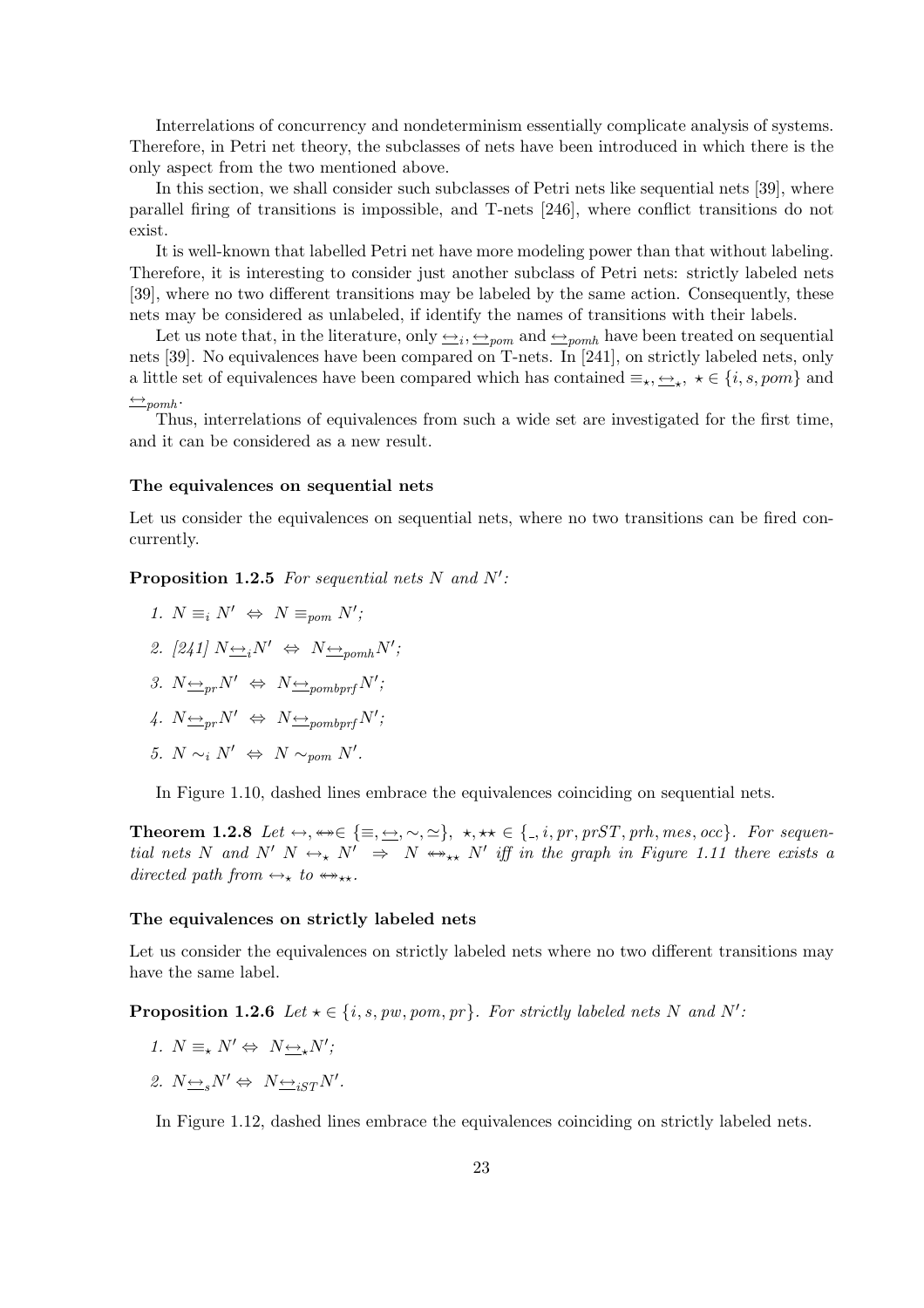

Figure 1.10: Merging of the equivalences on sequential nets



Figure 1.11: Interrelations of the equivalences on sequential nets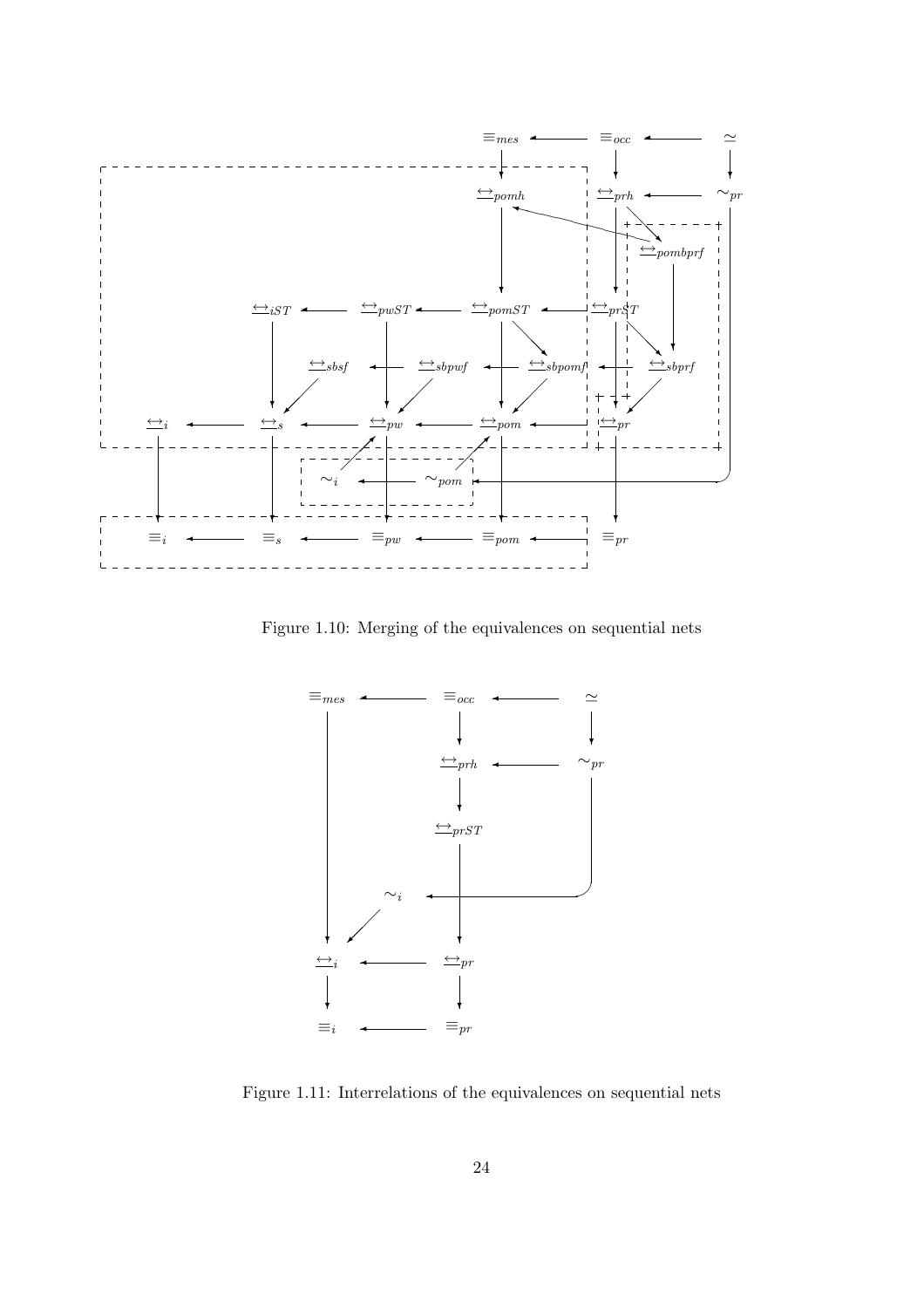

Figure 1.12: Merging of the equivalences on strictly labeled nets

#### The equivalences on T-nets

Let us consider the equivalences on T-nets where no two transitions may have common input or output place (i.e. to be in the forward or the backward conflict). Merging of equivalences is obtained on even more restricted subclass: T-nets without autoconcurrency, where, in addition to the previous requirement, no two equally labeled transitions cam be fired in parallel at any reachable marking.

**Proposition 1.2.7** For T-nets without autoconcurrency N and  $N'$   $N \equiv_i N' \Leftrightarrow N \rightarrow_{iST} N'.$ 

In Figure 1.13, dashed lines embrace the equivalences coinciding on T-nets without autoconcurrency.

### 1.3 Petri nets with silent transitions

In this section, we consider an extension of Petri nets by silent transitions. Silent transitions are that of labelled by special *silent* action  $\tau$  which represents an internal activity of a system to be modeled and it is invisible for an external observer which examines the behavior of the system. Nevertheless, silent action can influence the behavior. It is well-known that Petri nets with silent transitions are more powerful than usual ones.

Equivalences which abstract of silent actions are called  $\tau$ -equivalences (these are labelled by the symbol  $\tau$  to distinguish them of relations not abstracting of silent actions).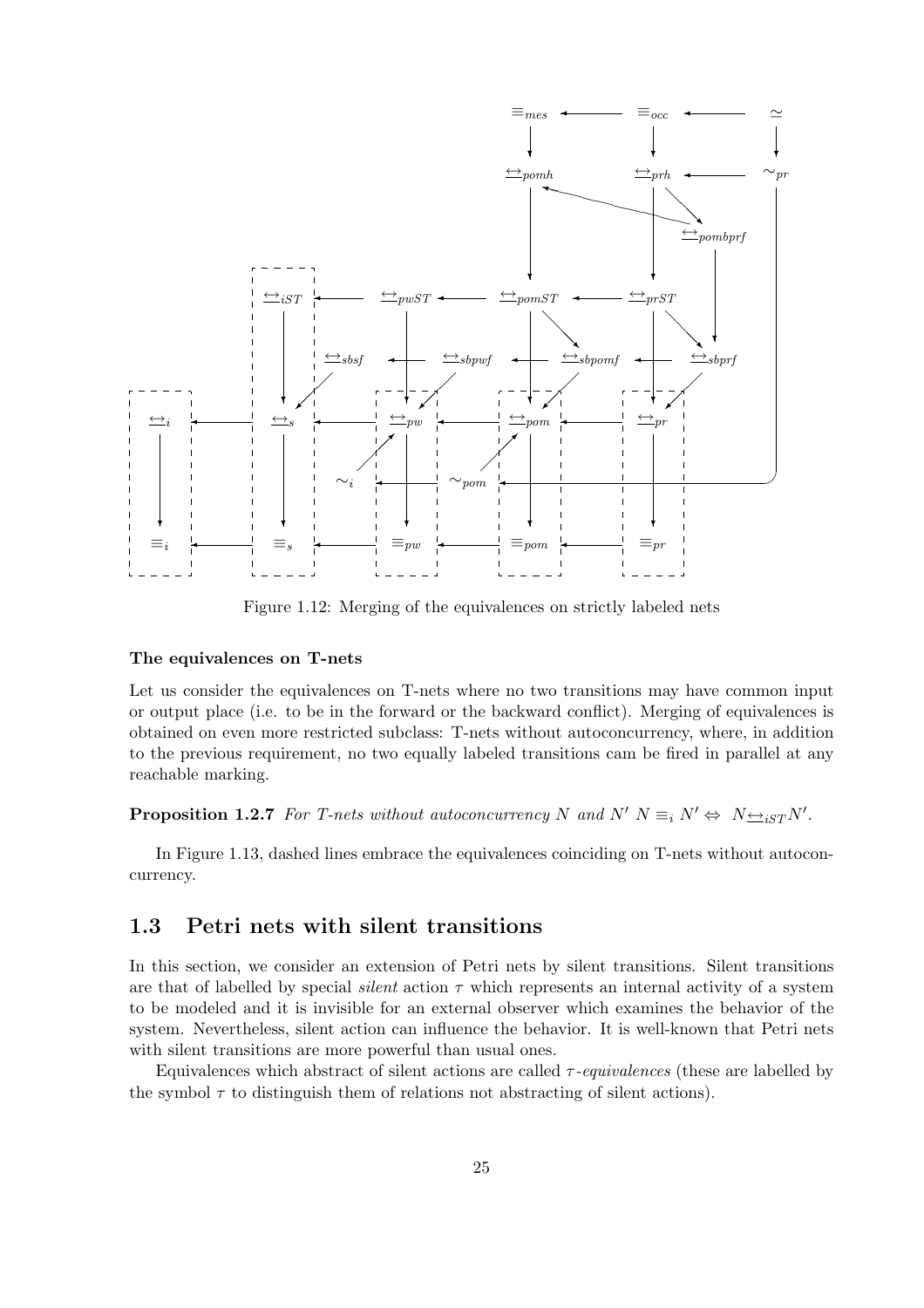

Figure 1.13: Merging of the equivalences on T-nets without autoconcurrency

 $\tau$ -equivalences coincide with the considered before ones on Petri nets without silent transitions. Since usual Petri nets are a subclass of that with silent transitions, several implications between usual equivalences can become not valid anymore between their  $\tau$ -analogues.

In [277, 278, 282, 284], an example on event structures with silent actions has been considered demonstrating an independence of ST- and history preserving  $\tau$ -bisimulation equivalences.

#### 1.3.1 Basic  $\tau$ -equivalences

The following basic notions of  $\tau$ -equivalences are known from the literature.

- τ -trace equivalences (they respect only protocols of behavior of systems).
	- Interleaving  $\tau$ -trace equivalence  $(\equiv_i^{\tau})$  has been introduced in [236] on Petri nets. The definition on transition systems is in [145].
	- Step  $\tau$ -trace equivalence  $(\equiv_s^{\tau})$  has been defined in [236] on Petri nets.
	- Partial word  $\tau$ -trace equivalence  $(\equiv_{pw}^{\tau})$  has been proposed in [279] on Petri nets.
	- Pomset  $\tau$ -trace equivalence  $(\equiv_{\textit{pom}}^{\tau})$  has been defined in [236] on Petri nets.
- Usual  $\tau$ -bisimulation equivalences (they respect branching structure of behavior of systems).
	- Interleaving  $\tau$ -bisimulation equivalence  $(\underline{\leftrightarrow}^{\tau}_{i})$  has been introduced in [194] on transition systems and in [236, 241] on Petri nets. The definition for transition systems is also in [145].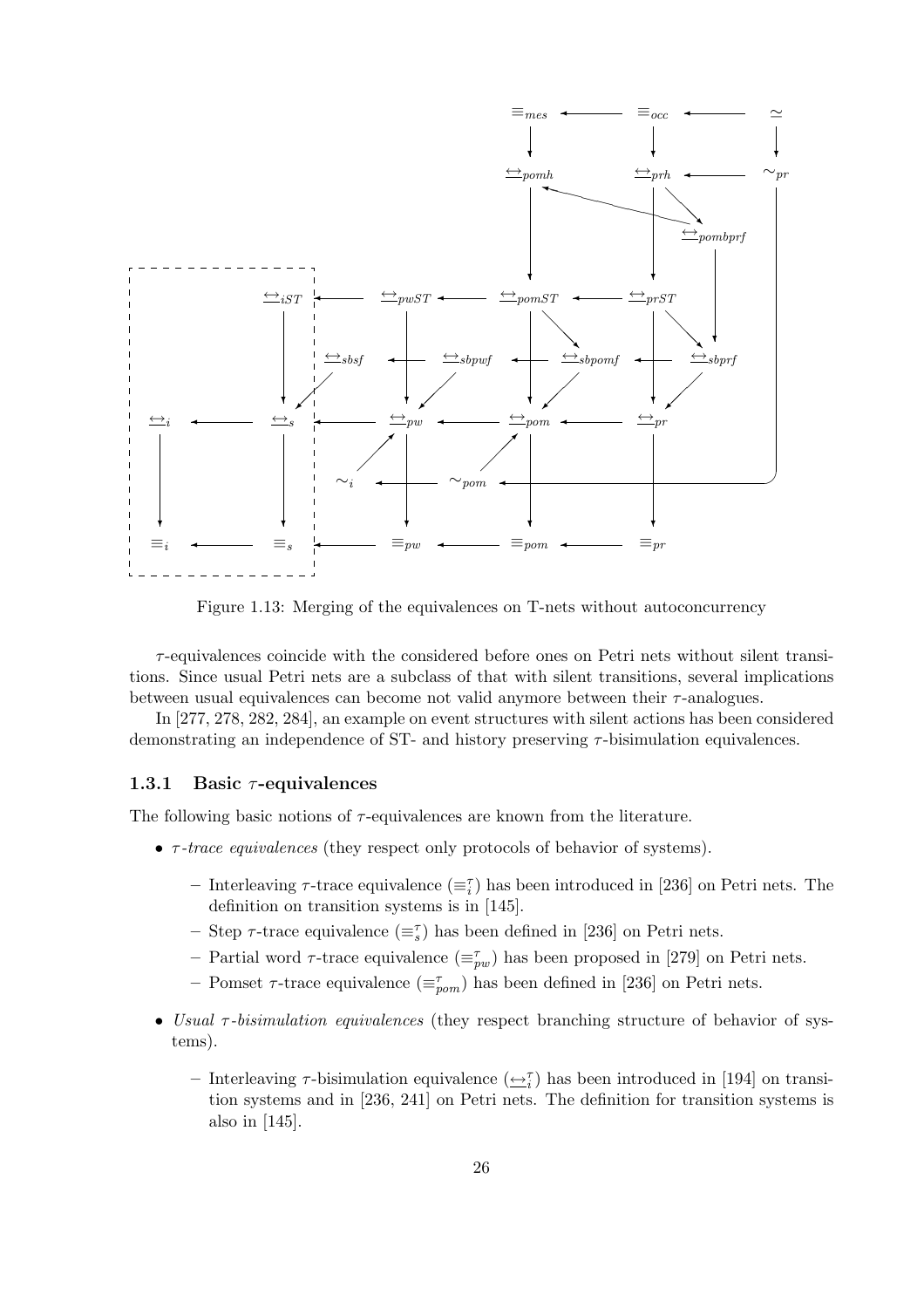- Step  $\tau$ -bisimulation equivalence  $(\underline{\leftrightarrow}^{\tau}_{s})$  has been defined in [236] on Petri nets.
- Partial word  $\tau$ -bisimulation equivalence  $(\underline{\leftrightarrow}_{pw}^{\tau})$  has been proposed in [278] on Petri nets.
- Pomset  $\tau$ -bisimulation equivalence  $(\underline{\leftrightarrow}_{pon}^{\tau})$  has been defined in [236] on Petri nets.
- ST- $\tau$ -bisimulation equivalences (they respect the duration or maximality of events in behavior of systems).
	- Interleaving ST- $\tau$ -bisimulation equivalence  $(\underline{\leftrightarrow}_{iST}^{\tau})$  has been introduced in [278] on Petri nets.
	- Partial word ST- $\tau$ -bisimulation equivalence  $(\underline{\leftrightarrow}_{p w S T}^{\tau})$  [278] on Petri nets.
	- Pomset ST- $\tau$ -bisimulation equivalence  $(\underline{\leftrightarrow}_{pomST}^{\tau})$  has [278] on Petri nets.
- History preserving τ -bisimulation equivalences (they respect the "past" or "history" of behavior of systems).
	- Pomset history preserving  $\tau$ -bisimulation equivalence  $(\underline{\leftrightarrow}_{pomh}^{\tau})$  has been defined in [113, 114, 115] on Petri nets.
- History preserving  $ST-\tau$ -bisimulation equivalences (they respect the "history" and the duration or maximality of events in behavior of systems).
	- Pomset history preserving ST- $\tau$ -bisimulation equivalence  $(\underbrace{\leftrightarrow_{pomhST}^{\tau}})$  has been proposed in [113, 114, 115] on Petri nets.
- Usual branching τ-bisimulation equivalences (they respect branching structure of behavior of systems taking a special care for silent actions).
	- Interleaving branching  $\tau$ -bisimulation equivalence  $(\underline{\leftrightarrow}_{ibr}^{\tau})$  has been defined in [155, 156, 144, 158, 145, 146, 159 on transition systems and in  $[241]$  — on Petri nets.
- History preserving branching  $\tau$ -bisimulation equivalences (they respect "history" and branching structure of behavior of systems taking a special care for silent actions).
	- Pomset history preserving branching  $\tau$ -bisimulation equivalence  $(\bigoplus_{\text{p}}^{\tau} \sigma_{\text{m}})$  has been introduced in [113] on Petri nets.

In addition, a number of other  $\tau$ -equivalences have been defined, and the review of most of them can be found in [145] on transition systems. Among them are the following notions.

Interleaving semi-branching  $\tau$ -bisimulation equivalence  $(\underline{\leftrightarrow}_{isbr}^{\tau})$  has been proposed in [155, 156] on transition systems.

Interleaving quasi-branching  $\tau$ -bisimulation equivalence  $(\underline{\leftrightarrow}_{iqbr}^{\tau})$  has been defined in [96] on event structures. The definition on transition systems is in [45], and in this paper it is called "branching bisimulation equivalence".

Interleaving  $\eta$ - $\tau$ -bisimulation equivalence  $(\underline{\leftrightarrow}_{i\eta}^{\tau})$  has been introduced in [53] on transition systems.

Interleaving $\Delta$ - $\tau$ -bisimulation equivalence  $(\underline{\leftrightarrow}_{i\Delta}^{\tau})$  has been proposed in [195, 287] and in [288] (where it is called "delay bisimulation equivalence") on transition systems.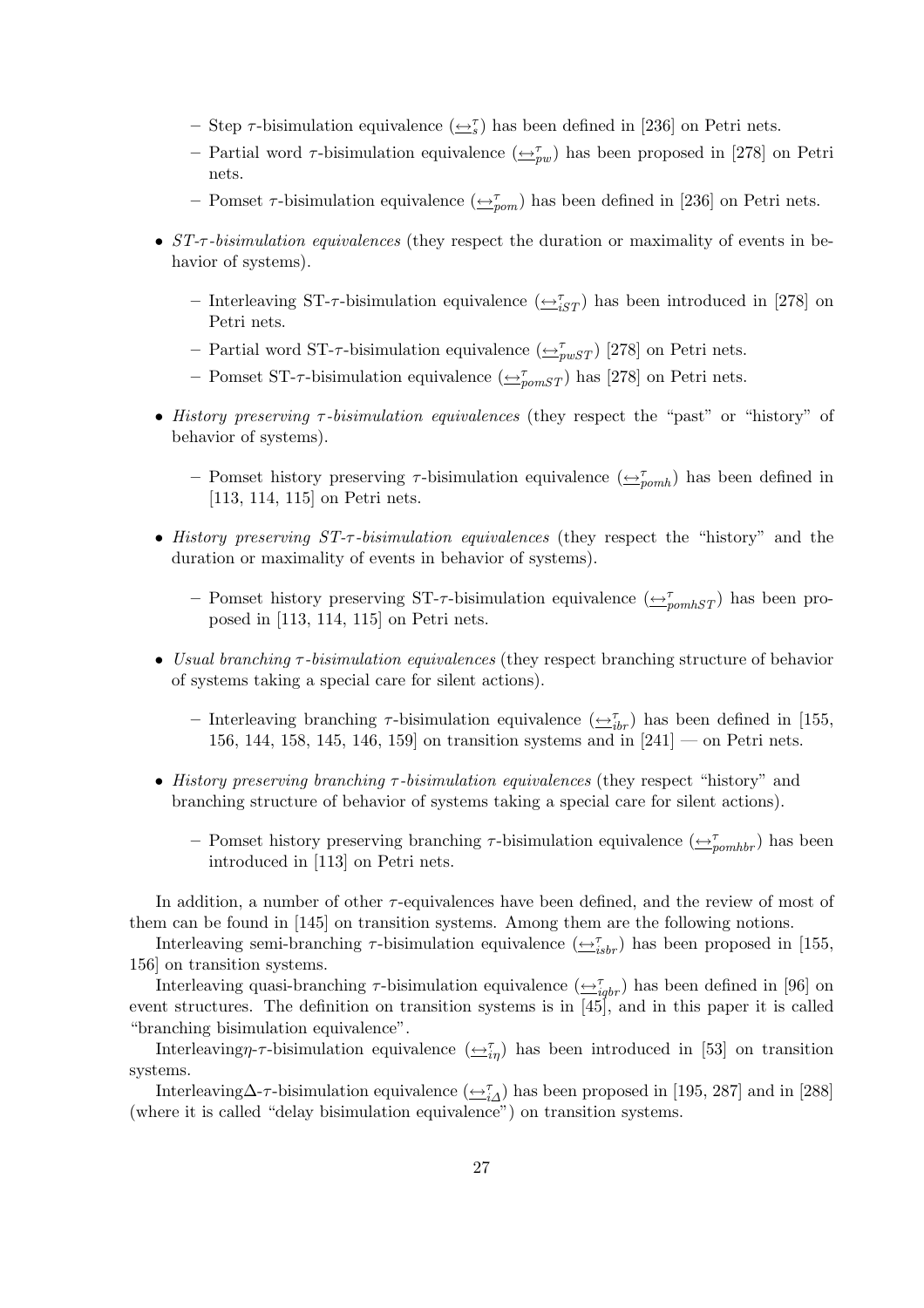

Figure 1.14: Interrelations of basic  $\tau$ -equivalences

In this section, we transfer the mentioned above  $\tau$ -equivalences into the framework of Petri nets. We also extend the set of basic notions of  $\tau$ -equivalences by  $\tau$ -conflict preserving (they completely respect conflict): multi event structure  $\tau$ -conflict preserving equivalence  $(\equiv_{mes}^{\tau})$  is introduced.

We compare all the basic  $\tau$ -equivalences and establish their interrelations.

#### Comparing basic  $\tau$ -equivalences

The following theorem which establishes interrelations all the basic  $\tau$ -equivalences.

**Theorem 1.3.1** Let  $\leftrightarrow$ ,  $\leftrightarrow \in \{\equiv^{\tau}, \leftrightarrow^{\tau}, \simeq\}$ ,  $\star$ ,  $\star \star \in \{., i, s, pw, pom, iST, pwST, pomST, pomh,$ pomhST, ibr, pomhbr, mes}. For nets N and N'  $N \leftrightarrow_{\star} N' \Rightarrow N \leftrightarrow_{\star \star} N'$  iff in the graph in Figure 1.14 there exists a directed path from  $\leftrightarrow_{\star}$  to  $\leftrightarrow_{\star\star}$ .

#### 1.3.2 Back-forth  $\tau$ -equivalences

In this section, we consider back-forth  $\tau$ -bisimulation equivalences. The following notions of them have been proposed in the literature.

In [210], interleaving back interleaving forth  $\tau$ -bisimulation equivalence  $(\underline{\leftrightarrow}_{ibif}^{\tau})$  has been defined on transition systems with silent actions. In the paper, it has been demonstrated its coincidence with  $\trianglelefteq^{\tau}_{ibr}$ .

In [233], on event structures with silent actions, pomset back pomset forth  $\tau$ -bisimulation equivalence  $(\triangle_{pombpomf}^{\tau})$  has been introduced, and its coincidence with  $\triangle_{pombbr}^{\tau}$  has been proved.

We complete these back-forth  $\tau$ -equivalences by 6 new notions: interleaving back step forth  $(\underbrace{\leftrightarrow}_{ibsf}^{\tau}),$  interleaving back partial word forth  $(\underbrace{\leftrightarrow}_{ibywf}^{\tau}),$  interleaving back pomset forth  $(\underbrace{\leftrightarrow}_{ibyomf}^{\tau}),$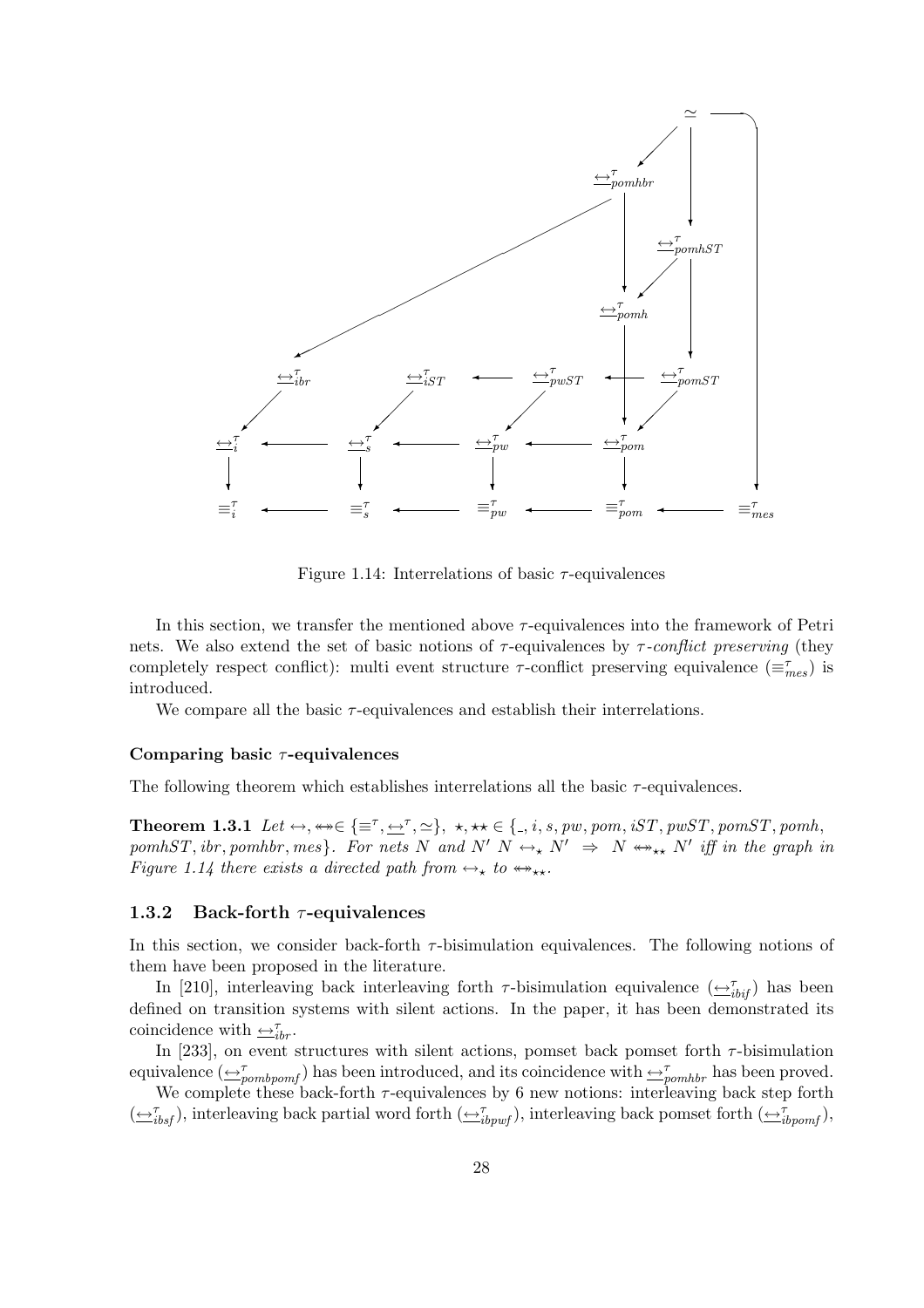

Figure 1.15: Merging of back-forth  $\tau$ -bisimulation equivalences



Figure 1.16: Interrelations of back-forth  $\tau$ -bisimulation equivalences

step back step forth  $(\underline{\leftrightarrow}_{sbsf}^{\tau})$ , step back partial word forth  $(\underline{\leftrightarrow}_{sbpwf}^{\tau})$  and step back pomset forth  $(\underbrace{\leftrightarrow}_{sbpomf}^{\tau})$   $\tau$ -bisimulation equivalences.

We also compare all back-forth  $\tau$ -equivalences with the set of basic  $\tau$ -relations.

#### Comparing back-forth  $\tau$ -bisimulation equivalences

Let us exam interrelations of back-forth  $\tau$ -bisimulation equivalences.

**Proposition 1.3.1** Let  $\star \in \{i, s, pw, pom\}$ . For nets N and N':

1. 
$$
N \underbrace{\leftrightarrow}^{\tau}_{\text{pub} \star \text{f}} N' \Leftrightarrow N \underbrace{\leftrightarrow}^{\tau}_{\text{pomb} \star \text{f}} N';
$$

$$
\text{2. } N {\underline{\leftrightarrow}}^{\tau}_{\star \text{bif}} N' \; \Leftrightarrow \; N {\underline{\leftrightarrow}}^{\tau}_{\star \text{b} \star f} N'.
$$

In Figure 1.15, dashed lines embrace coinciding back-forth  $\tau$ -bisimulation equivalences.

Hence, interrelations of back-forth  $\tau$ -bisimulation equivalences may be represented by graph in Figure 1.16.

#### Interrelations of back-forth  $\tau$ -bisimulation equivalences with basic  $\tau$ -equivalences

Let us consider compare back-forth  $\tau$ -bisimulation equivalences with basic  $\tau$ -equivalences.

Proposition 1.3.2 For nets N and  $N'$ :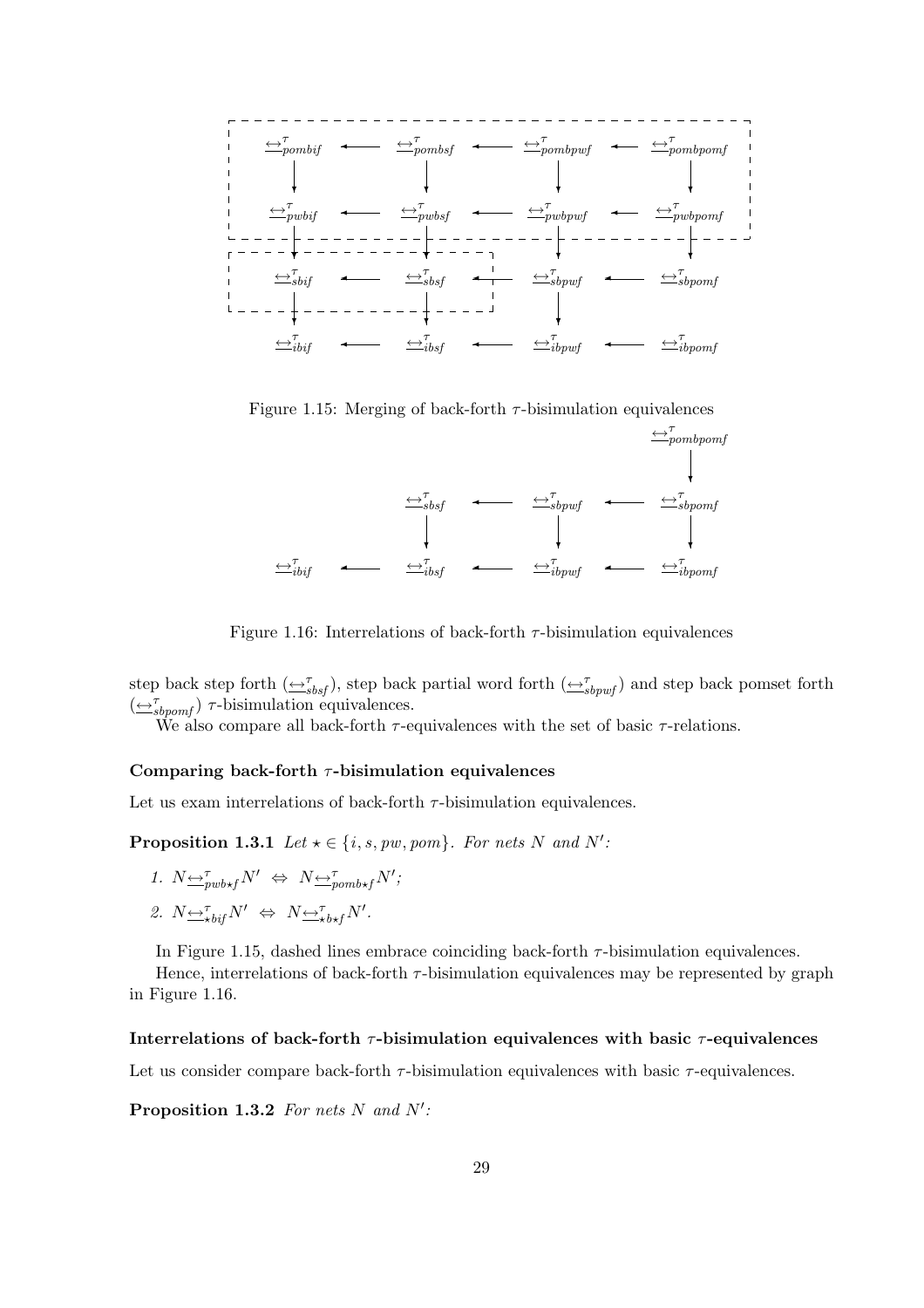

Figure 1.17: Interrelations of back-forth  $\tau$ -bisimulation equivalences with basic  $\tau$ -equivalences

- 1.  $N \underline{\leftrightarrow}^{\tau}_{ibif} N' \Leftrightarrow N \underline{\leftrightarrow}^{\tau}_{ibr} N';$
- 2.  $N \underbrace{\leftrightarrow}^{\tau}_{pombpomf} N' \Leftrightarrow N \underbrace{\leftrightarrow}^{\tau}_{pomhbr} N'.$

**Theorem 1.3.2** Let  $\leftrightarrow$ ,  $\leftrightarrow \in \{\equiv^{\tau}, \leftrightarrow^{\tau}, \simeq\}$  and  $\star$ ,  $\star \star \in \{., i, s, pw, pom, iST, pwST, pomST,$  $pomh, pomhST, ibr, pomhbr, mes, ibsf, ibpwf, sbsf, sbpwf, sbpomf}. For nets N and N'$  $N \leftrightarrow_{\star} N' \Rightarrow N \leftrightarrow_{\star \star} N'$  iff in the graph in Figure 1.17 there exists a directed path from  $\leftrightarrow_{\star}$  to  $\leftrightarrow$ \*\*.

#### Logical characterization

In this section, we demonstrate that several important back-forth (and branching) bisimulation equivalences coincide with that of temporal logics having past modalities. These results provide a logical characterization of bisimulation equivalences (or, dually, an operational characterization of logical ones).

**Logic** BFL Standard logical equivalence of the logic on Petri nets is denoted by  $=_{BFL}$ .

A back-forth logic  $(BFL)$  has been proposed in [210] in the framework of transition systems for a logical description of the interleaving back interleaving forth bisimulation equivalence.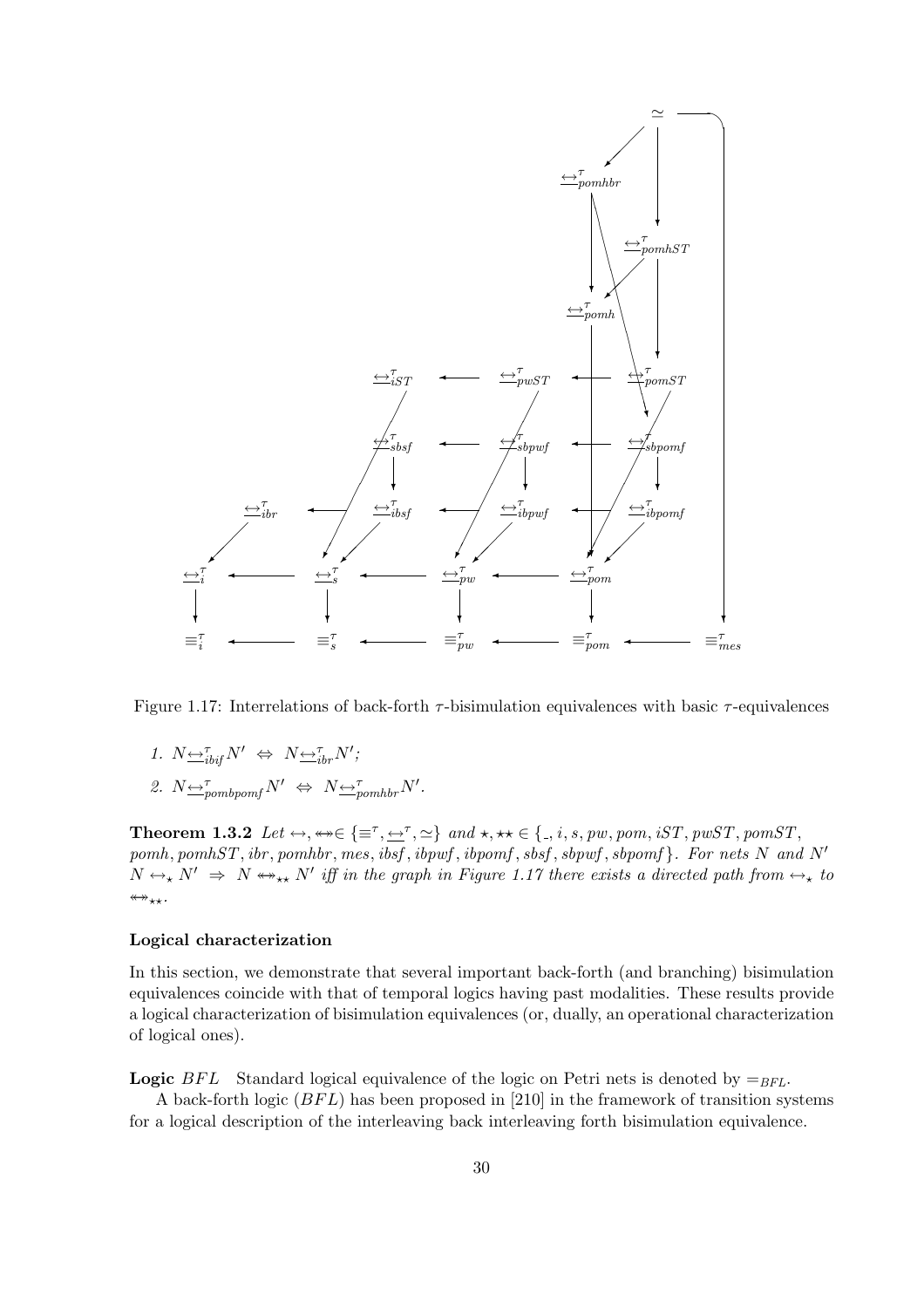**Theorem 1.3.3** [210] For two image-finite nets with invisible transitions N and N'  $N \underline{\leftrightarrow}_{ibr}^{\tau} N' \Leftrightarrow N \underline{\leftrightarrow}_{ibrf}^{\tau} N' \Leftrightarrow N =_{BFL} N'.$ 

**Logic** SPBFL A pomset back-forth logic with invisible actions (SPBFL) has been proposed in [233] in the framework of event structures for a logical description of the pomset back pomset forth bisimulation equivalence.

Standard logical equivalence of the logic on Petri nets is denoted by  $=$   $s_{PBFL}$ .

**Theorem 1.3.4** [233] For two image-finite nets with invisible transitions N and N'  $N \rightarrow_{\text{pomhbr}} N' \Leftrightarrow N \rightarrow_{\text{pombponf}} N' \Leftrightarrow N =_{SPBFL} N'.$ 

#### 1.3.3 Comparing equivalences with  $\tau$ -equivalences

In this section, we compare equivalences which do not abstract of silent actions with all the considered  $\tau$ -equivalences.

**Proposition 1.3.3** Let  $\leftrightarrow \in \{\equiv, \leftrightarrow\}, \star \in \{i, s, pw, pom, iST, pwST, pomST, mes, sbsf, sbpwf,$ sbpomf},  $\star \star \in \{s, pw, pom\}$ . For nets N and N':

1.  $N \leftrightarrow_{\star} N' \Rightarrow N \leftrightarrow_{\star}^{\tau} N'$ ;

2. 
$$
N \underline{\leftrightarrow}_i N' \Rightarrow N \underline{\leftrightarrow}_{i}^{\tau} N';
$$

- 3.  $N \rightarrow \frac{1}{S}$   $N' \rightarrow N \rightarrow \frac{1}{S}$
- 4.  $N \rightarrow N \rightarrow N \rightarrow \tau_{pomhSTbr} N';$
- 5.  $N \underline{\leftrightarrow}_{\star\star} N' \Rightarrow N \underline{\leftrightarrow}_{ib \star\star f}^{\tau} N'.$

and all the implications are strict.

#### 1.3.4 Preservation of the  $\tau$ -equivalences by refinements

In this section, we treat the considered  $\tau$ -equivalences for preservation by SM-refinements.

In the literature, preservation by SM-refinements has been proved only for  $\overrightarrow{ \rightharpoonup}_{iST}$  and  $\leftrightarrow$ <sup>T</sup><sub>pomhST</sub> in [114, 115]. The property is obvious for  $\simeq$ . The preservation of  $\leftrightarrow$ <sup>T</sup><sub>pwST</sub> and  $\leftrightarrow$ <sup>T</sup><sub>pomST</sub> has been demonstrated in [278, 282], but it has been done within framework of event structures, and another refinement operator has been used. The preservation of trace  $\tau$ -equivalences was not established before.

Thus, our results for  $\equiv_{\star ST}^{\tau}$ ,  $\leftrightarrow_{\star ST}^{\tau}$ ,  $\star \in \{pw, pom\}$  and  $\equiv_{mes}^{\tau}$  are new.

Let us consider the following proposition which demonstrates that some considered in the paper equivalence notions are not preserved by SM-refinements.

**Proposition 1.3.4** Let  $\star \in \{i, s\}$ ,  $\star \star \in \{i, s, pw, pom, pomh, ibr, pomhbr, ibsf, ibpwf, ibpomf,$ sbsf, sbpwf, sbpomf}. Then the  $\tau$ -equivalences  $\equiv_{\star}^{\tau}$ ,  $\rightarrow_{\star\star}^{\tau}$  are not preserved by SM-refinements.

**Theorem 1.3.5** Let  $\leftrightarrow \in \{\equiv^{\tau}, \leftrightarrow^{\tau}, \simeq\}$  and  $\star \in \{., i, s, pw, pom, iST, pwST, pomST, pomh, var$  $pomhST, ibr, pomhbr, mes, ibsf, ibpwf, sbsf, sbpwf, sbpomf}.$  For nets N, N' s.t.  $a \in$  $l_N(T_N) \cap l_{N'}(T_{N'}) \cap Act$  and SM-net D the following holds:  $N \leftrightarrow_{\star} N' \Rightarrow ref(N, a, D) \leftrightarrow_{\star}$  $ref(N', a, D)$  iff the equivalence  $\leftrightarrow_{\star}$  is in oval in Figure 1.18.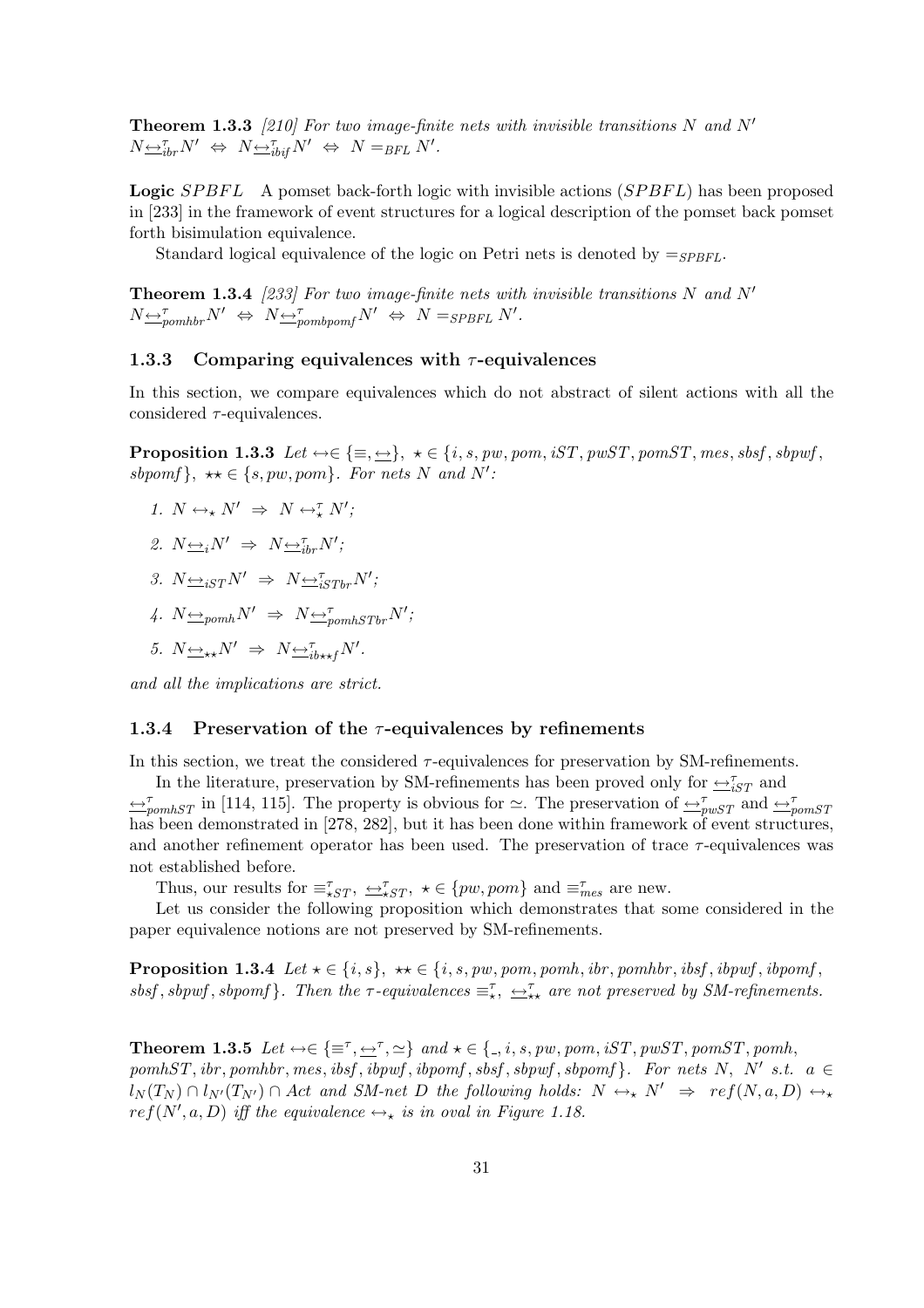

Figure 1.18: The  $\tau$ -equivalences which are not preserved by SM-refinements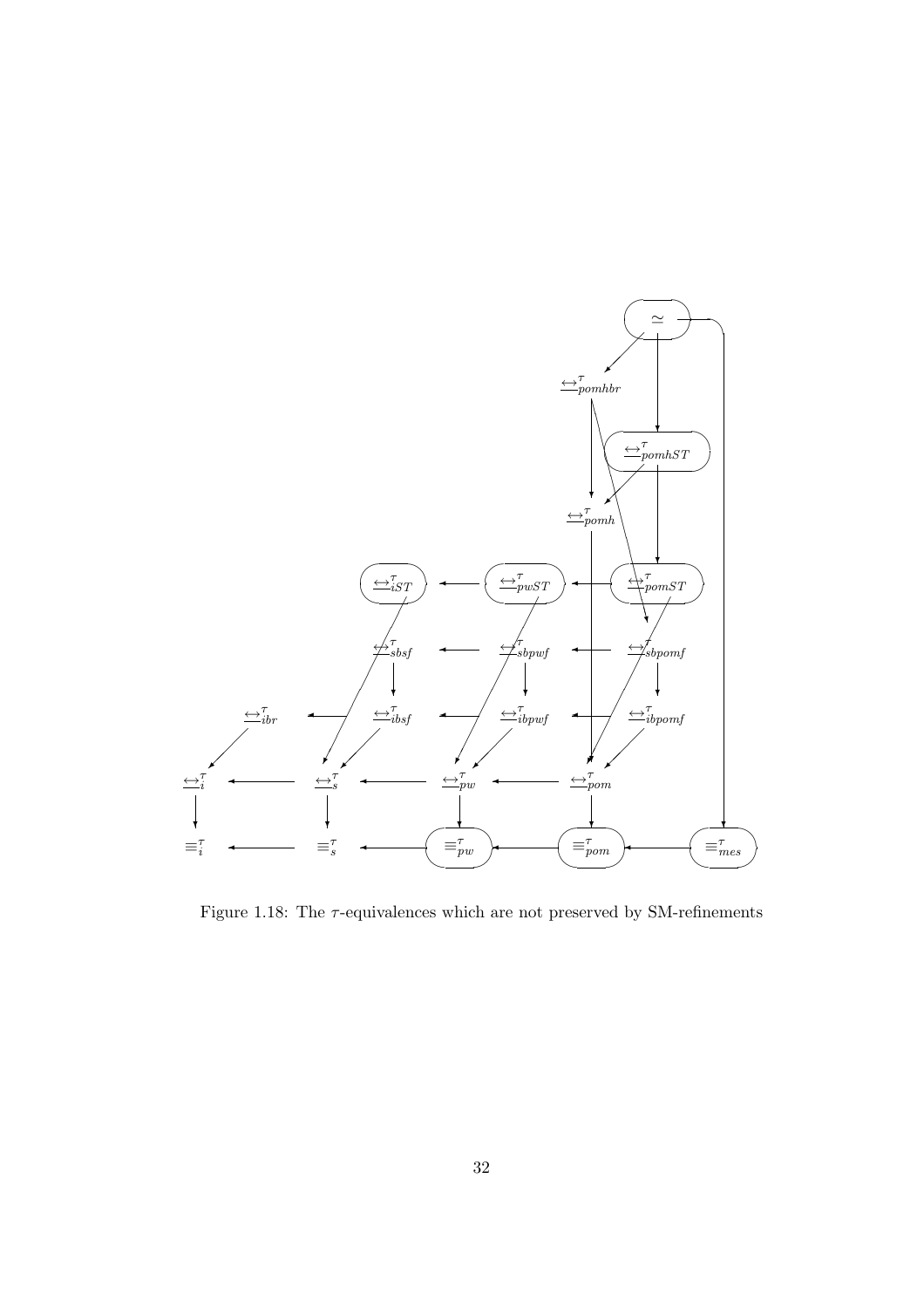#### 1.3.5 The  $\tau$ -equivalences on some net subclasses

In this section, we consider the  $\tau$ -equivalences on nets without silent transitions and sequential nets. Let us note that, in the literature, only  $\leftrightarrow_{i}^{\tau}, \leftrightarrow_{\text{pom}}^{\tau}$  and  $\leftrightarrow_{\text{pom}}^{\tau}$  have been considered on sequential nets in [39].

#### The  $\tau$ -equivalences on nets without silent transitions

Let us consider the  $\tau$ -equivalences on nets without silent transitions, where no transition is labelled by the action  $\tau$ .

**Proposition 1.3.5** Let  $\leftrightarrow \in \{\equiv, \underline{\leftrightarrow}\}, \star \in \{i, s, pw, pom, iST, pwST, pomST, mes, sbsf, sbpwff,$ sbpomf},  $\star \star \in \{s, pw, pom\}$ . For nets without silent transitions N and N':

- 1.  $N \leftrightarrow_{\star} N' \Leftrightarrow N \leftrightarrow_{\star}^{\tau} N'$ ;
- 2.  $N \triangleq_{pomh} N' \Leftrightarrow N \triangleq_{pomhST}^{\tau} N'$ ;
- 3.  $N \underline{\leftrightarrow}_i N' \Leftrightarrow N \underline{\leftrightarrow}_{i}^{\tau} N'$ ;
- 4.  $N \underline{\leftrightarrow}_{pomh} N' \Leftrightarrow N \underline{\leftrightarrow}_{pomhSTbr}^{\tau} N';$
- 5.  $N \underline{\leftrightarrow}_{\star\star} N' \Leftrightarrow N \underline{\leftrightarrow}_{ib \star\star f}^{\tau} N'.$

In Figure 1.19, dashed lines embrace the  $\tau$ -equivalences coinciding on nets without silent transitions.

Theorem 1.3.6 Let  $\leftrightarrow$ ,  $\leftrightarrow \in \{\equiv, \leftarrow, \simeq\}$ ,  $\star$ ,  $\star \star \in \{., i, s, pw, pom, iST, pwST, pomST, pomh,$ ibr, mes, sbsf, sbpwf, sbpomf}. For nets without silent transitions N and N' N  $\leftrightarrow$  N'  $\Rightarrow$  $N \leftrightarrow_{\star\star} N'$  iff in the graph in Figure 1.20 there exists a directed path from  $\leftrightarrow_{\star}$  to  $\leftrightarrow_{\star\star}$ .

#### The  $\tau$ -equivalences on sequential nets

Let us consider the  $\tau$ -equivalences on sequential nets, where no two transitions can be fired concurrently.

**Proposition 1.3.6** For sequential nets N and  $N'$ :

- 1.  $N \equiv_i^{\tau} N' \Leftrightarrow N \equiv_{\text{pom}}^{\tau} N'$ ;
- 2.  $N \leftrightarrow_N^{\tau} N' \Leftrightarrow N \leftrightarrow_{p o m h}^{\tau} N'$ ;
- 3.  $N \underbrace{\leftrightarrow}_{iST}^{\tau} N' \Leftrightarrow N \underbrace{\leftrightarrow}_{pomhST}^{\tau} N';$
- 4.  $N \underbrace{\leftrightarrow}^{\tau}_{ibr} N' \Leftrightarrow N \underbrace{\leftrightarrow}^{\tau}_{pomhbr} N'.$

In Figure 1.21, dashed lines embrace the  $\tau$ -equivalences coinciding on sequential nets.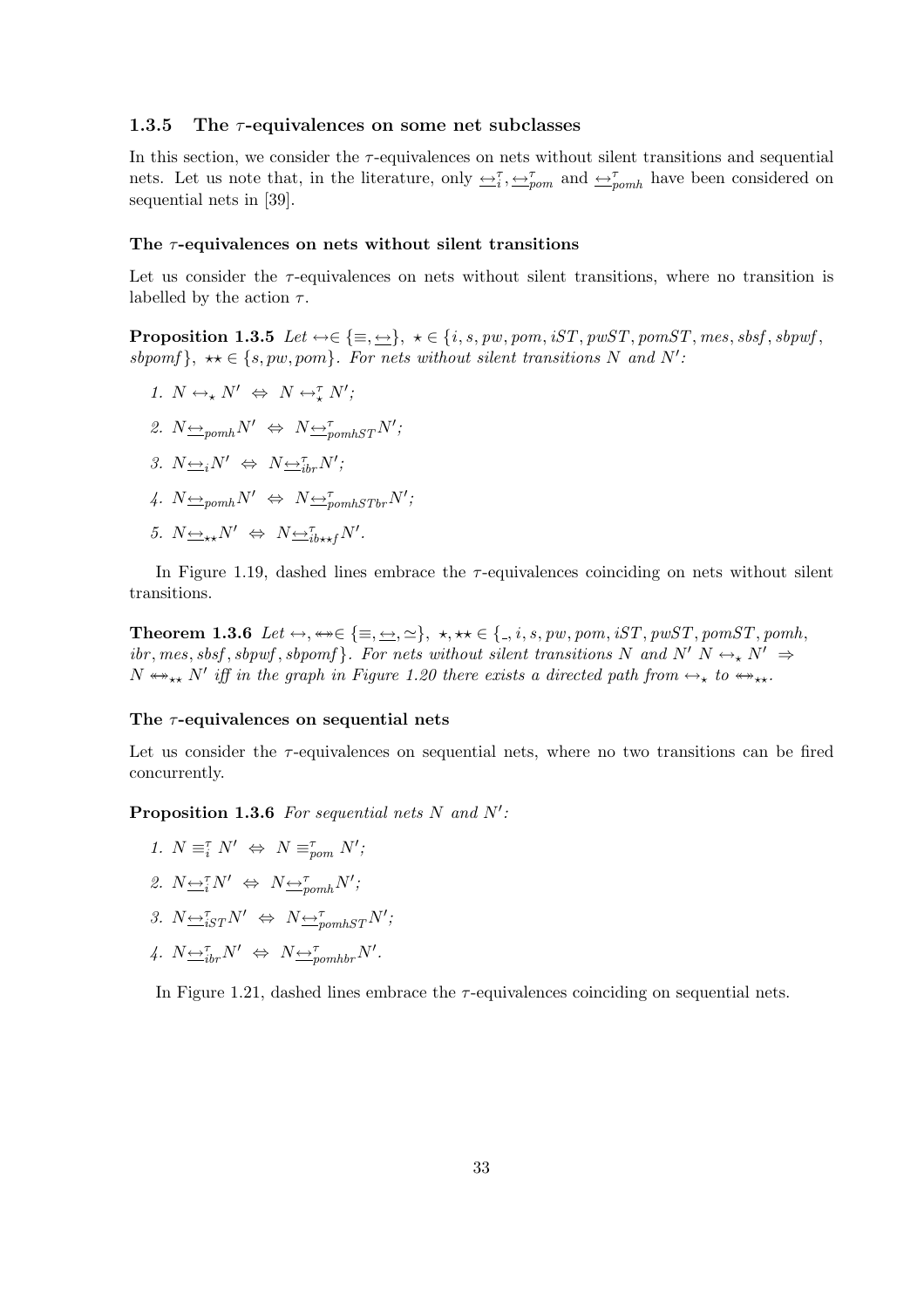

Figure 1.19: Merging of the  $\tau$ -equivalences on nets without silent transitions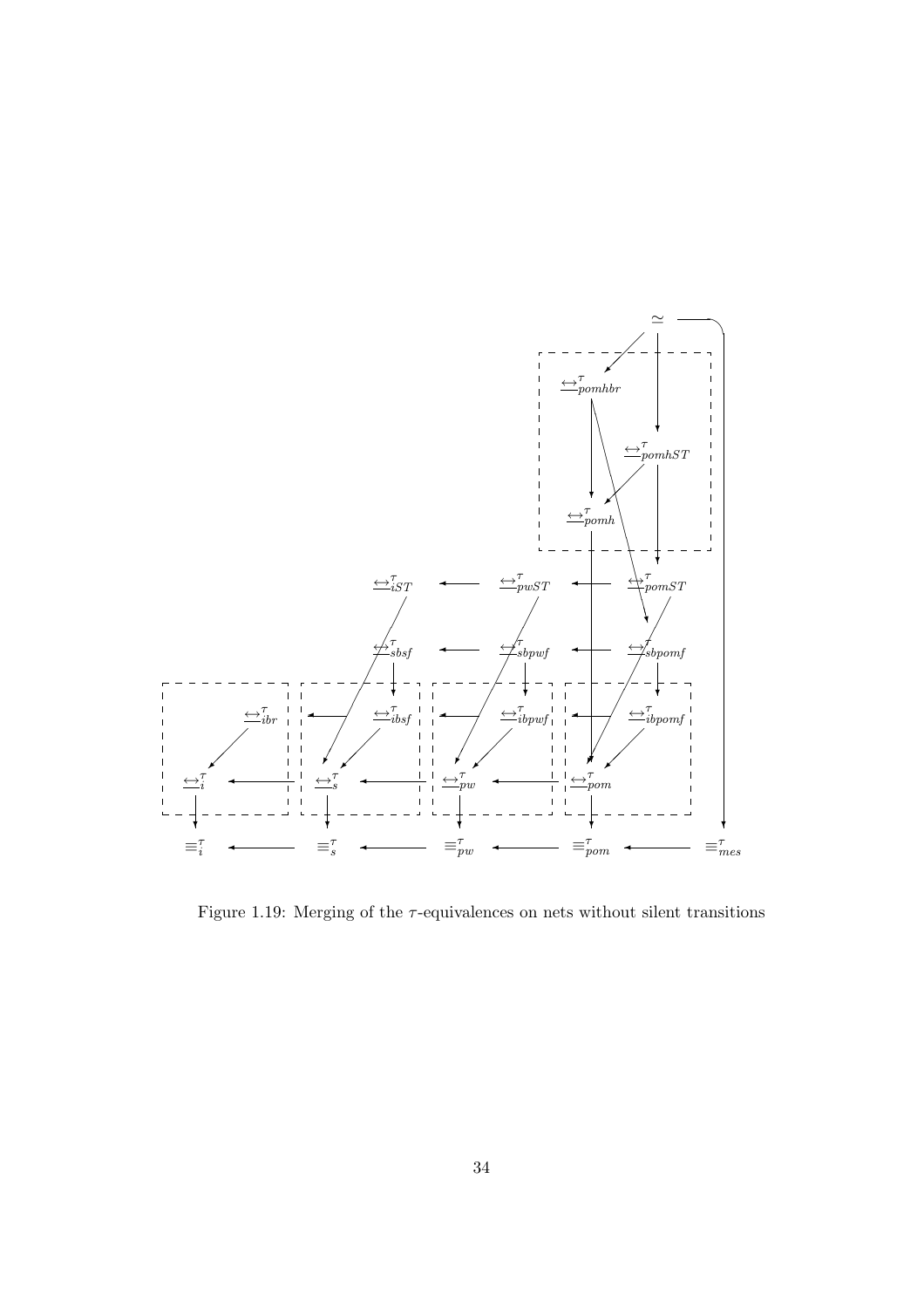

Figure 1.20: Interrelations of the  $\tau$ -equivalences on nets without silent transitions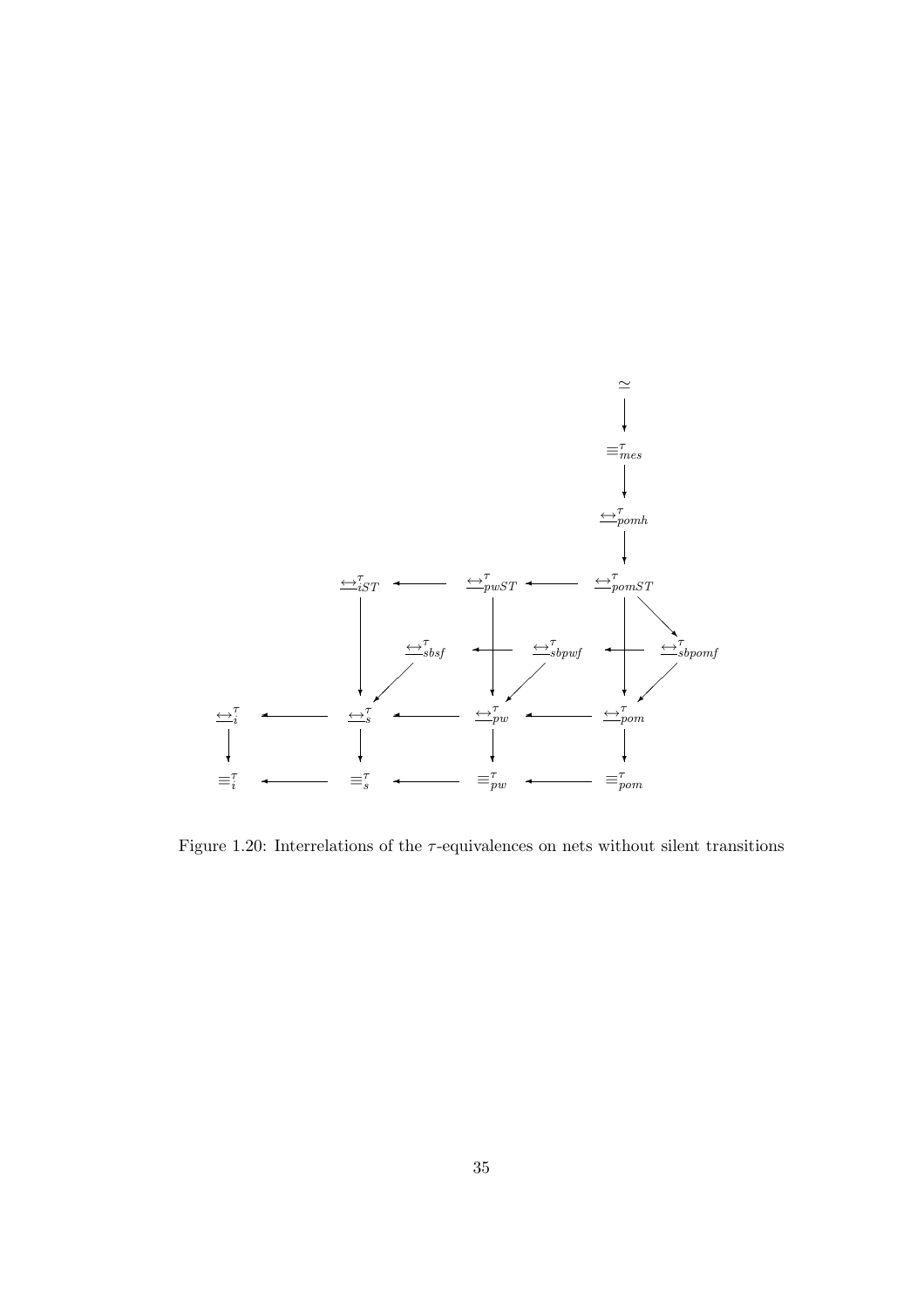

Figure 1.21: Merging of the  $\tau$ -equivalences on sequential nets

**Theorem 1.3.7** Let  $\leftrightarrow$ ,  $\leftrightarrow \in \{\equiv^{\tau}, \rightarrow^{\tau}, \simeq\}$ ,  $\star$ ,  $\star\star \in \{., i, iST, ibr, mes\}$ . For sequential nets N and  $N' N \leftrightarrow_{\star} N' \Rightarrow N \leftrightarrow_{\star \star} N'$  iff in the graph in Figure 1.11 there exists a directed path from  $\leftrightarrow_{\star} to \leftrightarrow_{\star\star}.$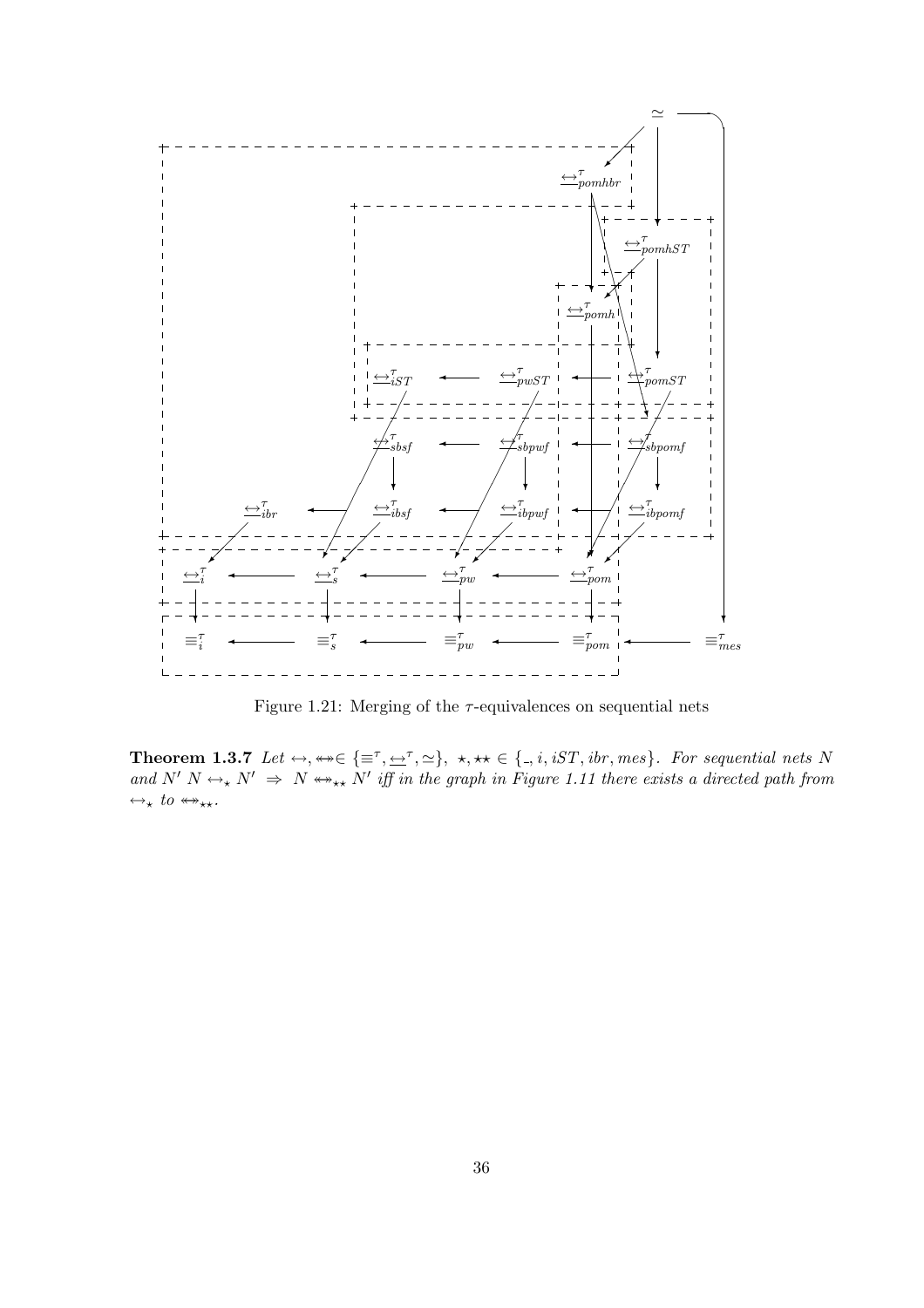

Figure 1.22: Interrelations of the  $\tau\text{-equivalence}$  on sequential nets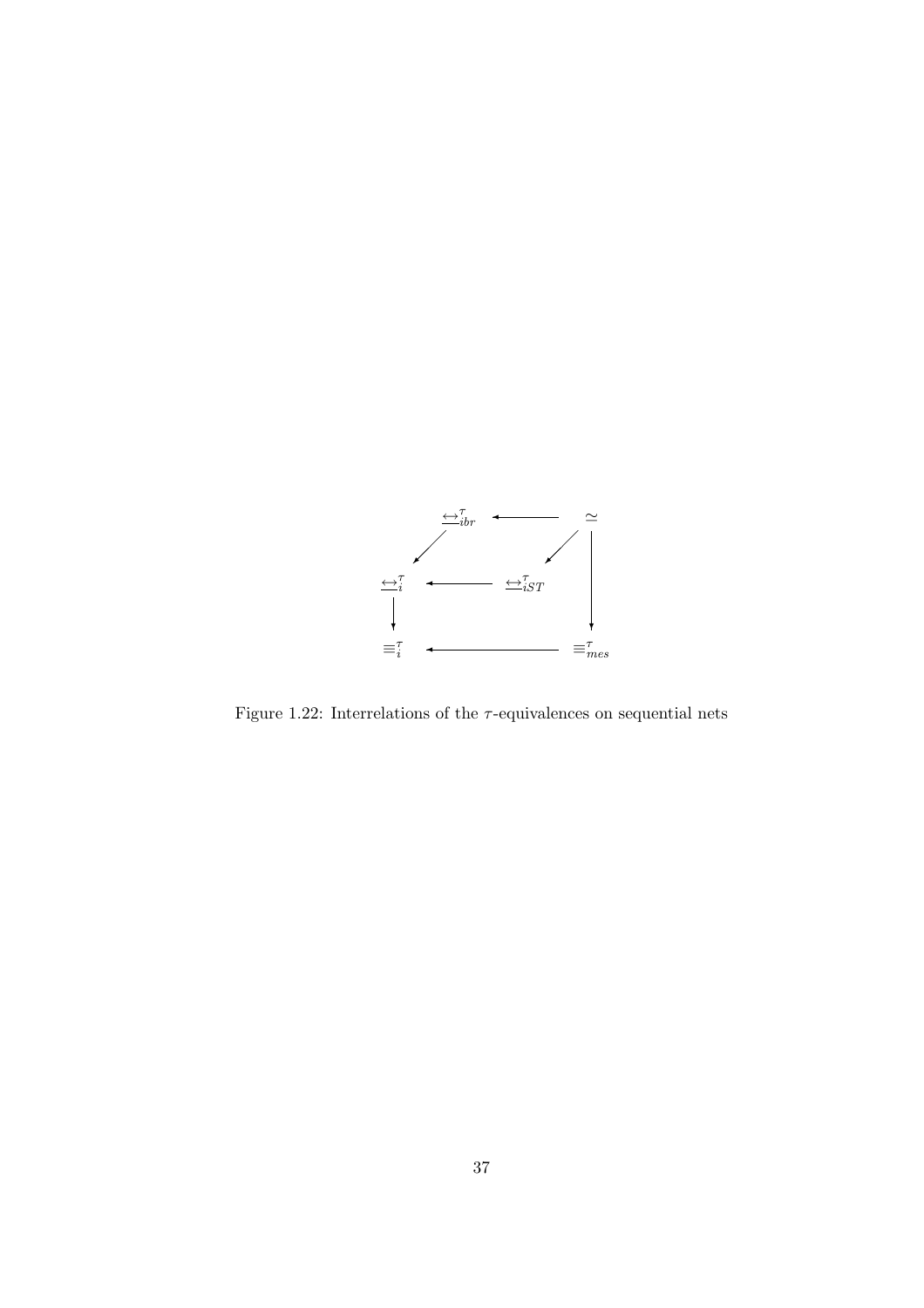## Chapter 2

# Time Petri nets

Last years, one can see growing interest to real time systems. Hence, there appears a need to embed the notion of time into formal models of systems. A number of specification and analysis methods have been developed which respect time aspects of behavior.

But much less research work has been done to introduce a notion of time into equivalence relations. In several papers [5, 85] by this subject, mainly decidability questions have been discussed.

In the papers, real time systems are modeled by parallel timer processes or time automata containing time measuring elements called clocks. However, concurrency can not be modeled directly by such models.

On the other hand, in the papers [192, 84] time Petri nets have been introduced which are an extension of Petri nets by components respecting time. A time Petri net works in one of two ways: firing of transitions or delaying for some time. Usage of time nets for verification is described, for example, in [295]. In [249], the ideas about history preserving reduction of time nets has been presented.

In this chapter, equivalence notions are investigated on two classes of time Petri nets: that without and with silent transitions.

The main results of this chapter are the following.

- A number of known equivalences have been transferred on time Petri nets from other formal models (for example, time transition systems, parallel timer processes, time automata and algebras of time processes).
- New time (respecting time aspects) and untime (abstracting of time aspects) equivalence relations have been introduced. The purpose was to obtain complete enough set of them to be able to choose available semantics.
- A characterization of time equivalences via regional relations has been done. These relations are based on a concept of regions, which unify infinite number of intermediate states. The states in a region differ each from anther only by value of time counter, and they do not differ in influence to behavior of a time net. Thus, due to the big reduction of states, a checking of time equivalences is simplified.
- A comparison of all the equivalences has been done, and the complete picture of their interrelations has been obtained which demonstrate a differentiating power of them.
- The new operation of time refinement has been introduced, which allows one to change level of structural abstraction while preserving of time delays.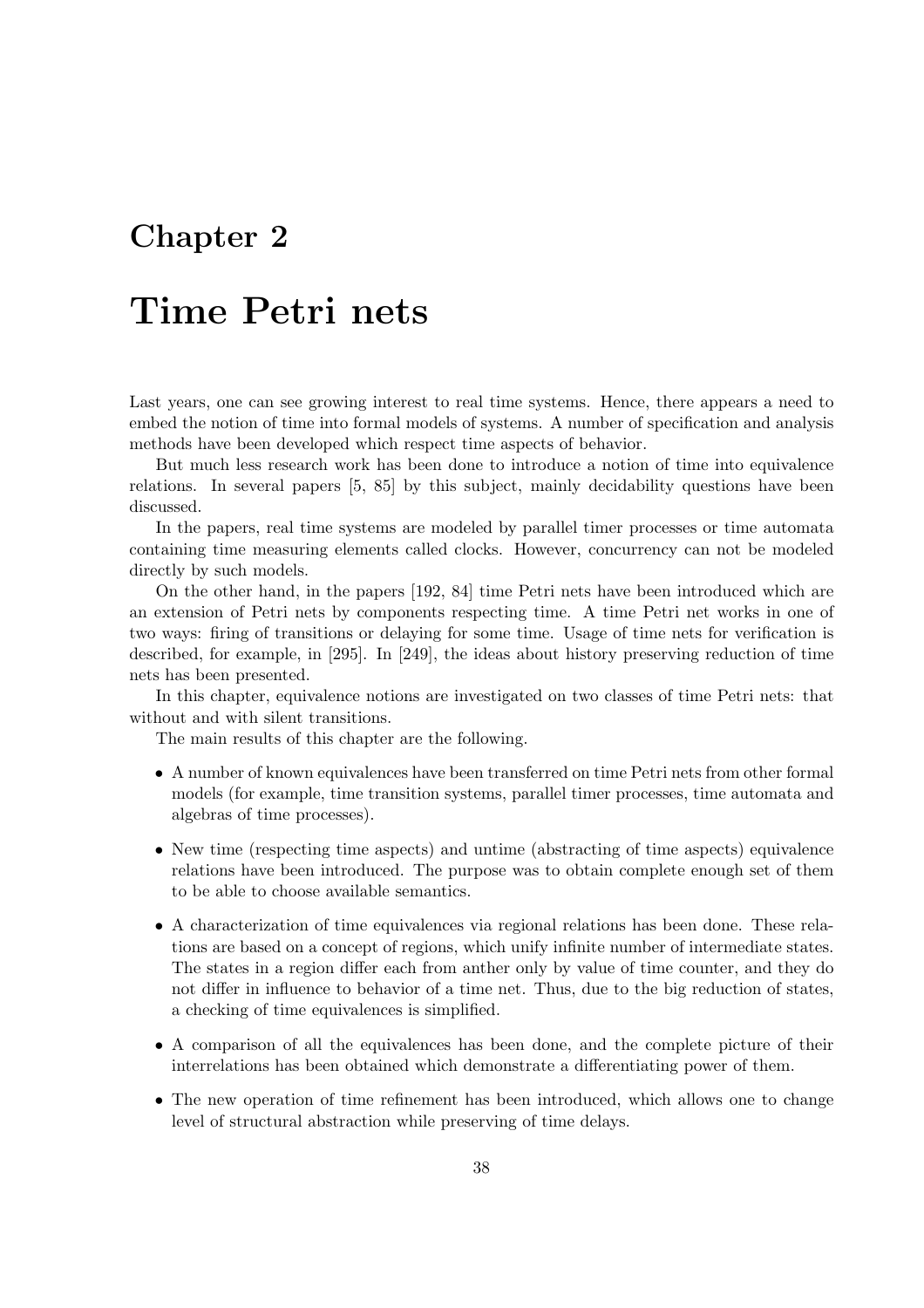- All the equivalence have been checked for preservation by time refinements to find possible candidates which cam be used during top-down design of time systems.
- Interrelations of equivalences on subclasses of time nets has been investigated. This clarify a nature of the relations and makes easier checking of them.

### 2.1 Basic definitions

In this section, in the main text of the dissertation, we present basic definitions of time Petri nets, connected with time aspects of their behavior. We use slight modification of model from [192] with time from nonnegative reals and decreasing timers.

#### 2.2 Time Petri nets without silent transitions

Let us consider equivalences for time Petri nets without silent transitions which model systems, all actions of which are considered to be visible for an external observer.

The following basic equivalences for time formal models without invisible actions have been considered in the literature.

- *Time equivalences* (they respect time delays in behavior of systems).
	- Time trace equivalence  $(\equiv_t)$  has been introduced in [5] on time automata.
	- Time bisimulation equivalence  $(\underline{\leftrightarrow}_t)$  has been defined in [85] on parallel timer processes and in  $[5]$  — on time automata.
- Untime equivalences (they do not respect time delays in behavior of systems).
	- Untime trace equivalence  $(\equiv_u)$  has been proposed in [5] on time automata.
	- Untime bisimulation equivalence  $(\underline{\leftrightarrow}_{u})$  had been defined in [5] on time automata.
- Isomorphism (i.e. coincidence of time systems up to renaming of their components,  $\simeq$ ) has been introduced in [192].

We also consider region equivalences which partition the states of a TPN into the so-called "regions" [3]. Since we prove that region equivalences coincide with corresponding time ones, a checking of the latter is simplified due to reduction if infinite number of internal states having only different values of time delays. Region bisimulation equivalence  $(\underline{\leftrightarrow}_r)$  has been investigated in [85] on parallel timer processes. We introduce new notion of region trace equivalence  $(\equiv_r)$ .

We compare all the relations and prove coincidence of region and trace ones.

Moreover, we introduce new operation of time SM-refinement and check all the equivalences for preservation by it.

At last, we compare all the notions on untime nets, all transitions of which have timers with zero value, and, therefore, can be considered as usual Petri nets without time.

#### 2.2.1 Comparing the equivalences

In this section, we compare all time, untime and region relations. In particular, we prove coincidence of the region equivalence notions with timed ones.

**Proposition 2.2.1** For time nets N and  $N'$ :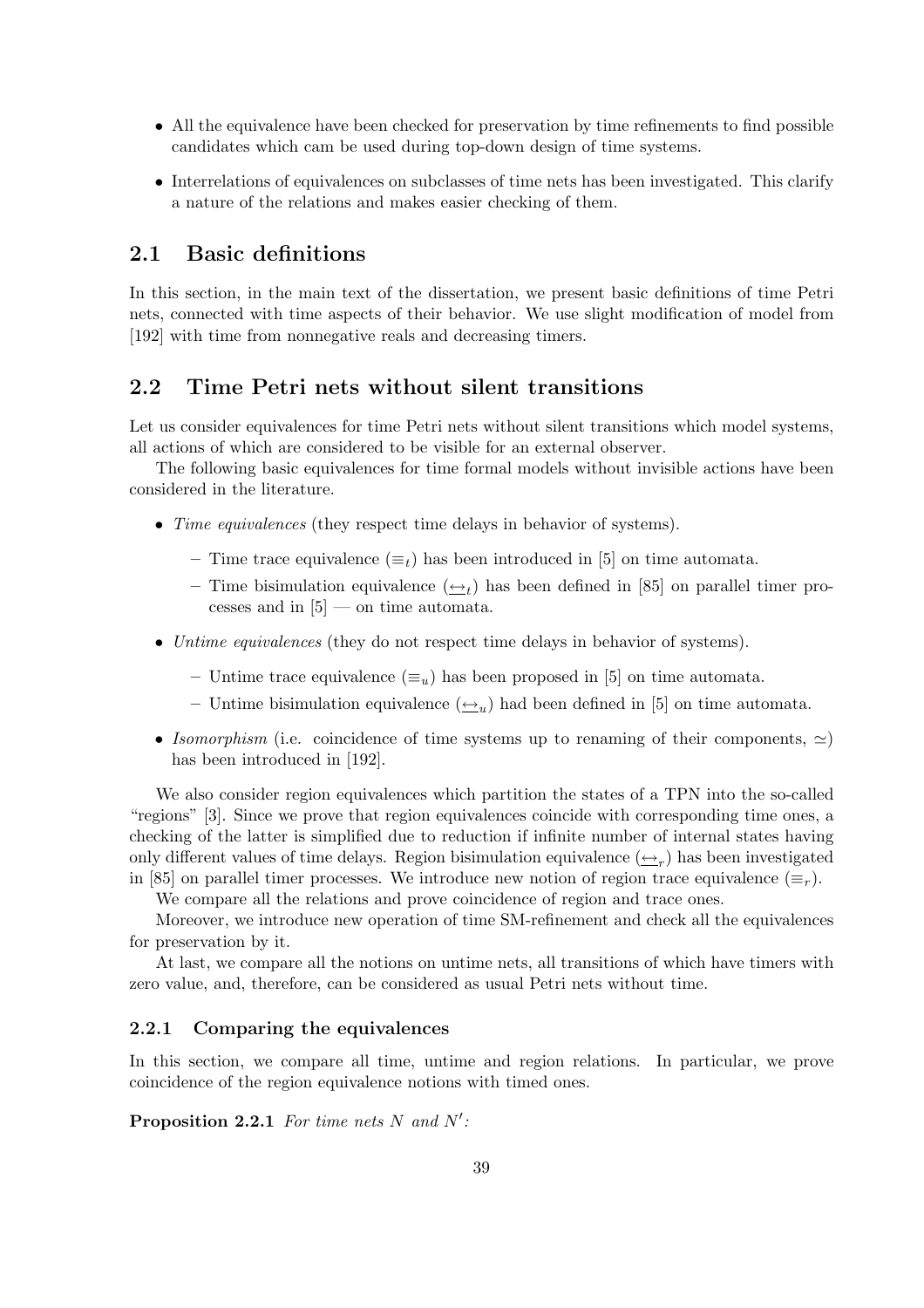

Figure 2.1: Interrelations of the equivalences



Figure 2.2: Preservation of the equivalences by time SM-refinements

- 1.  $N \equiv_t N' \Leftrightarrow N \equiv_r N';$
- 2.  $N \underline{\leftrightarrow}_t N' \Leftrightarrow N \underline{\leftrightarrow}_r N'$ .

The following theorem establishes interrelations of the equivalences.

**Theorem 2.2.1** Let  $\leftrightarrow$ ,  $\leftrightarrow \in \{\equiv, \underline{\leftrightarrow}, \simeq\}$  and  $\star$ ,  $\star \star \in \{., t, u\}$ . For time nets N and N' N  $\leftrightarrow$  $N' \Rightarrow N \leftrightarrow_{\star\star} N'$  iff in the graph in Figure 2.1 there exists a directed path from  $\leftrightarrow_{\star}$  to  $\leftrightarrow_{\star\star}$ .

#### 2.2.2 Preservation of the equivalences by time refinements

In this section, we introduce a notion of time into the known operation of SM-refinement [39] and obtain new operation of time SM-refinement as a result. Time SM-refinement replace transitions of a time Petri net, which are labelled by a particular action, for time SM-net, each "complete" execution of which takes the time coinciding with time delay of a transition to be refined.

Some ideas of time refinement have been considered, for example, in [86] on time process algebras and in  $[129]$  — on time Petri nets.

The following theorem demonstrates which equivalences are preserved by time SM-refinements.

**Theorem 2.2.2** Let  $\leftrightarrow \in \{\equiv, \underline{\leftrightarrow}, \simeq\}$  and  $\star \in \{., t, u\}$ . For time nets N, N' s.t.  $a \in l_N(T_N) \cap$  $l_{N'}(T_{N'})$  and time SM-net  $D \ N \leftrightarrow_{\star} N' \Rightarrow \ tref(N, a, D) \leftrightarrow_{\star} tref(N', a, D)$  iff the equivalence  $\leftrightarrow^*$  is in oval in Figure 2.2.

#### 2.2.3 The equivalences on untime Petri nets

In this section, we consider the equivalences on untime nets which have zero delays of transitions, i.e. the transitions fire immediately.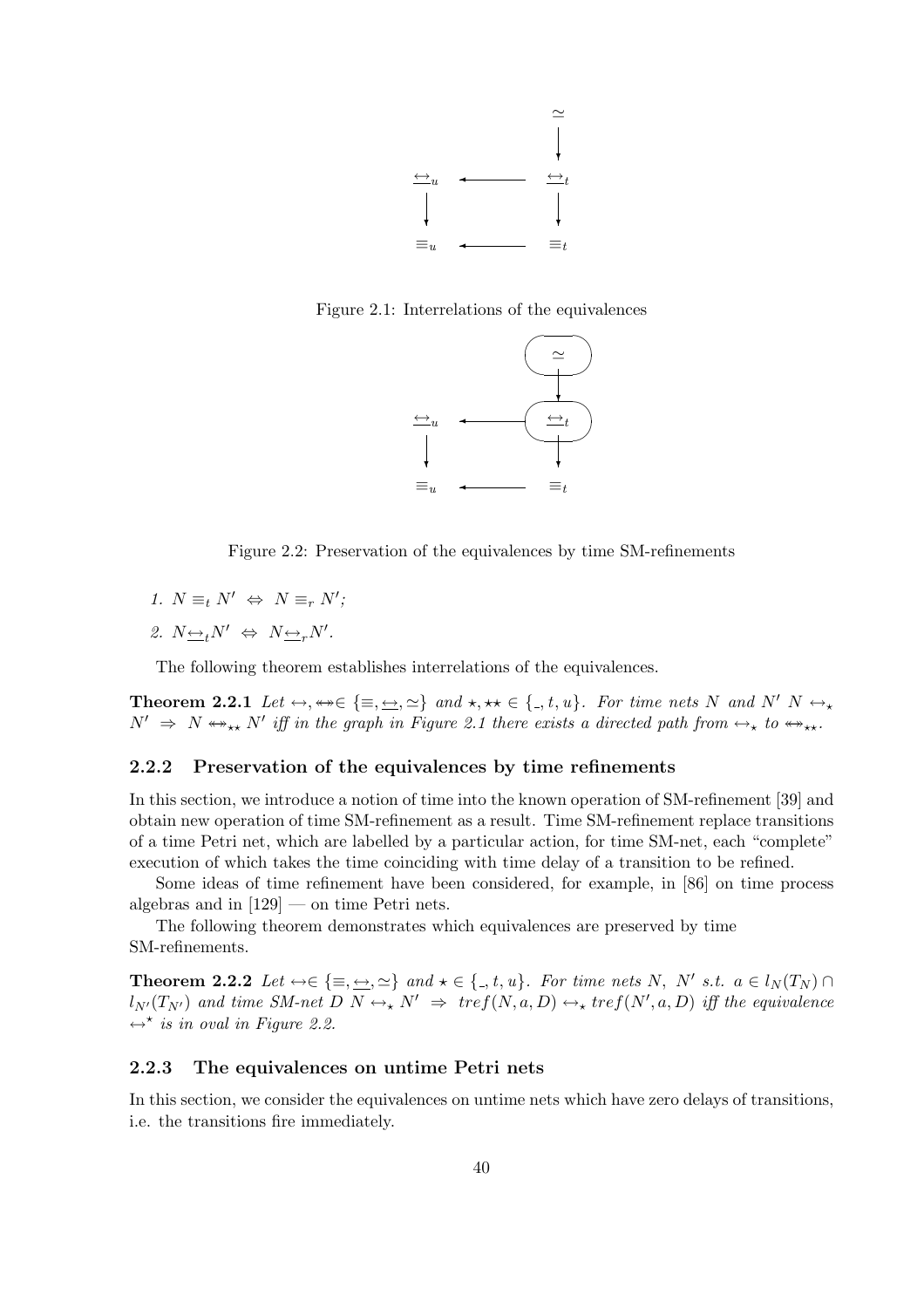

Figure 2.3: Merging of the equivalences on untime nets



Figure 2.4: Interrelations of the equivalences on untime nets

**Proposition 2.2.2** Let  $\leftrightarrow \in \{\equiv, \underline{\leftrightarrow}\}.$  For untime nets N and N'  $N \leftrightarrow_u N' \Leftrightarrow N \leftrightarrow_t N'.$ 

In Figure 2.3, dashed lines embrace the  $\tau$ -equivalences coinciding on untime nets.

**Theorem 2.2.3** Let  $\leftrightarrow$ ,  $\leftrightarrow \in \{\equiv_u, \rightarrow_u, \simeq\}$ . For untime nets N and N'  $N \leftrightarrow N' \Rightarrow N \leftrightarrow N'$ iff in the graph in Figure 2.4 there exists a directed path from  $\leftrightarrow$  to  $\leftrightarrow$ .

#### 2.3 Time Petri nets with silent transitions

Let us consider equivalences for time Petri nets with silent transitions which model systems, some actions of which are considered to be invisible for an external observer.

The following basic equivalences for time formal models with invisible actions have been considered in the literature.

- Time τ-equivalences (they respect time delays in behavior of systems and abstract from invisible actions).
	- Time  $\tau$ -bisimulation equivalence  $(\underline{\leftrightarrow}^{\tau}_{t})$  has been defined in [85] on parallel timer processes.
- Isomorphism (i.e. coincidence of time systems up to renaming of their components,  $\simeq$ ) has been introduced in [192].

We introduce the following new relations: time  $\tau$ -trace equivalence  $(\equiv_t^{\tau})$ , untime  $\tau$ -trace equivalence  $(\equiv_u^{\tau})$  and untime  $\tau$ -bisimulation equivalence  $(\underline{\leftrightarrow}_u^{\tau})$ .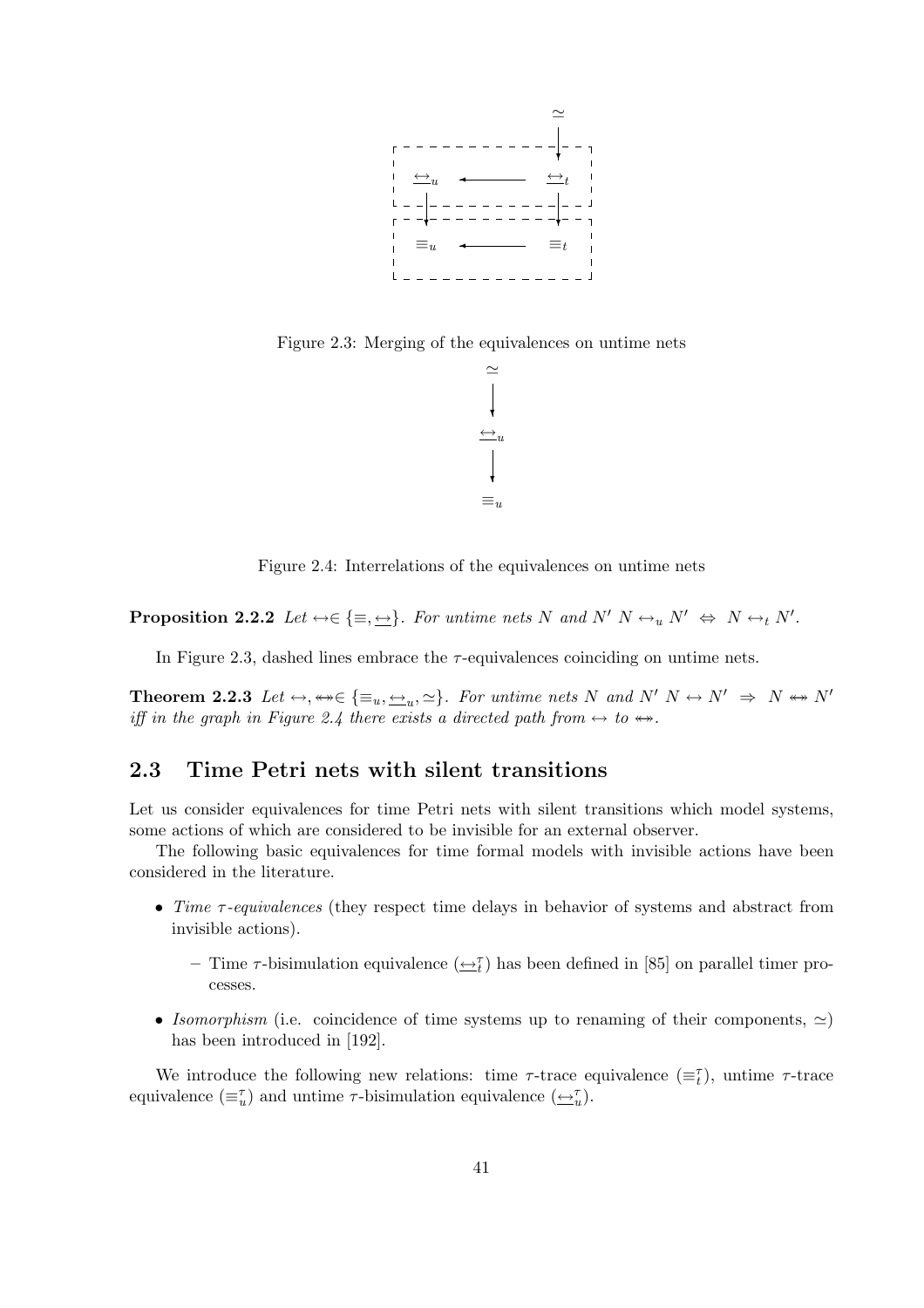

Figure 2.5: Interrelations of the  $\tau$ -equivalences



Figure 2.6: Interrelations of equivalences and  $\tau$ -equivalences

We also consider region  $\tau$ -equivalences. Region bisimulation  $\tau$ -equivalence  $(\underline{\leftrightarrow}^{\tau}_{r})$  has been investigated in [85] on parallel timer processes. We introduce new notion of region  $\tau$ -trace equivalence  $(\equiv_r^{\tau})$ .

We compare all the  $\tau$ -relations and prove coincidence of region and trace ones.

Moreover, we check all the  $\tau$ -equivalences for preservation by time SM-refinement operation. At last, we compare all the  $\tau$ -notions on untime nets.

#### 2.3.1 Comparing the  $\tau$ -equivalences

In this section, we compare all time, untime and region  $\tau$ -relations. In particular, we prove coincidence of the region  $\tau$ -equivalence notions with timed ones.

**Proposition 2.3.1** For time nets with silent transitions  $N$  and  $N'$ :

- 1.  $N \equiv_{t}^{\tau} N' \Leftrightarrow N \equiv_{r}^{\tau} N'$ ;
- 2.  $N \underbrace{\leftrightarrow}^{\tau} N' \Leftrightarrow N \underbrace{\leftrightarrow}^{\tau} N'.$

The following theorem establishes interrelations of the equivalences.

**Theorem 2.3.1** Let  $\leftrightarrow$ ,  $\leftrightarrow \in \{\equiv^{\tau}, \leftarrow^{\tau}, \simeq\}$  and  $\star$ ,  $\star \star \in \{., t, u\}$ . For time nets with silent transitions N and N' N  $\leftrightarrow_{\star} N' \Rightarrow N \leftrightarrow_{\star\star} N'$  iff in the graph in Figure 2.5 there exists a directed path from  $\leftrightarrow_{\star}$  to  $\leftrightarrow_{\star\star}$ .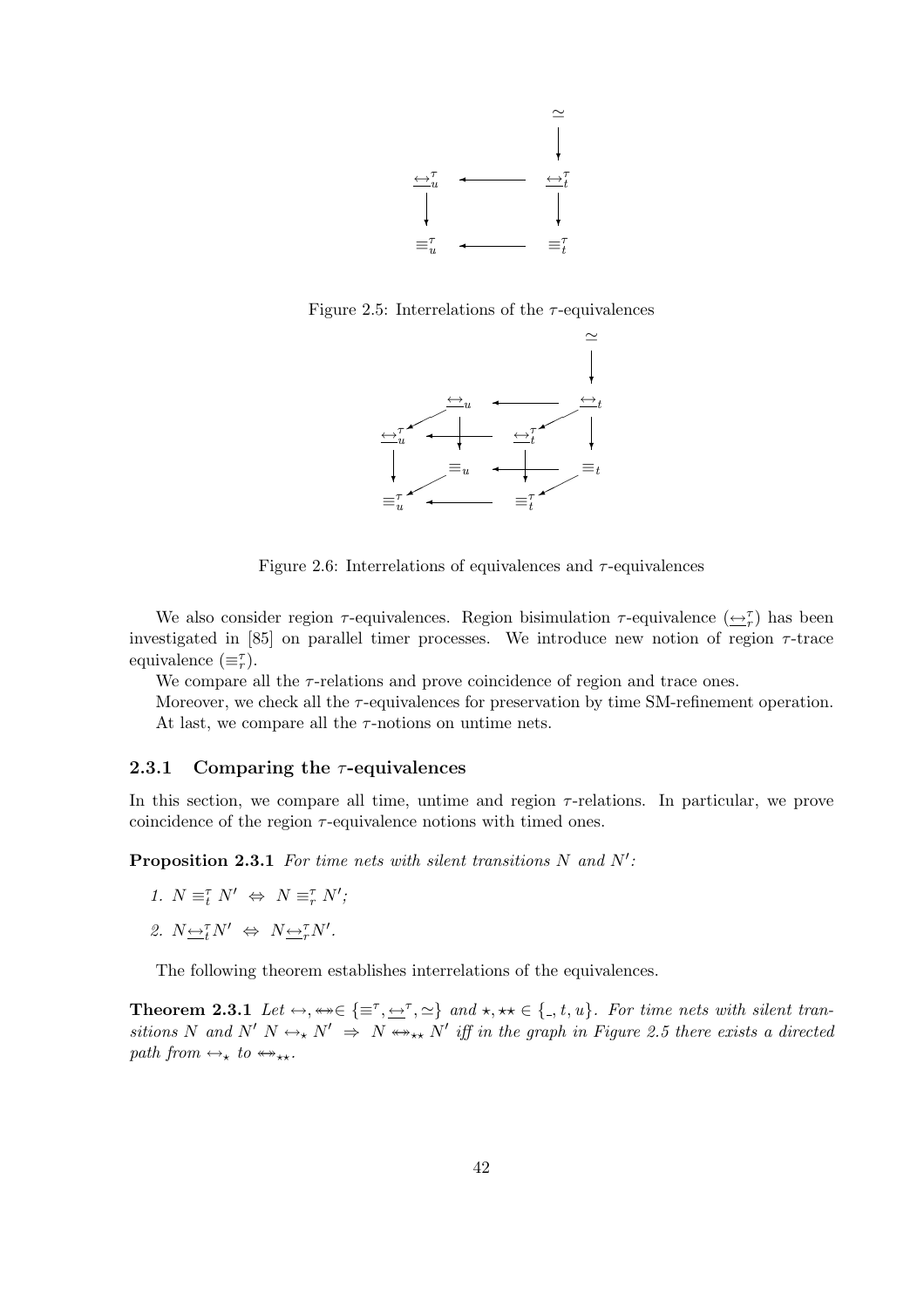

Figure 2.7: Preservation of the  $\tau$ -equivalences by time SM-refinements

#### 2.3.2 Comparing equivalences and  $\tau$ -equivalences

**Theorem 2.3.2** Let  $\leftrightarrow$ ,  $\leftrightarrow \in \{\equiv^{\tau}, \le^{\tau}, \ge\}$  and  $\star$ ,  $\star \star \in \{., t, u\}$ . For time nets with silent transitions N and N' N  $\leftrightarrow$  N'  $\Rightarrow$  N  $\leftrightarrow$   $\star$  N' iff in the graph in Figure 2.6 there exists a directed path from  $\leftrightarrow_{\star}$  to  $\leftrightarrow_{\star\star}$ .

#### 2.3.3 Preservation of the  $\tau$ -equivalences by time refinements

In this section, we check  $\tau$ -equivalences for preservation by time SM-refinement.

The following theorem demonstrates which equivalences are preserved by time SM-refinements.

**Theorem 2.3.3** Let  $\leftrightarrow \in \{\equiv^{\tau}, \le^{\tau}, \simeq\}$  and  $\star \in \{., t, u\}$ . For time nets with silent transitions  $N, N'$  s.t.  $a \in l_N(T_N) \cap l_{N'}(T_{N'}) \cap Act$  and time SM-net  $D \mid N \leftrightarrow N' \Rightarrow \text{tref}(N, a, D) \leftrightarrow K$  $tref(N', a, D)$  iff the equivalence  $\leftrightarrow^*$  is in oval in Figure 2.7.

#### 2.3.4 The  $\tau$ -equivalences on subclasses of time Petri nets with silent transitions

#### The  $\tau$ -equivalences on time Petri nets without silent transitions

Let us consider how  $\tau$ -equivalences are related in case there are no silent transitions.

**Proposition 2.3.2** Let  $\leftrightarrow \in \{\equiv_t, \equiv_u, \underbrace{\leftrightarrow_t, \leftrightarrow_u}$ . For time Petri nets without silent transitions N and N'  $N \leftrightarrow^{\tau} N' \Leftrightarrow N \leftrightarrow N'.$ 

In Figure 2.8, dashed lines embrace the  $\tau$ -equivalences coinciding on untime nets.

**Theorem 2.3.4** Let  $\leftrightarrow$ ,  $\leftrightarrow \in \{\equiv_t^{\tau}, \equiv_t^{\tau}, \Leftrightarrow_t^{\tau}, \Leftrightarrow_t^{\tau}, \Sigma_t\}$ . For time nets without silent transitions N and  $N'$   $N \leftrightarrow N' \Rightarrow N \leftrightarrow N'$  iff in the graph in Figure 2.5 there exists a directed path from  $\leftrightarrow$  $to \leftrightarrow$ .

#### The  $\tau$ -equivalences on untime Petri nets with silent transitions

In this section, we consider the  $\tau$ -equivalences on untime nets with silent transitions which have zero delays of transitions, i.e. they fire immediately.

**Proposition 2.3.3** Let  $\leftrightarrow \in \{\equiv^{\tau}, \rightarrow^{\tau}\}.$  For untime nets with silent transitions N and N' N  $\leftrightarrow_u$  $N' \Leftrightarrow N \leftrightarrow_t N'.$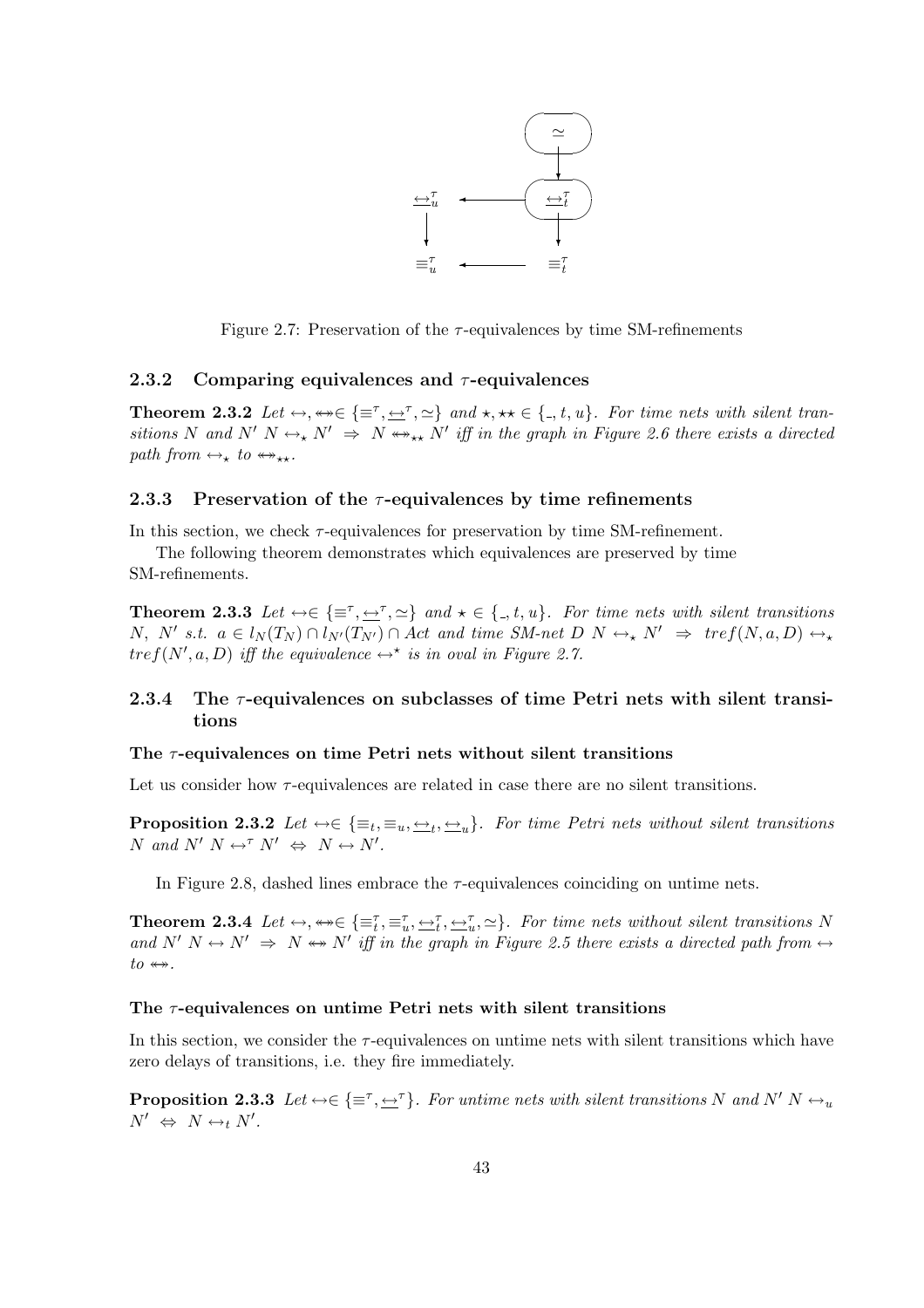

Figure 2.8: Merging of the  $\tau$ -equivalences on time nets without silent transitions



Figure 2.9: Merging of the  $\tau$ -equivalences on untime nets with silent transitions

In Figure 2.9, dashed lines embrace the  $\tau$ -equivalences coinciding on untime nets with silent transitions.

**Theorem 2.3.5** Let  $\leftrightarrow$ ,  $\leftrightarrow \in \{\equiv_u^{\tau}, \pm_u^{\tau}, \simeq\}$ . For untime nets with silent transitions N and  $N'$   $N \leftrightarrow N' \Rightarrow N \leftrightarrow N'$  iff in the graph in Figure 2.10 there exists a directed path from  $\leftrightarrow$  to  $\leftrightarrow$ .

$$
\cong \begin{array}{c} \sim \\ \longleftarrow \\ \leftarrow \end{array}
$$

$$
\cong \begin{array}{c} \downarrow \\ \searrow \end{array}
$$

$$
\equiv \stackrel{\tau}{u}
$$

Figure 2.10: Interrelations of the  $\tau$ -equivalences on untime nets with silent transitions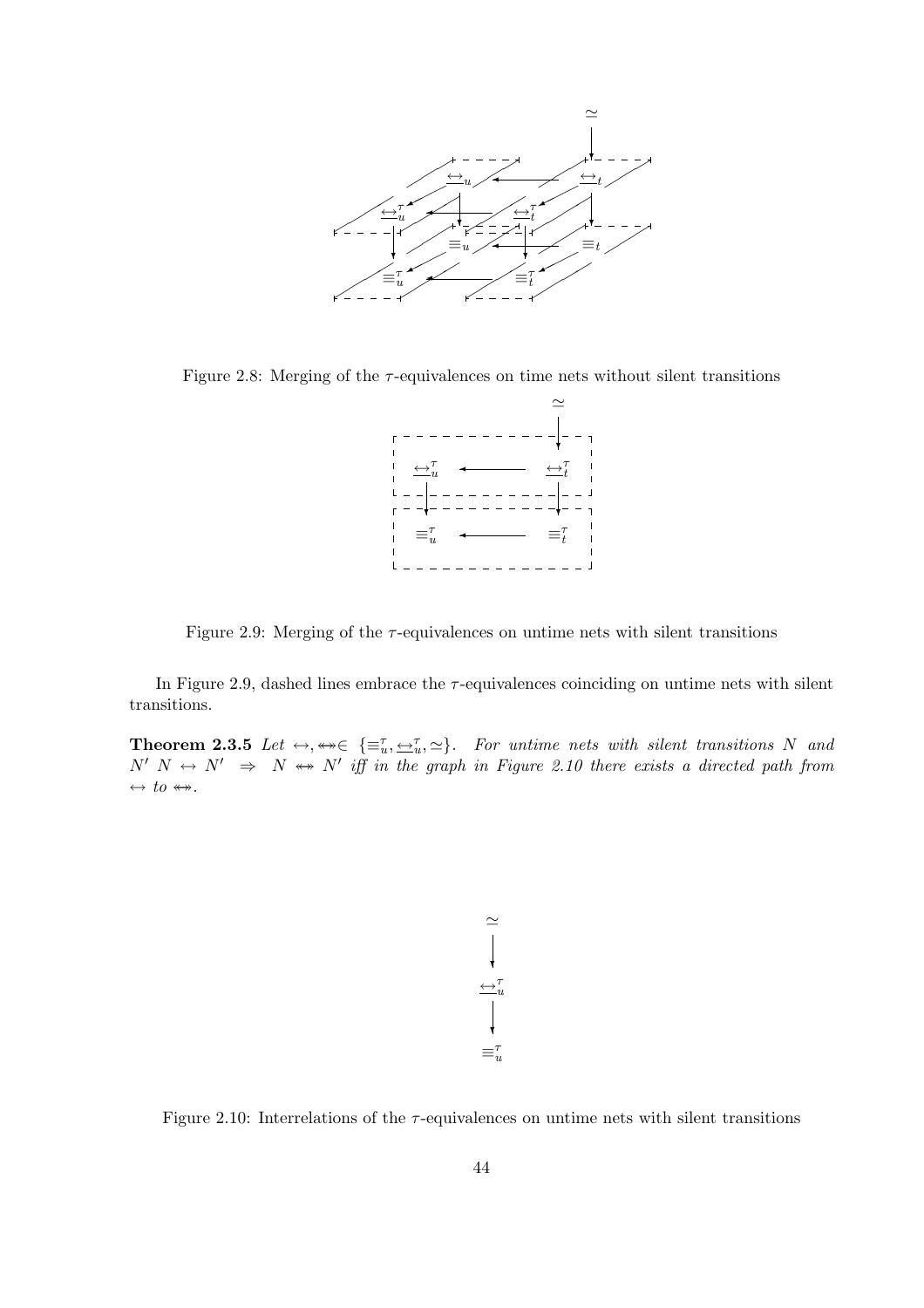## Chapter 3

# Process algebras

For specification of concurrent systems and processes and investigation of their behavioral properties a number of formal models have been proposed. Among these models, algebraic calculi hold a special place. In such algebras, a process is specified by an algebraic formula, and verification of the process properties is accomplished by means of equivalences, axioms and inference rules. All the calculi, considered below, have a common kernel. They construct a process from atomic actions (some of them can communicate) with precedence, parallelism and nondeterminism operations.

- 1. CCS [193, 194, 199, 200, 74], CSP [167, 74] and its extension [75], TCSP [58, 168, 216, 217], PA  $[25]$ , BPA  $[63]$  and its extension  $[19, 64, 78]$  — are the most known algebraic calculi for specification of concurrent processes on the basis of interleaving semantics, where concurrency is modeled by sequential nondeterminism.
- 2. SCCS [196, 197, 198], ACP [59, 60, 61] and its extensions [18, 23, 24, 25, 69, 53, 54, 55, 56, 62, 140, 76, 77, 20, 21, 22, 128], CCSP [218], PBC [36, 35, 47, 48, 49, 50, 51, 52, 65, 66, 67, 68, 70, 71, 72, 116, 117, 118, 125, 177, 178, 44, 188, 206, 37, 172] have been proposed for axiomatization of a group of concurrency models based on step semantics, where concurrent execution of two processes is simulated by interleaving of multisets of their atomic actions. The set of operations has been extended (comparing with CCS and PA) by new operator for simultaneous occurrence of two actions.
- 3. Algebraic calculi (for example, algebras from [27, 28]) for a group of models specifying true concurrency and based on pomset semantics. Among such models, most well-known are Petri nets [228], event structures [211], pomsets [240], occurrence nets [229], and Anets [173]. A causal dependence relation over actions imposes the precedence relation, i.e. partial ordering. Hence, two actions are parallel if they are causally independent.

Interleaving calculi are more suitable in technical staff, whereas algebras based on step and pomset semantics have more natural specification of concurrency. By now, all the three approaches coexist, and explanation of this can be found in [41, 42]. New semantics for the known calculi are also proposed. For example, pomset semantics have been defined for CCS [29, 123], CSP [242], SCCS [28], PBC [186], semantics based on Petri nets — for CCS [119, 121, 148, 149, 31], PBC [65, 66, 67, 68], and on the basis of event structures — for CCS [290, 122, 30, 31]. In the same time, different algebraic operations on Petri nets are introduced to impose on nets a modularity which is typical for process algebras [13, 9, 10, 11].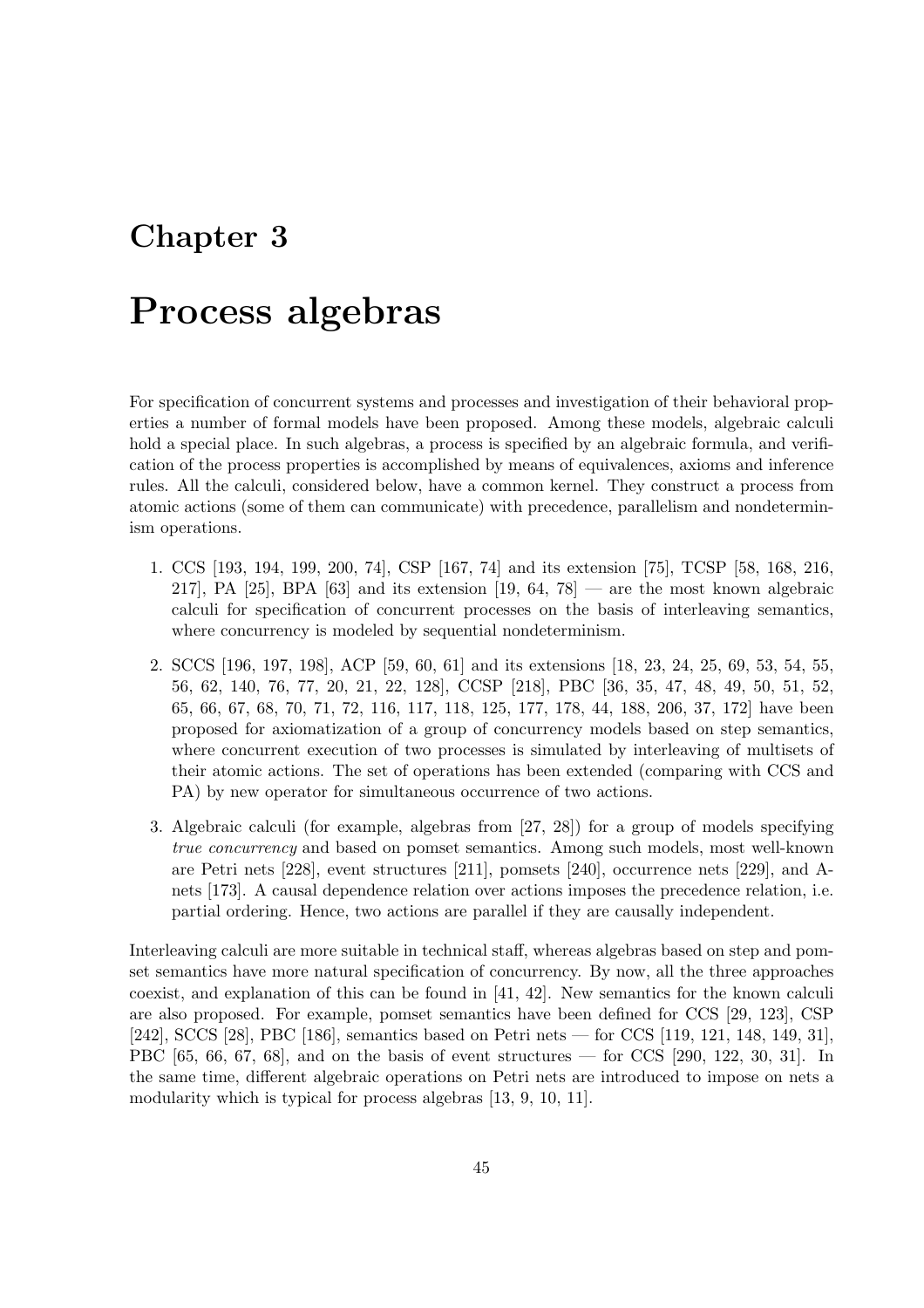Algebras used for processes specification can be divided by two groups: "descriptive" and "analytical" ones.

In descriptive algebras like  $AFP_0, AFP_0^m$  considered in [91, 98], a process specification provide a description of structural properties of systems.

The calculi  $AFP_1, AFP_1^{\lambda}, AFP_2, AFP_2^{\odot}, SAFP_1, SAFP_2$  and  $SAFP_2$  with  $\lambda$ -actions, considered in [89, 90, 91, 98, 92, 93, 100, 101, 102, 174, 175, 268], have been developed on the basis of "algebra of regular nets" [99, 183, 184]. They are in the third group of algebraic calculi. These algebras combine mechanisms as for specification of concurrent nondeterministic processes as for investigation of their behavioral properties.

The main results of this chapter are the following.

- New algebra of labelled nondeterministic concurrent processes  $AFLP<sub>2</sub>$  has been introduced. It is an extension of the known calculi  $AFP_2$  [91] by labelling of formulas with action symbols, which provides a possibility to specify and analyze much wider class of processes.
- Net equivalences have been investigated on A-nets and weakly labelled A-nets corresponding to formulas of  $AFP_2$  and  $AFLP_2$ . The purpose was to make easier comparing the relations with algebraic equivalences and their transferral from nets to algebraic formulas.
- An operational characterization of the equivalence w.r.t. denotational semantics of  $AFLP_2$ has been proposed which may be used to compare semantical equivalence with behavioral relations.
- A sound and complete axiomatization of semantical equivalences has been done which makes weaker comparing different formula specifications of processes.
- Algebraic equivalences have been transferred to nets. Net and algebraic equivalence notions have been compared, and it clarified the nature of the latter.
- Net equivalences have been transferred to formulas of  $AFLP_2$ . A soundness of algebraic analogues with the initial net relations has been proved. It has provided one with a possibility to change net by algebraic specifications and back while preserving behavior. One can also combine advantages of nets and algebras.
- Algebraic analogues of the net equivalences have been checked for compositionality via structural operations.
- A term rewrite system  $RWS_2$  has been proposed to make checking semantic equivalences of  $AFP_2$  and  $AFLP_2$  automatic. Its confluence in the case of termination has been proved.
- On the basis of  $RWS_2$ , a program in C programming language has been written which implement checking of formula equivalences for aforementioned algebras.

### 3.1 Algebra of finite processes  $AFP_2$

Algebra  $AFP_2$  considered in this section is based on semantics of posets with non-actions and deadlocked actions which help to preserve information about nondeterminism. Synchronization of actions in  $AFP_2$  is by name. This means that several equally named actions possibly from different parts of a formula of the calculus are synchronized. One event is considered to correspond all these actions.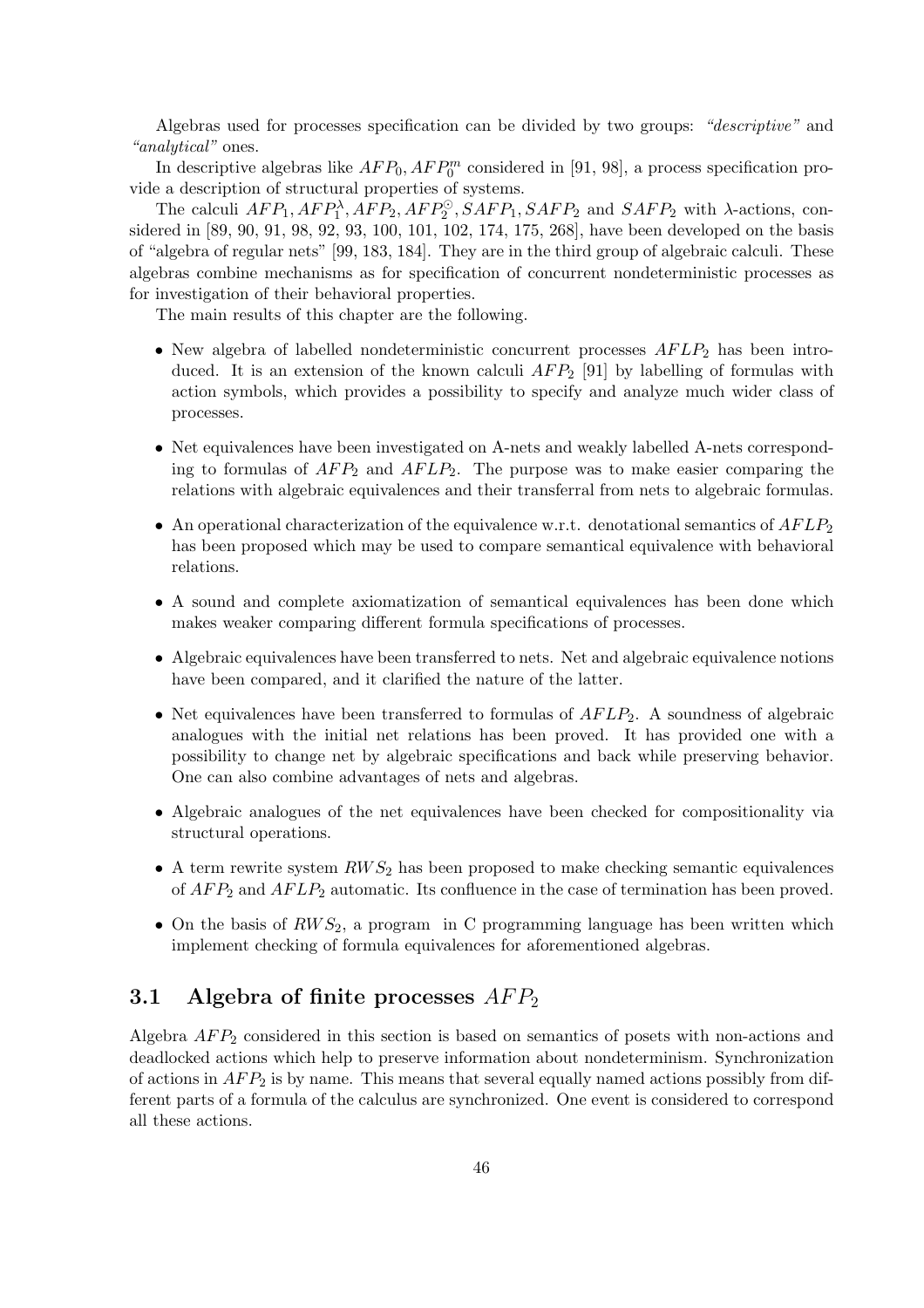In [91], it was demonstrated that by means of formulas of  $AFP<sub>2</sub>$  one can analyze behavior of A-nets. In this section, the proposed before equivalences are examined on this net subclass. Equivalences on formulas  $AFP_2$  are transferred into A-nets, and their interrelations with the net equivalences are investigated.

A method of automatized checking of semantical formula equivalences based on term rewrite system  $RWS<sub>2</sub>$  is proposed. We prove confluence of the system in case of termination. The method is implemented as a program in C language.

#### 3.1.1 Syntax

Let  $\alpha = \{a, b, c, ...\}$  be an alphabet of symbols of *actions*,  $\bar{\alpha} = \{\bar{e}, \bar{f}, ...\}$  be symbols of *non*actions and  $\Delta_{\alpha} = {\delta_e, \delta_f, \ldots}$  be symbols of *deadlocked actions*. Let us denote  $\hat{\alpha} = \alpha \cup \overline{\alpha} \cup \overline{\alpha}$  $\Delta_{\alpha}$ . Symbols of  $\hat{\alpha}$  are combined into formulas by operations; (*precedence*),  $\bigtriangledown$  (*exclusive or*, alternative),  $\parallel$  (concurrency),  $\vee$  (disjunction, union),  $\parallel$  ("not occur"),  $\parallel$  ("mistaken not occur").

A formula of  $AFP_2$  in a basis  $\hat{\alpha}$  is defined by the following production system.

 $E ::= a | \bar{a} | \delta_a | \overline{u} | a | \tilde{v} | P | P; Q | P | Q | P \nabla Q | P \vee Q$ 

Here  $a \in \alpha$ ,  $\bar{a} \in \bar{\alpha}$ ,  $\delta_a \in \Delta_\alpha$  are elementary formulas. We denote by  $\text{AFP}_2$  a set of all formulas of  $AFP<sub>2</sub>$ .

Let P and P' be formulas of  $AFP_2$ . P and P' are *isomorphic*, notation  $P \simeq P'$ , if these formulas coincide up to associativity rules w.r.t. ;,  $\parallel$ ,  $\lor$ ,  $\nabla$  and commutativity rules w.r.t.  $\parallel$ ,  $\lor$ ,  $\nabla$ .

#### 3.1.2 Semantics

#### Denotational semantics

A semantics of a process specified by a formula P of  $AFP_2$ , notation  $\mathcal{D}_{F2}[P]$ , is a set of partial orders considered in [91, 92], with ordering in accordance to the dependence relation.

We introduce two equivalences w.r.t denotational semantics. The first is usual one  $(=_{\mathcal{D}_{F\circ}})$ , which means coincidence of pomset sets corresponding to the formulas to be compared. The second is observable one  $(=_{\mathcal{D}_{F_2}^+})$ , which resembles the previous equivalence with exception it abstracts from non-actions and deadlocked actions.

#### Axiomatization

In accordance to the equivalence w.r.t. denotational semantics, an axiom system  $\Theta_{F2}$  is proposed.

In the following equalities, P, Q,  $R \in \mathbf{AFP_2}$ ,  $a \in \alpha$ ,  $\bar{a} \in \bar{\alpha}$ ,  $\delta_a \in \Delta_{\alpha}$ .

- 1. Associativity
	- 1.1  $P\| (Q\| R) = (P\| Q) \| R$ 1.2  $P \bigtriangledown (Q \bigtriangledown R) = (P \bigtriangledown Q) \bigtriangledown R$ 1.3  $P \vee (Q \vee R) = (P \vee Q) \vee R$ 1.4  $P$ ; (Q; R) = (P; Q); R
- 2. Commutativity
	- 2.1  $P\|Q = Q\|P$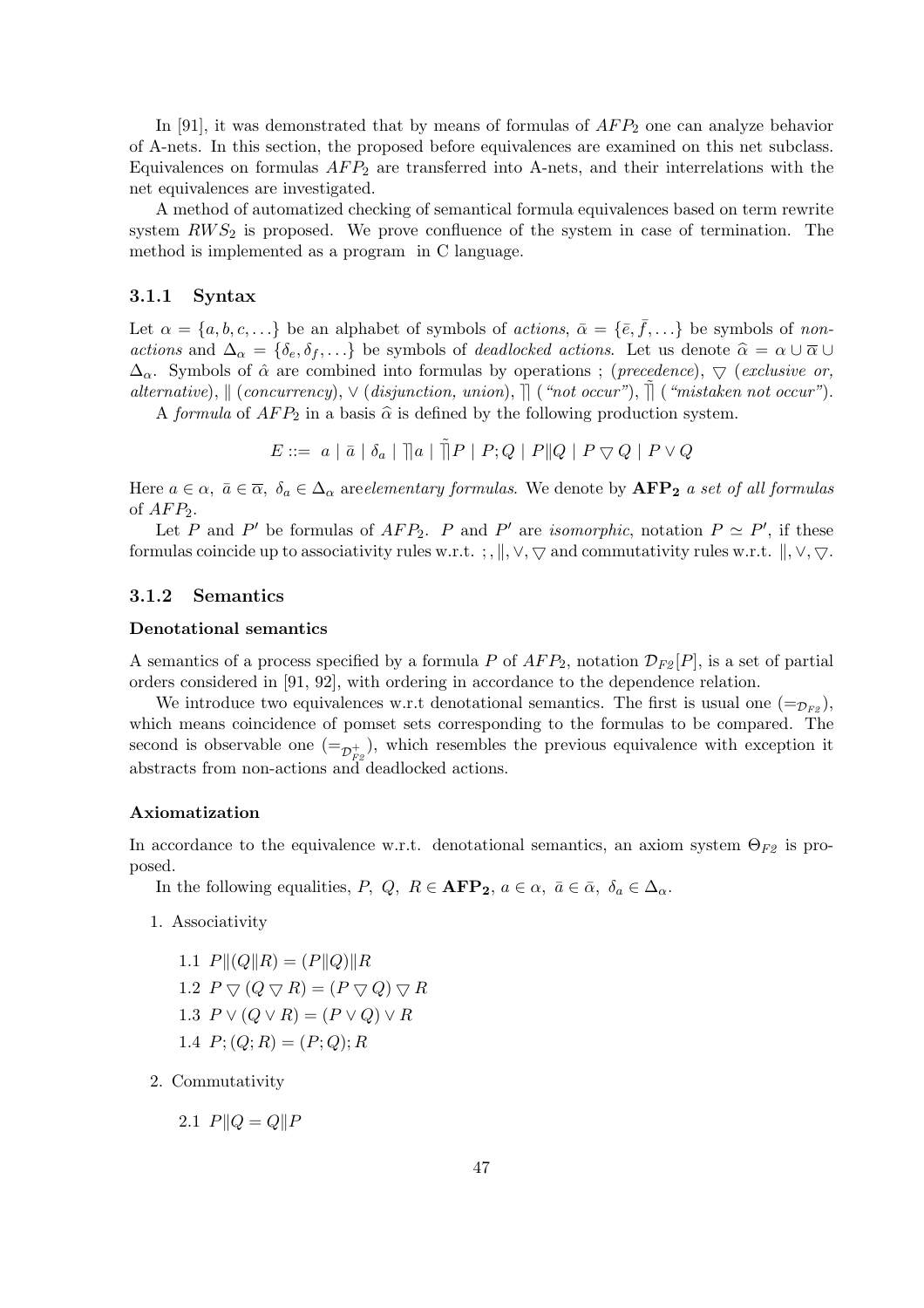2.2  $P \bigtriangledown Q = Q \bigtriangledown P$ 2.3  $P \vee Q = Q \vee P$ 

- 3. Distributivity
	- 3.1  $(P||Q); R = (P; R)||(Q; R)$ 3.2  $P$ ; (Q||R) = (P; Q)||(P; R) 3.3  $(P \vee Q); R = (P; R) \vee (Q; R)$ 3.4  $P$ ;  $(Q \vee R) = (P; Q) \vee (P; R)$ 3.5  $(P \vee Q)$ || $R = (P||R) \vee (Q||R)$ 3.6  $P \nabla (Q||R) = (P \nabla Q)|| (P \nabla R)$
- 4. Axioms for  $\triangledown$  and  $\parallel$ 
	- 4.1  $P \nabla Q = (P \| (\| Q)) \vee ((\| P) \| Q)$ 4.2  $|| (P||Q) = (||P)|| (||Q)$ 4.3  $\mathcal{R}(P \vee Q) = (\mathcal{R}(P) \vee (\mathcal{R}Q))$ 4.4  $|| (P; Q) = (||P|| || ||Q)$ 4.5  $a = \bar{a}$ 4.6  $\|\bar{a} = \bar{a}\|$ 4.7  $\Box \delta_a = \bar{a}$
- 5. Structural properties
	- 5.1  $\bar{a}$ ;  $P = \bar{a} || P$
	- 5.2  $P; \bar{a} = P || \bar{a}$
	- 5.3  $P||(P;Q) = (P;Q)$
	- 5.4  $Q \parallel (P; Q) = (P; Q)$
	- 5.5  $P; Q; R = (P; Q) || (Q; R)$
	- 5.6  $(P; Q)$  $||(Q; R) = (P; Q)$  $||(Q; R)$  $||(P; R)$
	- 5.7  $P||P = P$
	- 5.8  $P \vee P = P$
	- 5.9  $P \vee Q = P$  or  $Q \triangleleft P$  (a concept of strict prefix  $\triangleleft$  for formulas is defined in the main text of the dissertation)
- 6. Axioms for deadlocked events and  $\overline{[]}$ 
	- 6.1  $a \parallel \bar{a} = \delta_a$ 6.2  $a; a = \delta_a$ 6.3  $a\|\delta_a = \delta_a$ 6.4  $\delta_a$ ;  $P = \delta_a || (\tilde{\parallel} P)$ 6.5  $P; \delta_a = P || \delta_a$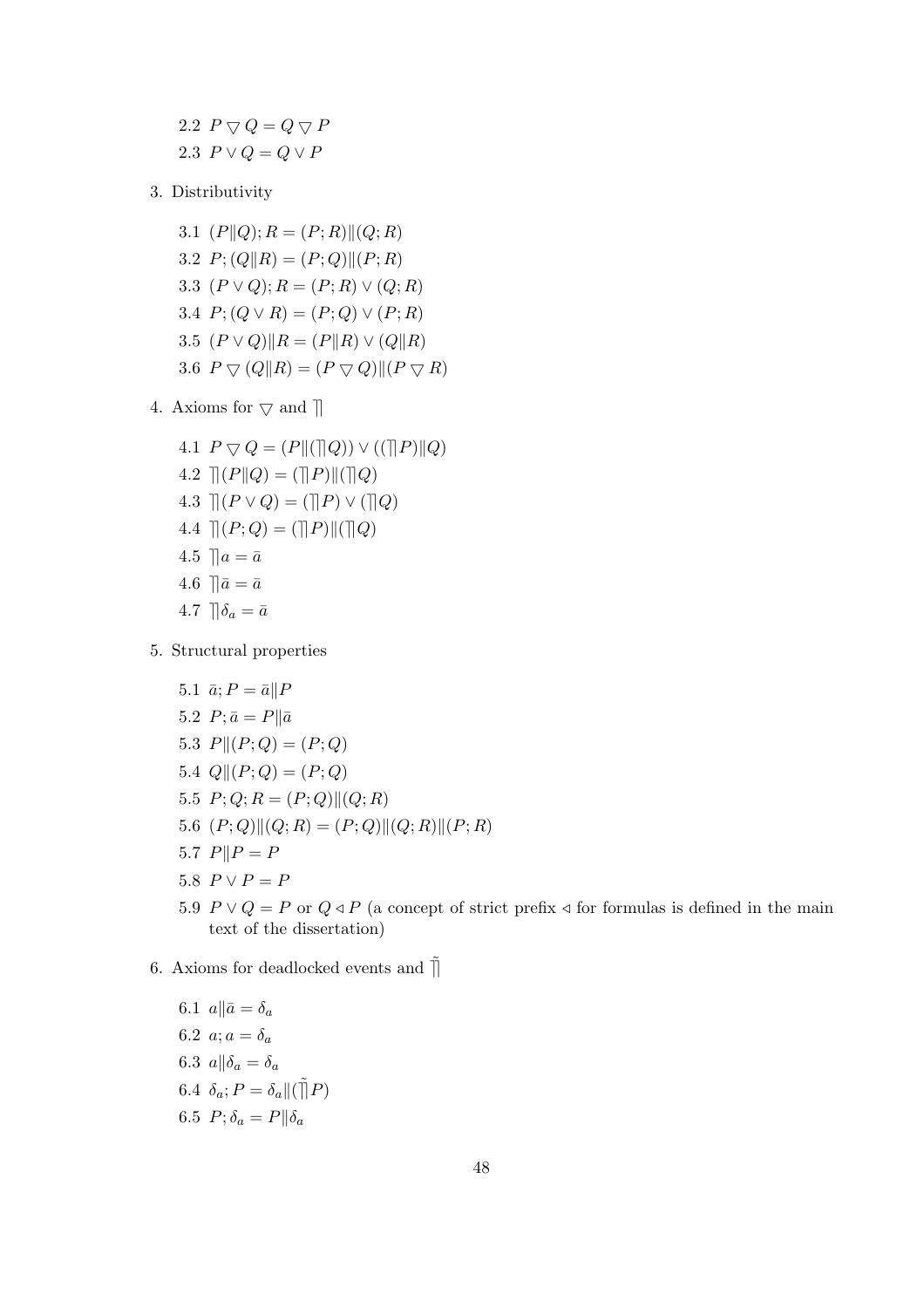6.6  $\delta_a \| (\Pi P) = \delta_a \| (\tilde{\Pi} P)$ 6.7  $\tilde{\Pi}a = \delta_a$ 6.8  $\tilde{\Pi} \bar{a} = \delta_a$ 6.9  $\tilde{\mathbb{I}}\delta_a = \delta_a$ 6.10  $\tilde{\mathcal{T}}(P||Q) = (\tilde{\mathcal{T}}(P)||(\tilde{\mathcal{T}}(Q)))$ 6.11  $\tilde{\mathcal{a}}(P;Q) = (\tilde{\mathcal{a}}(P)\mathcal{a})(\tilde{\mathcal{a}}(Q))$ 6.12  $\tilde{\Pi}(P \vee Q) = (\tilde{\Pi} P) \vee (\tilde{\Pi} Q)$ 

The axiom system  $\Theta_{FL2}$  is sound for  $=\mathcal{D}_{FL2}$ , i.e. if  $P = P'$  is an axiom of  $\Theta_{FL2}$ , then  $P =_{\mathcal{D}_{FL2}} P'$ . The proof consists in determining the semantics of P and P' and comparing them. It can be done directly by the definitions of operations over lposets.

In order to prove that  $\Theta_{FL2}$  is *complete* for  $=\mathcal{D}_{FL2}$ , we introduce a canonical form of  $AFLP_2$ formula.

#### Canonical form of formulas

In this section, a canonical form of  $AFP_2$ -formulas is introduced, which is disjunctive normal form whose elementary members are symbols from  $\hat{\alpha}$  or elementary precedences (of two actions). As conjunction, we use  $\parallel$ , and disjunction is  $\vee$ .

The notation  $P = \bigoplus_{F2} P'$  means that the equality of P and P' can be proved using  $\Theta_{F2}$ . The following theorems prove completeness of  $\Theta_{F2}$ .

**Theorem 3.1.1** [91, 92] Any formula of  $AFP_2$  can be reduced to the unique (up to isomorphism) canonical form.

**Theorem 3.1.2** [91, 92] For any two formulas P and P' of  $AFP_2$  the following holds:  $P =_{\mathcal{D}_{F2}}$  $P' \Leftrightarrow P =_{\Theta_{F2}} P'.$ 

Thus, one can easily check whether two formulas of  $AFP_2$  P and P' are equivalent. For this, it is enough to reduce them to canonical forms  $Q$  and  $Q'$  and check by coincidence up to isomorphism.

#### 3.1.3 Equivalences on A-nets

In [183, 184], an algebra of regular nets has been introduced. Later, on the basis of this calculus, an algebra  $AFP_0$  has been proposed s.t. its formulas correspond to finite A-nets [173, 185]. In [183, 184], it has been proved that any finite A-net can be specified by a formula of the algebra using "regularization" algorithm. In [91], a mapping  $\Psi$  has been defined from the set of all formulas of  $AFP_0$  into that of  $AFP_2$ . This mapping has a property stating that the set of posets of the net specified by a formula  $P$  of  $AFP_0$ , coincide with the set of posets of nondeterministic process specified by the formula  $\Psi(P)$  of  $AFP_2$ . It allows one not to differentiate between formulas P and  $\Psi(P)$  in pomset semantics. Hence, given the A-net specified by a formula P of  $AFP_0$ , one can analyze its properties and behavior by means ot the same formula P of  $AFP_2$ .

Proposition 3.1.1 For A-nets N and  $N'$ :

- 1.  $N \equiv_i N' \Leftrightarrow N \equiv_{mes} N';$
- 2.  $N \equiv_{pr} N' \Leftrightarrow N \rightarrow_{prh} N'.$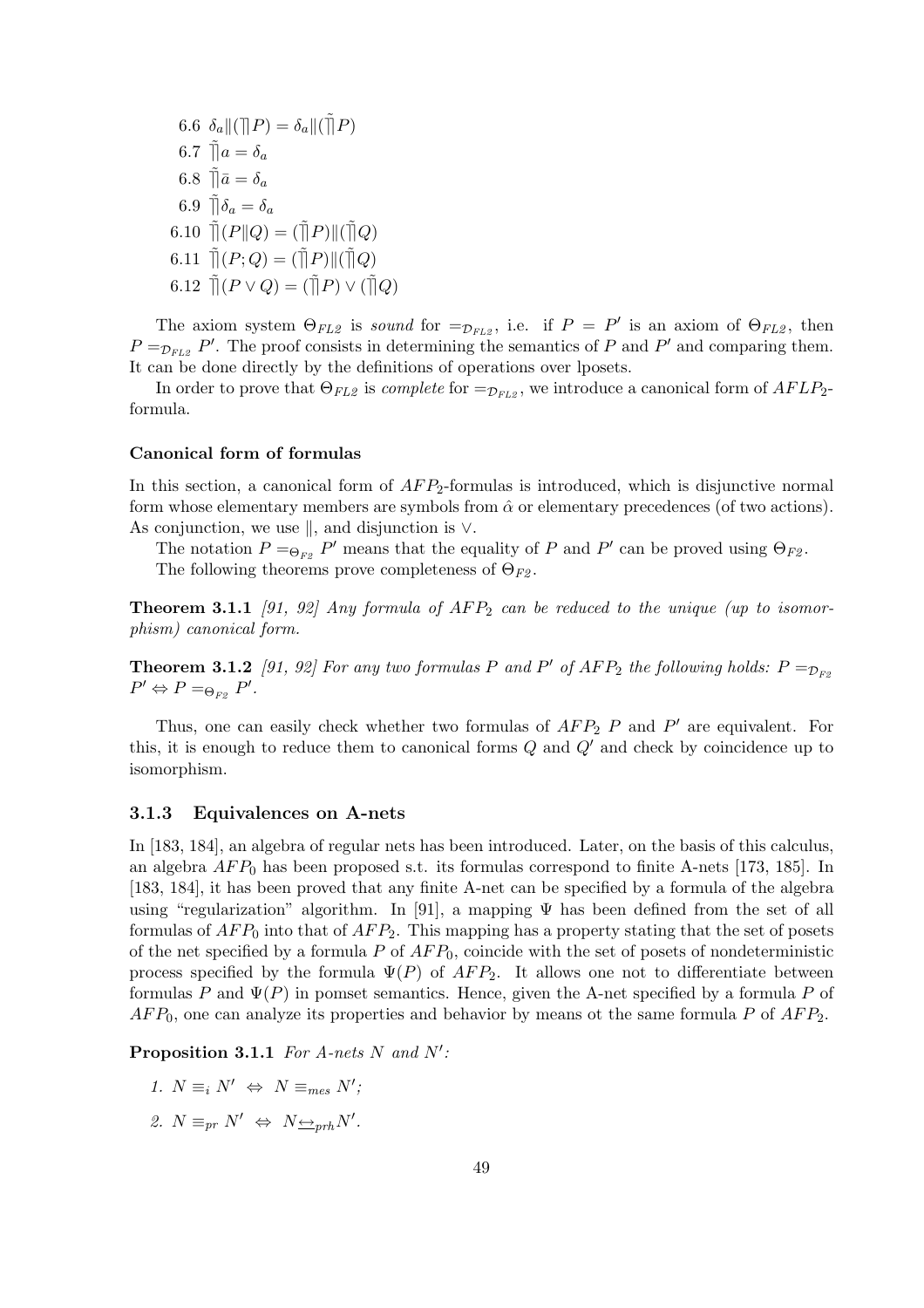

Figure 3.1: Merging of the basic equivalences on A-nets



Figure 3.2: Interrelations of the basic equivalences on A-nets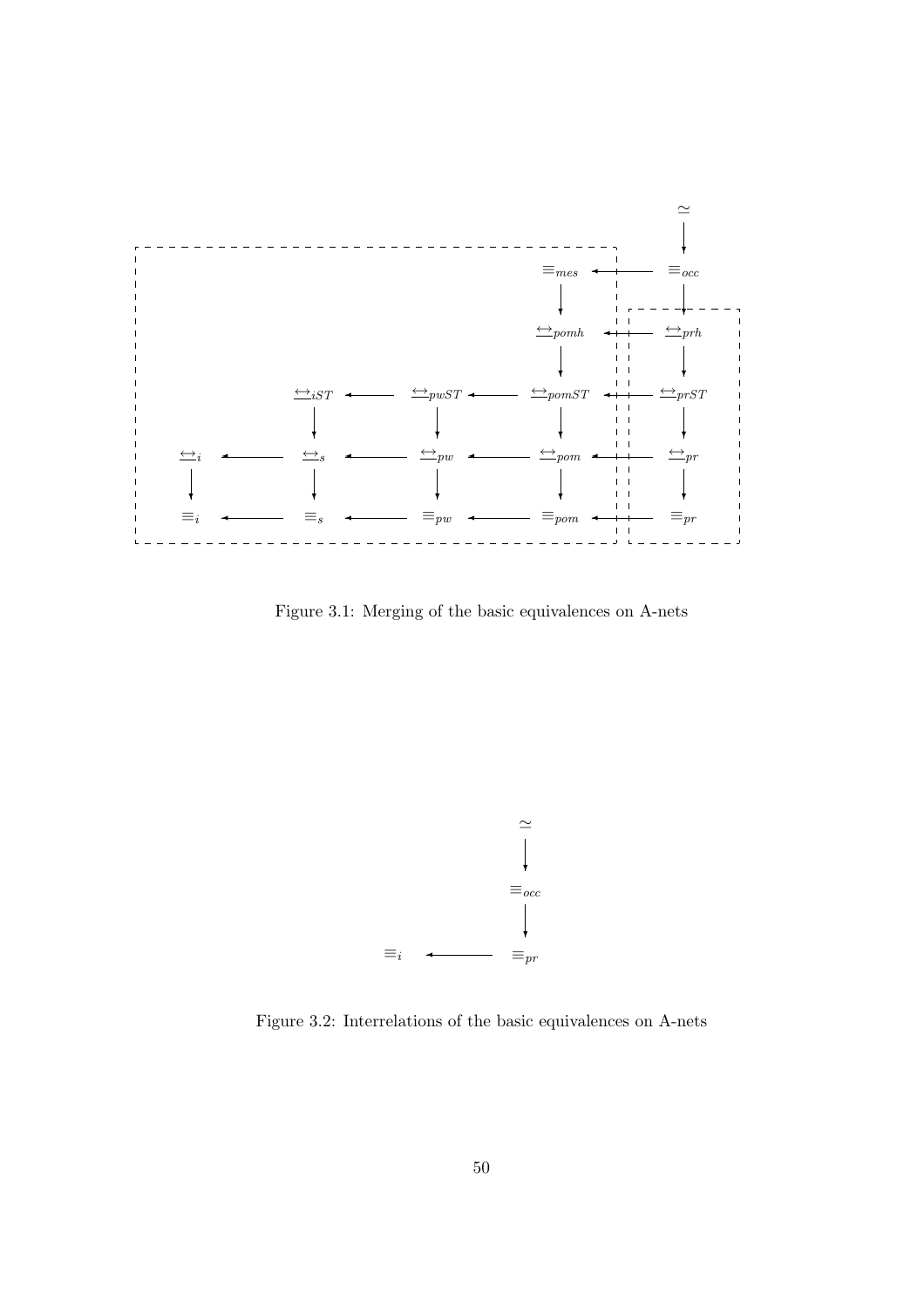

Figure 3.3: Interrelations of the basic net and algebraic equivalences

In Figure 3.1, dashed lines embrace the basic equivalences coinciding on A-nets.

**Theorem 3.1.3** Let  $\leftrightarrow$ ,  $\leftrightarrow \in \{\equiv, \simeq\}$ ,  $\star$ ,  $\star \star \in \{., i, pr, occ\}$ . For A-nets N and N' N  $\leftrightarrow_{\star} N' \Rightarrow$  $N \leftrightarrow_{\star\star} N'$  iff there exists a directed path from  $\leftrightarrow_{\star}$  to  $\leftrightarrow_{\star\star}$  in the graph in Figure 3.2.

#### 3.1.4 Comparing the net and algebraic equivalences

Equivalence notions for  $AFP_2$  can be extended to nets. For this, it is enough to find a formula of  $AFP<sub>2</sub>$  for every finite A-net, as it has been described in the previous section.

Let  $\leftrightarrow$  be a formula equivalence of  $AFP_2$ , and the formulas E and E' correspond to the finite A-nets N and N'. We say that two nets N and N' are equivalent (w.r.t.  $\leftrightarrow$ ), notation  $N \leftrightarrow N'$ , iff the formulas corresponding them are also equivalent, i.e.  $E \leftrightarrow E'$ .

The following proposition states that on A-nets observed equivalence w.r.t. denotational semantics coincide with interleaving trace one.

**Proposition 3.1.2** For A-nets N and N'  $N \equiv_i N' \Leftrightarrow N =_{\mathcal{D}_{F2}^+} N'$ .

**Theorem 3.1.4** Let  $\leftrightarrow$ ,  $\leftrightarrow \in \{\equiv, \simeq, =\}$ ,  $\star$ ,  $\star \star \in \{., i, pr, occ, \mathcal{D}_{F2}^+, \mathcal{D}_{F2} \}$ . For A-nets N and  $N'$   $N \leftrightarrow_{\star} N' \Rightarrow N \leftrightarrow_{\star \star} N'$  iff there exists a directed path from  $\leftrightarrow_{\star}$  to  $\leftrightarrow_{\star \star}$  in the graph in Figure 3.3.

#### 3.1.5 Automatization checking for algebraic equivalences

A process of transformation of a formula of  $AFP_2$  into canonical form with the use of the axiom system  $\Theta_{F2}$  is not straightforward. It is especially hard if a formula is long and has an intricate structure, as happens very often while formula specification of real life processes. Moreover, during the transformation, the axioms of  $\Theta_{F2}$  are often applied not only in usual "direction" (i.e. from the left side to the right one) but also in reverse one.

To automatically transform the initial formula to one of isomorphic canonical forms, one have to design a term rewrite system. Application of rules of the system produces such a transformation.

In accordance to these requirements, we develop a term rewrite system  $RWS_2$ .

#### Term rewrite system  $RWS_2$

A substitution of subformula  $P_i$  of a formula  $P$  by another subformula  $Q$ , denoted by  $[P]_Q^{P_i}$ , is the formula  $P_1 \circ \ldots P_{i-1} \circ Q \circ P_{i+1} \circ \ldots \circ P_n$ , where  $P = P_1 \circ \ldots \circ P_{i-1} \circ P_i \circ P_{i+1} \circ \ldots \circ P_n$ ,  $\circ \in \{; \dots, \pi, \pi \in \mathbb{N} \}$ .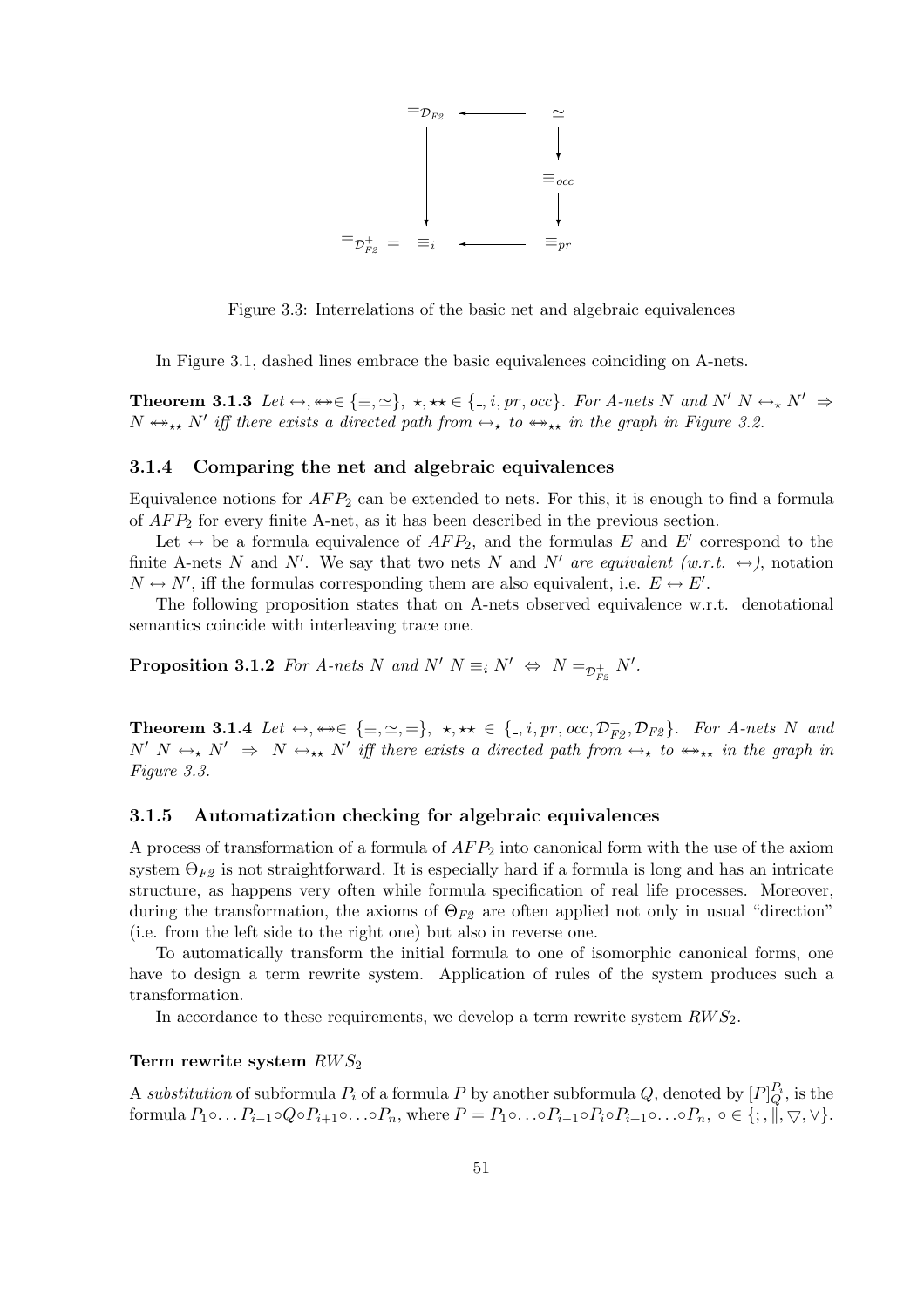In the following rules of  $RWS_2$  P, Q, R denote formulas of  $AFP_2$ , a, b,  $c \in \alpha$ ,  $\bar{a}$ ,  $\bar{b} \in$  $\bar{\alpha}$ ,  $\delta_a$ ,  $\delta_b \in \Delta_{\alpha}$ . The digits in parentheses are the numbers of equalities of  $\Theta_{F2}$  which has been used for producing corresponding transition rules.

The notions like "1,2,3-conjunction", "1,2-disjunction" or "normal disjunction" correspond to the particular good structural properties of a formula. They have been presented before definition of canonical form in the initial text of dissertation, and omitted in this survey as too technical. This should not produce any problems with understanding.

- 1.1.  $\circ \in \{; , \|, \vee\} \Rightarrow$  $P \circ (Q \circ R) \to (P \circ Q) \circ R$  $(1.1, 1.3, 1.4);$
- 2.1.  $(\bullet, \circ) \in \{(\|,\,;\,),(\vee,\,;\),(\vee,\|)\} \Rightarrow$  $(P \circ Q) \bullet R \to (P \bullet R) \circ (Q \bullet R)$  $(3.1, 3.3, 3.5);$
- 2.2.  $(\bullet, \circ) \in \{(\|, ;), (\vee, ;), (\vee, \|)\} \Rightarrow$  $P \bullet (Q \circ R) \to (P \bullet Q) \circ (P \bullet R)$  $(2.1, 3.2, 3.4, 3.5);$
- 3.1  $P \bigtriangledown Q \rightarrow (P \| (\bigtriangleup Q)) \vee ((\bigtriangleup P) \| Q)$  $(4.1);$

4.1. 
$$
\circ \in \{ \|, ; \}, \neg \in \{ \} \overline{\}
$$
  
\n $\neg (P \circ Q) \rightarrow (\neg P) \| (\neg Q)$   
\n $(4.2, 4.4, 6.10, 6.11);$ 

- $4.2. \neg \in \{\parallel, \tilde{\parallel}\} \Rightarrow$  $\neg (P \lor Q) \rightarrow (\neg P) \lor (\neg Q)$  $(4.3, 6.12);$
- 4.3.  $P = a$  or  $P = \bar{a}$  or  $P = \delta_a \Rightarrow$  $\prod P \to \bar{a}$  $(4.5, 4.6, 4.7);$
- 4.4.  $P = a$  or  $P = \bar{a}$  or  $P = \delta_a \Rightarrow$  $\tilde{\Pi}P \to \delta_a$  $(6.7, 6.8, 6.9);$
- 5.1.  $P, Q, R \in \hat{\alpha} \Rightarrow$  $(P; Q); R \rightarrow ((P; Q) || (Q; R) || (P; R)$  $(5.5, 5.6)$ ;

5.2. 
$$
Q \in \hat{\alpha} \Rightarrow
$$
  
 $\bar{a}; Q \rightarrow \bar{a} || Q$   
(5.1);

5.3. 
$$
P \in \hat{\alpha} \Rightarrow
$$
  
\n $P; \bar{a} \rightarrow P \parallel \bar{a}$   
\n(5.2);

5.4.  $a; a \rightarrow \delta_a$  $(6.2);$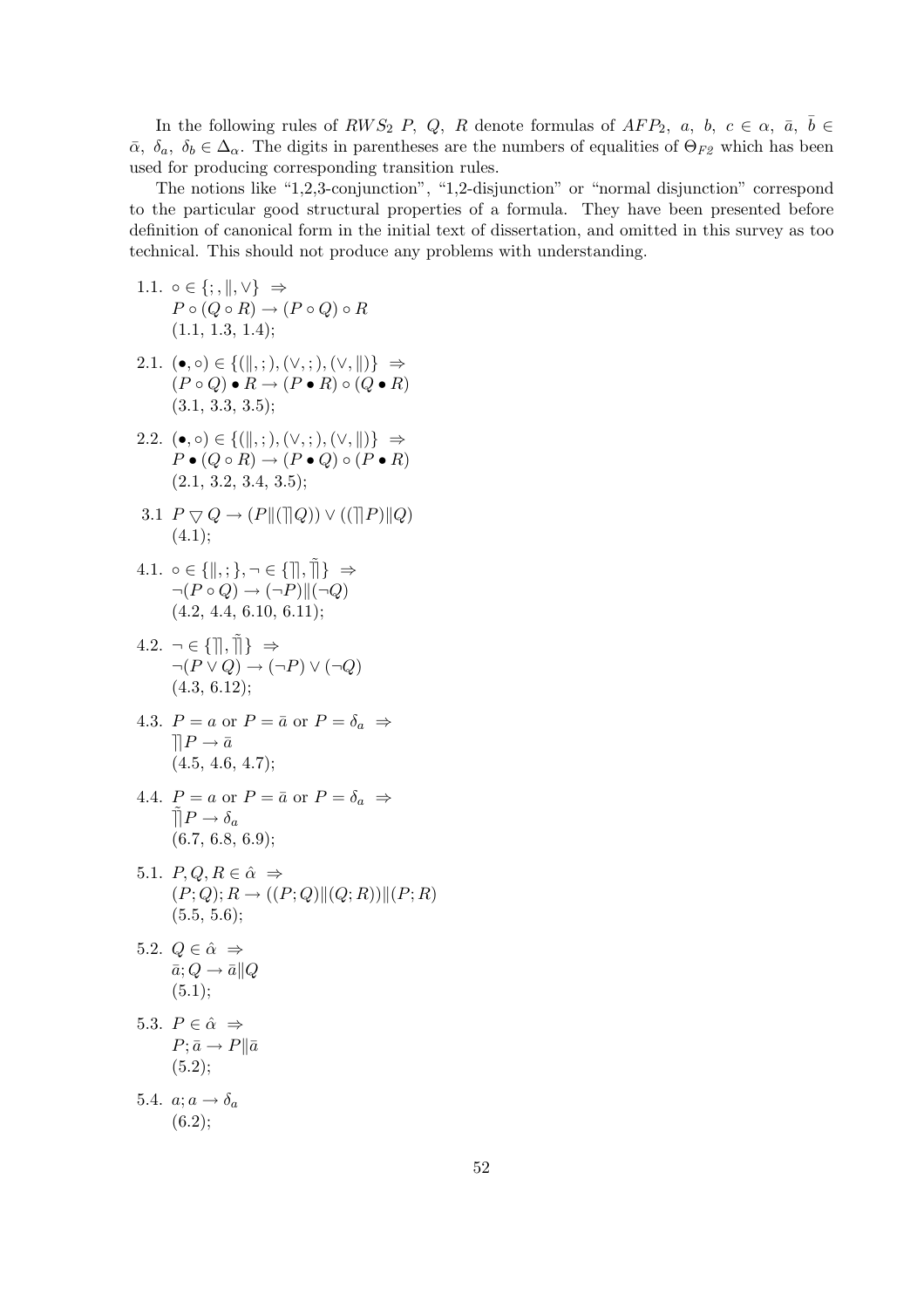- 5.5.  $Q = b$  or  $Q = \overline{b}$  or  $Q = \delta_b \Rightarrow$  $\delta_a$ ;  $Q \to \delta_a || \delta_b$  $(6.4, 6.7, 6.8, 6.9)$ ;
- 5.6.  $P \in \hat{\alpha} \Rightarrow$  $P; \delta_a \rightarrow P || \delta_a$  $(6.5);$
- 6.1. P is 1-conjunction,  $P' = \delta_a$  is a conjunctive member of  $P \Rightarrow$  $P\Vert \bar{b} \to P \Vert \delta_b$  $(1.1, 2.1, 4.5, 6.6, 6.7);$
- 6.2. P is 1-conjunction,  $P' = \overline{b}$  is a conjunctive member of  $P \Rightarrow$  $P\Vert \delta_a \to [P]_{\delta_b}^{P'}$  $_{\delta_b}^{P'}$ || $\delta_a$  $(1.1, 2.1, 4.5, 6.6, 6.7);$
- 7.1. P is 1,2-conjunction, P' is a conjunctive member of P,  $P' = a$  or  $P' = b \Rightarrow$  $P||(a;b)\rightarrow [P]_{(a)}^{P'}$  $(a;b)$  $(1.1, 2.1, 5.3, 5.4);$
- 7.2. P is 1,2-conjunction, P' is a conjunctive member of P,  $P' = (a, b)$  or  $P' = (b, a) \Rightarrow$  $P||a \rightarrow P$  $(1.1, 2.1, 5.3, 5.4);$
- 7.3. P is 1,2-conjunction,  $P' = a$  is a conjunctive member of  $P, \, \diamond \in \{^-, \delta\} \Rightarrow$  $P \parallel \diamond a \rightarrow [P]_{\delta}^{P'}$  $\delta_a$  $(1.1, 2.1, 6.1, 6.3);$
- 7.4. P is 1,2-conjunction, P' is a conjunctive member of P,  $P' = \bar{a}$  or  $P' = \delta_a \Rightarrow$  $P||a \rightarrow [P]_{\delta}^{P'}$  $I \parallel^{a} \rightarrow [I]_{\delta_a}$ <br>(1.1, 2.1, 6.1, 6.3);
- 7.5. P is 1,2-conjunction,  $P' = (a; b)$  is a conjunctive member of  $P, \, \diamond \in \{^-, \delta\} \Rightarrow$  $P \parallel \diamond a \rightarrow [P]_{\delta}^{P'}$  $_{\delta_b}^{P'}$ || $\delta_a$  $(1.1, 1.4, 2.1, 5.1, 6.1, 6.3, 6.4, 6.7);$
- 7.6. P is 1,2-conjunction,  $P' = (b; a)$  is a conjunctive member of  $P, \, \diamond \in \{^-, \delta\} \Rightarrow$  $P \parallel \diamond a \rightarrow [P]_b^{P'}$  $_{b}^{P^{\prime}}\Vert\delta_{a}% ^{P}\Vert_{\mathscr{C}\mu}=\delta_{a}^{P^{\prime}}\Vert\delta_{a}^{P^{\prime}}\Vert_{\mathscr{C}^{\prime}}\leq\delta_{a}^{P^{\prime}}\Vert\delta_{a}^{P^{\prime}}\Vert_{\mathscr{C}^{\prime}}$  $(1.1, 2.1, 5.2, 6.1, 6.3, 6.5);$
- 7.7. P is 1,2-conjunction, P' is a conjunctive member of P,  $P' = \bar{a}$  or  $P' = \delta_a \Rightarrow$  $P||(a;b)\rightarrow [P]_{\delta}^{P'}$  $_{\delta_a}^{P'}\|\delta_b$  $(1.1, 1.4, 2.1, 5.1, 6.1, 6.3, 6.4, 6.7);$
- 7.8. P is 1,2-conjunction, P' is a conjunctive member of P,  $P' = \bar{a}$  or  $P' = \delta_a \Rightarrow$  $P\|(b;a)\to [P]_{\delta}^{P'}$  $_{\delta_a}^{P'}\|b$  $(1.1, 2.1, 5.2, 6.\overline{1}, 6.3, 6.5);$
- 7.9. P is 1,2-conjunction,  $P' = Q$  is a conjunctive member of  $P \Rightarrow$  $P||Q \to P$  $(1.1, 2.1, 5.7);$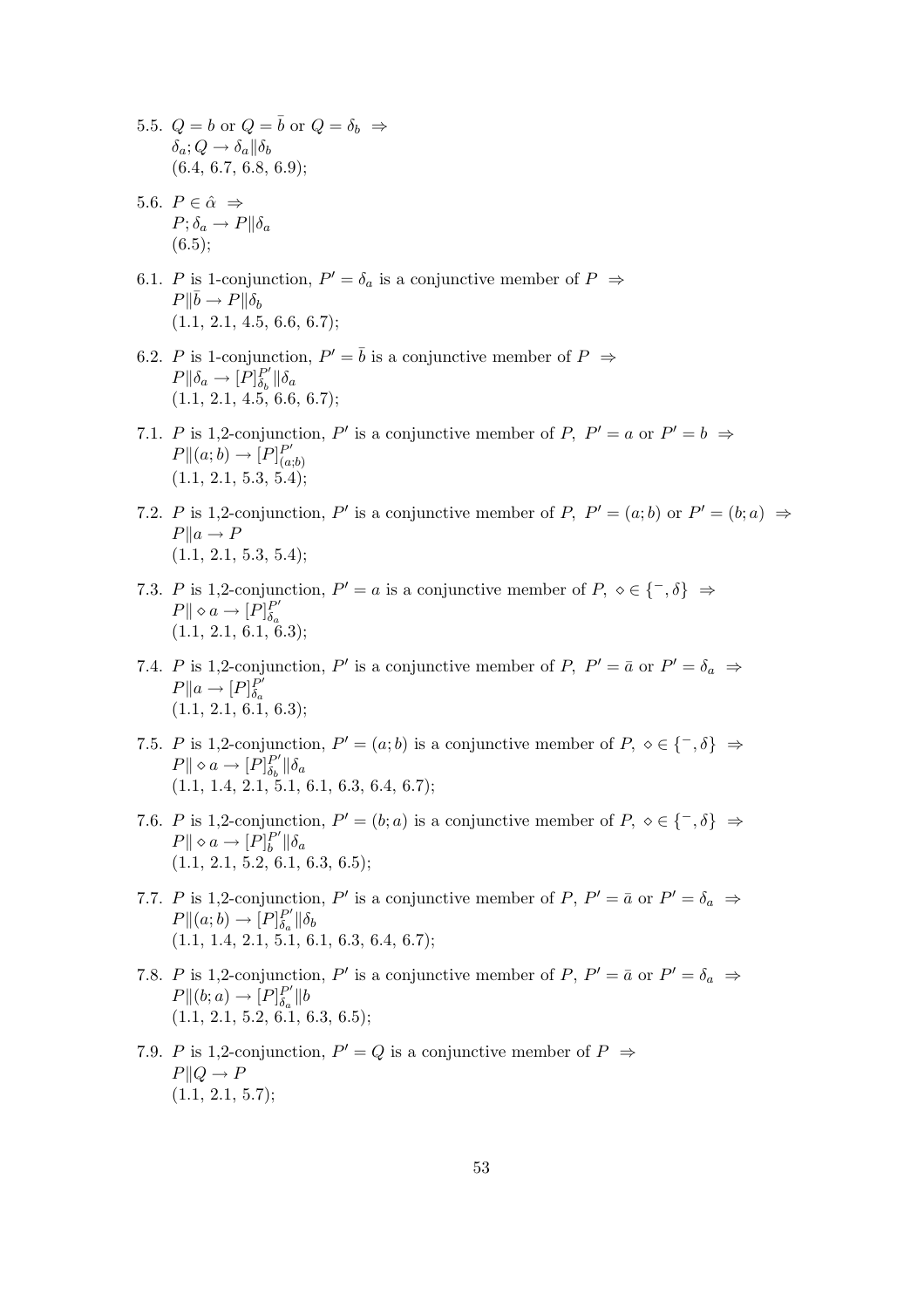- 8.1. P is 1,2,3-conjunction,  $P' = (a, b)$  is a conjunctive member of P, in the maximal 1,2,3conjunction containing  $P$  as a conjunctive member, there is no conjunctive member  $P'' = (a; c) \Rightarrow$  $P||(b;c) \to (P||(b;c))||(a;c)$  $(1.1, 2.1, 5.6);$
- 8.2. P is 1,2,3-conjunction,  $P' = (c; a)$  is a conjunctive member of P, in the maximal 1,2,3conjunction containing  $P$  as a conjunctive member there is no conjunctive member  $P'' = (b; a) \Rightarrow$  $P||(b;c) \to (P||(b;c))||(b;a)$  $(1.1, 2.1, 5.6);$
- 9.1. P is 1-disjunction, P' is a disjunctive member of P,  $P' \simeq Q \Rightarrow$  $P \vee Q \rightarrow P$ (1.1, 1.3, 2.1, 2.3, 5.8);
- 10.1. P is 1,2-disjunction, Q is a normal conjunction, P' is a disjunctive member of P,  $Q \triangleleft P' \Rightarrow$  $P \vee Q \to P$  $(1.3, 2.3, 5.9);$
- 10.2. P is 1,2-disjunction, Q is a normal conjunction, P' is a disjunctive member of P,  $P' \triangleleft Q \Rightarrow$  $P \vee Q \rightarrow [P]_Q^{P'}$  $\overline{Q}$  $(1.3, 2.3, 5.9)$ .

#### A proof of confluence of  $RWS_2$

**Proposition 3.1.3** No rule of a RWS<sub>2</sub> can be applied to a formula P of AFP<sub>2</sub> iff P is in canonical form.

Hence, to check semantical equivalence of two  $AFP_2$ -formulas, it is enough to transform them to their canonical forms with the use of  $RWS_2$  and then compare these canonical forms by isomorphism.

The author developed program in C programming language (3000 lines) based on the results of this section. The program automatically transforms any  $AFP<sub>2</sub>$  into canonical form. Description of the and examples of its work can be found in Appendices B and C.

## 3.2 Algebra of finite labelled processes  $AFLP<sub>2</sub>$

An advantage of considered above algebra  $AFP_2$  is a mechanism of action synchronization by name which is close to the net one. The mechanism allows one to represent processes which cannot be specified by formulas of other calculi (for example, CCS, TCSP, ACP or algebra of event structures from [27, 28]), where different unique events correspond to every appearance of certain action in a formula [91]. In [121], a semantics of CCS is proposed based on Petri nets. Formulas of CCS correspond to C/E-systems (a subclass of Petri nets). It has been demonstrated that the reverse translation  $(C/E$ -nets into CCS-formulas) is impossible due to the binarity of synchronization operation in CCS. On the other hand, in Petri nets, a synchronization can be not only binary one, since a transition can have more than two pre-conditions (input places). In the same paper, it is stressed that the synchronization operator should be extended to solve the problem.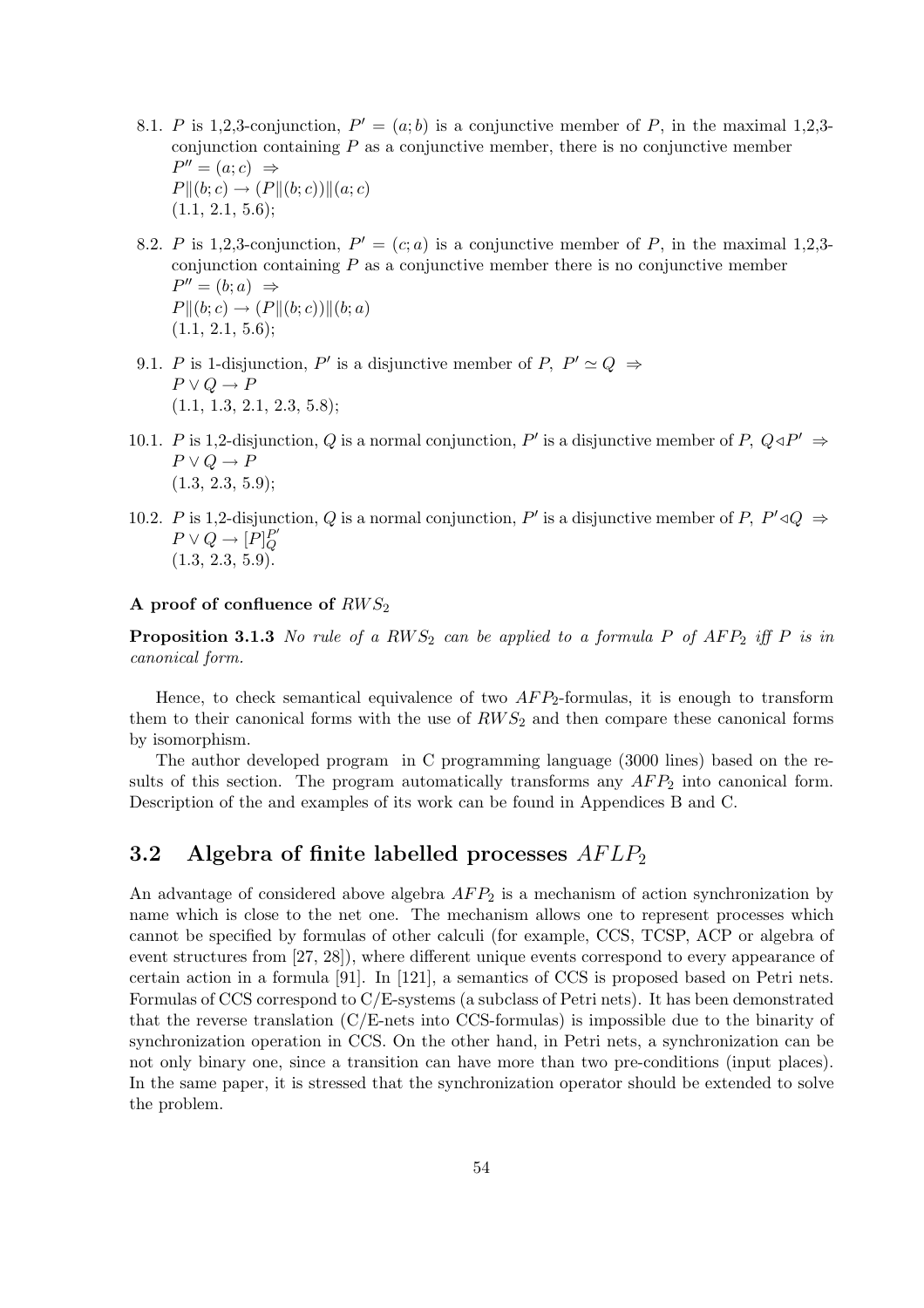At the same time, in the framework of  $AFP_2$ , it is impossible to specify a process with two concurrent actions having the same name.

In this section, we introduce an algebra  $AFLP_2$  (Algebra of Finite Labelled Processes) on the basis of  $AFP_2$  by imposing the global labelling to event symbols which are combined into formulas. Hence, the formulas of  $AFLP_2$  specify *labelled* nondeterministic processes where several different events may be equally labelled, unlike  $AFP_2$ -formulas. Thus, using  $AFLP_2$ , one can specify much wider class of processes than that in  $AFP_2$ .

Like  $AFP_2$ , calculus  $AFLP_2$  is as descriptive as analytical one. Thus, by means of  $AFLP_2$ , it is possible as specify a process as analyze its properties.

From algebra  $AFP_2$ , calculus  $AFLP_2$  inherited the mechanism of non-actions and deadlocked actions which allows one to preserve the information about non-determinism.

In  $AFLP_2$ , denotational semantics is introduced on the basis of labelled posets (lposets) with non-events and deadlocked events. The semantical equivalence of  $AFLP_2$ -formulas is defined, and sound and complete axiom set corresponding to the equivalence is presented.

The possibility to use the program CANON for automatized checking of semantical equivalence of  $AFLP_2$  is mentioned.

Operational semantics of  $AFLP_2$  is defined based on transition systems connected with pomsets. In this system, a transformation of a formula in accordance to the rules is interpreted as occurrence of a pomset.

A coincidence ot denotational and operational semantics is proved.

It is demonstrated that by means of  $AFLP<sub>2</sub>$  one can analyze the behavior of weakly labelled A-nets (i.e. A-nets which may have noninjective labelling function). The net equivalences considered before are treated on this subclass of Petri nets. Semantical equivalences of  $AFLP_2$ are transferred into weakly labelled A-nets, and their interrelations with the net equivalences are examined.

Analogues of the net equivalences are introduced on  $AFLP<sub>2</sub>$ -formulas, and their accordance with the original net equivalences is proved.

At last, the fact is established that semantical equivalence of  $AFLP<sub>2</sub>$  is the only one which is a congruence w.r.t. operations of the algebra.

#### 3.2.1 Syntax

Let  $Ev = \{e, f, ...\}$  be an alphabet of symbols of *(ordinary) events*,  $\overline{Ev} = \{\overline{e}, \overline{f}, ...\}$  be symbols of non-events and  $\Delta_{Ev} = \{\delta_e, \delta_f, \ldots\}$  be symbols of *deadlocked events*. Let us denote  $Ev = Ev \cup$  $\overline{Ev} \cup \Delta_{Ev}$ . Symbols of  $Ev$  are combined into formulas by operations; (*precedence*),  $\bigtriangledown$  (*exclusive* or, alternative),  $\parallel$  (concurrency),  $\vee$  (disjunction, union),  $\parallel$  ("not occur"),  $\parallel$  ("mistaken not *occur*"). We introduce  $Act = \{a, b, \ldots\}$ , an alphabet of *action* symbols *(labels)*. A *global labelling* function lab :  $Ev \to Act$  binds an action with each event. The function is extended to  $\overline{Ev} \cup \Delta_{Ev}$ as follows:  $lab(\bar{e}) = lab(e)$  and  $lab(\delta_e) = \delta_{lab(e)}$ .

A formula of  $AFLP_2$  in a basis  $\widehat{Ev}$  is defined by the following production system.

$$
E ::= \hspace{0.2cm} e \hspace{0.2cm} | \hspace{0.2cm} \bar{e} \hspace{0.2cm} | \hspace{0.2cm} \bar{b}_e \hspace{0.2cm} | \hspace{0.2cm} \overline{||} E \hspace{0.2cm} | \hspace{0.2cm} \tilde{E} \hspace{0.2cm} | \hspace{0.2cm} E; F \hspace{0.2cm} | \hspace{0.2cm} E \| F \hspace{0.2cm} | \hspace{0.2cm} E \bigtriangledown F \hspace{0.2cm} | \hspace{0.2cm} E \vee F
$$

Here  $e \in Ev, \ \bar{e} \in \overline{Ev}, \ \delta_e \in \Delta_{Ev}$  are elementary formulas. We denote by  $\text{AFLP}_2$  a set of all  $formulas$  of  $AFLP<sub>2</sub>$ .

Let E and E' be formulas of  $AFLP_2$ . E and E' are *isomorphic*, notation  $E \simeq E'$ , if these formulas coincide up to associativity rules w.r.t. ; ,  $\parallel$ ,  $\lor$ ,  $\lor$  and commutativity rules w.r.t.  $\|, \vee, \nabla.$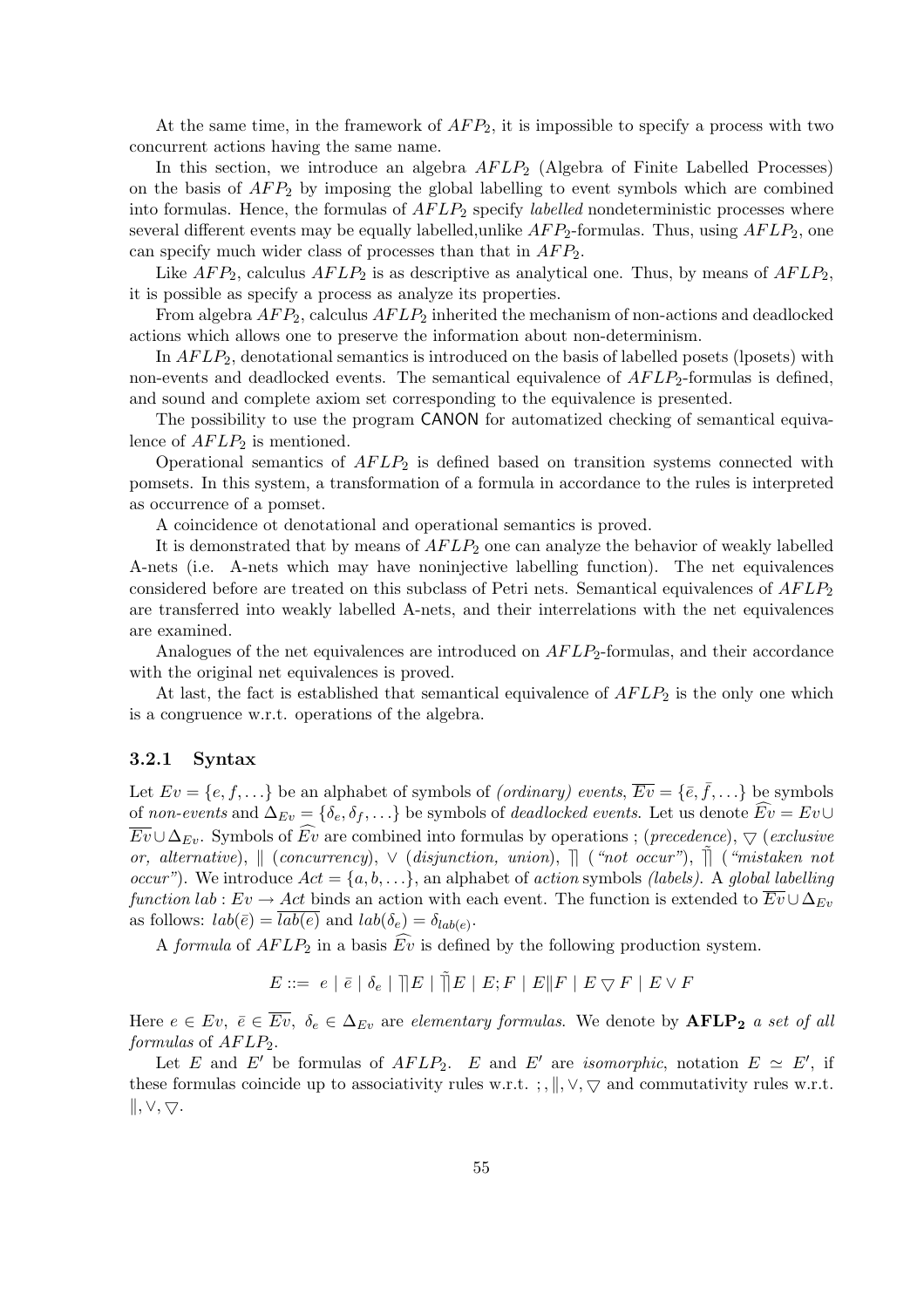#### 3.2.2 Semantics

#### Denotational semantics

A semantics of a process specified by a formula P of  $AFLP_2$ , notation  $\mathcal{D}_{FL2}[P]$ , is a set of partial multisets with ordering by dependence relation.

We introduce two equivalences w.r.t denotational semantics. The first is usual one  $(=_{\mathcal{D}_{EI2}})$ , which means coincidence of pomset sets corresponding to the formulas to be compared. The second is observable one  $(=_{\mathcal{D}_{FL2}^+})$ , which resembles the previous equivalence with exception it abstracts from non-actions and deadlocked actions.

#### Axiomatization

In accordance to the equivalence w.r.t. denotational semantics, an axiom system  $\Theta_{FL2}$  is proposed. It is the same as  $\Theta_{F2}$  (only the formulas of  $AFLP_2$  are used).

A notation  $E = \Theta_{FL2} E'$  means that the equation may be proved using the axiom system  $\Theta_{FL2}$ .

#### Canonical form of formulas

The definition of canonical form is the same as that for  $AFP_2$ .

The following theorems present the required completeness result for  $\Theta_{FL2}$ .

**Theorem 3.2.1** Every formula of  $AFLP_2$  may be proved equal to unique up to isomorphism canonical form using  $\Theta_{FL2}$ .

**Theorem 3.2.2** For any formulas E and E' of  $AFLP_2$  the following statement is valid:  $E =_{\mathcal{D}_{FL2}} E' \Leftrightarrow E =_{\Theta_{FL2}} E'.$ 

Hence, we can find whether any two formulas E and E' of  $AFLP_2$  equivalent w.r.t. denotational semantics. To do this, it is sufficient to reduce them to their canonical forms  $F$  and  $F'$ and check them by isomorphism.

For automatization of this process, it is possible to use program with respect of formula labelling.

#### Operational semantics

Operational semantics of  $AFLP_2$ , denoted by  $\mathcal{O}_{FL2}$ , is based on transition systems with rules corresponding to occurrences of pomsets. It is essentially the set of pomsets, after occurrence of which the initial canonical form of formula is reduced to one of the "terminal" formulas s.t. no rule can be applied to them.

**Theorem 3.2.3** Let E be a formula of  $AFLP_2$ . Then  $\mathcal{O}_{FL2}[E] = \mathcal{D}_{FL2}[E]$ .

#### 3.2.3 Equivalences on weakly labelled A-nets

Like we introduced labelling on formulas of  $AFP_2$  and obtained calculus  $AFLP_2$ , the labelling on $AFP_0$ -formulas may be introduced and a new algebra  $AFLP_0$  may be obtained as a result. Since formulas of  $AFP_0$  specify finite A-nets, the formulas of  $AFLP_0$  will specify finite weakly labelled A-nets (i.e. A-nets having labelling function which may be noninjective).

Let us define a mapping  $\Psi_L : \text{AFLP}_0 \to \text{AFLP}_2$  as follows.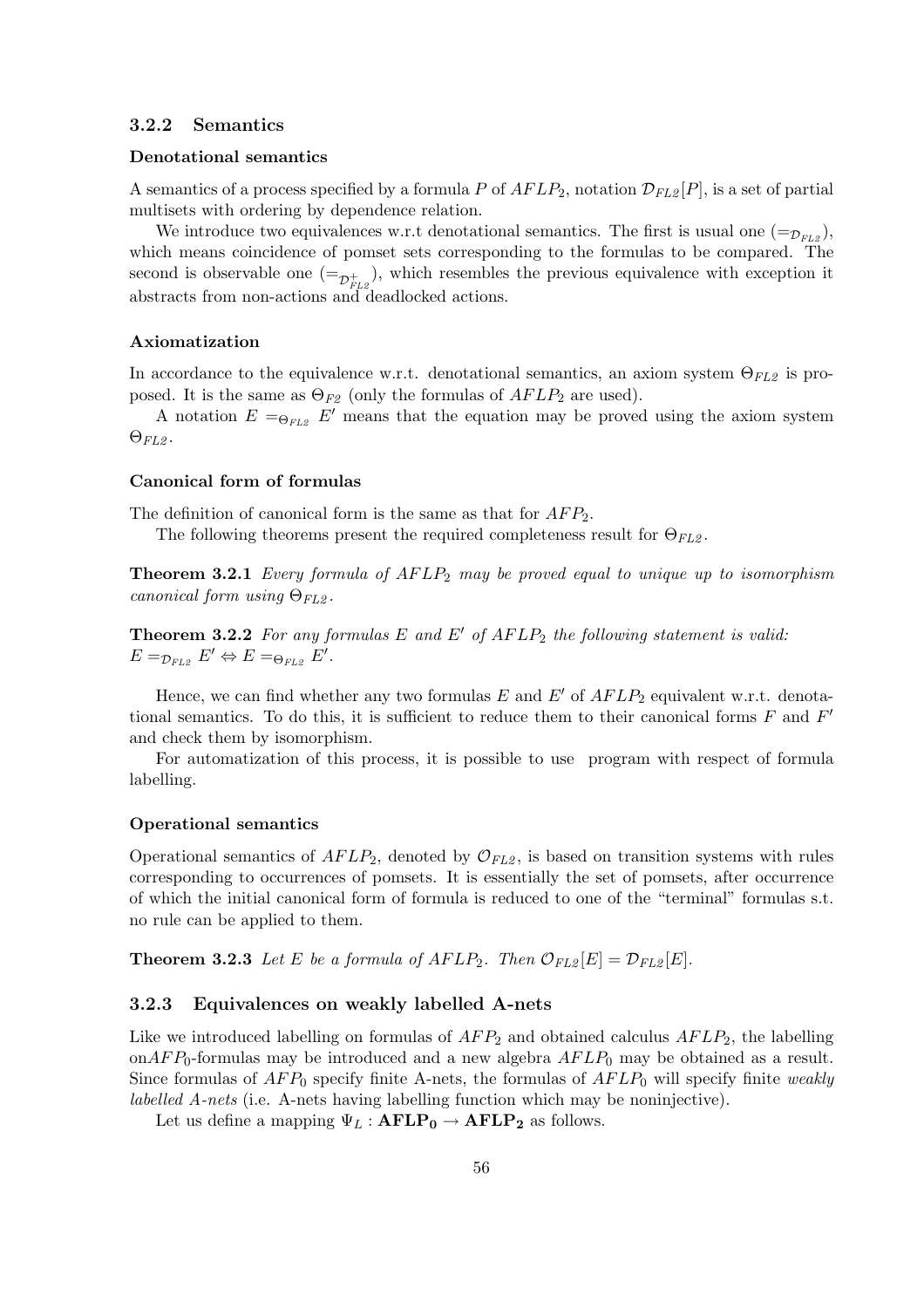- 1.  $\Psi_L(e) = e$ ,
- 2.  $\Psi_L(E;_{FL0} F) = E;_{FL2} F$
- 3.  $\Psi_L(E||_{FL0}F) = E||_{FL2}F,$
- 4.  $\Psi_L(E \nabla_{FL0} F) = E \nabla_{FL2} F$ .

The symbol " $FL0$ " marks the operations of  $AFLP_0$ , and the symbol " $FL2$ " is used for  $AFLP_2$ ones. Denotational semantics of  $AFLP_0$  is a mapping  $\mathcal{D}_{FL0}$ , which associates with every formula E of the algebra a set of maximal C-subnets (O-subnets, in terms of [91]) of finite A-net N, specified by the formula. Let us note that with every causal net  $C = \langle P_C, T_C, F_C, l_C \rangle$  we can associate lposet  $\rho_C = \langle T_C, \prec_C \cap (T_C \times T_C), l_C \rangle$ .

**Theorem 3.2.4** Let E be a formula of  $AFLP_0$  and F be a formula of  $AFLP_2$  s.t.  $F = \Psi_L(E)$ . Then  $\{\rho_C \mid C \in \mathcal{D}_{FL0}[E]\} = \mathcal{D}_{FL2}^+[F].$ 

Hence, with every formula E of  $AFLP_0$  which specifies finite weakly labelled A-net N, we can associate the formula  $F$  of  $AFLP_2$  s.t. the set of lposets of maximal C-subnets of N coincides with the set of lposets of maximal deterministic (sub)processes of the nondeterministic process specified by  $F$ . Let us note that the result of the theorem is valid for any (not only maximal) initial C-subnets of  $N$  and for any deterministic processes specified by  $F$ . In such a case, the initial deterministic processes will correspond to initial C-subnets.

Let us note also that a mapping  $\Psi_L$  only replaces operations of  $AFLP_0$  by  $AFLP_2$  ones. Consequently, if we have finite weakly labelled A-net N specified by  $AFLP_0$ -formula E, we can analyze its behavior by means of the same  $AFLP_2$ -formula E.

Now we will consider the equivalences on weakly labelled A-nets. Unlike A-nets, where most of the equivalence notions are merged, interrelation of the equivalences on weakly labelled A-nets is as well as on nets without any restrictions and it may be represented by the same graph.

**Theorem 3.2.5** Let N and N' be weakly labelled A-nets and  $\leftrightarrow \in \{\equiv, \leftrightarrow, \simeq\}, \star, \star\star \in \{., i, s, pw, \}$ pom, pr, iST, pwST, pomST, prST, pwh, pomh, prh, mes, occ}. Then  $N \leftrightarrow_{\star} N' \Rightarrow N \leftrightarrow_{\star \star} N'$ iff there exists a directed path from  $\leftrightarrow_{\star}$  to  $\leftrightarrow_{\star\star}$  in the graph in Figure 1.2.

#### 3.2.4 Comparing the basic net and algebraic equivalences

Any finite A-net, as it was proved in [183, 184], can be represented by  $AFP_0$ -formula using regularization algorithm. Therefore, any finite weakly labelled A-net can be represented by  $AFLP_0$ -formula with the use of the analogous algorithm. In the previous section the mapping  $\Psi_L$  was defined which associates  $AFLP_2$ -formula with every  $AFLP_0$ -formula and preserves the sets of lposets. Hence, one can associate  $AFLP_2$ -formula E with every finite weakly labelled A-net N s.t. the set of lposets of initial C-subnets of N coincides with the set of lposets of deterministic processes specified by E.

In such a case, it is clear that the concepts of formula equivalences of  $AFLP_2$  may be extended to nets. Given some formula equivalence, we will consider two nets to be equivalent iff the formulas are equivalent which are associated with these nets.

**Theorem 3.2.6** Let N and N' be weakly labelled A-nets and  $\leftrightarrow \in \{\equiv, \underline{\leftrightarrow}, \simeq, =\}, \star, \star\star \in \{., i, s,$  $pw, pom, pr, iST, pwST, pomST, prST, pwh, pomh, prh, mes, occ, \mathcal{D}_{FL2}, \mathcal{D}_{FL2}^+ \}$ . Then  $N \leftrightarrow_{\star} N'$  $\Rightarrow N \leftrightarrow_{\star\star} N'$  iff there exists a directed path from  $\leftrightarrow_{\star}$  to  $\leftrightarrow_{\star\star}$  in the graph in Figure 3.4.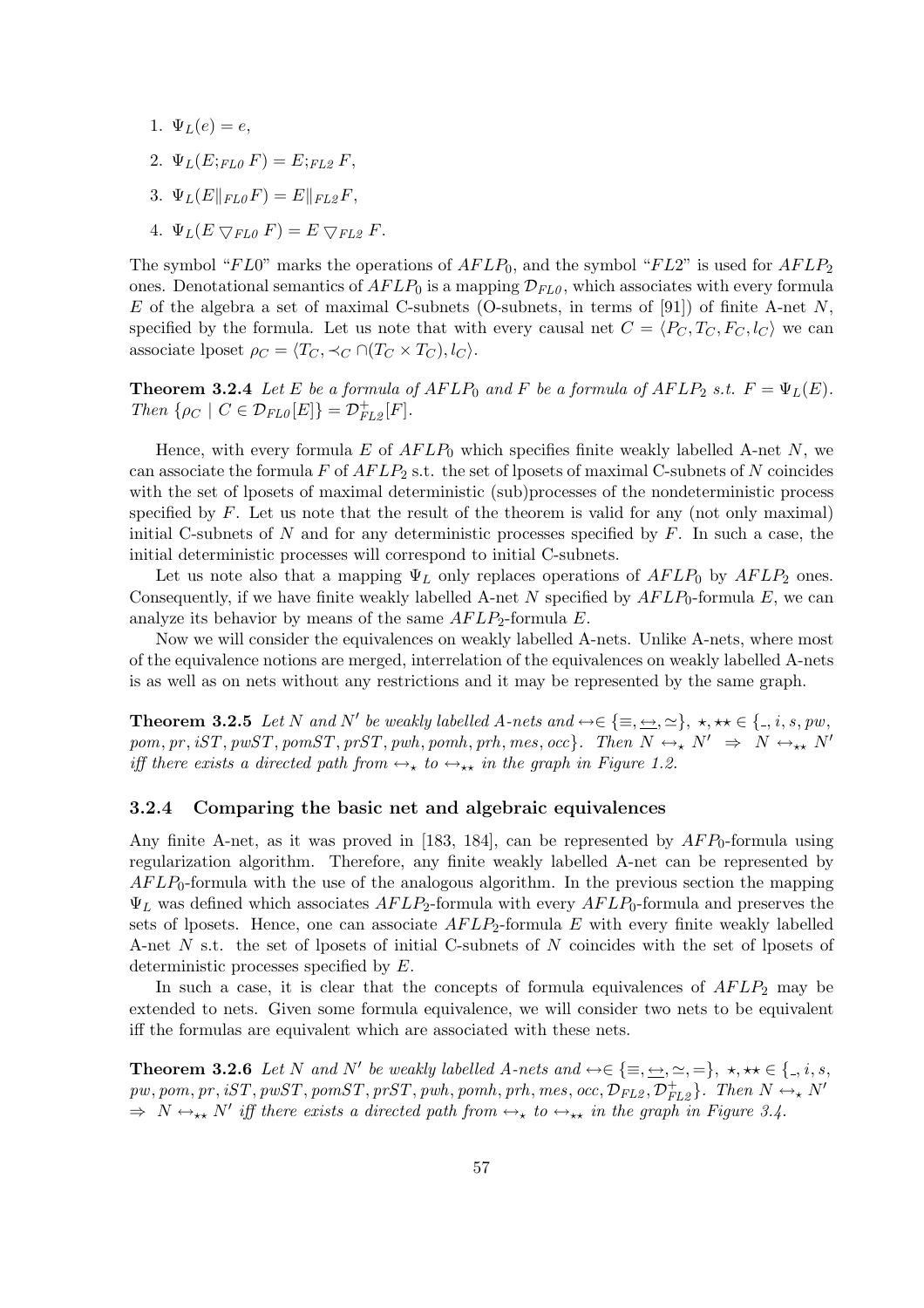

Figure 3.4: Interrelations of the basic net and formula equivalences

#### 3.2.5 Defining of algebraic analogues of the basic net equivalences

In this section, we introduce the basic net equivalences directly on formulas of  $AFLP<sub>2</sub>$ , using transition rules designed to define operational semantics.

#### Comparing the net equivalences with their algebraic analogues

**Theorem 3.2.7** Let E be a formula of  $AFLP_2$  corresponding to finite weakly labelled A-net N, E' be a formula of  $AFLP_2$  corresponding to finite weakly labelled A-net N' and  $\leftrightarrow \in \{\equiv, \leftrightarrow\}$ ,  $\star \in$  ${i, s, pw, pom, iST, pwST, pomST, pwh, pomh, mes}.$  Then  $N \leftrightarrow N' \Leftrightarrow E \leftrightarrow_{\star} E'.$ 

The question arises after defining analogues of the net equivalences on  $AFLP<sub>2</sub>$ -formulas, whether some of these equivalences are congruences w.r.t. operations of the algebra. We have found an example of formulas demonstrating that none of the considered equivalences on  $AFLP_2$ formulas is a congruence, with the exception of  $=\mathcal{D}_{FL2}$ , i.e. it is the weakest relation which is a congruence.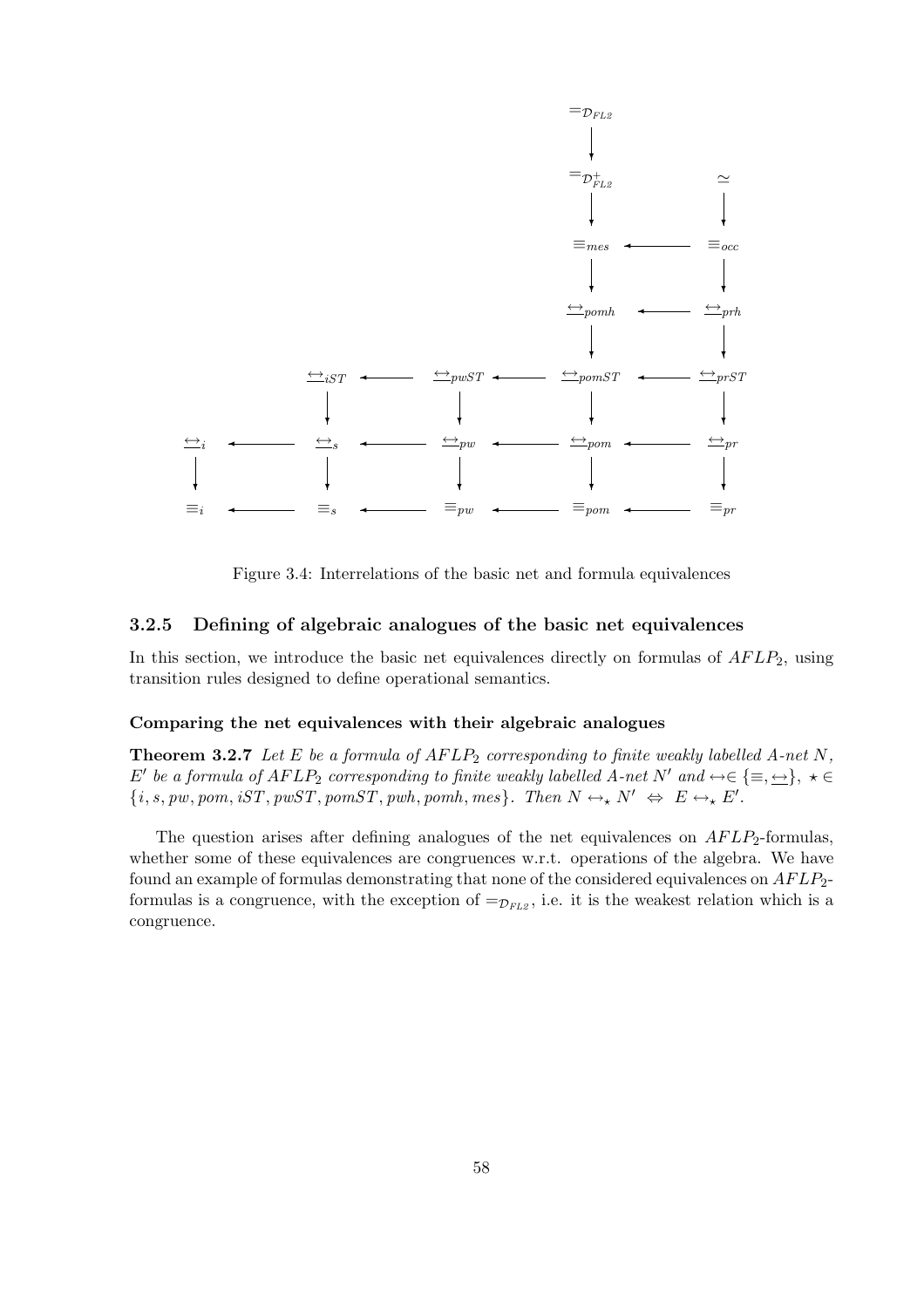# Conclusion

Let us mention the main results obtained.

- 1. In the framework of Petri nets without and with silent transitions, a number of behavioral equivalences have been proposed and investigated. The interrelations of the mentioned equivalences have been established on different net subclasses. A logical characterization of a number of equivalence relations has been done. A possibility to use several equivalence notions for effective history preserving reduction of nets has been demonstrated. A compositional approach to comparing behavior of concurrent systems has been treated.
- 2. For time Petri nets without and with silent transitions, a number of time, untime and region equivalences have been introduced. Their correlation on several subclasses of time nets has been clarified. A regional characterization of the time equivalences has been presented which simplify their check. A stability of the equivalence relations during compositional design of systems has been examined.
- 3. An extension of the known calculus  $AFP_2$  by labelling function has been proposed: an algebra of labelled nondeterministic concurrent processes  $AFLP<sub>2</sub>$ . An operational characterization as well as complete and sound axiomatization of the semantical equivalences of the mentioned algebras has been provided. A comparison of the algebraic and the net equivalences as well as their transferral from one model to another and back has been done. A method of automatic check of algebraic formulas of the algebras for semantic equivalence has been developed and implemented.

Thus, the basic conclusions are the following. A wide set of behavioral equivalence relations have been introduced and systematically investigated for three very important models of concurrency: standard Petri nets, time Petri nets and process algebras. The results obtained provide one with a possibility to evaluate and choose the most suitable formalism and an equality criteria during the process of design of concurrent and distributed systems as well as real time systems.

Acknowledgments First, I am indebted to my post graduate course supervisors DR. IRINA B. VIRBITSKAITE and PROF. DR. IGOR V. POTTOSIN who directed my research work, the results of which were summarized in the Ph.D. thesis.

I would like to thank also my DAAD scientific supervisor PROF. DR. EIKE BEST for his inspiration to write this survey and many helpful and valuable advices on improvement of the text.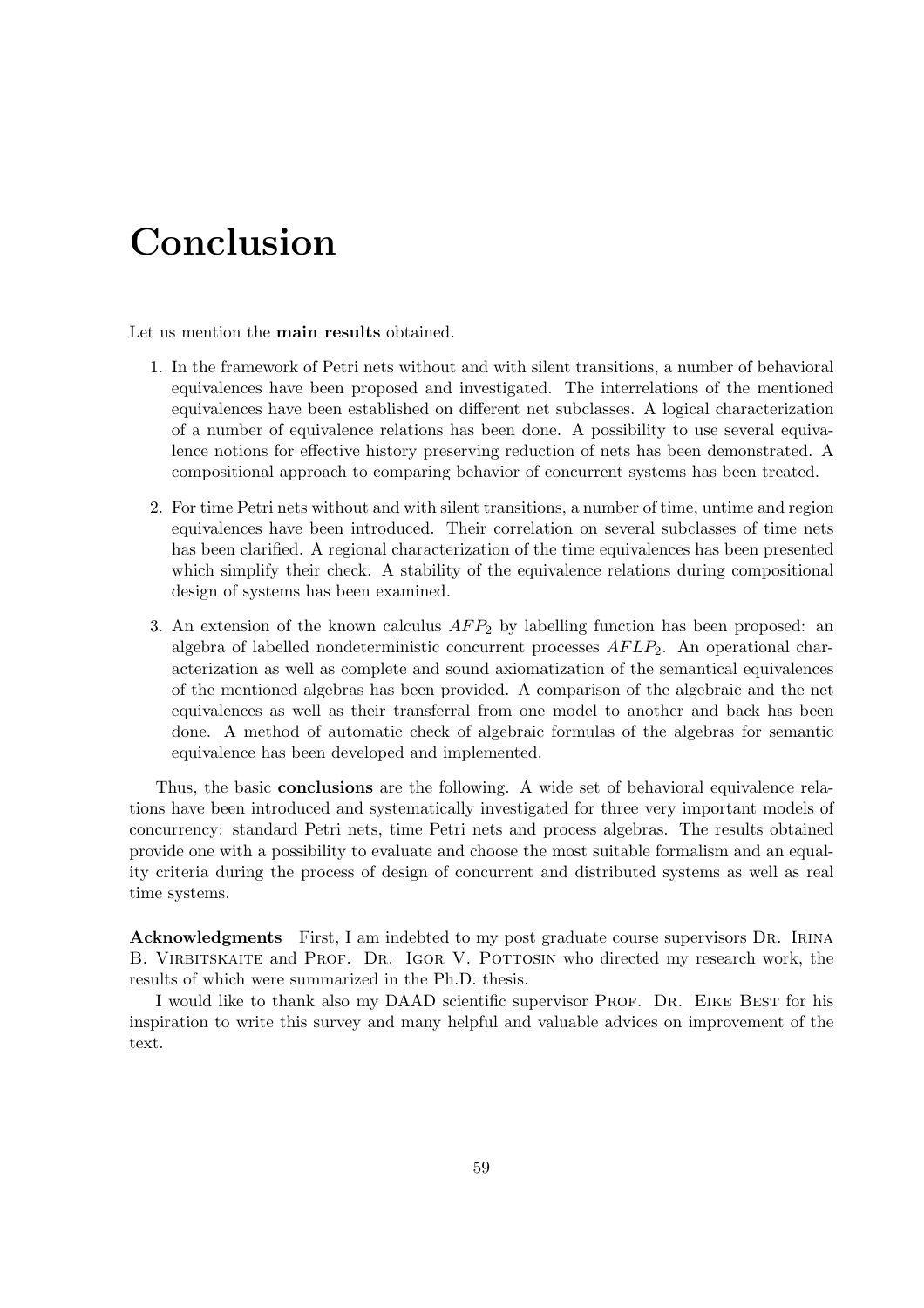# Bibliography

- [1] Autant, C., Belmesk, Z., Schnoebelen, Ph. Strong bisimilarity on nets revisited. Research Report 847-I, LIFIA-IMAG, Grenoble, France, 28 p., March 1991.
- [2] Autant, C., Belmesk, Z., Schnoebelen, Ph. Strong bisimilarity on nets revisited. Extended abstract. LNCS 506, p. 295–312, June 1991.
- [3] ALUR, R., COURCOUBETIS, C. AND DILL, D. Model-checking for real-time systems. Proceedings of LICS'90, p. 414–425, 1990.
- [4] Aceto, L. History preserving, causal and mixed-ordering equivalence for stable event structures. Technical Report HPL-PSC-91-28, Hewlett-Packard Laboratories, Pisa Science Center, Pisa, 1991.
- [5] Alur, R., Courcoubetis, C., Henzinger, T.A. The observational power of clocks. LNCS 836, p. 162–177, 1994.
- [6] ACETO, L., HENNESSY, M.C.B. Towards action refinement in process algebras. Proceedings of  $4^{th}$  LICS, IEEE Computer Society Press, Washington, p. 138-145, 1989.
- [7] ACETO, L., HENNESSY, M.C.B. Adding action refinement to a finite process algebra. LNCS 510, p. 506–519, 1991.
- [8] ACETO, L., HENNESSY, M.C.B. Adding action refinement to a finite process algebra. Information and Computation 115, p. 179–247, 1994.
- [9] Anisimov, N.A., Kovalenko, A.A. Towards Petri net calculi based on synchronization via places. Proceedings of the IEEE Symposium on Paralles Algorithms and Architecture Synthesis - 95, p. 264–270, Aizu, Japan, March 15–17, 1995.
- [10] ANISIMOV, N.A., KOUTNY, M. On compositionality and Petri nets in protocol engineering. Protocol Specification, Testing and Verification  $\bf{X}V$ , Dembinski P., Sredniawa eds. (Chapman & Hall), p. 71–86, 1995.
- [11] ANISIMOV, N.A., KOVALENKO, A.A. Asynchronous composition of Petri nets via places. Proceedings of the  $2^{nd}$  A.P. Ershov International Memorial Conference on Perspectives of System Informatics - 96 (PSI'96), p. 214–219, Institute of Informatics Systems, Novosibirsk, 1996.
- [12] ACETO, L., DE NICOLA, R., FANTECHI, A. Testing equivalences for event structures. LNCS 280, p. 1–20, 1987.
- [13] ANISIMOV, N.A. An algebra of regular macronets for formal specification of communication protocols. Computers and Artificial Intelligence 10, p. 541–560, 1991.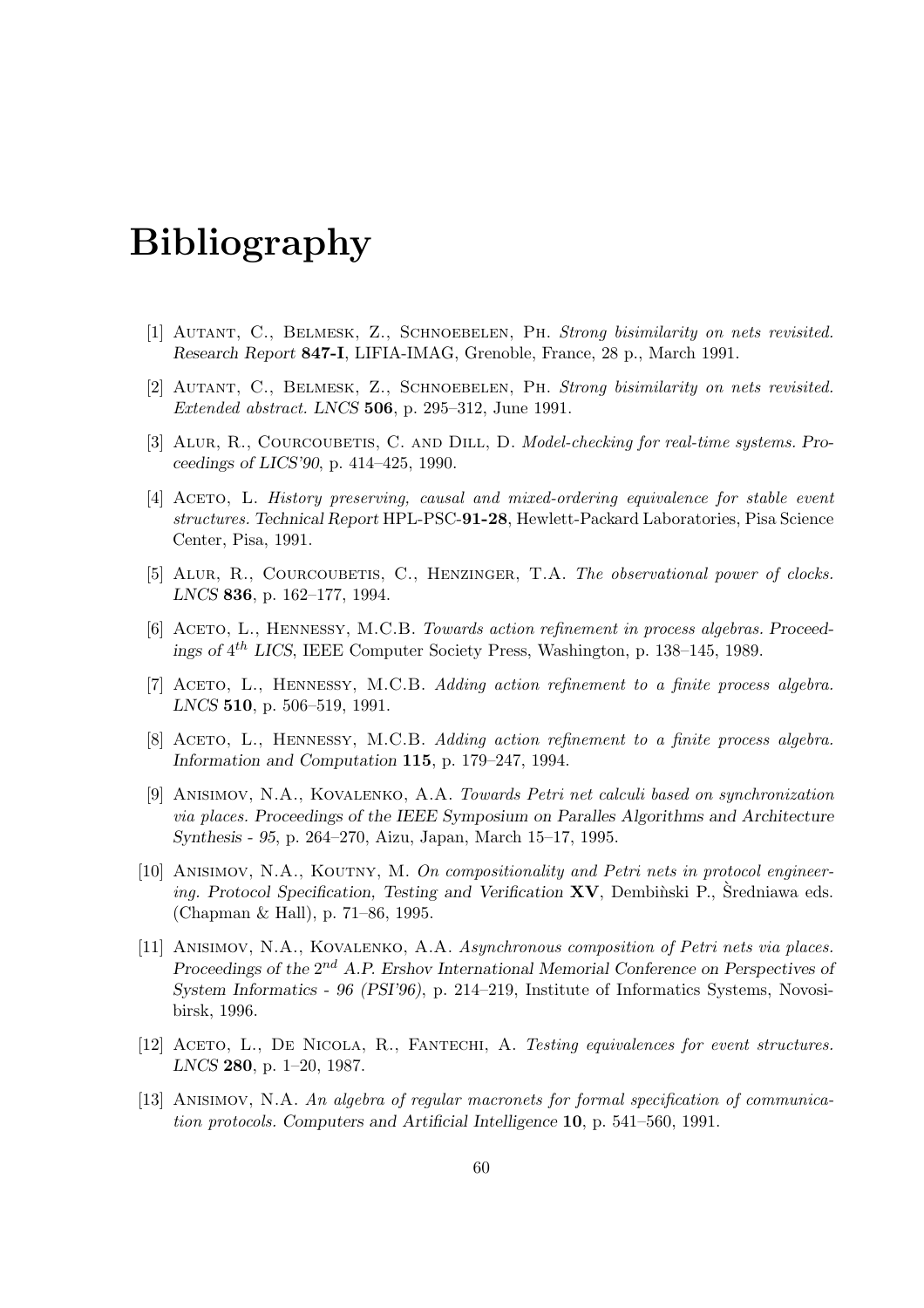- [14] AUTANT, C., PFISTER, W., SCHNOEBELEN, PH. Place bisimulations for the reduction of labelled Petri nets with silent moves. Proceedings of International Conference on Computing and Information, 1994.
- [15] Autant, C., Pfister, W., Schnoebelen, Ph. Place bisimulations for the reduction of labelled Petri nets with silent moves. Draft paper, 18 p., 1995.
- [16] AUTANT, C., SCHNOEBELEN, PH. Place bisimulations in Petri nets. LNCS 616, p. 45–61, June 1992.
- [17] Autant, C. Petri nets for the semantics and the implementation of parallel processes. Ph.D. thesis, Institut National Polytechnique de Grenoble, May 1993 (in French).
- [18] BAETEN, J.C.M., BERGSTRA, J.A. Global renaming operators in concrete process algebra. Report CS-R 8521, Centrum voor Wiskunde en Informatica, 30 p., September 1985.
- [19] BAETEN, J.C.M., BERGSTRA, J.A. Recursive process definitions with the state operator. Report CS-R 8920, Centrum voor Wiskunde en Informatica, 15 p., May 1989.
- [20] BAETEN, J.C.M., BERGSTRA, J.A. Process algebra with zero object. LNCS 458, p. 83–98, 1990.
- [21] BAETEN, J.C.M., BERGSTRA, J.A. Non interleaving process algebra. LNCS 715, p. 308– 323, 1993.
- [22] BAETEN, J.C.M., BERGSTRA, J.A. Process algebra with partial choice. LNCS 836, p. 465–480, 1994.
- [23] BAETEN, J.C.M., BERGSTRA, J.A., KLOP, J.W. Syntax and defining equations for an interrupt mechanism in process algebra. Report CS-R 8503, Centrum voor Wiskunde en Informatica, 45 p., February 1985.
- [24] BAETEN, J.C.M., BERGSTRA, J.A., KLOP, J.W. Ready trace semantics for concrete process algebra with priority operator. Report CS-R 8517, Centrum voor Wiskunde en Informatica, 21 p., August 1985.
- [25] BAETEN, J.C.M., BERGSTRA, J.A., KLOP, J.W. An operational semantics for process algebra. Report CS-R 8522, Centrum voor Wiskunde en Informatica, 30 p., September 1985.
- [26] BERNARDINELLO, L., DE CINDIO, F. A survey of basic net models and modular net classes. Design methods based on nets, Esprit Basic Research Action 3148, June 1989–June 1990.
- [27] BOUDOL, G., CASTELLANI, I. On the semantics of concurrency: partial orders and transition systems. LNCS 249, p. 123–137, 1987.
- [28] BOUDOL, G., CASTELLANI, I. Concurrency and atomicity. TCS 59, p. 25–84, 1988.
- [29] Boudol, G., Castellani, I. Permutation of transitions: an event structure semantics for CCS and SCCS. LNCS 354, p. 411–427, 1989.
- [30] BOUDOL, G., CASTELLANI, I. Three equivalent semantics for CCS. LNCS 469, p. 96–141, 1990.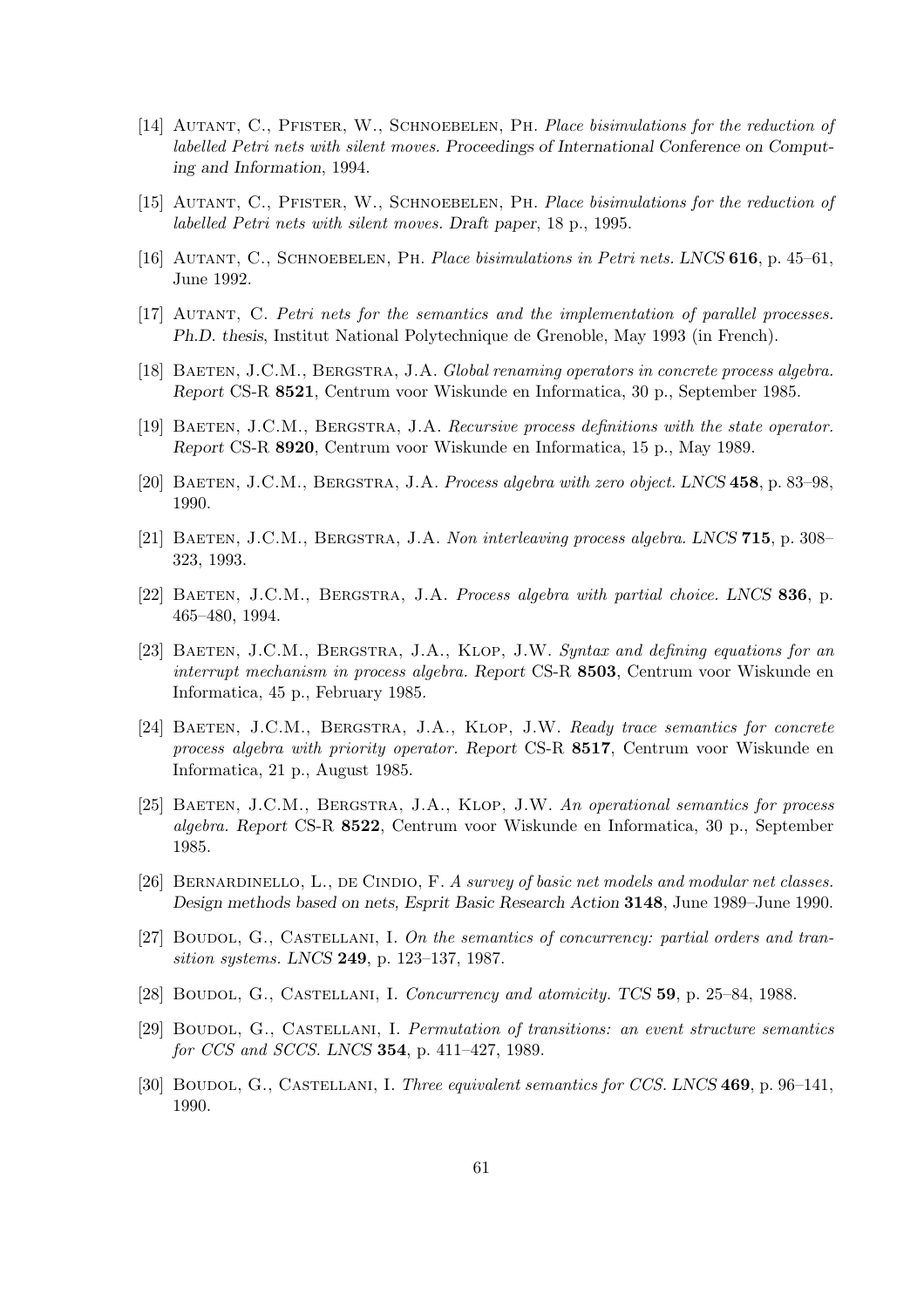- [31] BOUDOL, G., CASTELLANI, I. Flow models of distributed computations: three equivalent semantics for CCS. Information and Computation 114, p. 247–314, 1994.
- [32] BOUDOL, G., CASTELLANI, I., HENNESSY, M.C.B., KIEHN, A. A theory of processes with localities. Report 13/91, University of Sussex, 1991.
- [33] BOUDOL, G., CASTELLANI, I., HENNESSY, M.C.B., KIEHN, A. Observing localities. TCS 114, p. 31–61, 1993.
- [34] Best, E., Devillers, R. Sequential and concurrent behavior in Petri net theory. TCS 55, p. 87–136, 1987.
- [35] Best, E., Devillers, R., Esparza, J. General refinement and recursion operations in the box calculus. LNCS 665, p. 130–140, 1993.
- [36] Best, E., Devillers, R., Hall, J.G. The box calculus: a new causal algebra with multi-label communication. LNCS 609, p. 21–69, 1992.
- [37] Best, E., Devillers, R., Koutny, M. Petri net algebra. Draft paper, 181 p., April 1997.
- [38] BEST, E., DEVILLERS, R., KIEHN, A., POMELLO, L. Fully concurrent bisimulation. Technical Report LIT-202, Univ. Bruxelles, 1989.
- [39] Best, E., Devillers, R., Kiehn, A., Pomello, L. Concurrent bisimulations in Petri nets. Acta Informatica 28, p. 231–264, 1991.
- [40] BEDNARCZYK, M.A. Heredity history preserving bisimulations. Draft paper, 1991.
- [41] Best, E. Concurrent behaviour: sequences, processes and axioms. LNCS 197, p. 221–245, 1985.
- [42] Best, E. Partial order semantics of concurrent programs. (Abstract of invited lecture at CONCUR'90.) LNCS 458, p. 1, 1990.
- [43] Best, E. Semantics of sequential and parallel programs. 347 p., Prentice Hall International, 1996.
- [44] Best, E. Petri nets, process algebras and programming languages. Draft tutorial, 140 p., 1996.
- [45] van Benthem, J., van Eijck, J., Stebletsova, V. Modal logic, transition systems and processes. Report CS-R 9321, Centrum voor Wiskunde en Informatica, 1993.
- [46] Best, E., Fernandez, C. Nonsequential processes. EATCS Monographs 13, 112 p., 1988.
- [47] BEST, E., FLEISCHHACK, H., FRACZAK, W., HOPKINS, R.P., KLAUDEL, H., PELZ, E. A high level Petri net semantics of  $B(PN)^2$ . Draft paper, March 28, 1994.
- [48] BEST, E., FLEISCHHACK, H., FRACZAK, W., HOPKINS, R.P., KLAUDEL, H., PELZ, E. An M-net semantics of  $B(PN)^2$ . Proceedings of STRICT'95, 1995.
- [49] BEST, E., FLEISCHHACK, H., FRACZAK, W., HOPKINS, R.P., KLAUDEL, H., PELZ, E. A class of composable high level Petri nets. LNCS 935, p. 103–120, 1995.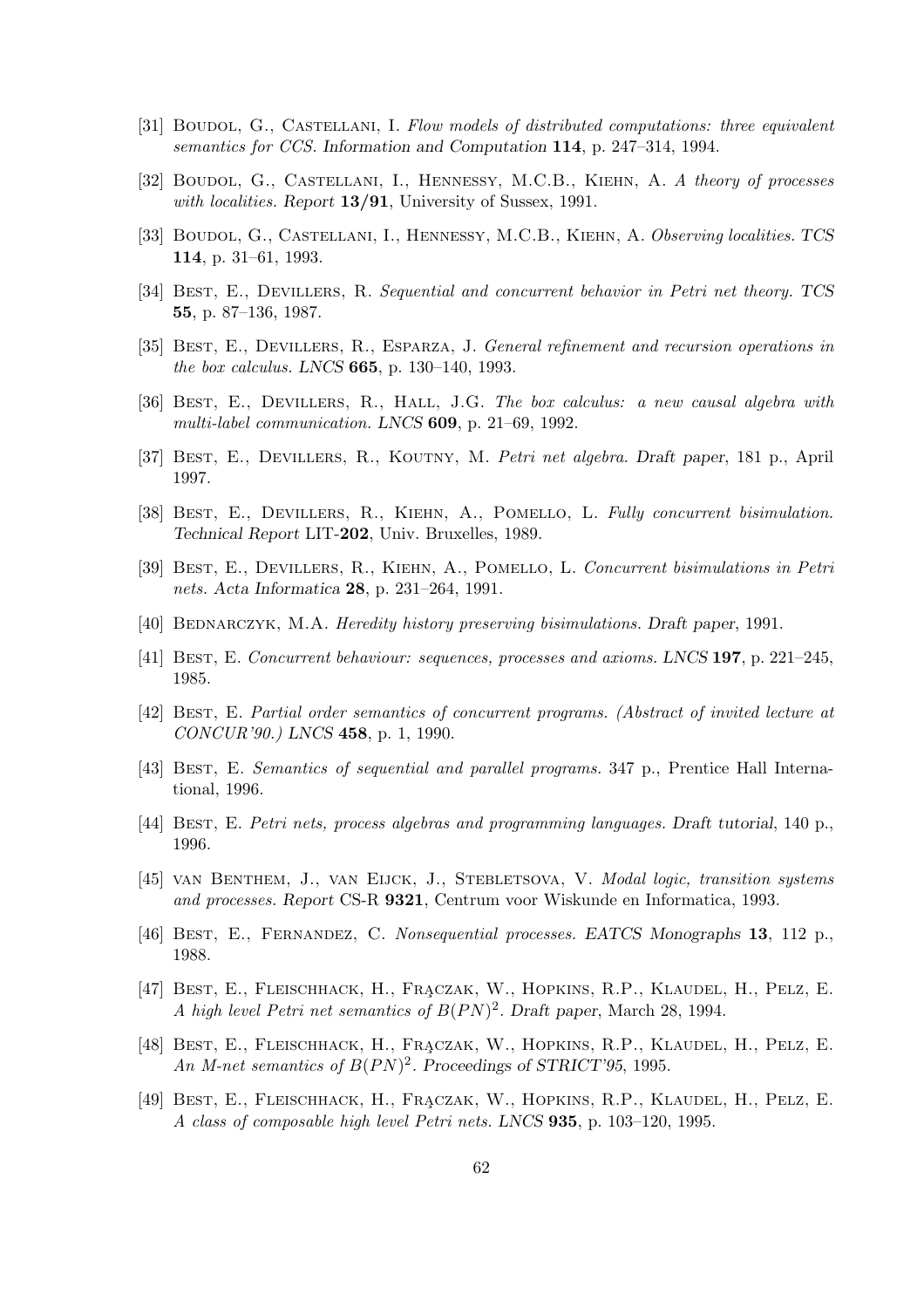- [50] BEST, E., FLEISCHHACK, H., FRACZAK, W., HOPKINS, R.P., KLAUDEL, H., PELZ, E. An algebra of high level Petri nets , with an application to the semantics of concurrent program languages. Draft paper, 34 p., November 1995.
- [51] Best, E., Fleischhack, H. PEP: programming environment based on Petri nets. Hildesheimer Informatik-Bericht 14/95, 100 p., May 1995.
- [52] Best, E, Grahlmann, B. Programming environment based on Petri nets. Documentation and user guide version 1.4. Universität Hildesheim, Institut für Informatik, Hildesheim, Germany, 78 p., November 1995.
- [53] BAETEN, J.C.M, VAN GLABBEEK, R.J. Another look at abstraction in process algebra. LNCS 267, p. 84–94, 1987.
- [54] BAETEN, J.C.M, VAN GLABBEEK, R.J. Another look at abstraction in process algebra. Report CS-R 8701, Centrum voor Wiskunde en Informatica, 32 p., January 1987.
- [55] BAETEN, J.C.M, VAN GLABBEEK, R.J. Merge and termination in process algebra. Report CS-R 8716, Centrum voor Wiskunde en Informatica, 26 p., April 1987.
- [56] BAETEN, J.C.M, VAN GLABBEEK, R.J. Abstraction and empty process in process algebra. Report CS-R 8721, Centrum voor Wiskunde en Informatica, 24 p., April 1987.
- [57] BRAUER, W., GOLD, R., VOGLER, W. A survey of behavior and equivalence preserving refinements of Petri nets. LNCS 483, p. 1–46, 1990.
- [58] Brookes, S.D., Hoare, C.A.R., Roscoe, A.W. A theory of communicating sequential processes. Journal of the ACM  $31(3)$ , p. 560–599, July 1984.
- [59] Bergstra, J.A., Klop, J.W. Process algebra for synchronous communication. Information and Control 60, p. 109–137, 1984.
- [60] Bergstra, J.A., Klop, J.W. The algebra of recursively defined processes and the algebra of regular processes. LNCS 172, p. 82–94, 1984.
- [61] Bergstra, J.A., Klop, J.W. Algebra of communicating processes with abstraction. TCS 37, p. 77–121, 1985.
- [62] BERGSTRA, J.A., KLOP, J.W.  $ACP_{\tau}$ : a universal axiom system for process specification. Report CS-R 8725, Centrum voor Wiskunde en Informatica, 17 p., May 1987.
- [63] Bergstra, J.A., Klop, J.W. Process theory based on bisimulation semantics. LNCS 354, p. 50–122, 1989.
- [64] Bergstra, J.A., Klop, J.W. BMACP. J.W. de Bakker, 25 Jaar Semantiek, Liber Amicorum, p. 91–111, 1989.
- [65] BEST, E., KOUTNY, M. A refined view of the box algebra. Solving recursive net equations. Hildesheimer Informatik-Bericht 9/95, 16+15 p., April 1995.
- [66] Best, E., Koutny, M. Operational and denotational semantics for the box algebra. Hildesheimer Informatik-Bericht 33/95, 53 p., October 1995.
- [67] BEST, E., KOUTNY, M. A refined view of the box algebra. LNCS  $935$ , p. 1–20, 1995.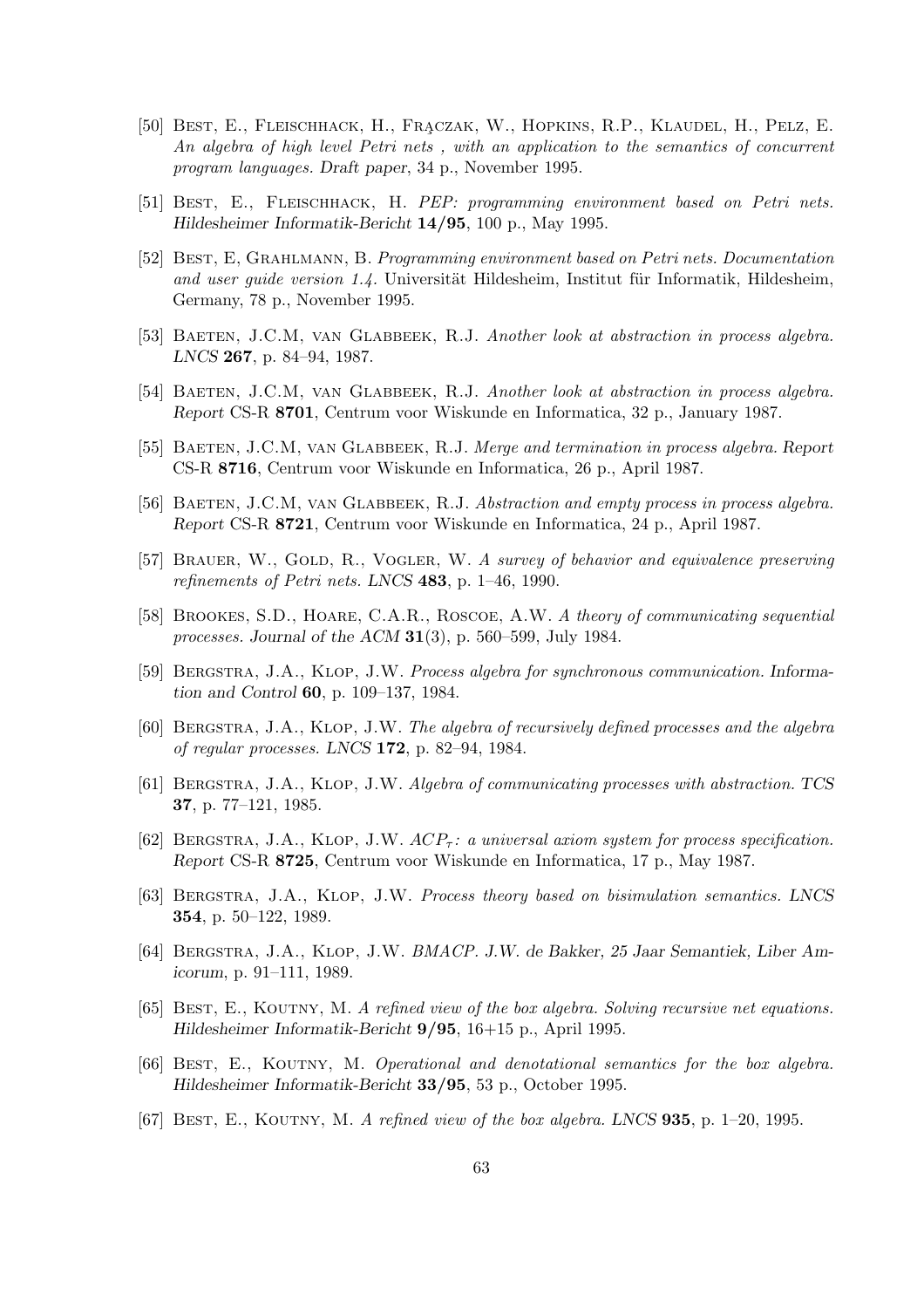- [68] BEST, E., KOUTNY, M. Solving recursive net equations. LNCS 944, p. 605–623, 1995.
- [69] Bergstra, J.A., Klop, J.W., Tucker, J.V. Process algebra with synchronism communication mechanisms. LNCS 197, p. 180–196, 1985.
- [70] BEST, E., LAVROV, A. Operational semantics of place synchronization in the box calculus. Draft paper, 5 p., October 1995.
- [71] Best, E., Lavrov, A. Syntactical representation of place synchronization in the box calculus. Draft paper, 10 p., October 1995.
- [72] BEST, E., LINDE-GOERS, H.G. Compositional process semantics of Petri boxes. Proceedings of Mathematical Foundations of Programming Semantics, New Orleans, LNCS, 1993.
- [73] BROOKES, S.D., ROSCOE, A.W. An improved failures model for communicating processes. LNCS 197, p. 281–305, 1985.
- [74] Brookes, S.D. On the relationship of CCS and CSP. LNCS 154, p. 83–96, 1983.
- [75] Brookes, S.D. A semantically based proof system for partial correctness and deadlock in CSP. Proceedings of  $1^{st}$  LICS, p. 58–65, 1986.
- [76] Baeten, J.C.M., Vaandrager, F.W. An algebra for process creation. Report CS-R 8907, Centrum voor Wiskunde en Informatica, 24 p., March 1989.
- [77] BAETEN, J.C.M., VAANDRAGER, F.W. An algebra for process creation. J.W. de Bakker, 25 Jaar Semantiek, Liber Amicorum, p. 57–81, 1989.
- [78] Baeten, J.C.M., Vaandrager, F.W. An algebra for process creation. Acta Informatica 29(4), p. 303–334, 1992.
- [79] de Bakker, J.W., Warmerdam, J.H.A. Metric pomset semantics for a concurrent language with restriction. LNCS 469, p. 21–49, 1990.
- [80] de Bakker, J.W., Zucker, J.I. Processes and denotational semantics of concurrency. Information and Control 54, p. 70–120, 1982.
- [81] CASTELLANI, I. Bisimulations for concurrency. Ph.D. thesis, University of Edinburgh, 1988.
- [82] Castellani, I. Observing distribution in processes. LNCS 711, p. 321–331, 1993.
- [83] CASTELLANI, I. Observing distribution in processes: static and dynamic localities. INRIA Research Report 2276, 45 p., May 1994.
- [84] CLARKE, E.M., EMERSON, E.A., SISTLA, A.P. Automatic verification of finite-state concurrent systems using temporal logic specifications. ACM Transactions on Programming Languages and Systems 8(2), p. 244–263, 1986.
- [85] CERANS, K. Decidability of bisimulation equivalences for parallel timer processes. LNCS 663, p. 302–315, 1993.
- [86] ČERĀNS, K. CRT: a calculus of timed refinement. LNCS  $962$ , p. 516–530, 1995.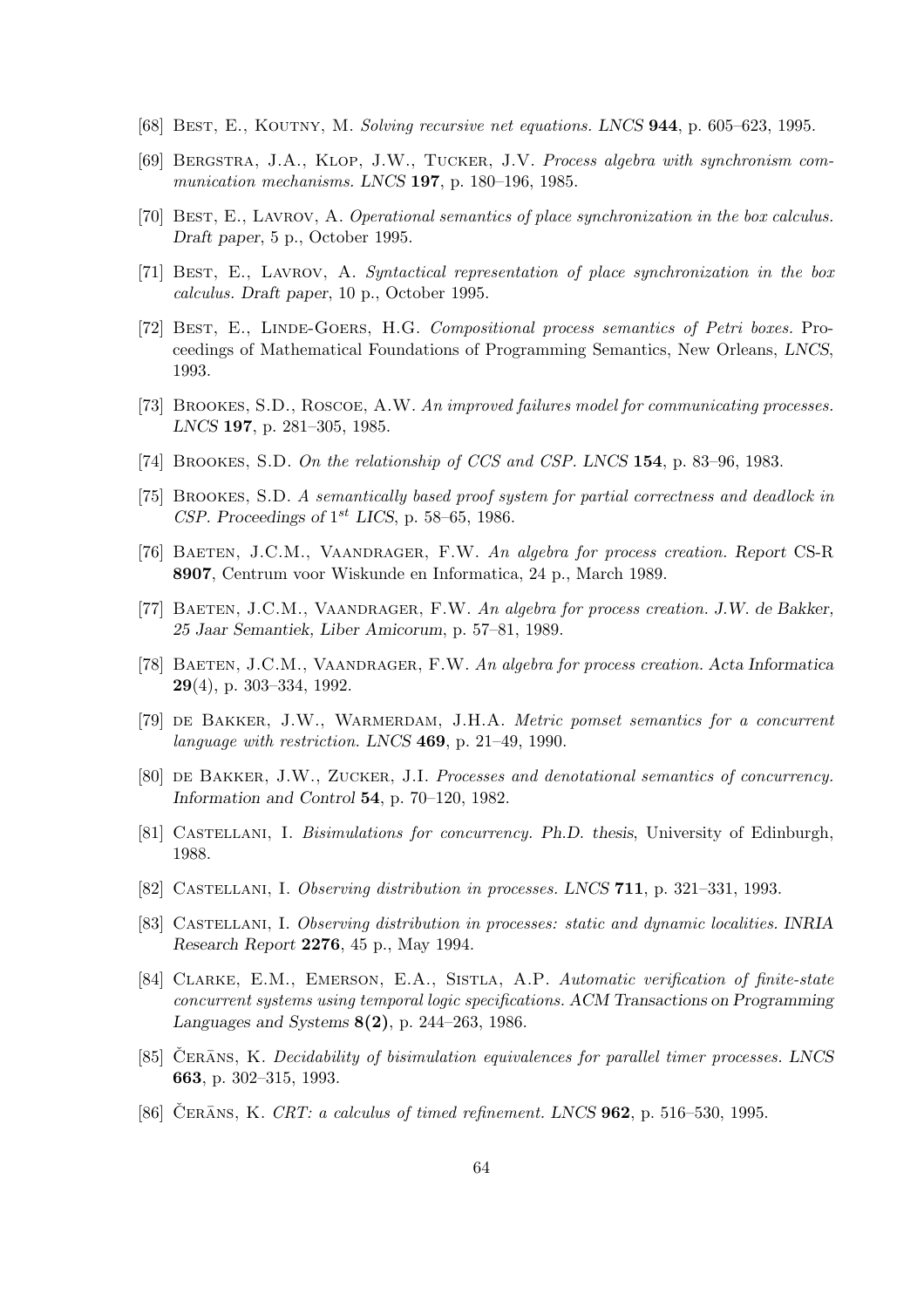- [87] Czaja, I., van Glabbeek, R.J., Goltz, U. Interleaving semantics and action refinement with atomic choice. LNCS 609, p. 89–107, 1992.
- [88] CHERIEF, F., LAROUSSINIE, F., PINCHINAT, S. Modal logics with past for true concurrency. Proceedings of CONCUR'92, February 1992.
- [89] Cherkasova, L.A. On models and algebras for concurrent processes. LNCS 324, p. 27– 43, 1988.
- [90] Cherkasova, L.A. Completeness of axiom set and inference rules for algebra of generalized concurrent processes. Papers presented at the International Conference in Computer Logic, COLOG-88, Institute of Cybernetics of the Academy of Sciences of the Estonian SSR, Part II, p. 209–223, December 1988.
- [91] Cherkasova, L.A. Posets with non-actions: a model for concurrent nondeterministic processes. Arbeitspapiere der GMD 403, 68 p., July 1989.
- [92] CHERKASOVA, L.A. Algebra  $AFP_2$  for concurrent nondeterministic processes: fully abstract model and complete axiomatization. Reihe Informatik 72, 28 p., July 1990.
- [93] Cherkasova, L.A. A fully abstract model for concurrent nondeterministic processes based on posets with non-actions. Report CS-R 9031, Centrum voor Wiskunde en Informatica, Amsterdam, 42 p., July 1990.
- [94] Castellani, I., Hennessy, M.C.B. Distributed bisimulations. Journal of the ACM 36(4), p. 887–911, 1989.
- [95] CHERIEF, F. Back and forth bisimulations on prime event structures. LNCS 605, p. 843– 858, June 1992.
- [96] CHERIEF, F. Contributions à la sémantique du parallélisme: bisimulations pour le raffinement et le vrai parallélisme. Ph.D. thesis, Institut National Politechnique de Grenoble, France, October 1992 (in French).
- [97] Cherief, F. Investigations of back and forth bisimulations on prime event structures. Computers and Artificial Intelligence 11(5), p. 481–496, 1992.
- [98] CHERKASOVA, L.A., FILURIN, A.S. Concurrent processes with synchronization: net and algebraic approach. LNCS 363, p. 63–80, 1989.
- [99] CHERKASOVA, L.A., KOTOV, V.E. Structured nets. LNCS 118, p. 242–251, 1981.
- [100] CHERKASOVA, L.A., KOTOV, V.E. Concurrent nondeterministic processes: adequacy of structure and behavior. LNCS 379, p. 67–87, 1989.
- [101] CHERKASOVA, L.A., KOTOV, V.E. Descriptive and analytical process algebras. LNCS 424, p. 77–104, 1989.
- [102] CHERKASOVA, L.A., KOTOV, V.E. An algebra for concurrent nondeterministic processes. TCS 90, p. 151–170, 1991.
- [103] Christensen, S., Hirshfeld, Y., Moller, F. Bisimulation equivalence is decidable for basic parallel processes. LNCS 715, p. 143–157, 1993.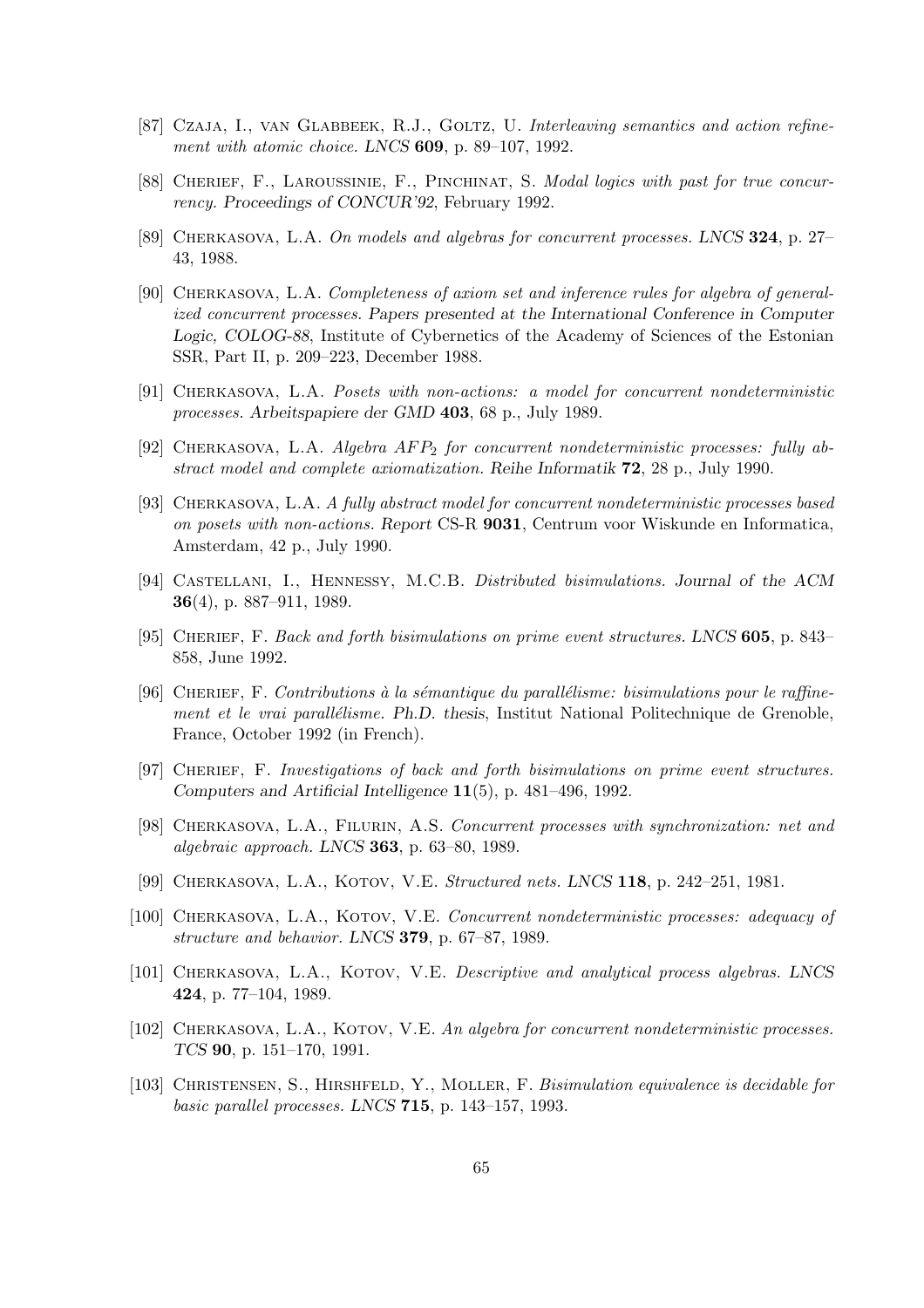- [104] CHRISTENSEN, S., HIRSHFELD, Y., MOLLER, F. Decomposability, decidability and axiomatisability for bisimulation equivalence on basic parallel processes. Proceedings of  $8^{th}$ LICS, p. 386–396, 1993.
- [105] CHERIEF, F., SCHNOEBELEN, PH.  $\tau$ -bisimulations and full abstraction for refinement of actions. Information Processing Letters 40, p. 219–222, November 1991.
- [106] Castellano, L., de Michelis, G., Pomello, L. Concurrency vs interleaving: an instructive example. Bulletin of the EATCS 31, p. 12–15, 1987.
- [107] CORRADINI, F., DE NICOLA, R. Locality based semantics for process algebras. Acta Informatica 34(4), p. 294–324, 1997.
- [108] Cleaveland, F., Smolka, S.A. Strategic directions in computer research: concurrency working group research. Bulletin of the EATCS 60, p. 97–122, October 1996.
- [109] Darondeau, Ph., Degano, P. Causal trees. LNCS 372, p. 234–248, 1989.
- [110] Darondeau, Ph., Degano, P. Event structures, causal trees and refinements. LNCS 452, p. 239–245, 1990.
- [111] DARONDEAU, PH., DEGANO, P. Causal trees, interleaving  $+$  causality. LNCS 469, p. 239–255, 1990.
- [112] DARONDEAU, PH., DEGANO, P. Refinement of actions in event structures and causal trees. TCS 118, p. 21-48, 1993.
- [113] DEVILLERS, R. Maximality preserving bisimulation. Technical Report LIT-214, Lab. Informatique Theorique, Universite Libre de Bruxelles, March 1990.
- [114] Devillers, R. Maximality preserving bisimulation. TCS 102, p. 165–184, 1992.
- [115] Devillers, R. Maximality preservation and the ST-idea for action refinements. LNCS 609, p. 108–151, 1992.
- [116] Devillers, R. Construction of S-invariants and S-components for refined Petri boxes. LNCS 691, p. 242–261, 1993.
- [117] Devillers, R. S-invariant analysis of general recursive Petri boxes. Acta Informatica 32 $(4)$ , p. 313–345, 1995.
- [118] Devillers, R. Petri boxes and finite processes. LNCS 1119, p. 465–480, 1996.
- [119] DEGANO, P., DE NICOLA, R., MONTANARI, U. CCS is an (augmented) contact free  $C/E$ system. LNCS 280, p. 144–165, 1987.
- [120] DEGANO, P., DE NICOLA, R., MONTANARI, U. Observational equivalences for concurrency models. Proceedings  $3^{rd}$  IFIP WG 2.2 Working Conference, p. 105–132, North-Holland, Amsterdam, 1987.
- [121] Degano, P., De Nicola, R., Montanari, U. A distributed operational semantics for CCS based on condition / event systems. Acta Informatica 26, p. 59–91, 1988.
- [122] DEGANO, P., DE NICOLA, R., MONTANARI, U. Partial orderings descriptions and observations of nondeterministic concurrent processes. LNCS 354, p. 438–466, 1989.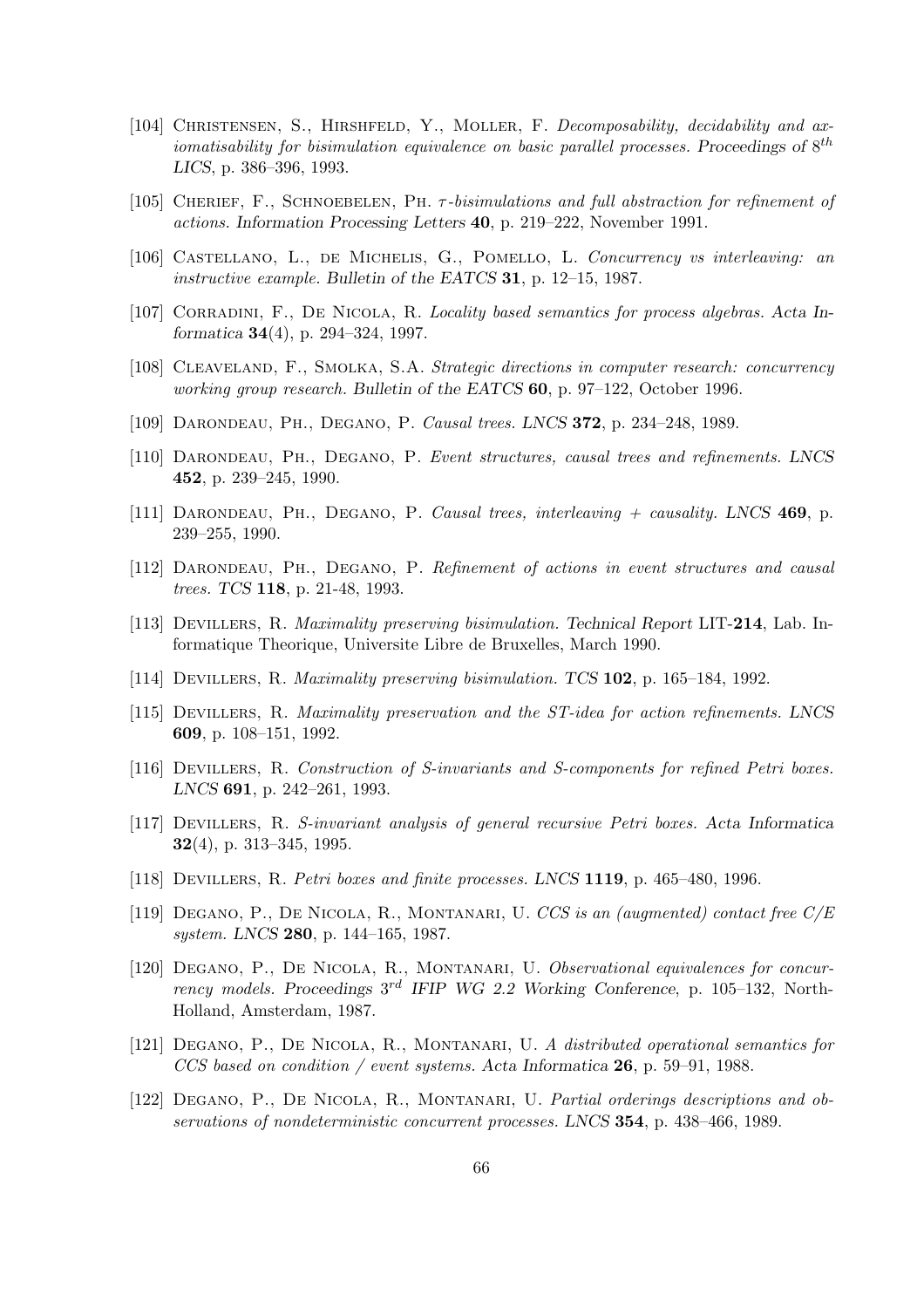- [123] Degano, P., De Nicola, R., Montanari, U. A partial ordering semantics for CCS. TCS 75, p. 223–255, 1990.
- [124] Degano, P., De Nicola, R., Montanari, U. Universal axioms for bisimulations. TCS 114, p. 63–91, 1993.
- [125] Esparza, J., Bruns, G. Trapping mutual execution in the box calculus. TCS 153, p. 95–128, 1996.
- [126] ENGELFRIET, J. Determinacy  $\rightarrow$  (observation equivalence = trace equivalence). TCS 36, p. 21–25, 1985.
- [127] Engelfriet, J. Branching processes of Petri nets. Acta Informatica 28(6), p. 575–591, 1991.
- [128] Fokkink, W., Klusener, S. An effective axiomatization for real time ACP. Information and Computation 122, p. 286–299, 1995.
- [129] FELDER, M., MORZENTI, A. A temporal logic approach to implementation and refinement in timed Petri nets. LNCS ?, p. 365–381, 1994.
- [130] VAN GLABBEEK, R.J., GOLTZ, U. Equivalence notions for concurrent systems and refinement of actions. Arbeitspapiere der GMD 366, 1989.
- [131] VAN GLABBEEK, R.J., GOLTZ, U. Equivalence notions for concurrent systems and refinement of actions. LNCS **379**, p. 237-248, 1989.
- [132] VAN GLABBEEK, R.J., GOLTZ, U. Partial order semantics for the refinement of actions: neither necessary nor always sufficient but appropriate when used with care. Note CS-N 8901, 10 p., Centrum voor Wiskunde en Informatica, Amsterdam, July 1989.
- [133] VAN GLABBEEK, R.J., GOLTZ, U. Refinement of actions in causality based models. Arbeitspapiere der GMD 428, 1990.
- [134] VAN GLABBEEK, R.J., GOLTZ, U. Refinement of actions in causality based models. LNCS 430, p. 267–300, 1990.
- [135] VAN GLABBEEK, R.J., GOLTZ, U. Equivalence notions and refinement of actions for flow event structures. DEMON deliverables, Esprit Basic Research Action 3148, 1990.
- [136] VAN GLABBEEK, R.J., GOLTZ, U. Equivalences and refinement. LNCS 469, p. 309–333, 1990.
- [137] GOLTZ, U., GORRIERI, R., RENSINK, A. On syntactic and semantic action refinement. Hildesheimer Informatik-Bericht  $17/92$ , Institut für Informatik, Universität Hildesheim, Hildesheim, Germany, 1992.
- [138] GOLTZ, U., GORRIERI, R., RENSINK, A. On syntactic and semantic action refinement. LNCS 789, p. 385–404, 1994.
- [139] GOLTZ, U., KUIPER, R., PENCZEK, W. Propositional temporal logic and equivalences. LNCS 630, p. 222–236, August 1992.
- [140] VAN GLABBEEK, R.J. Bounded nondeterminism and the approximation induction principle in process algebra. LNCS 247, p. 336–347, 1987.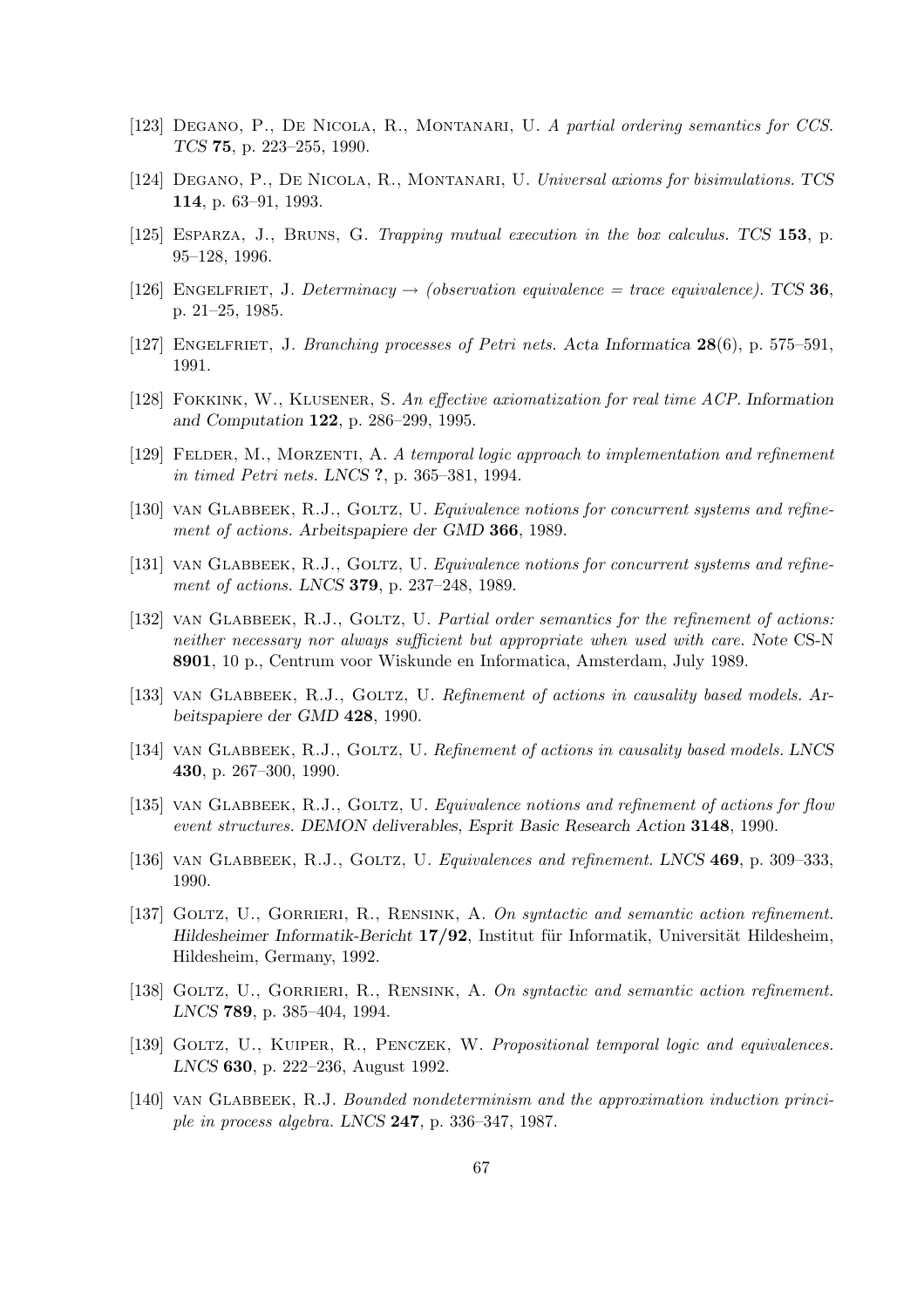- [141] VAN GLABBEEK, R.J. The refinement theorem for ST-bisimulation semantics. Report CS-R 9002, Centrum voor Wiskunde en Informatica, Amsterdam, 1990.
- [142] VAN GLABBEEK, R.J. The refinement theorem for ST-bisimulation semantics. M.Broy and C.B.Jones, editors. Proceedings IFIP Working Conference of Programming Concepts and Methods, Sea of Galilee, Israel, 1990.
- [143] VAN GLABBEEK, R.J. The linear time branching time spectrum. Extended abstract. LNCS 458, p. 278–297, 1990.
- [144] VAN GLABBEEK, R.J. Comparative concurrency semantics and refinement of actions. Ph.D. thesis, Free University, Amsterdam, 1990.
- [145] VAN GLABBEEK, R.J. The linear time branching time spectrum II: the semantics of sequential systems with silent moves. Extended abstract. LNCS 715, p. 66–81, 1993.
- [146] VAN GLABBEEK, R.J. What is branching time semantics and why to use it ? Bulletin of the EATCS 53, p. 191–198, June 1994.
- [147] GOLTZ, U., MYCROFT, A. On the relationship of CCS and Petri nets. LNCS 172, p. 196–208, 1984.
- [148] GOLTZ, U. On representing CCS programs by finite Petri nets. LNCS 324, p. 339–350, 1988.
- [149] GOLTZ, U. CCS and Petri nets. LNCS 469, p. 334-357, 1990.
- [150] GOLTZ, U., REISIG, W. Processes of place-transition nets. LNCS 154, p. 164–177, 1983.
- [151] Goltz, U., Reisig, W. The non-sequential behaviour of Petri nets. Infomation and Control 57, p. 125–147, 1983.
- [152] GOLTZ, U., REISIG, W. CSP-programs as nets with individual tokens. LNCS 188, p. 169–196, 1985.
- [153] GRABOWSKI, J. On partial languages. Fundamenta Informaticae  $IV(2)$ , p. 428–498, 1981.
- [154] VAN GLABBEEK, R.J., VAANDRAGER, F.W. Petri net models for algebraic theories of concurrency. LNCS 259, p. 224–242, 1987.
- [155] VAN GLABBEEK, R.J., WEIJLAND, W.P. Branching time and abstraction in bisimulation semantics (extended abstract). Report CS-R 8911, 14 p., Centrum voor Wiskunde en Informatica, Amsterdam, April 1989.
- [156] VAN GLABBEEK, R.J., WEIJLAND, W.P. Branching time and abstraction in bisimulation semantics (extended abstract). G.X. Ritter, editor: Information Processing 89, Proceedings of  $11^{th}$  World Computer Congress, San Francisco, p. 613–618, North-Holland, August 1989.
- [157] VAN GLABBEEK, R.J., WEIJLAND, W.P. Refinement in branching time semantics. J.W. de Bakker, 25 Jaar Semantiek, Liber Amicorum, p. 247–252, 1989.
- [158] VAN GLABBEEK, R.J., WEIJLAND, W.P. Branching time and abstraction in bisimulation semantics. Report CS-R 9120, Centrum voor Wiskunde en Informatica, Amsterdam, 1991.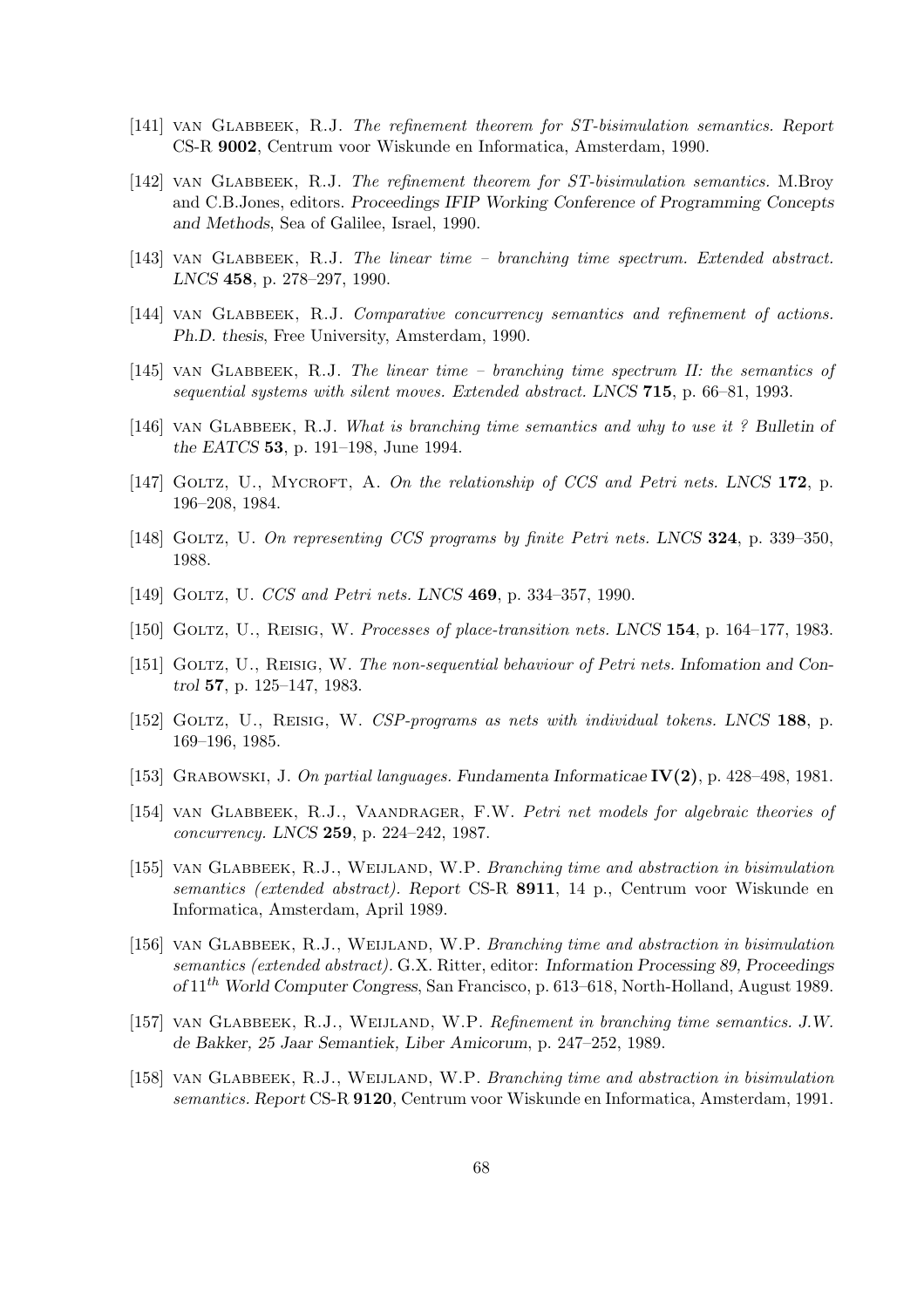- [159] van Glabbeek, R.J., Weijland, W.P. Branching time and abstraction in bisimulation semantics. Journal of the ACM 43(3), p. 555–600, 1996.
- [160] GOLTZ, U., WEHRHEIM, H. Causal testing. LNCS 1113, p. 394-406, 1996.
- [161] Hennessy, M.C.B. Algebraic theory of processes. Cambridge, Massachusetts, 1988.
- [162] Hennessy, M.C.B. Observing processes. LNCS 354, p. 173–200, 1989.
- [163] Hoogers, P.W., Kleijn, H.C.M., Thiagarajan, P.S. An event structure semantics for general Petri nets. TCS 153, p. 129–170, 1996.
- [164] Hennessy, M., Milner, R.A.J. Algebraic laws for nondeterminism and concurrency. Journal of the ACM 32(1), p. 137–161, January 1985.
- [165] HOARE, C.A.R. Communicating sequential processes. Communications ACM 21(8), p. 666–677, 1978.
- [166] Hoare, C.A.R. Communicating sequential processes, on the construction of programs. (McKeag, R.M., Macnaghten, A.M. eds.) Cambridge University Press, p. 229–254, 1980.
- [167] Hoare, C.A.R. A model for communicating sequential processes. Technical Monograph, Prg 22, Computing Laboratory, University of Oxford, 1981.
- [168] Hoare, C.A.R. Communicating sequential processes. Prentice-Hall, London, 1985.
- [169] HOOGERS, P.W. Behavioural aspects of Petri nets. Ph.D. thesis, 1994.
- [170] JOYAL, A., NIELSEN, M., WINSKEL, G. Bisimulation and open maps. Proceedings of  $8^{th}$ LICS, p. 418–427, 1993.
- [171] Joyal, A., Nielsen, M., Winskel, G. Bisimulation and open maps. BRICS RS-94-7, Computer Science Department, Aarhus University, 42 p., May 1994.
- [172] KOUTNY, M., BEST, E. Operational and denotational semantics for the box algebra. Draft paper, 70 p., March 1997.
- [173] KOTOV, V.E., CHERKASOVA, L.A. On structural properties of generalized processes. LNCS 188, p. 288–306, 1985.
- [174] KOTOV, V.E., CHERKASOVA, L.A. From nets to logic and back in the specification of process. Concurrency and Nets, p. 253–268, Springer-Verlag, 1987.
- [175] KOTOV, V.E., CHERKASOVA, L.A. On generalized process logic. LNCS 278, p. 246–250, 1987.
- [176] KOTOV, V.E., CHERKASOVA, L.A. *Calculi of processes. System Informatics* 2, p. 6–38, Novosibirsk, "Nauka", 1993 (in Russian).
- [177] KOUTNY, M., ESPARZA, J., BEST, E. Operational semantics for the Petri box calculus. Hildesheimer Informatik-Bericht 13/93, October 1993.
- [178] KOUTNY, M., ESPARZA, J., BEST, E. Operational semantics for the Petri box calculus. LNCS 836, p. 210–225, 1994.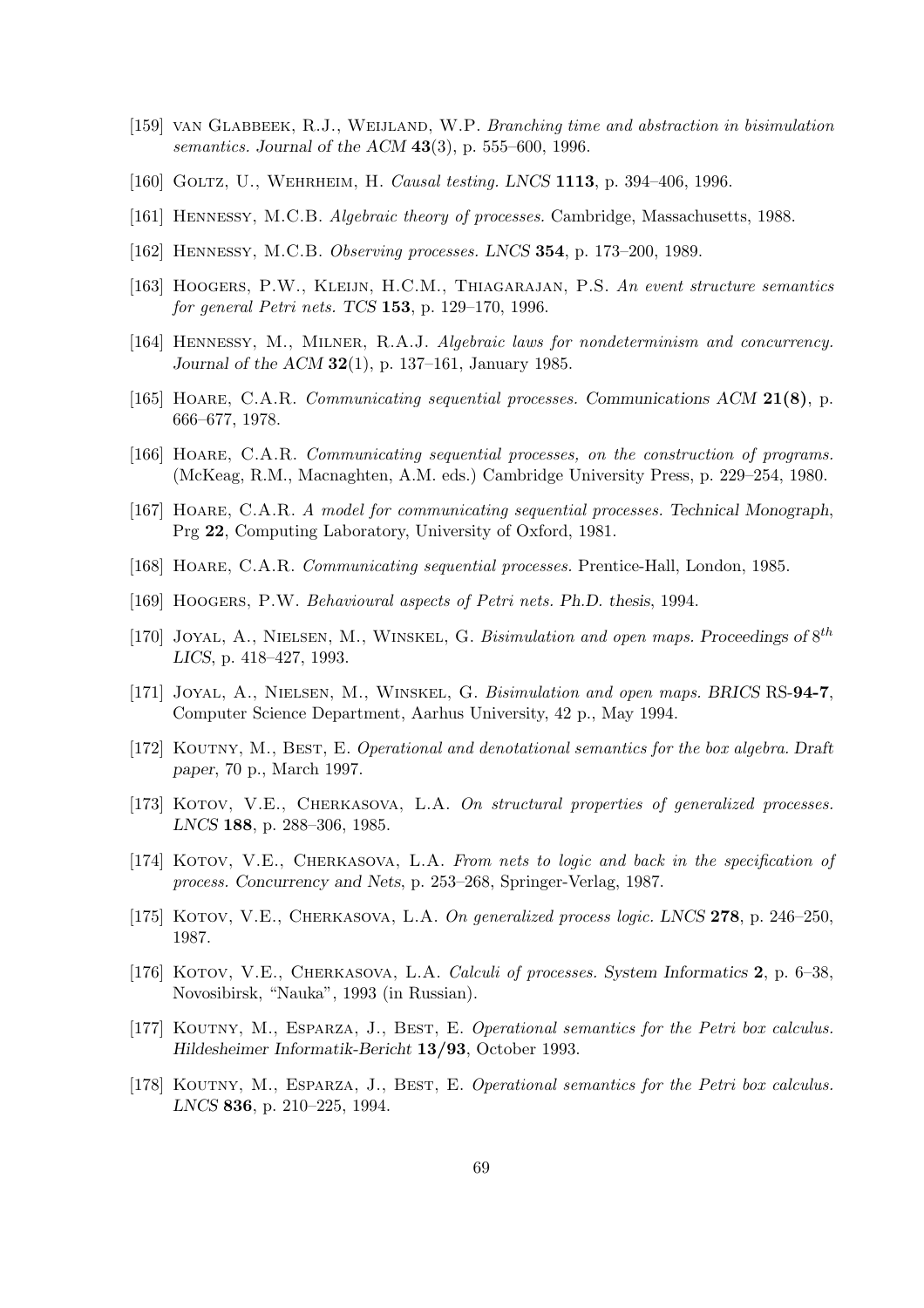- [179] Keller, R.M. Formal verification of parallel programs. Communications of the ACM 19(7), p. 371–384, 1976.
- [180] Kiehn, A. On the interrelation between synchronized and non-synchronized behavior of Petri nets. Journal Inform. Process. Cybernet. EIK  $24(1/2)$ , p. 3–18, 1988.
- [181] KIEHN, A. Proof systems for cause based equivalences. LNCS 711, p. 547-556, 1993.
- [182] Kiehn, A. Comparing locality and causality based equivalences. Acta Informatica 31(8), p. 697–718, 1994.
- [183] KOTOV, V.E. Algebra of regular nets. Preprint of Computing Center of SD RAS 98, Novosibirsk, 1978 (in Russian).
- [184] KOTOV, V.E. An algebra for parallelism based on Petri nets. LNCS 64, p. 39–55, 1978.
- [185] KOTOV, V.E. *Petri nets.* Moscow, "Nauka", 160 p., 1984 (in Russian).
- [186] KOUTNY, M. Partial order semantics of box expressions. LNCS 815, p. 318–337, 1994.
- [187] Laroussinie, F. Temporal logic for specification and verification of reactive systems. Ph.D. thesis, Institut National Politechnique de Grenoble, France, 151 p., 1994 (in French).
- [188] LILIUS, J.  $OB(PN)^2$ : an object oriented language with a truly concurrent semantics. Version 1.2. Draft paper, 22 p., January 19, 1996.
- [189] LAROUSSINIE, F., SCHNOEBELEN, PH. A hierarchy of temporal logics with past. TCS 148, p. 303–324, 1995.
- [190] MAZURKIEWICZ, A. Trace theory. LNCS 255, p. 279–324, 1987.
- [191] Mazurkiewicz, A. Basic notions of trace theory. LNCS 354, p. 285–363, 1988.
- [192] Merlin, P., Farber, D.J. Recoverability of communication protocols. IEEE Transactions on Communication Protocols COM-24(9), 1976.
- [193] Milner, R.A.J. Algebras for communicating systems. Technical Report CSR-25-78, Computer Science Department, University of Edinburgh, Edinburgh, England, 18 p., 1978.
- [194] Milner, R.A.J. A calculus of communicating systems. LNCS 92, p. 172–180, 1980.
- [195] Milner, R.A.J. A modal characterization of observable machine behaviour. LNCS 112, p. 25–34, 1981.
- [196] Milner, R.A.J. A complete inference system for a class of regular behaviours. Technical Report CSR-111-82, Computer Science Department, University of Edinburgh, Edinburgh, England, 1982.
- [197] Milner, R.A.J. A finite delay operator in synchronous CCS. Technical Report CSR-116-82, Computer Science Department, University of Edinburgh, Edinburgh, England, 1982.
- [198] Milner, R.A.J. Calculi for synchrony and asynchrony. TCS 25, p. 267–310, 1983.
- [199] Milner, R.A.J. Lectures on a calculus of communicating systems. LNCS 197, p. 197–221, 1984.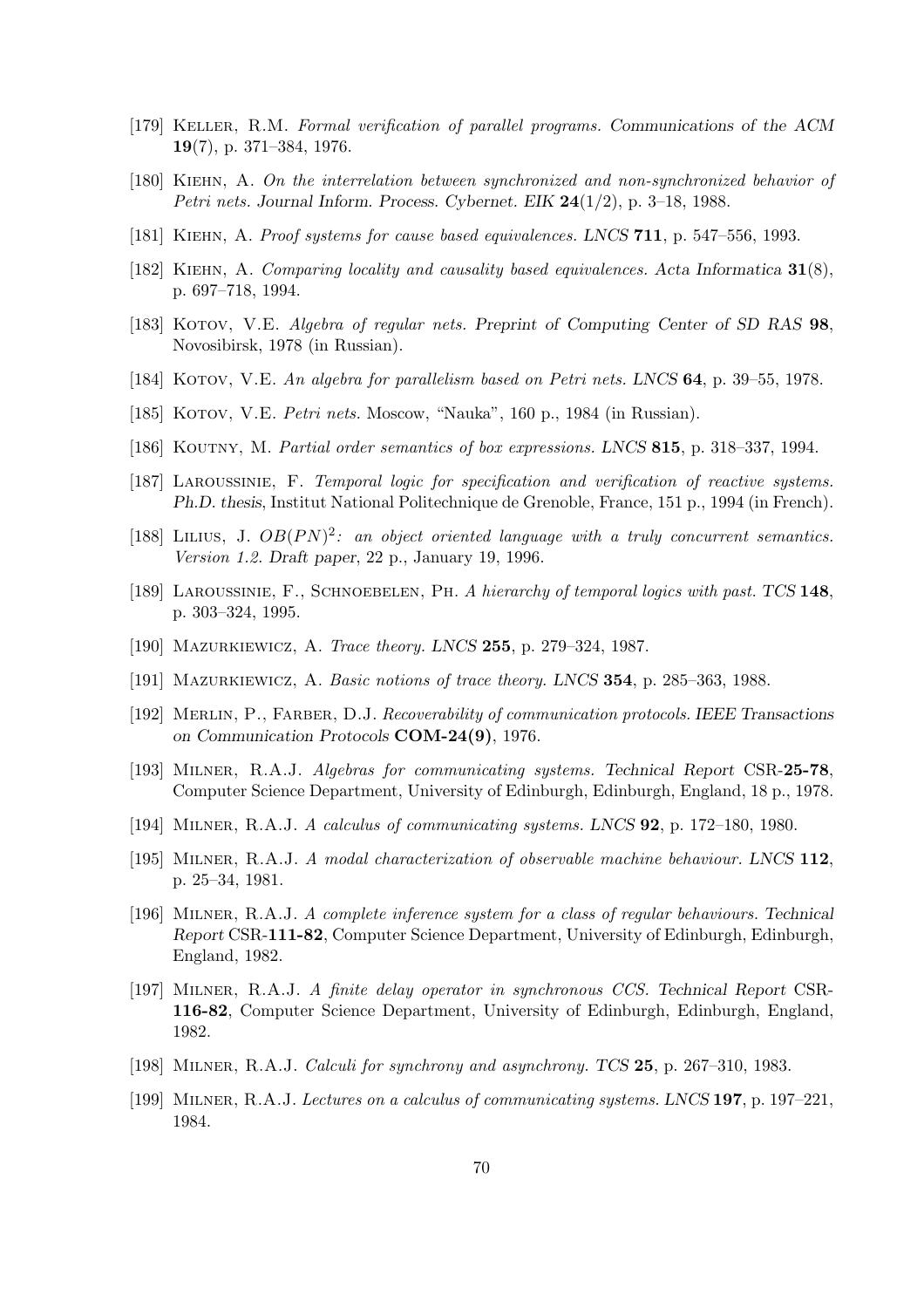- [200] Milner, R.A.J. Communication and concurrency. Prentice-Hall International, New York, 1989.
- [201] Meseguer, J., Montanari, U., Sassone, V. On the semantics of place / transition Petri nets. Pisa University Technical Report TR-27/92, 1992.
- [202] Meseguer, J., Montanari, U., Sassone, V. On the semantics of Petri nets. LNCS 630, p. 286–301, 1992.
- [203] MESEGUER, J., MONTANARI, U., SASSONE, V. On the model of computation of place  $\sqrt{ }$ transition Petri nets. LNCS 815, p. 16–38, 1994.
- [204] Meseguer, J., Montanari, U., Sassone, V. Process versus unfolding semantics for place / transition Petri nets. TCS 153, p. 171–210, 1996.
- [205] Mukund, M., Nielsen, M. CCS, locations and asynchronous transition systems. LNCS 652, p. 328–341, 1993.
- [206] MELZER, S., RÖMER, S., ESPARZA, J. Verification using PEP. LNCS 1101, p. 591–594, 1996.
- [207] NIELSEN, M., CLAUSEN, C. Bisimulation for models in concurrency. LNCS 836, p. 385– 400, 1994.
- [208] NIELSEN, M., ENGBERG, U., LARSEN, K.S. Fully abstract models for a process language with refinement. LNCS **354**, p. 523-548, 1989.
- [209] NAKAGAWA, M., KUMAGAI, S., MIYAMOTO, T., LEE, D.-I.S. Equivalent net reduction for firing sequence. IEICE Transactions of Fundamentals of Electronics, Communications and Computer Science E 78-A(11), p. 1447–1457, November 1995.
- [210] DE NICOLA, R., MONTANARI, U., VAANDRAGER, F.W. Back and forth bisimulations. LNCS 458, p. 152–165, 1990.
- [211] NIELSEN, M., PLOTKIN, G., WINSKEL, G. Petri nets, event structures and domains. TCS 13, p. 85–108, 1981.
- [212] NIELSEN, M., ROZENBERG, G., THIAGARAJAN, P.S. Behavioural notions for elementary net systems. Distributed Computing 4, p. 45–57, 1990.
- [213] Nielsen, M., Rozenberg, G., Thiagarajan, P.S. Elementary transition system and refinement. Acta Informatica  $29(6/7)$ , p. 555–578, 1992.
- [214] Nielsen, M., Thiagarajan, P.S. Degrees of non-determinism and concurrency: A Petri net view. LNCS 181, p. 89–117, December 1984.
- [215] Nielsen, M., Winskel, G. Petri nets and bisimulations. BRICS RS-95-4, Computer Science Department, Aarhus University, 36 p., January 1995.
- [216] OLDEROG, E.-R. Process theory: semantics, specification and verification. LNCS 224, p. 442–509, 1986.
- [217] OLDEROG, E.-R. TCSP: theory of communicating sequential processes. LNCS 255, p. 441–465, 1987.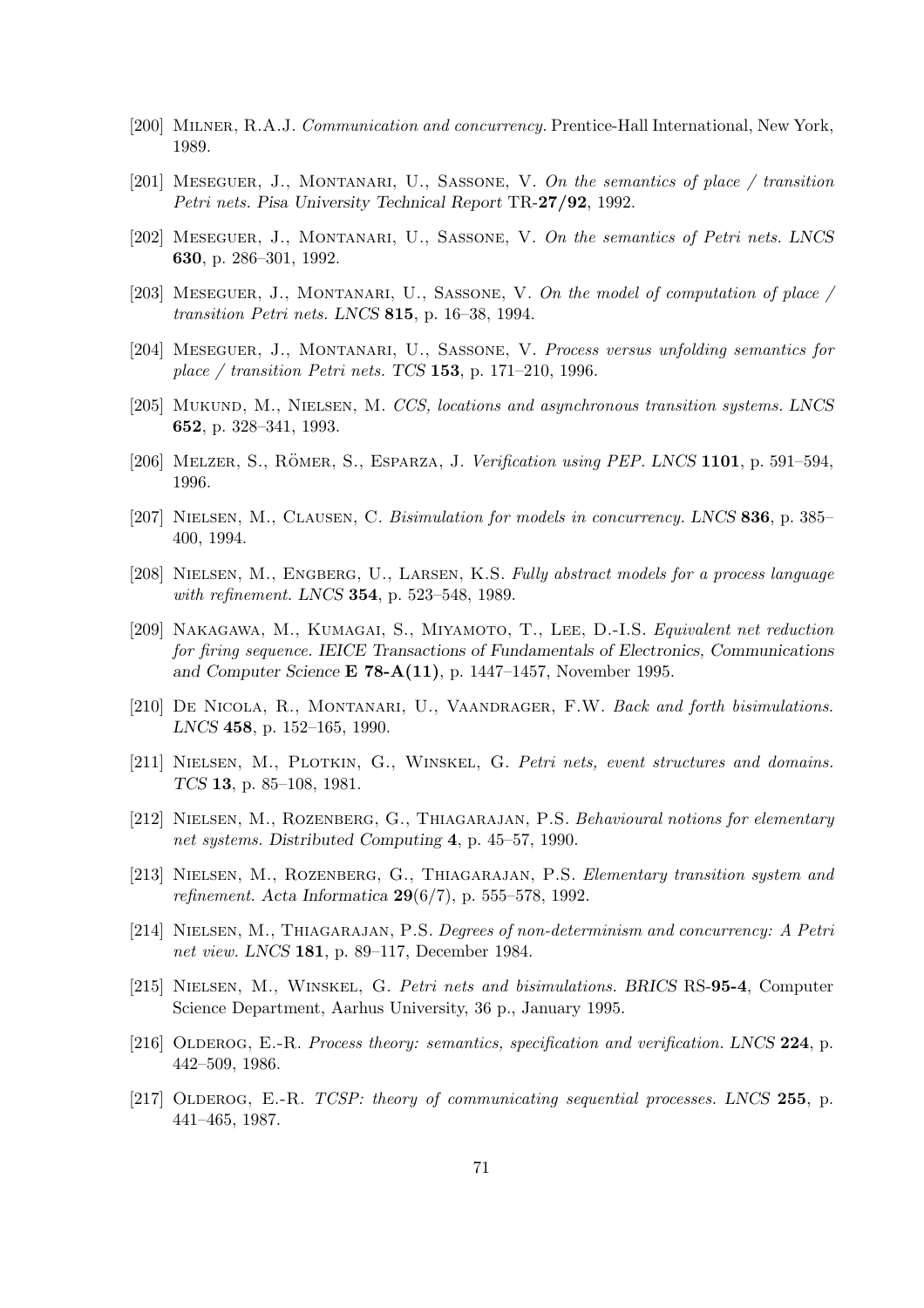- [218] OLDEROG, E.-R. Operational Petri net semantics for CCSP. LNCS 266, p. 196–223, 1987.
- [219] OLDEROG, E.-R. Nets, terms and formulas, three views of concurrent processes and their relationship. Habilitationsschrift, Christian-Albrechts Universität, Kiel, July 1989.
- [220] OLDEROG, E.-R. Strong bisimilarity on nets: a new concept for comparing net semantics. LNCS 354, p. 549–573, 1989.
- [221] OLDEROG, E.-R. Nets, terms and formulas. Cambridge Tracts in Theoretical Computer Science 23, Cambridge University Press, 1991.
- [222] PETERSON, J.L. Petri net theory and modeling of systems. Prentice-Hall, 1981. (There is a Russian translation: PETERSON, J.L. Petri net theory and modeling of systems. Moscow, "Mir", 1984.)
- [223] Park, D.M.R. Concurrency and automata on infinite sequences. Computer Science Department, University of Warwisk, Great Britain, 1981.
- [224] Park, D.M.R. Concurrency and automata on infinite sequences. LNCS 104, p. 167–183, March 1981.
- [225] Penszek, W. A temporal logic for event structures. Fundamenta Informaticae 11(3), p. 297–326, 1988.
- [226] Penszek, W. A concurrent branching time temporal logic. LNCS 11(3), p. 297–326, 1988.
- [227] Penszek, W. Branching time and partial order in temporal logic. Technical Report UMCS-91-??, Department of Computer Science, University of Manchester, 1991.
- [228] PETRI, C.A. Kommunikation mit Automaten. Ph.D. thesis, Universität Bonn, Schriften des Instituts für Instrumentelle Mathematik, 1962 (in German).
- [229] Petri, C.A. Non-sequential processes. GMD-InformationsSystemForschung, Interner Bericht 77-05, 1977.
- [230] PETRI, C.A. Introduction to general net theory. LNCS 84, p. 1–20, 1980.
- [231] PETRI, C.A. Nets, time and space. TCS 153, p. 3-48, 1996.
- [232] PFISTER, W. Simplification sémantique des réseaux de Petri par la bisimulation de places. Technical Report of DEA, University of Grenoble, Grenoble, France, June 1992 (in French).
- [233] Pinchinat, S. Bisimulations for the semantics of reactive systems. Ph.D. thesis, Institut National Politechnique de Grenoble, January 1993 (in French).
- [234] PLOTKIN, G.D. A structural approach to operational semantics. Technical Report DAIMI FN-19, Computer Science Department, Aarhus University, 1981.
- [235] POMELLO, L. Some equivalence notions for concurrent systems: an overview. GMD Report 103, 1984.
- [236] POMELLO, L. Some equivalence notions for concurrent systems. An overview. LNCS 222, p. 381–400, 1986.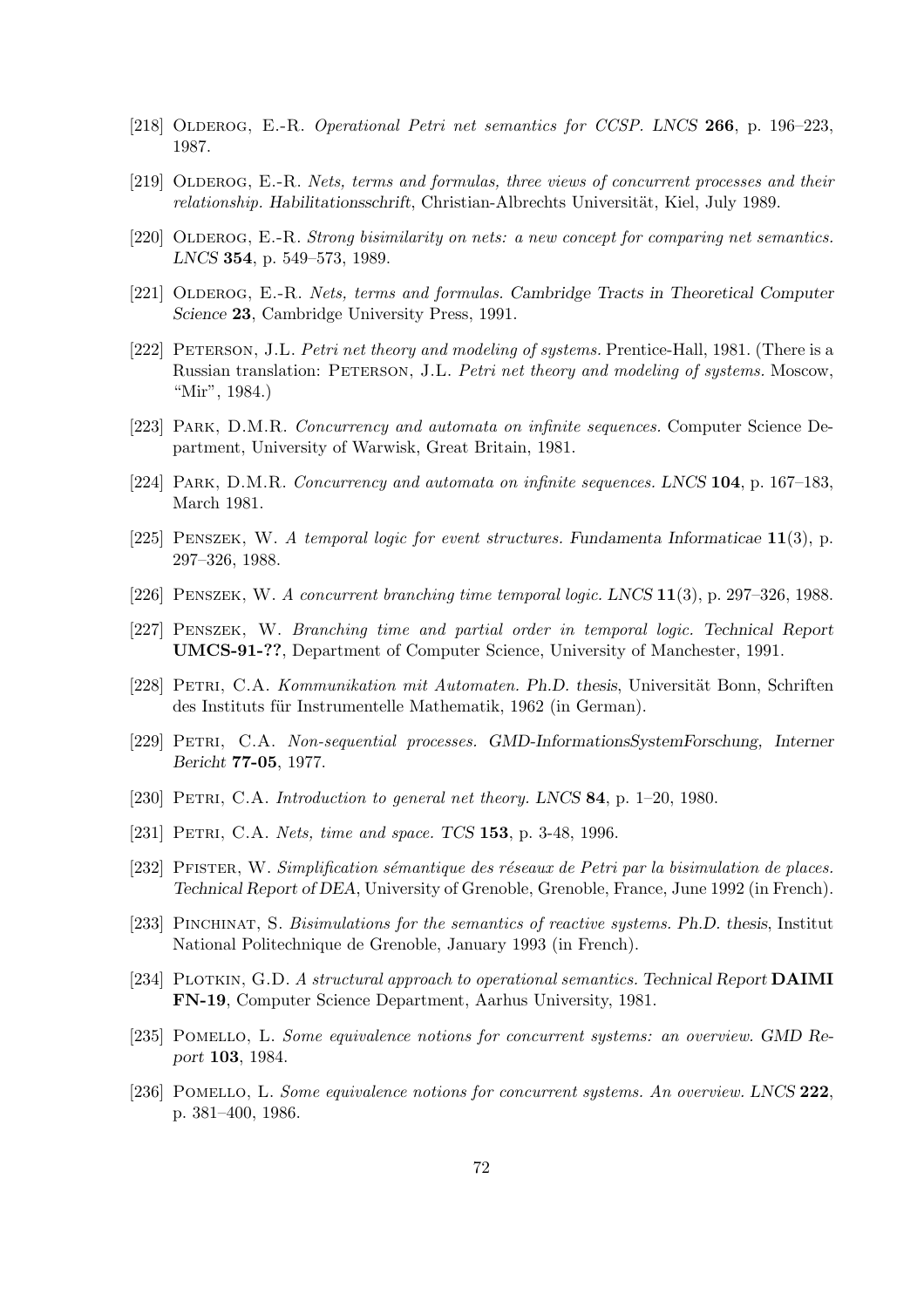- [237] POMELLO, L. Refinement of concurrent systems based on local state transformations. LNCS 430, p. 641–668, 1990.
- [238] PRATT, V.R. On the composition of processes. Proceedings of  $9^{th}$  POPL, p. 213–223, 1982.
- [239] Pratt, V.R. The pomset model of parallel processes: unifying the temporal and the spatial. LNCS 197, p. 180–196, 1986.
- [240] PRATT, V.R. Modelling concurrency with partial orders. International Journal of Parallel Programming 15(1), p. 33–71, 1986.
- [241] POMELLO, L., ROZENBERG, G., SIMONE, C. A survey of equivalence notions for net based systems. LNCS 609, p. 410–472, 1992.
- [242] Reisig, W. Partial order semantics versus interleaving semantics for CSP-like languages and its impact on fairness. LNCS 172, p. 403–413, 1984.
- [243] Reisig, W. Petri nets. An introduction. EATCS Monographs on Theoretical Computer Science 4, Springer-Verlag, 1985.
- [244] Rem, M. Trace theory and systolic computations. LNCS 258, p. 14–33, 1987.
- [245] Rensink, A. Models and methods for action refinement. Ph.D. thesis, University of Twente, August 1993.
- [246] Rozenberg, G., Thiagarajan, P.S. Petri nets: basic notions, structure, behaviour. LNCS 224, p. 585–668, 1986.
- [247] RABINOVITCH, A., TRAKHTENBROT, B.A. Behaviour structures and nets. Fundamenta Informaticae XI, p. 357–404, 1988.
- [248] SASSONE, V. On the semantics of Petri nets: processes, unfoldings and infinite computations. Ph.D. thesis, 351 p., 1994.
- [249] Sloan, R.H., Buy, U. Reduction rules for time Petri nets. Acta Informatica 33(7), p. 687–706, 1996.
- [250] Sassone, V., Nielsen, M., Winskel, G. Deterministic behavioural models for concurrency. LNCS 711, p. 682–692, 1993.
- [251] Sassone, V., Nielsen, M., Winskel, G. A classification of models for concurrency. LNCS 715, p. 82–96, 1993.
- [252] TARASYUK, I.V. Transformation formulas of algebra  $AFP_2$  into canonical form. Problems of Theoretical and Experimental Programming (edited by V.A. Nepomniaschy), p. 47–59, Institute of Informatics Systems, Novosibirsk, 1993 (in Russian).
- [253] Tarasyuk, I.V. Equivalences on Petri nets. Specification, Verification and Net Models of Concurrent Systems, p. 35–57, Institute of Informatics Systems, Novosibirsk, 1994.
- [254] TARASYUK, I.V. An investigation of equivalence notions on some subclasses of Petri nets. Bulletin of the Novosibirsk Computing Center, Series Computer Science 3, p. 89–100, Computing Center, Novosibirsk, 1995.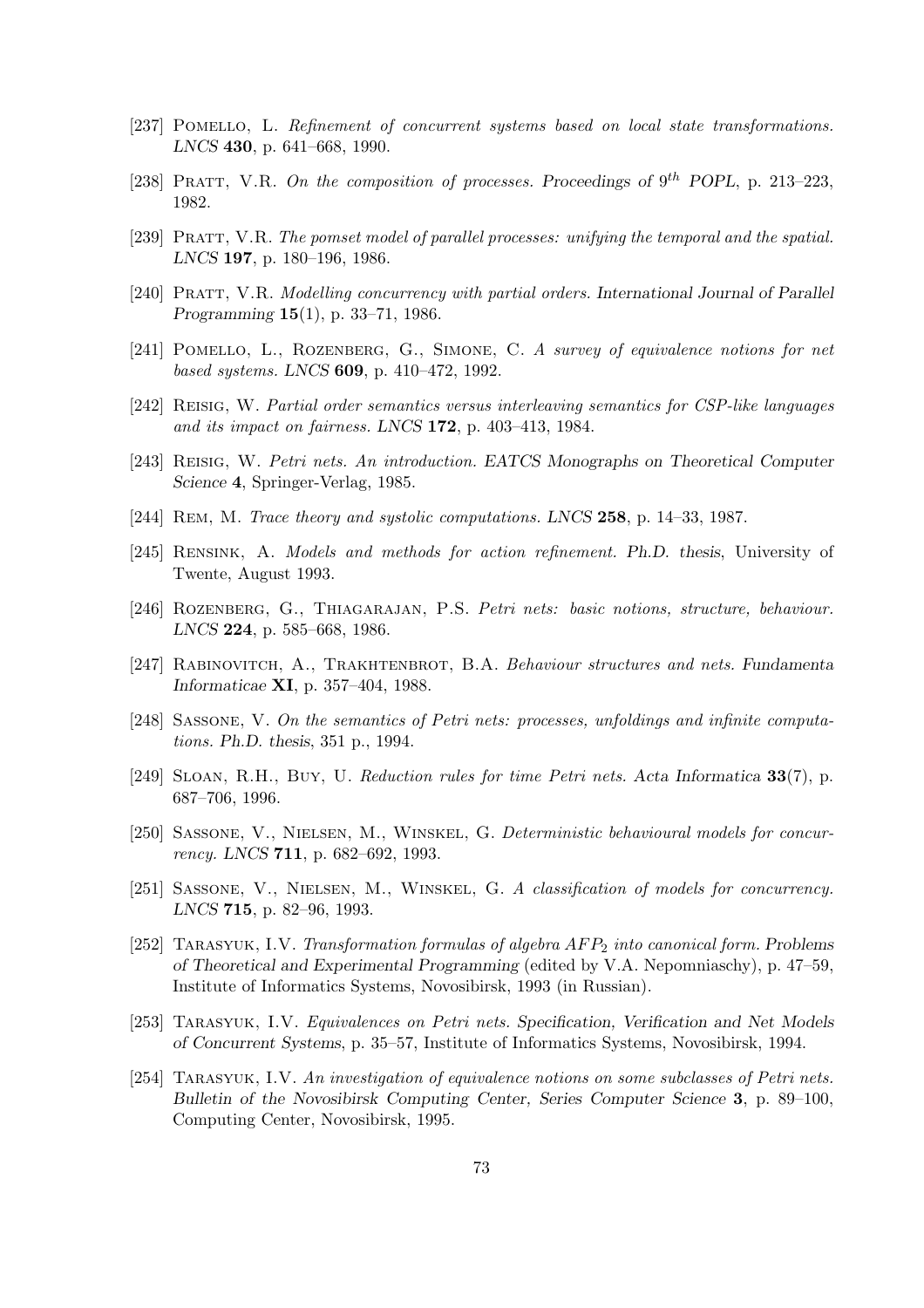- [255] TARASYUK, I.V. An investigation of net equivalences. Proceedings of  $4^{th}$  International Conference on Applied Logics (AL'95), p. 74–75, Irkutsk, Russia, June 1995 (in Russian).
- [256] TARASYUK, I.V. Algebra  $AFLP_2$ : a calculus of labelled nondeterministic concurrent processes. Problems of Specification and Verification of Concurrent Systems (edited by V.A. Nepomniaschy), p. 22–49, Institute of Informatics Systems, Novosibirsk, 1995 (in Russian).
- [257] Tarasyuk, I.V. Equivalence notions for design of concurrent systems using Petri nets. Hildesheimer Informatik-Bericht  $4/96$ , part 1, 19 p., Institut für Informatik, Universität Hildesheim, Hildesheim, Germany, January 1996.
- [258] TARASYUK, I.V. Algebra  $AFLP_2$ : a calculus of labelled nondeterministic processes. Hildesheimer Informatik-Bericht  $4/96$ , part 2, 18 p., Institut für Informatik, Universität Hildesheim, Hildesheim, Germany, January 1996.
- [259] TARASYUK, I.V. Petri net equivalences for design of concurrent systems. Proceedings of  $5<sup>th</sup>$  Workshop on Concurrency, Specification and Programming - 96 (CSP'96), September 25–27, 1996, Informatik-Bericht  $69$ , p. 190–204, Institut für Informatik, Humboldt-Universität zu Berlin, Berlin, Germany, 1996.
- [260] Tarasyuk, I.V. An algebra of labelled nondeterministic processes. Joint Novosibirsk Computing Center and Institute of Informatics Systems Bulletin, Series Computer Science 5, p. 83–100, Novosibirsk, 1996.
- [261] Tarasyuk, I.V. Back-forth equivalences for design of concurrent systems. S. Adian, A. Nerode, eds., Proceedings of  $4^{th}$  International Symposium on Logical Foundations of Computer Science - 97 (LFCS'97), LNCS 1234, p. 374–384, Yaroslavl, 1997.
- [262] Tarasyuk, I.V. An investigation of back-forth and place bisimulation equivalences. Hildesheimer Informatik-Bericht 8/97, 30 p., Institut für Informatik, Universität Hildesheim, Hildesheim, Germany, April 1997.
- [263] TARASYUK, I.V. An investigation of  $\tau$ -equivalences. Hildesheimer Informatik-Bericht 9/97, 28 p., Institut für Informatik, Universität Hildesheim, Hildesheim, Germany, April 1997.
- [264] Tarasyuk, I.V. Equivalences for behavioural analysis of multilevel systems. Joint Novosibirsk Computing Center and Institute of Informatics Systems Bulletin, Series Computer Science 7, Novosibirsk, 1997.
- [265] TARASYUK, I.V. Equivalence notions for models of concurrent and distributed systems. Dissertation for candidate degree in physics and mathematics (Ph.D. in mathematics and computer science). Speciality 05.13.11 — mathematical and programming support of computing machines, complexes, systems and nets. A.P. Ershov Institute of Informatics Systems, Siberian Division of the Russian Academy of Sciences, Novosibirsk, Russia, 191 p., December 1997.
- [266] TRAKHTENBROT, B.A., RABINOVITCH, A., HIRSHFELD, J. Discerning causality in the behaviour of automata. Technical report  $104/88$ , Tel Aviv University, 1988.
- [267] TAUBNER, D.A., VOGLER, W. The step failure semantics. LNCS 247, p. 348–359, 1987.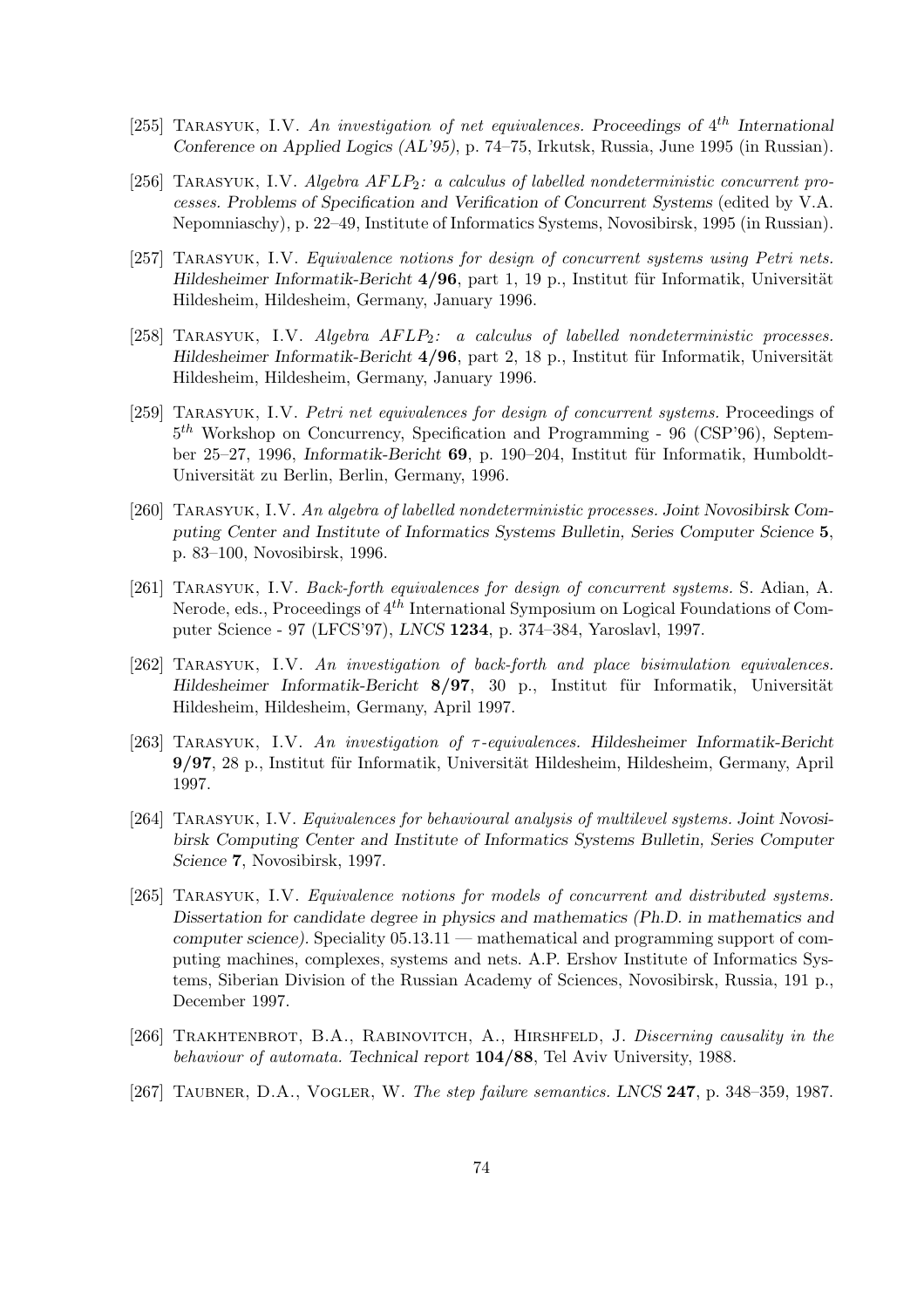- [268] USTIMENKO, A.P., CHERKASOVA, L.A. An algebra of concurrent nondeterministic processes: denotational and operational semantics. Preprint of Computing Center of SD RAS 903, 38 p., Novosibirsk, 1990 (in Russian).
- [269] VAANDRAGER, F.W. Determinism  $\rightarrow$  (event structure isomorphism3D step sequence equivalence). Report CS-R 8839, Centrum voor Wiskunde en Informatica, Amsterdam, 1988.
- [270] VAANDRAGER, F.W. An explicit representation of equivalence classes of history preserving bisimulation. Unpublished manuscript, Centrum voor Wiskunde en Informatica, Amsterdam, 1989.
- [271] VAANDRAGER, F.W. Algebraic techniques for concurrency and their applications. Ph.D. thesis, Centrum voor Wiskunde en Informatica, Amsterdam, 244 p., 1989.
- [272] VAANDRAGER, F.W. Determinism  $\rightarrow$  (event structure isomorphism3D step sequence equivalence). TCS 79, p. 275–294, February 1991.
- [273] VOGLER, W. Behaviour preserving refinements of Petri nets. LNCS 246, p. 82–93, 1987.
- [274] Vogler, W. Failures semantics based on interval semiwords is a congruence for refinement. Technical Report TUM-I 8905, Institut für Informatic, Technische Universität München, 1989.
- [275] Vogler, W. Failures semantics based on interval semiwords is a congruence for refinement. LNCS 415, p. 285–297, 1990.
- [276] VOGLER, W. Failures semantics of Petri nets and the refinement of places and transitions. Technical Report TUM-I 9003, Institut für Informatic, Technische Universität München, 1990.
- [277] VOGLER, W. Bisimulation and action refinement. SFB Bericht **342/10/90A**, Technische Universität München, 1990.
- [278] Vogler, W. Bisimulation and action refinement. LNCS 480, p. 309–321, 1991.
- [279] VOGLER, W. Deciding history preserving bisimilarity. LNCS 510, p. 495–505, 1991.
- [280] Vogler, W. Failures semantics based on interval semiwords is a congruence for refinement. Distributed Computing 4, p. 139–162, 1991.
- [281] VOGLER, W. Partial words versus processes: a short comparison. LNCS 609, p. 292-303, 1992.
- [282] VOGLER, W. Modular construction and partial order semantics of Petri nets. LNCS 625, 252 p., 1992.
- [283] VOGLER, W. The limit of split<sub>n</sub>-language equivalence. Report 288, Institut für Matematik, Universität Augsburg, 1993.
- [284] Vogler, W. Bisimulation and action refinement. TCS 114, p. 173–200, 1993.
- [285] VOGLER, W. The limit of split<sub>n</sub>-language equivalence. LNCS  $944$ , p. 636–647, 1995.